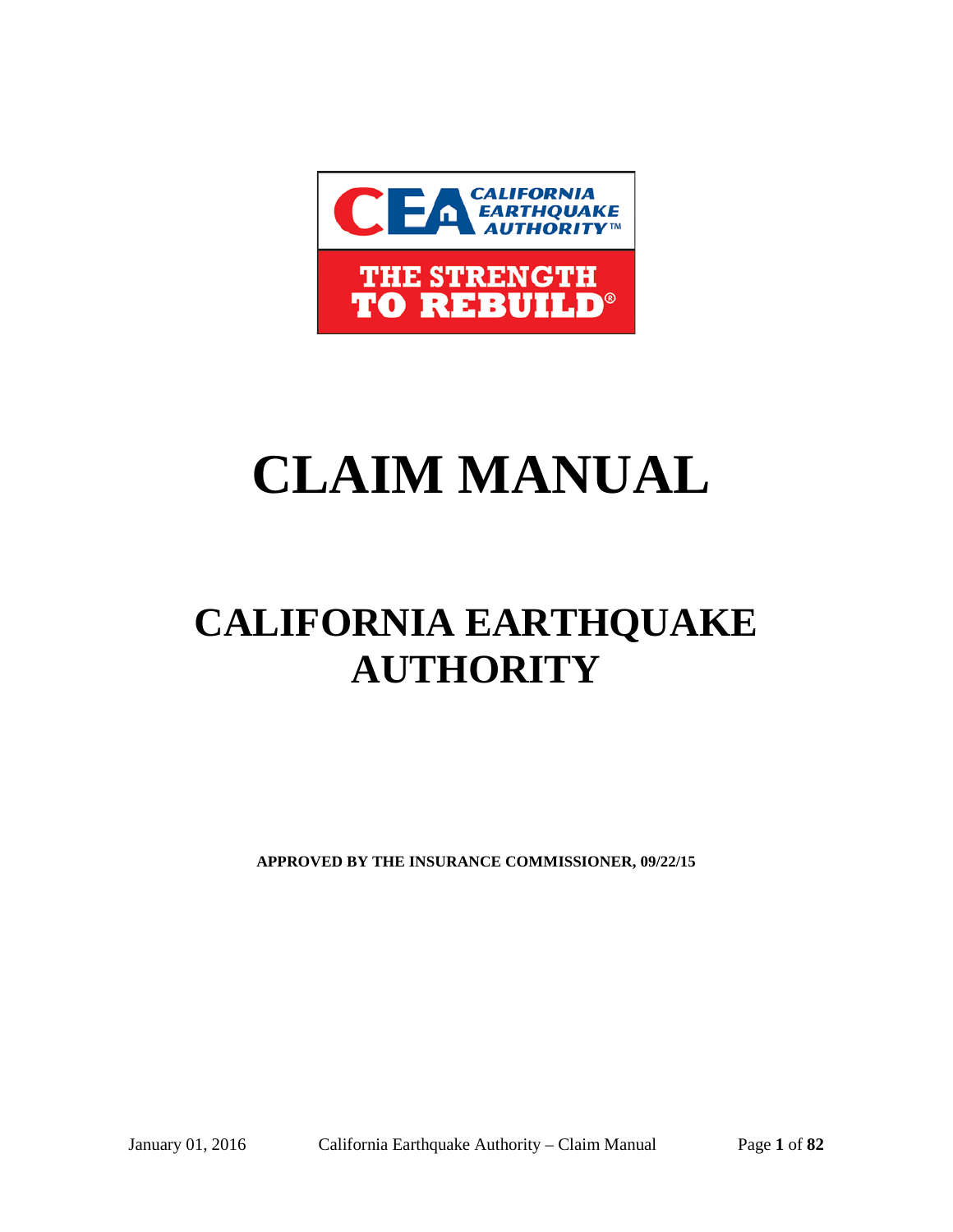This page intentionally left blank.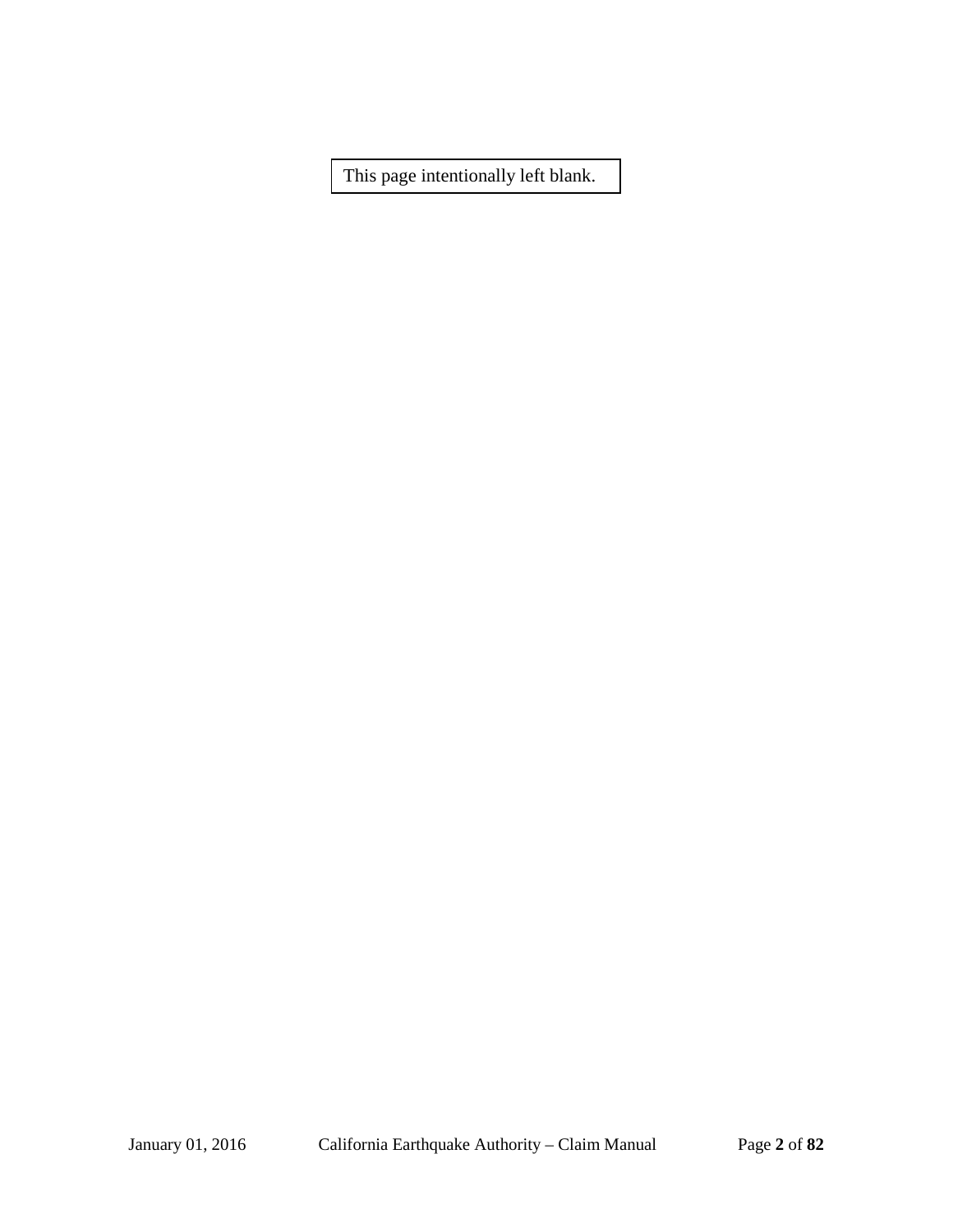| <b>Table of Contents</b> |  |
|--------------------------|--|
|--------------------------|--|

| $\boldsymbol{A}$ . |     |                                                                                |  |
|--------------------|-----|--------------------------------------------------------------------------------|--|
|                    | 1.  |                                                                                |  |
|                    | 2.  |                                                                                |  |
|                    | 3.  |                                                                                |  |
|                    | 4.  |                                                                                |  |
|                    | 5.  |                                                                                |  |
|                    | 6.  |                                                                                |  |
|                    | 7.  |                                                                                |  |
|                    | 8.  |                                                                                |  |
|                    | 9.  |                                                                                |  |
|                    | 10. |                                                                                |  |
|                    | 11. | Mediation – California Department of Insurance: Earthquake Mediation Program21 |  |
|                    | 12. |                                                                                |  |
|                    | 13. |                                                                                |  |
|                    | 14. |                                                                                |  |
| $\boldsymbol{B}$ . |     |                                                                                |  |
|                    | 1.  |                                                                                |  |
|                    | 2.  |                                                                                |  |
| $\mathcal{C}$ .    |     |                                                                                |  |
|                    | 1.  |                                                                                |  |
|                    | 2.  |                                                                                |  |
|                    | 3.  |                                                                                |  |
|                    | 4.  |                                                                                |  |
|                    | 5.  |                                                                                |  |
|                    | 6.  |                                                                                |  |
|                    | 7.  |                                                                                |  |
|                    | 8.  |                                                                                |  |
| D.                 |     |                                                                                |  |
|                    | 1.  | <b>BASIC EARTHQUAKE INSURANCE POLICIES: HOMEOWNERS and</b>                     |  |
|                    | 2.  | <b>BASIC EARTHQUAKE POLICY - COMMON INTEREST DEVELOPMENT -</b>                 |  |
|                    | 3.  |                                                                                |  |
| $E_{\cdot}$        |     |                                                                                |  |
|                    | 1.  |                                                                                |  |
|                    |     |                                                                                |  |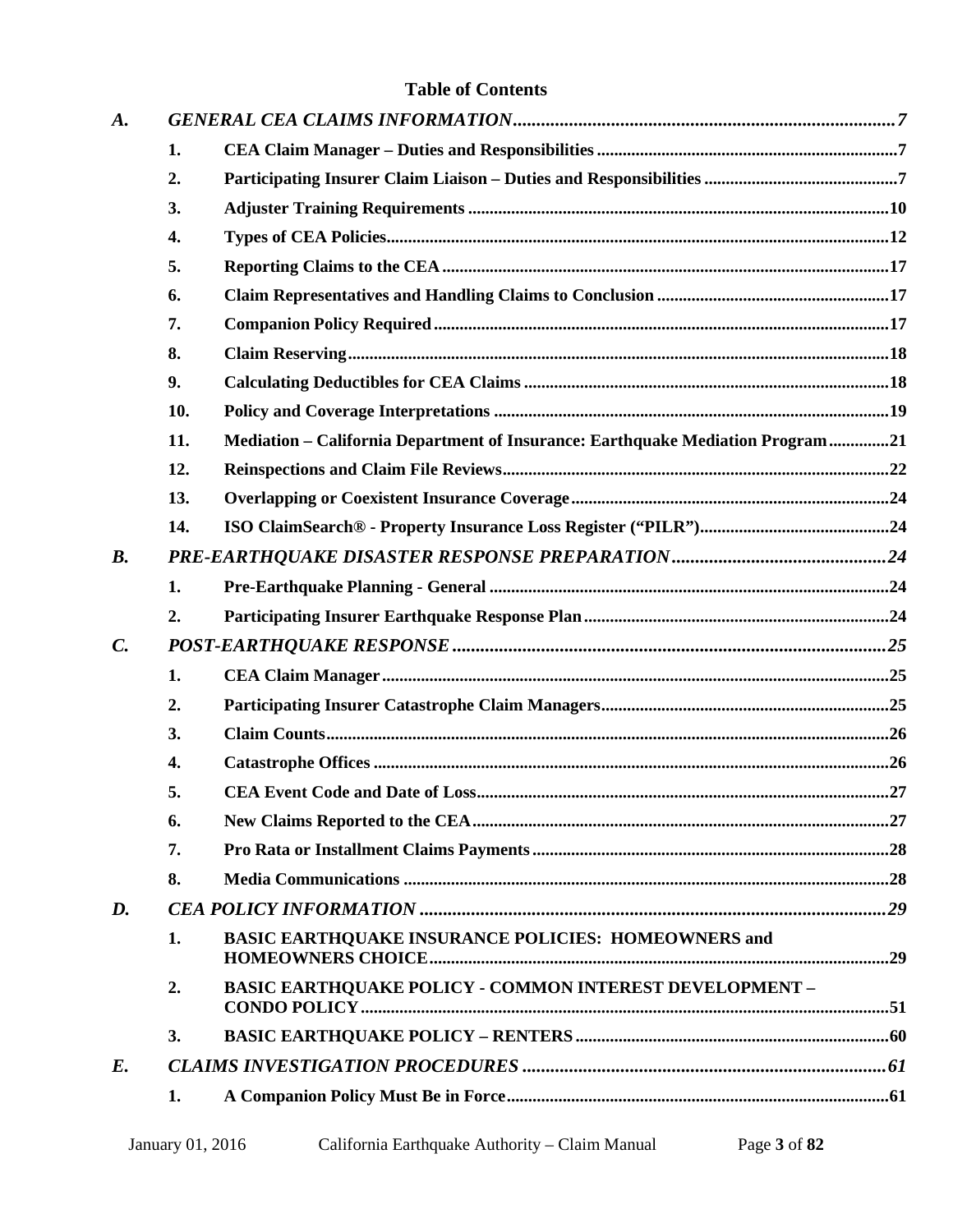| 2.  | California Fair Claims Settlement Practices Regulations and Other Laws  61 |  |
|-----|----------------------------------------------------------------------------|--|
| 3.  |                                                                            |  |
| 4.  |                                                                            |  |
| 5.  |                                                                            |  |
| 6.  |                                                                            |  |
| 7.  |                                                                            |  |
| 8.  |                                                                            |  |
| 9.  |                                                                            |  |
| 10. |                                                                            |  |
| 11. |                                                                            |  |
| 12. |                                                                            |  |
| 13. |                                                                            |  |
| 14. |                                                                            |  |
| 15. |                                                                            |  |
| 16. |                                                                            |  |
| 17. |                                                                            |  |
| 18. | When to Name a Mortgagee as a Joint Payee on a Claims Settlement Check 70  |  |
| 19. |                                                                            |  |
| 20. |                                                                            |  |
| 21. |                                                                            |  |
| 22. |                                                                            |  |
| 23. |                                                                            |  |
| 24. |                                                                            |  |
| 25. |                                                                            |  |
| 26. |                                                                            |  |
|     |                                                                            |  |
|     |                                                                            |  |
|     |                                                                            |  |
|     |                                                                            |  |
|     |                                                                            |  |
|     |                                                                            |  |
|     |                                                                            |  |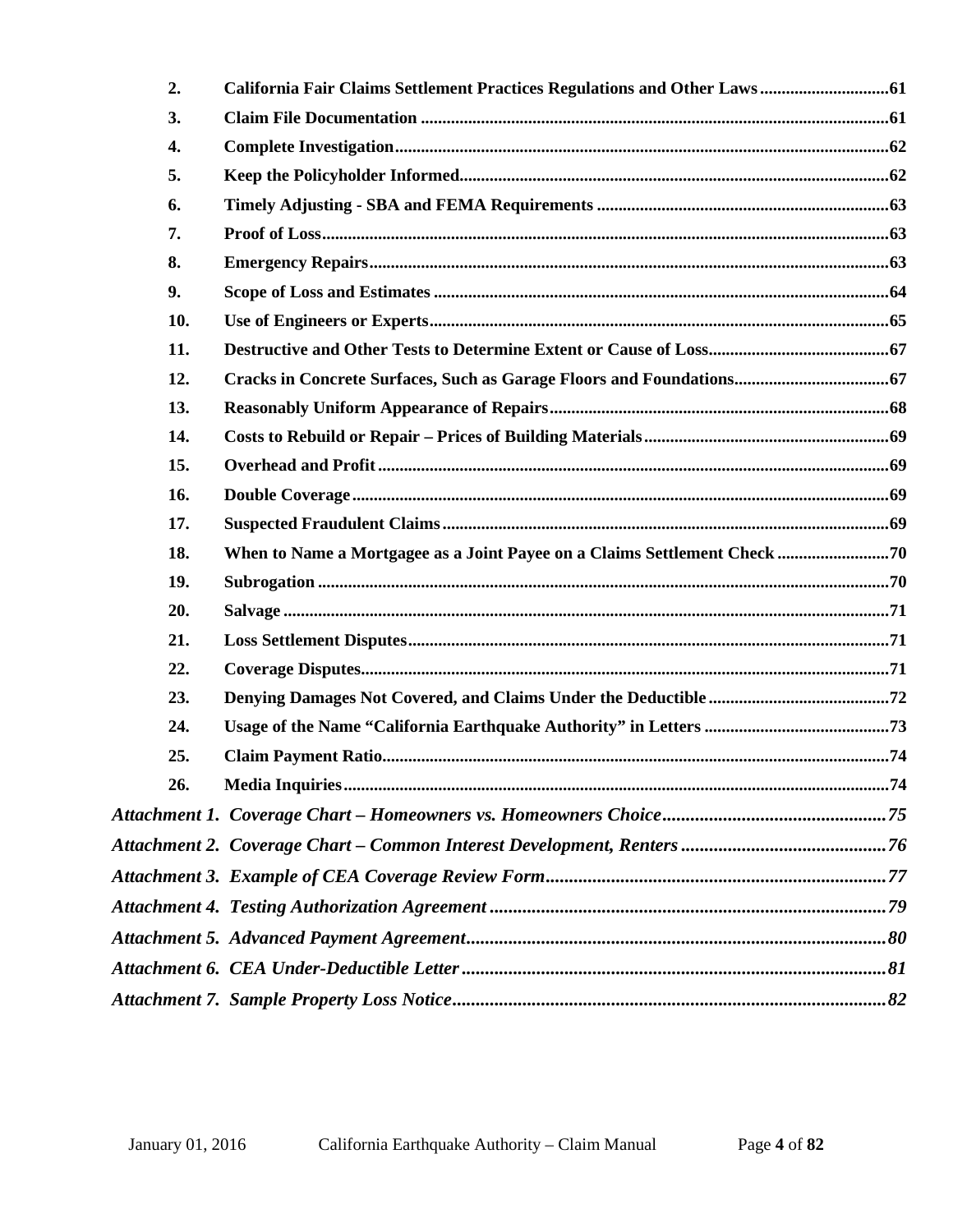# **INTRODUCTION**

The purpose of this Manual is to assist claim representatives and claim managers in evaluating and supervising California Earthquake Authority ("CEA" or "Authority") earthquake insurance claims.

The CEA is committed to assuring all of its claims are handled in a fair, timely, and consistent manner. To further its commitment, the CEA audits and reinspects claims, to make sure they are properly investigated and appropriate procedures have been followed.

The CEA requires the Participating Insurer, its claim representatives and other employees, and all other personnel the Participating Insurer may retain in connection with its CEA business, to conform strictly to all laws and regulations that govern the adjusting of earthquake insurance claims in California. Nothing in this Claim Manual is intended to change the requirements placed on insurers and their claim representatives by the California Insurance Code, other applicable California Codes, applicable regulations, or any settled interpretation of any applicable law or regulation presented in authoritative case decisions. If a process or procedure directed or provided for in this Manual appears to conflict with any applicable California Insurance (or other) Code section or regulation, or with settled interpretations of applicable law, the Participating Insurer is to conform strictly to the statute, regulation, or authoritative case law.

This Manual does not create coverage when none is provided by the CEA insurance policy in force at the time of the loss. If there are any conflicts or inconsistencies between this Claim Manual and the language of the CEA insurance policy, the CEA insurance policy language will take precedence.

# **THE ROLE OF THE PARTICIPATING INSURANCE COMPANY**

When an earthquake results in a claim against a CEA policy sold by a Participating Insurer ("PI"), a claim representative for that insurer handles the claim. The CEA reimburses the Participating Insurer for the indemnity dollars paid plus a loss adjustment fee.

Every Participating Insurer has executed an Insurer Participation Agreement, which describes that insurer's relationship with the CEA. The Agreements are the same for every CEA Participating Insurer, and the Agreement states the Insurer is the CEA's "agent" for purposes of performing CEA-related duties.

Acting as a claim-adjusting agent for the CEA, the Participating Insurer and its employees and contractors are responsible for investigating and adjusting claims made under CEA policies. Article II, Section 3.2, of the Insurer Participation Agreement reads, in part: "The Participating Insurer may perform Authority services on behalf of the Authority in any reasonable manner that is in compliance with the statutory, regulatory, and case law regarding claims handling practices; provided, however, where the Authority has promulgated specific procedures to govern its operations, the Participating Insurer shall conform its practices to those procedures."

Participating Insurers and their representatives should handle all CEA claims in an expeditious and thorough manner, with the same care and diligence they use in handling their own, non-CEA business.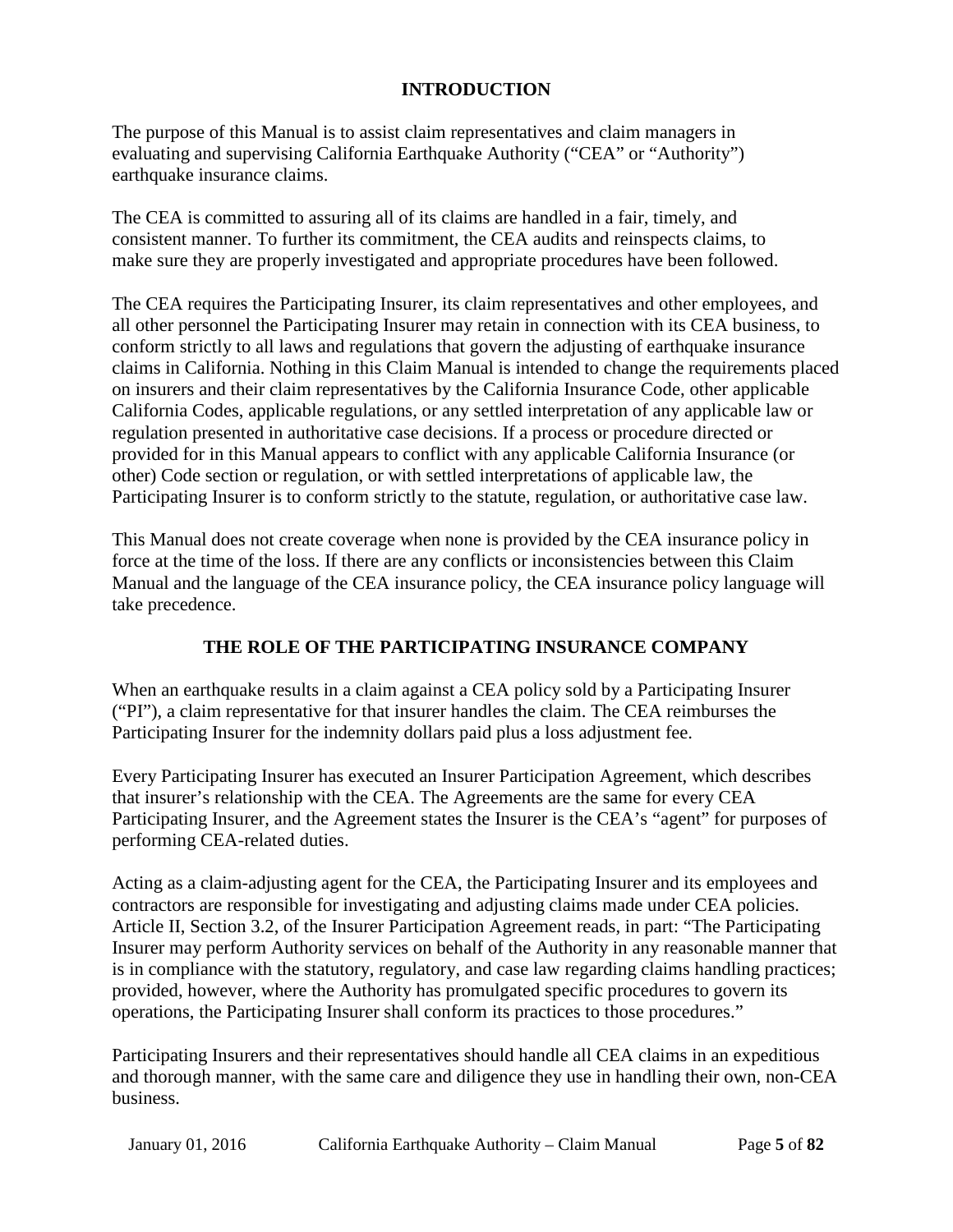The terms "representative," "claim representative," "adjuster," and "claim adjuster" are used interchangeably in this document and refer to the person handling the claim on behalf of the Participating Insurer, directly or indirectly.

When considering or adjusting a CEA claim, it is important to understand, as a general consideration, CEA policies may differ in approach or coverage from the coverages under a residential policy, which claim representatives may be more accustomed to seeing. For that reason, the CEA policy providing earthquake coverage for a claim by a CEA policyholder should be carefully reviewed and fully understood.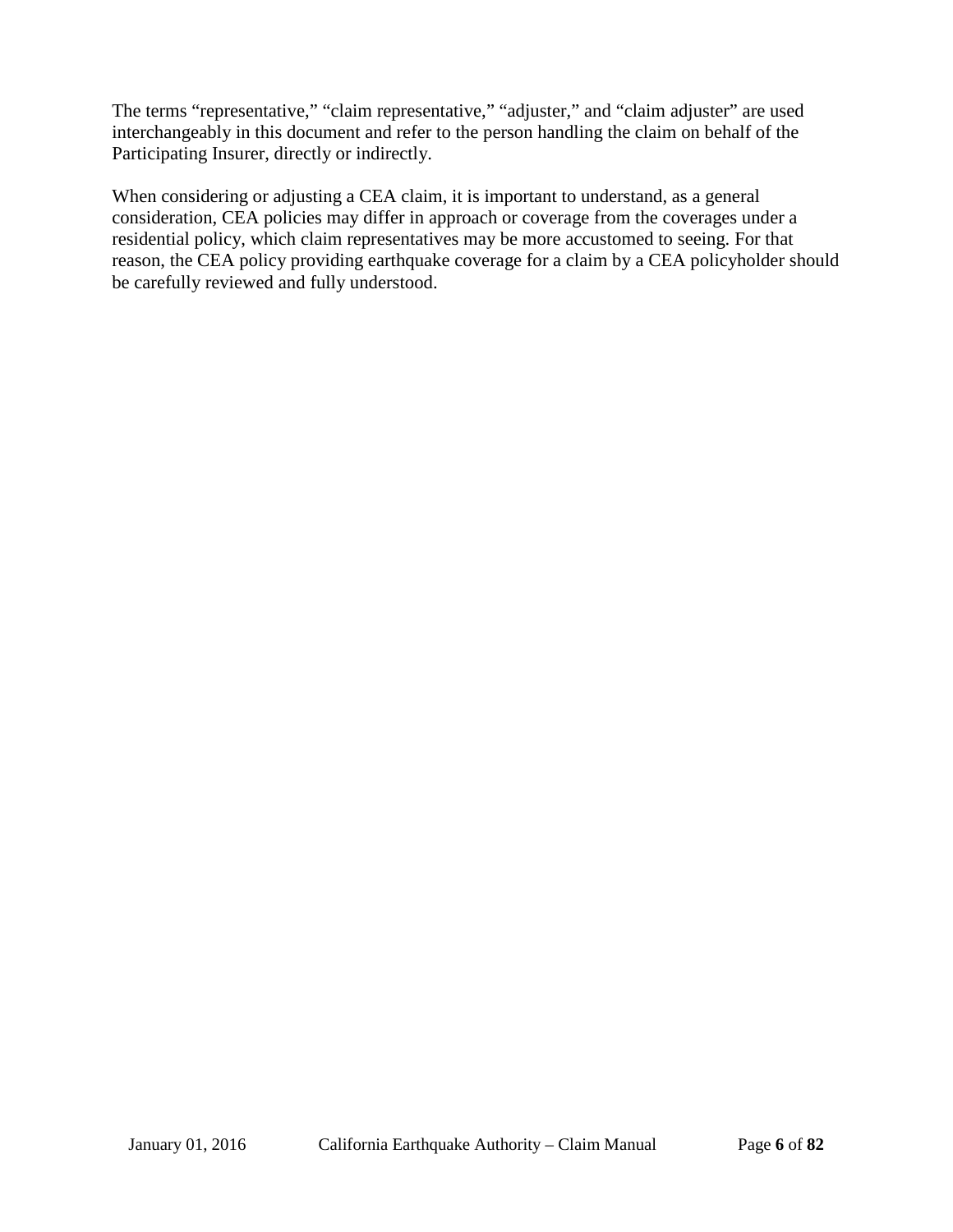# <span id="page-6-0"></span>**A. GENERAL CEA CLAIMS INFORMATION**

### <span id="page-6-1"></span>**1. CEA Claim Manager – Duties and Responsibilities**

The CEA has a Claim Manager whose duties include:

- a) Maintaining and communicating CEA procedures for handling CEA claims;
- b) Ensuring the claim data sent from PIs to the CEA is accurate;
- c) Following up for accurate reserves;
- d) Approving claim reimbursement payment requests from PIs;
- e) Answering claims-related questions from PIs;
- f) Assisting Participating Insurers with earthquake claims training;
- g) Monitoring Participating Insurers' earthquake claims response procedures;
- h) Traveling to the site of the earthquake as needed;
- i) Chairing the CEA Claims Coverage Committee regarding policy and coverage interpretations (See section A10, page 19); and
- j) Initiating and coordinating reinspections and claim file reviews after an earthquake (See section A12, page 22).

#### <span id="page-6-2"></span>**2. Participating Insurer Claim Liaison – Duties and Responsibilities**

Each Participating Insurer must designate a CEA Claim Liaison (and a backup) to work closely with the CEA Claim Manager in coordinating all activities before and after an earthquake. The individual selected should be a property-claim professional, with the requisite knowledge and the authority within the Participating Insurer to resolve CEA claims and claim issues in a timely manner.

The PI CEA Claim Liaison will be the primary contact point for CEA-claims communication between the CEA and the PI.

The CEA can be contacted at [ceaclaims@calquake.com,](mailto:ceaclaims@calquake.com) 916.661.5586, or toll free at 877.797.4300.

Following are the requirements, duties, and responsibilities of a PI's CEA Claim Liaison:

- a) California Earthquake Claims Accreditation. A CEA Claim Liaison must be California Earthquake Claims accredited. The earthquake accreditation process is described in the California Code of Regulations, Title 10, Chapter 5, Subchapter 7.5.1 - Insurance Adjuster Training for Evaluating Earthquake Damage. [http://www20.insurance.ca.gov/pdf/REG/33849.PDF.](http://www20.insurance.ca.gov/pdf/REG/33849.PDF)
- b) CEA Claim Manual. A CEA Claim Liaison must be familiar with the CEA Claim Manual (available on the CEA website [www.EarthquakeAuthority.com.](http://www.earthquakeauthority.com/))
- c) CEA Insurance Policies and Coverage. CEA Claim Liaisons must understand CEA insurance policies and how policy coverages function. Online CEA-coverage training is available on the CEA website at: [www.EarthquakeAuthority.com.](http://www.earthquakeauthority.com/)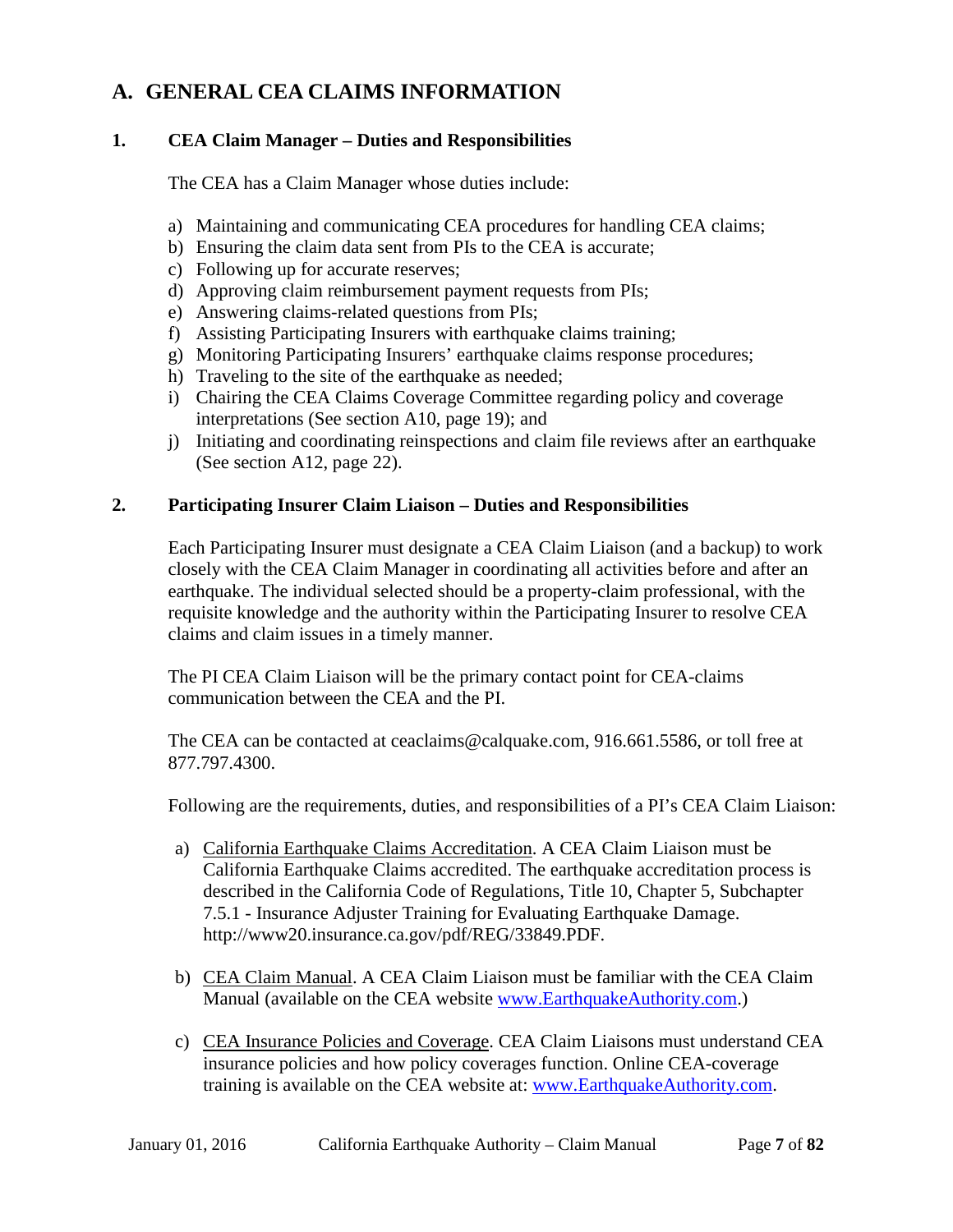- d) CEA Policy Deductibles. CEA Claim Liaisons must understand how to calculate CEA insurance-policy deductibles. CEA recommends training on the CEA policydeductible calculation by practicing using the CEA's online CEA Deductible Calculator, an Excel worksheet found on the adjuster page of the CEA website. (NOTE: A copy of the deductible calculation, made using this Excel deductible calculator, must be placed in every CEA claim file containing the documentary evidence of how the adjuster scoped and estimated earthquake damage and adjusted the CEA claim.)
- e) Reserves. Reporting claim reserves accurately is imperative, to permit the CEA to calculate its total, potential claim-payout. Participating Insurers must report all new CEA earthquake claims to the CEA, whether or not the Participating Insurer expects the claim to exceed the deductible. If the claim is expected to be under the deductible, it should be reported with a "zero dollars" reserve (or the lowest reserve amount allowed by the Participating Insurer's claim system).
- f) Payment Authority. A CEA Claim Liaison has full authority to pay a CEA earthquake claim up to the CEA policy limit. The CEA Claim Manager is available for consultation.
- g) CUREE Guidelines. Following an earthquake, each Participating Insurer and its claim personnel must be familiar with, and have a plan for the appropriate use of, the *General Guidelines for the Assessment and Repair of Earthquake Damage in Residential Woodframe Buildings*, published by the Consortium of Universities for Research in Earthquake Engineering. The document is available from CUREE [\(www.curee.org](http://www.curee.org/) EDA-02).
- h) Engineers. Participating Insurers must prepare and keep updated an approved list of engineers that can be used after an earthquake. Engineers used to assist in evaluating CEA earthquake claims must be professionally familiar with and use the CUREE *Guidelines*, including *Guidelines* Chapter 9: guidance on what to include in an engineering report that assesses earthquake damage.
- i) Independent adjusting companies. If needed, Participating Insurers should secure necessary claim-adjusting companies with catastrophe-claim expertise, and assure any independent adjusters handling CEA claims are California Earthquake Claims accredited.
- j) Be aware of the occurrence of earthquakes. Register to receive official notifications of earthquakes on cell phones and tablets: <https://sslearthquake.usgs.gov/ens/>
- k) Daily reporting requirements. Some earthquake events may require a certain period of interim manual reporting immediately following an event, until data and systems are in-sync. In these cases, the CEA will request that the CEA Claim Liaison report daily claim numbers to the CEA by email sent to ceaclaims@calquake.com. (The CEA estimates the usual duration of the interim reporting at 15 days.) The CEA requires the following information be reported at the end of each working day: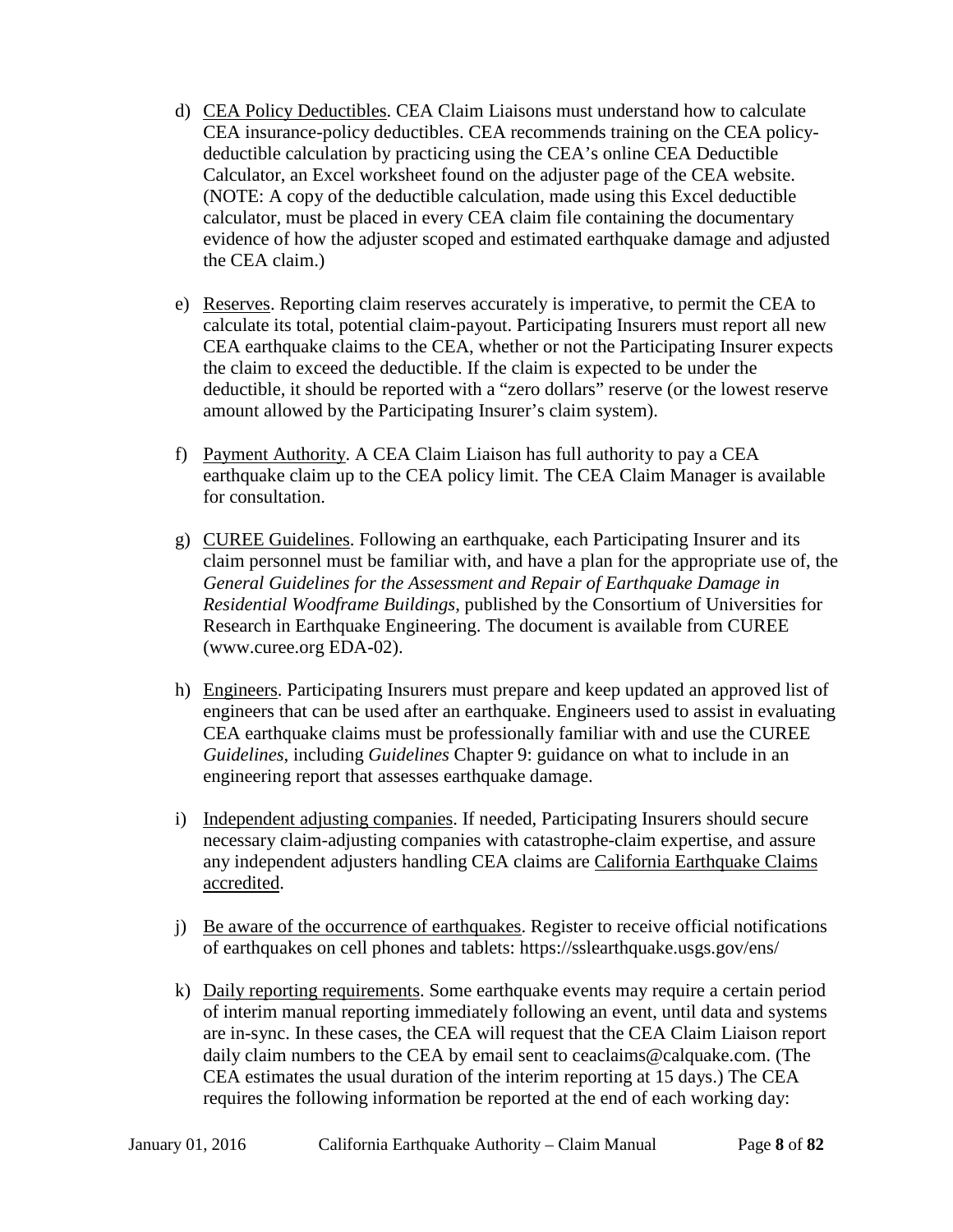- 1. Date of the report;
- 2. Name of Participating Insurer;
- 3. Name of contact person at Participating Insurer (email and phone number);
- 4. Total number of claims, and the status of each (open or closed), received from the earthquake (the total number of claims, not a tally by coverage);
- 5. Of the total number of claims, the number closed;
- 6. The current total dollar amount of all open reserves; and
- 7. The current total dollar amount of all paid CEA claims, to date.
- l) Attend annual CEA claim-manager conference. Annual training is offered to all CEA Claim Liaisons and includes training on CEA policies and claim procedures, as well as other pertinent CEA-related topics.
- m) Annual CEA claim-response plan (cat plan). CEA Claim Liaisons must complete an annual claim-response questionnaire at year-end.

#### **Duties of a CEA Claim Liaison**

CEA Claim Liaisons must know when to consult with the CEA. Serving legally as agents for the CEA under the terms of the uniform Insurer Participation Agreement, Participating Insurers are responsible for investigating and adjusting claims made under CEA policies in a fair, prompt, and consistent manner.

There are, however, matters that must be referred to the CEA, including:

- i. **Claims where the damages are not covered by the earthquake policy in force.** When an insured attempts to make a claim under a CEA earthquake insurance policy, and a Participating Insurer makes no payment because the loss is not covered by a CEA policy in force, the Participating Insurer must inform the policyholder in writing that the claim is being denied, and the letter must quote the policy provision(s) on which the decision is based. The Participating Insurer must send a copy (by email) of the denial letter to the CEA's Claim Manager for review, and approval as to form, before sending the letter to the insured. (See Section E23, page 72, for more guidance on denial letters, and see Attachment 6 for sample language.)
- ii. **Any legal action filed on a CEA claim; any notice or knowledge of any legal action against a Participating Insurer on a CEA claim; and any legal action where the name California Earthquake Authority or CEA appears.** A Participating Insurer must immediately notify the CEA Claim Manager if it obtains any formal or informal knowledge of the initiation of any legal actions described in the heading of this paragraph. In such cases, the Participating Insurer must immediately provide copies of all documents received by or served on the Participating Insurer to the CEA's Claim Manager. No Participating Insurer is authorized to accept service of legal process on the CEA's behalf.
- iii. **Department of Insurance complaints or requests for assistance.** If a Participating Insurer receives notice of any policyholder or consumer complaint, or policyholder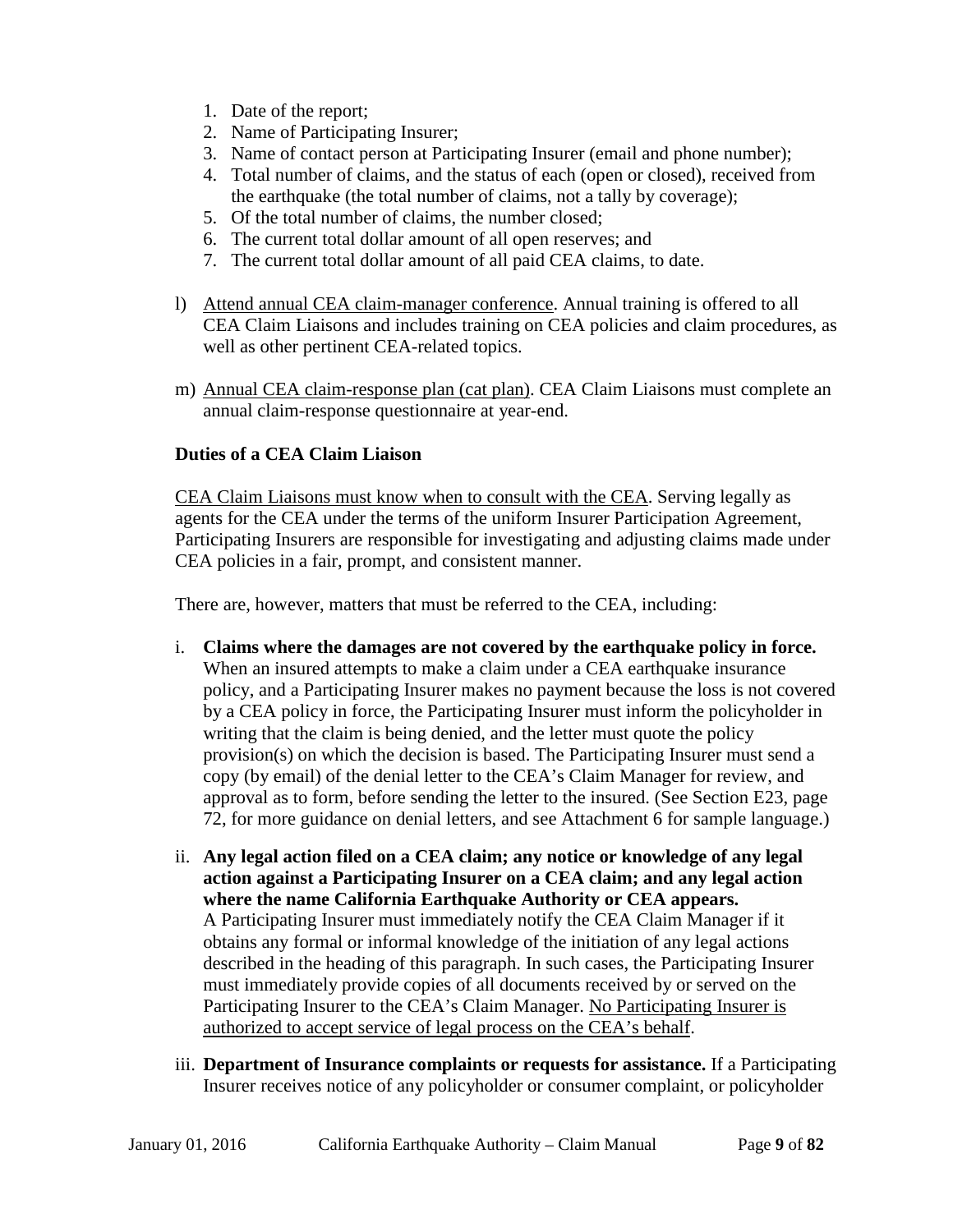or consumer request for assistance, made to the California Department of Insurance (CDI) concerning the Participating Insurer's handling of or involvement in any CEA-related matter, the Participating Insurer must immediately provide a copy of the Department of Insurance complaint and any supporting or related documentation to the CEA's Claim Manager, and follow up with a telephone call to 916.661.7101 to ensure the documentation was received. The Participating Insurer may provide the appropriate response to the CDI without the CEA's prior approval of the response, but the Participating Insurer must send the CEA's Claim Manager a copy of the response that was sent to the policyholder and the CDI. Until the complaint or other issue brought to the CDI's attention is finally resolved, the Participating Insurer must provide to the CEA's Claim Manager by email a copy of all complaint-related correspondence to or from the CDI.

### iv. **Taking claims to appraisal or Department of Insurance mediation.** Participating Insurers must:

- a. consult with the CEA and obtain the CEA's prior approval before demanding appraisal or mediation (including mediation under the CDI's earthquakeclaim-mediation program); and
- b. provide the CEA with all details of the claim made, settlement demands and offers, and the reasoning for any position taken by the Participating Insurer.
- v. **Examination Under Oath (EUO).** Participating Insurers must notify and consult with the CEA, and obtain the CEA's prior approval, before giving notice to an insured that the Participating Insurer wishes to take his or her EUO. The Participating Insurer must provide the CEA with the details of the claim, any settlement demands, and the reasons why the Participating Insurer believes an EUO would be appropriate. In the event an examination under oath is set, it must be handled in accordance with California Insurance Code section 2071.1.

# <span id="page-9-0"></span>**3. Adjuster Training Requirements**

Consistent claim handling by its Participating Insurers is a top priority of the CEA, and must be a top priority of each Participating Insurer. Participating Insurers are responsible for ensuring their employed claim representatives, and any and all independent adjusters that they hire or contract with, are properly trained to handle residential earthquake insurance claims in California.

The CEA does not specify the claim-handling forms a Participating Insurer must use. Each company may use any appropriate property claim-handling form or forms that it uses for non-earthquake property claims.

Notwithstanding the foregoing, the under-deductible denial letter, addressed in section E23, page 72, must be used in the form directed by the CEA.

This Claim Manual is a resource to train claim representatives on the handling of CEA claims.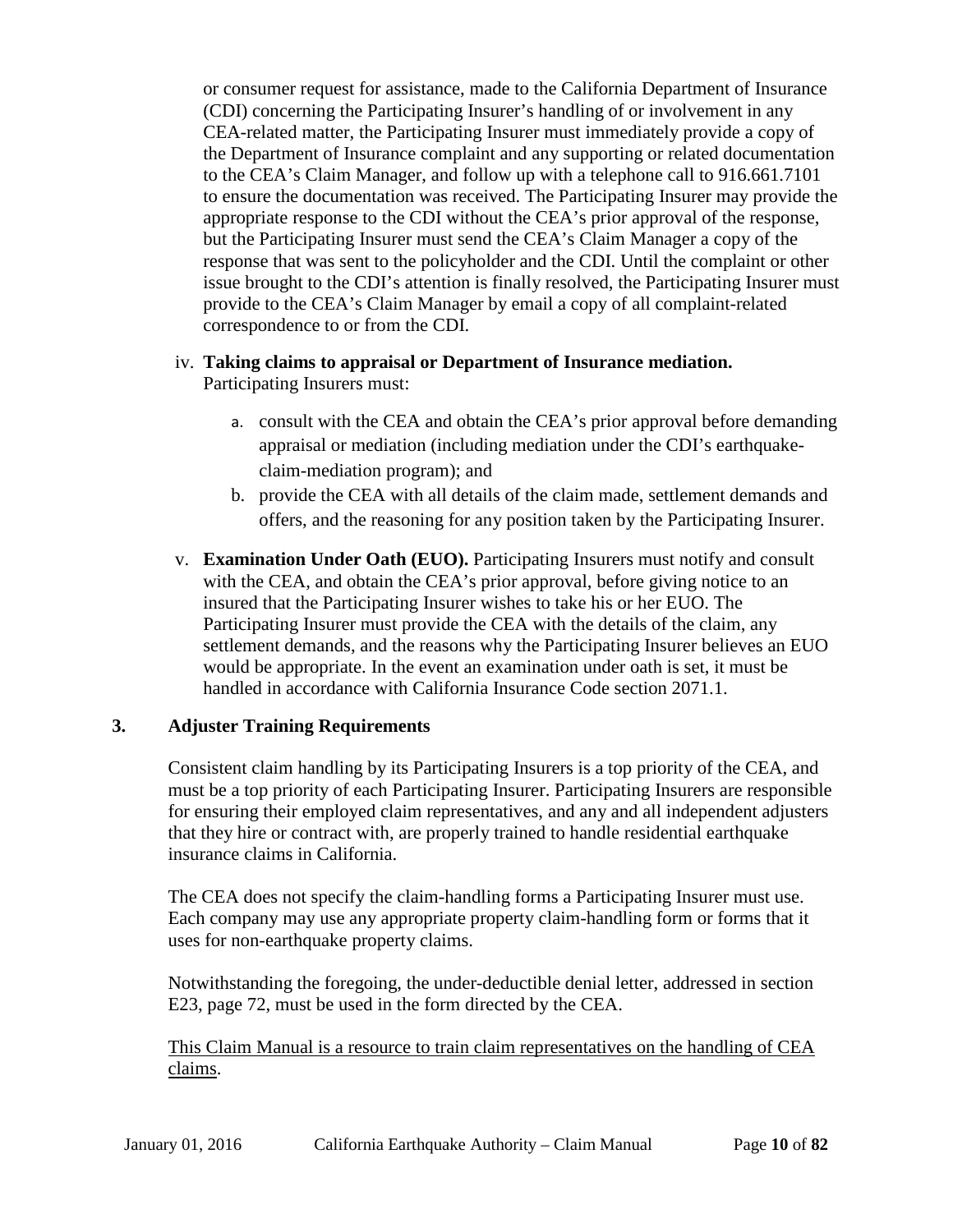#### **a) Training on the CEA Policy**

Not less frequently than every three years, and in any case within one year after the approval by the Insurance Commissioner of any revised version of this Claim Manual, Participating Insurers must provide detailed training on CEA policy coverages and limits to their claim representatives who will be handling claims for the CEA. Participating Insurers must also require those claim representatives to complete the online training offered by the CEA before they may handle any CEA claim; the online training is available on the CEA website at www.earthquakeauthority.com.

#### **b) Fair Claims Settlement Practices Regulations: Training**

It is the responsibility of each Participating Insurer to assure its employed or hired/contracted claim representatives, including any independent claim representatives, are trained on California Fair Claims Settlement Practices (California Code of Regulations, Title 10, Chapter 5, Subchapter 7.5) (the "Fair Claims Regulations"). Any conflict between a provision of this CEA Claim Manual and any of those regulations must be resolved through strict compliance with the regulation.

The CEA requires that Participating Insurers follow the time and notice provisions set forth in Section 2695.7 of the Fair Claims Regulations.

All requirements under Section 2695.3 of the Fair Claims Regulations (File and Record Documentation) must be followed by each Participating Insurer. The CEA does not maintain a physical file for individual claims; each Participating Insurer must maintain a physical or electronic claim file required for compliance with Section 2695.3 of the Fair Claims Regulations.

All requirements under Sections 2695.4 and 2695.5 of the Fair Claims Regulations (Representation of Policy Provisions; Benefits and Duties upon Receipt of Communications) are the responsibility of the Participating Insurer. Should the CEA receive any written or oral inquiry referring to an alleged violation of Section 2695.5 (a), such as a Department of Insurance complaint, it will forward any such inquiry to the Participating Insurer for any needed response. The Participating Insurer must provide the CEA with a copy of all such responses, to the attention of the CEA Claim Manager.

Fair Claims Regulations Section 2695.6 requires annual certification of written claimhandling standards and training of all claim representatives used by the Participating Insurer; all persons who handle CEA claims are covered by the certification requirement. The CEA will regard the Participating Insurer's claim-related Certifications as its own; the earning and provision of the Annual Certifications are required to be delivered each year, no later than February  $1<sup>st</sup>$ , to the CEA and are subject to audit by the CDI.

In order to meet the requirements of the Fair Claims Regulations, Participating Insurers are to note in the claim file and in their computerized claim systems each instance where a claim or coverage is declined in whole or in part.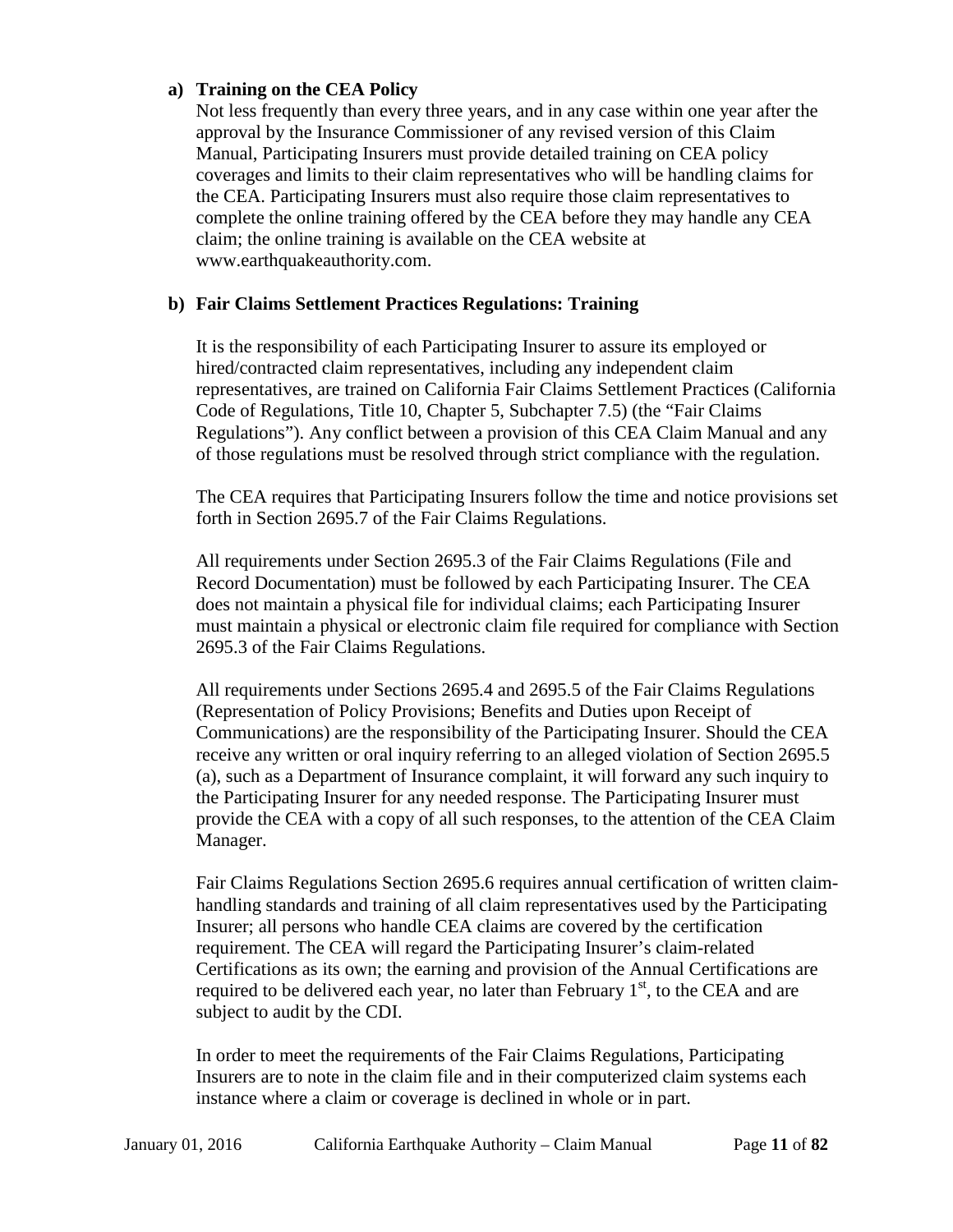The complete California Department of Insurance Regulations can be viewed online at http://www.insurance.ca.gov/0250-insurers/0500-legal-info/0200-regulations/

# **c) Insurance Adjuster Training For Evaluating Earthquake Damage**

The CEA requires each and every Participating Insurer that handles CEA claims complies with the California Department of Insurance regulations that set forth standards governing the training of insurance adjusters in evaluating damage caused by earthquakes and the procedures for reporting unaccredited adjusting.

These regulations can be found in the California Code of Regulations, Title 10. Chapter 5, Subchapter 7.5.1 *Insurance Adjuster Training For Evaluating Earthquake Damage.*

#### **d) Unique Issues when Handling Earthquake Damage – CUREE Guidelines**

Participating Insurers are encouraged to use the CUREE Guidelines EDA-02 (www.curee.org) as a source of training material that can be used to train claim representatives on the unique issues in evaluating earthquake damage to residential structures. Some examples of information available:

- 1. Where to get and how to use an earthquake-shaking-intensity map ShakeMap.
- 2. When evaluating a structure, what to look for, where to look, and when to call an engineer. The document also offers suggested repair guidelines.
- 3. What a complete engineer's report should include.
- 4. Glossary and acronyms/abbreviations of common earthquake-related technical terms.

#### <span id="page-11-0"></span>**4. Types of CEA Policies**

The CEA offers earthquake insurance for qualifying residential properties located in the State of California. The CEA offers several earthquake insurance products:

#### **a) Basic Earthquake Insurance Policy – Homeowners – Form BEQ-3B (01/2016)**

This policy insures owners of dwellings (site-built homes), manufactured homes, and mobilehomes, and provides these coverages:

1. Dwelling: The limit of insurance for Coverage A: Dwelling and Coverage B: Extensions to Dwelling have a combined single limit (CSL) in the CEA policy that is the same as the Coverage A limit of insurance listed on the Declarations page of the Participating Insurer's companion homeowner/fire policy.

Dwelling deductible options are 5%, 10%, 15%, 20%, or 25% of the CSL.

2. Coverage C: Personal Property limits are selected by the policyholder in one of the following amounts:

\$5,000, \$25,000, \$50,000, \$75,000 \$100,000, \$150,000, or \$200,000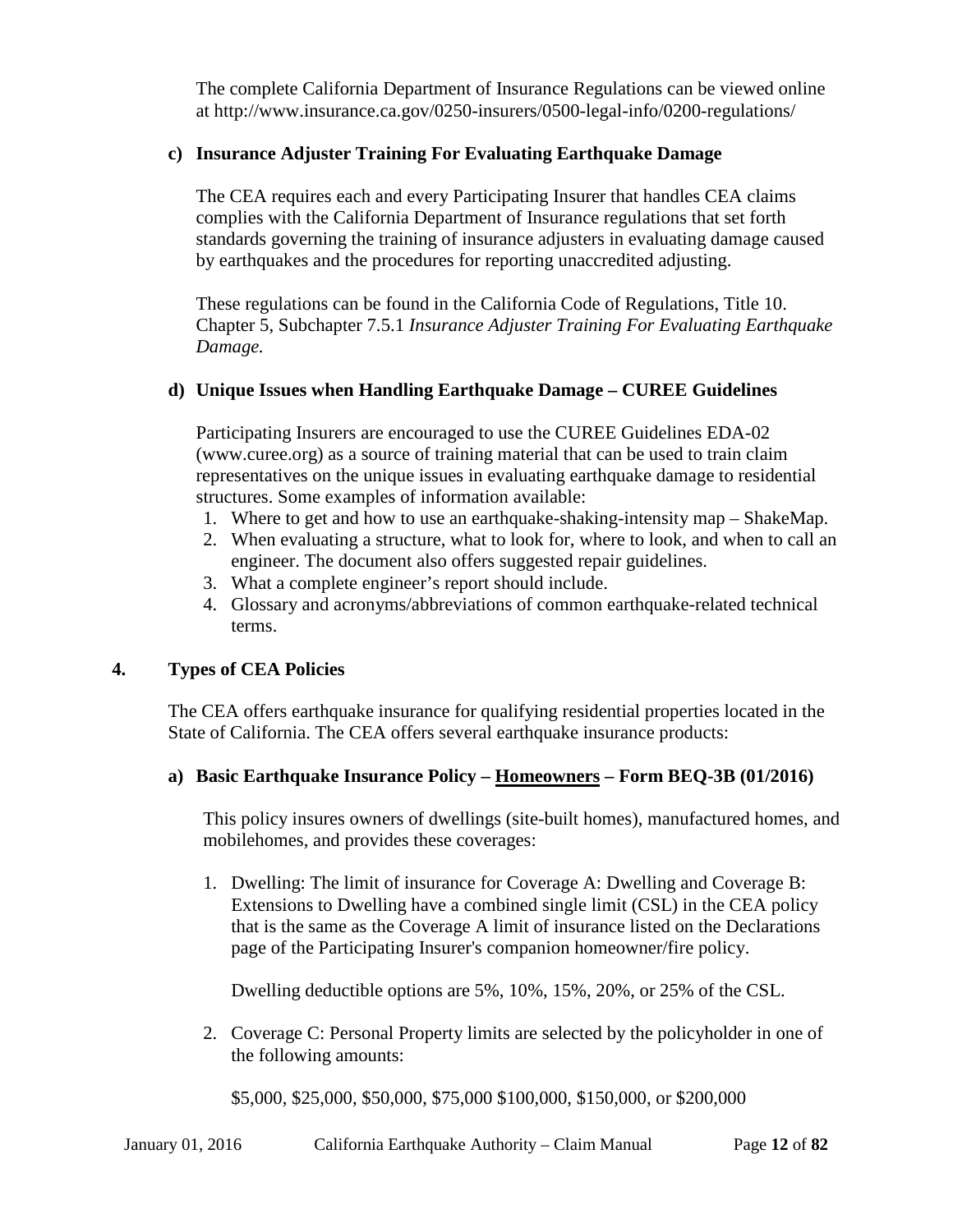Losses under the Personal Property coverage may be paid only when the dwelling deductible has been met.

3. Coverage D: Loss of Use limits are selected by the policyholder in one of the following amounts:

\$1,500, \$10,000, \$15,000, \$25,000, \$50,000, \$75,000, or \$100,000

Coverage D: Loss of Use does not have a deductible.

- 4. Coverage for Exterior Masonry Veneer (CEA 03A (01/2016)): This endorsement deletes the policy exclusion for exterior masonry veneer and provides coverage for exterior masonry veneer in an amount up to the Coverage A & B CSL stated on the Declarations page. NOTE: This optional coverage is not available for manufactured homes or mobilehomes.
- 5. Coverage for Breakables (CEA 04A (01/2016)): This endorsement deletes the policy exclusion for breakable items and provides coverage for breakable items up to the Coverage C: Personal Property limit of insurance stated on the Declarations page.
- 6. The policy includes \$10,000 of Building Code Upgrade coverage as additional insurance to the Coverage A & B CSL. For an additional premium, Building Code Upgrade coverage may be increased from \$10,000 to either \$20,000 or \$30,000 for dwellings (site-built homes), manufactured homes, and mobilehomes.

# **b) Basic Earthquake Insurance Policy – Homeowners Choice – BEQ-3C (01/2016)**

This policy insures owners of dwellings (site-built homes), manufactured homes, or mobilehomes. Dwelling coverage is mandatory on a Homeowners Choice policy. The consumer has the option to add Personal Property or Loss of Use coverage, or both,––or neither: a policyholder may have a Homeowners Choice policy that has dwelling coverage only, without personal property or loss of use coverage.

1. Dwelling: The limit of insurance for Coverage A: Dwelling and Coverage B: Extensions to Dwelling have a combined single limit (CSL) in the CEA Homeowners Choice policy that is the same as the Coverage A limit of insurance listed on the Declarations page of the Participating Insurer's companion homeowner/fire policy.

Deductible options are 5%, 10%, 15%, 20%, or 25% of the CSL.

2. The Homeowners Choice policy includes \$10,000 of Building Code Upgrade coverage, as additional insurance to the Coverage A & B CSL. For an additional premium, Building Code Upgrade coverage may be increased from \$10,000 to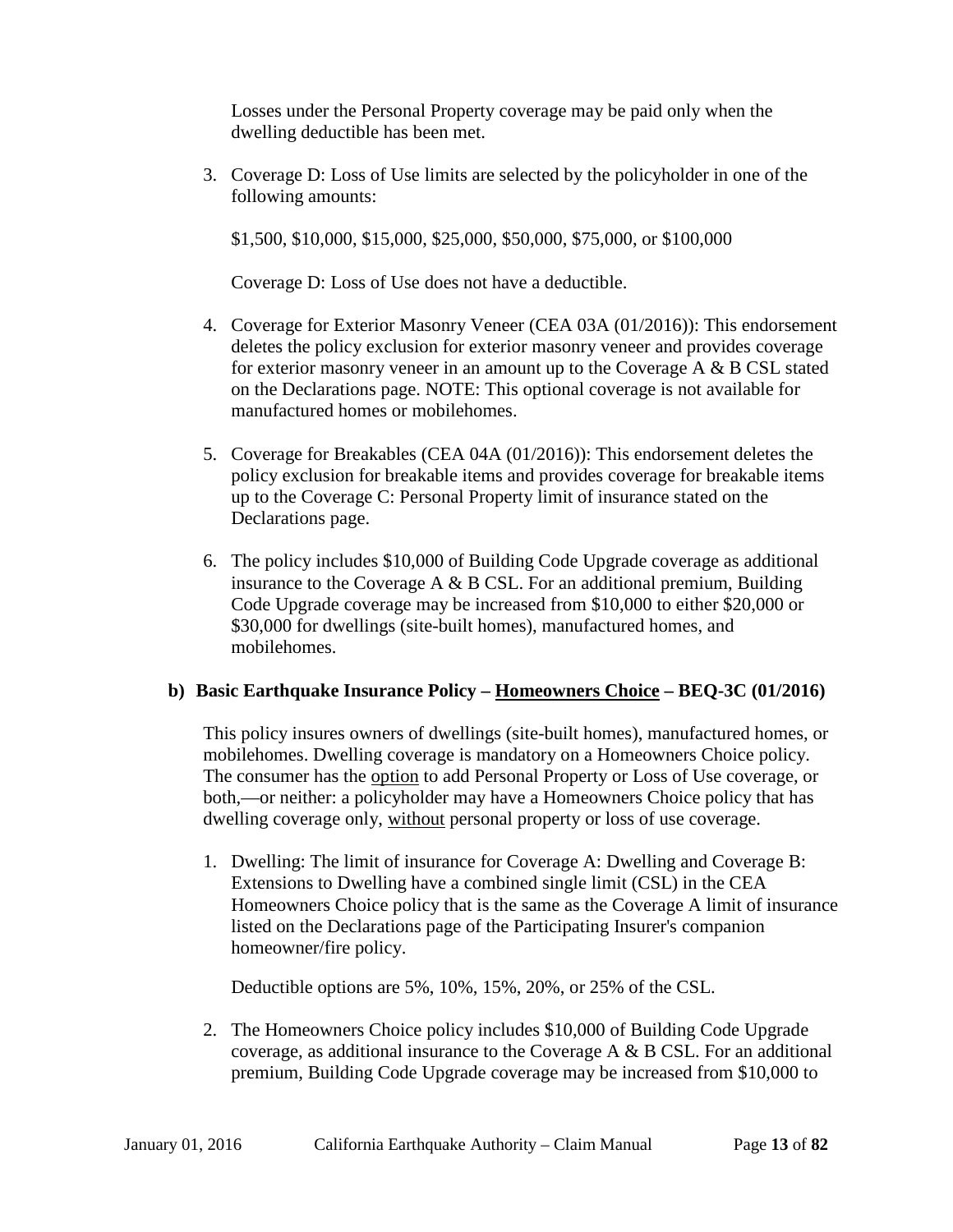either \$20,000 or \$30,000 for dwellings (site-built homes), manufactured homes, and mobilehomes.

# **The Homeowners Choice policyholder may purchase the following coverage options separately or in combination:**

3. The policyholder may add Coverage C: Personal Property, with limits available in the following amounts:

\$5,000, \$25,000, \$50,000, \$75,000, \$100,000, \$150,000, or \$200,000

Deductible options are 5%, 10%, 15%, 20%, or 25%. Note: The Coverage C deductible is waived if the dwelling deductible is met.

It is possible that damage to items covered by Coverages A & B might not exceed the A  $\&$  B deductible. But there still may be coverage under Coverage C: Personal Property: if Coverage C Personal Property damage exceeds the Coverage C deductible, the Coverage C deductible is applied and the claim can be paid for the covered personal property, up to the policy limit.

Again, bear in mind that on a Homeowners Choice policy, the Coverage C deductible is waived when the Coverage A  $\&$  B CSL deductible is met. For that reason:

- If the Coverage A and B deductible is met after a Coverage C payment has been made, the policyholder is entitled to a payment in the amount of the Coverage C deductible previously deducted from the claim settlement.
- 4. The consumer may add Coverage D: Loss of Use, with limits available in the following amounts:

\$1,500, \$10,000, \$15,000, \$25,000, \$50,000, \$75,000, or \$100,000

There is no deductible on Coverage D: Loss of Use.

- 5. Coverage for Exterior Masonry Veneer (CEA 03A (01/2016)): This optional endorsement deletes the policy exclusion for exterior masonry veneer and provides coverage for exterior masonry veneer, up to the Coverage A & B CSL Dwelling and Extensions to Dwelling limit of insurance stated on the Declarations page. NOTE: This optional coverage is not available for manufactured homes or mobilehomes.
- 6. Coverage for Breakables (CEA 04A (01/2016)): This optional endorsement deletes the policy exclusion for breakable items and provides coverage for breakable items up to the Coverage C: Personal Property limit of insurance stated on the Declarations page.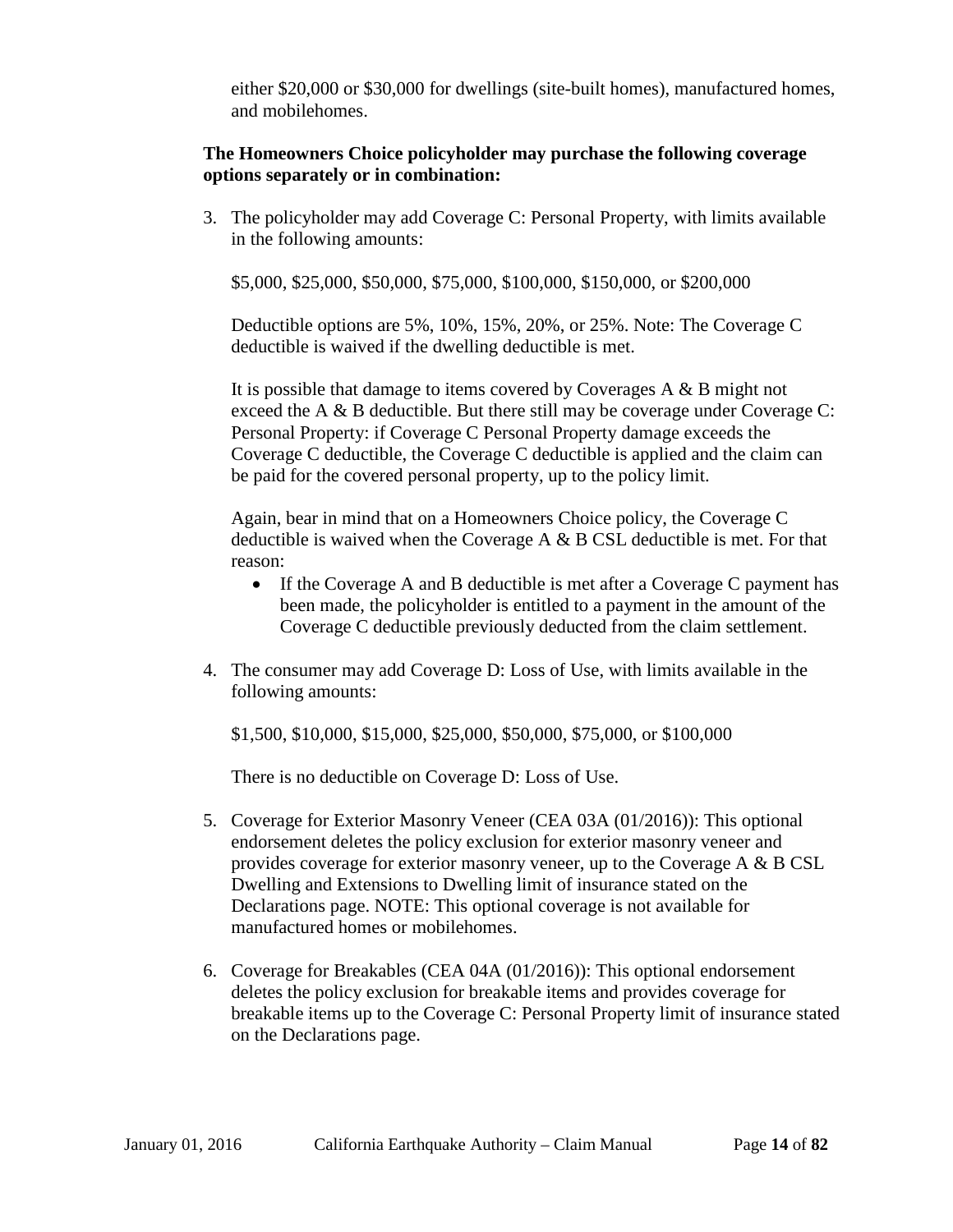# **c) Basic Earthquake Insurance Policy - Renters - Form BEQ-4B (01/2016)**

This policy insures tenants of rental premises, regardless of premises type. The CEA Participating Insurer's companion policy may be, or be similar to, a Renters (HO-4), Manufactured Home/ Mobilehome (tenant policy), Dwelling Fire (contents only), or Landlord (contents only) policy.

This policy provides Coverage C: Personal Property and Coverage D: Loss of Use.

1. Coverage C limits are available in the following amounts:

\$5,000, \$25,000, \$50,000, \$75,000, \$100,000, \$150,000, or \$200,000

Deductible options are 5%, 10%, 15%, 20%, or 25% of the Coverage C limit.

[Note that versions of the CEA Renters policy that incepted before 01/01/2016 had a flat \$750 deductible for personal property coverage, regardless of the coverage limit.]

2. Coverage D limits are available in the following amounts:

\$1,500, \$10,000, \$15,000, \$25,000, \$50,000, \$75,000, or \$100,000

Coverage D: Loss of Use does not have a deductible.

3. Coverage for Breakables (CEA 04A (01/2013)): This optional endorsement deletes the policy exclusion for breakable items and provides coverage for breakable items, up to the Coverage C: Personal Property limit of insurance stated on the Declarations page.

#### **d) Basic Earthquake Policy - Common Interest Development (Form BEQ-6B)**

In California, a "common interest development" can be a community apartment project, a condominium project, a planned development, or a stock cooperative, all as defined in California Civil Code section 1351. Since people commonly equate "common interest development" with a "condominium/condo," this Manual uses the term "condominium" or "condo" interchangeably with "common interest development."

This policy insures owners of common interest development units. Coverage for Building Property, Personal Property with Loss of Use, and Loss Assessment are sold separately. The CEA Participating Insurer's companion policy will be, or be similar to, a Condominium Unit Owners (HO-6) policy.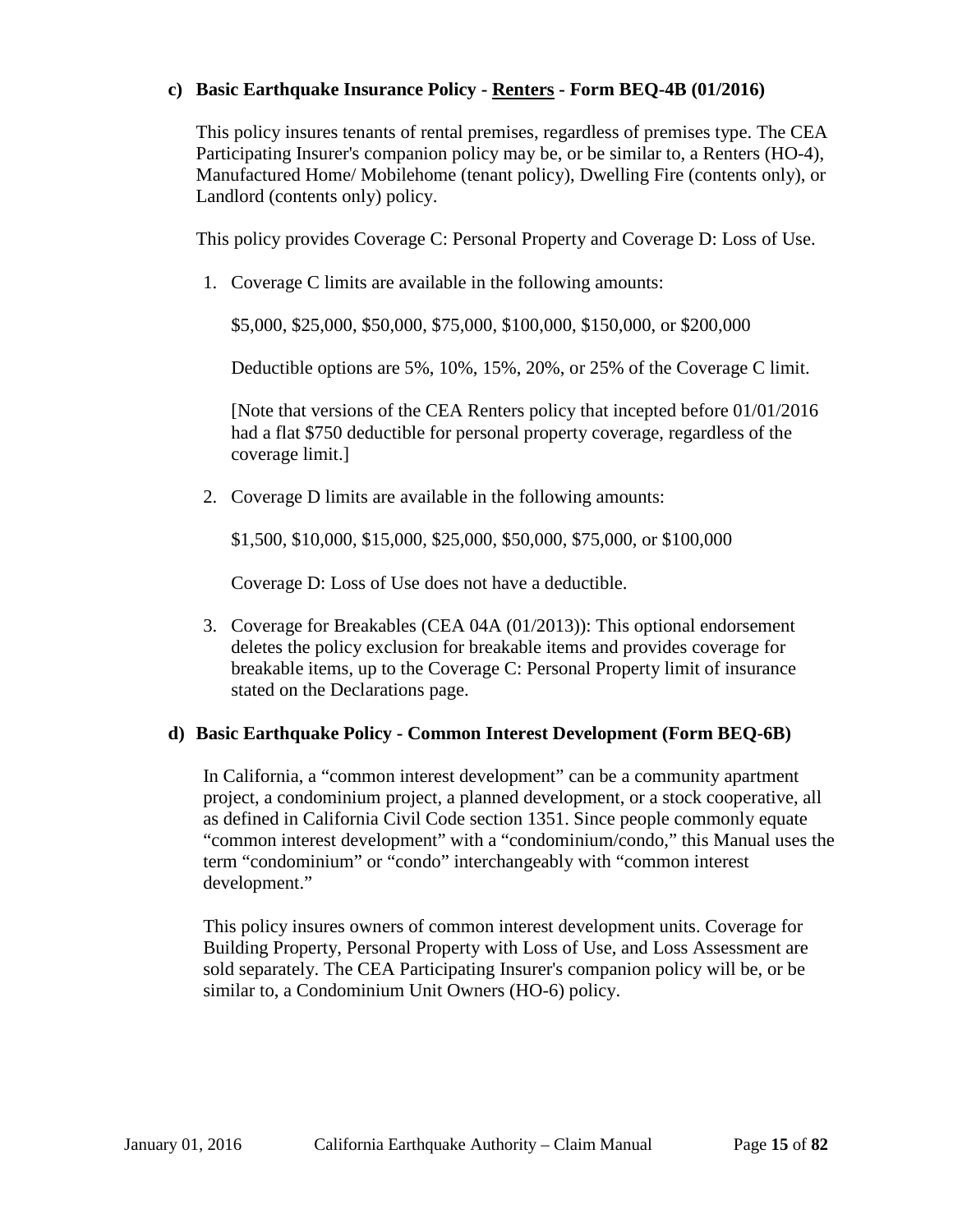Three coverage options may be purchased, separately or in combination, at the policyholder's option, as follows:

1. Option One – Coverage A: Building Property

\$25,000, \$50,000, \$75,000, or \$100,000 limit.

Deductible options are 5%, 10%, 15%, 20%, or 25%.

Coverage A includes up to \$10,000 of Building Code Upgrade coverage as additional insurance;––there is no option to increase this limit.

2. Option Two – Coverage C: Personal Property and Coverage D: Loss of Use.

With this option, the policyholder will have coverage for both Coverage C and Coverage D, available in the following amounts:

• Coverage C: \$5,000, \$25,000, \$50,000, \$75,000 \$100,000, \$150,000, or \$200,000

Deductible options are 5%, 10%, 15%, 20%, or 25%.

**[**Note that versions of the policy that incepted before 01/01/2016 had a flat \$750 deductible for personal property coverage, regardless of the coverage limit.]

• Coverage D: \$1,500, \$10,000, \$15,000, \$25,000, \$50,000, \$75,000, or \$100,000

Coverage D: Loss of Use does not have a deductible.

3. Option Three – Coverage E: Loss Assessment

With this option, the policyholder has a choice of limits: \$25,000, \$50,000 \$75,000, or \$100,000.

Deductible options are 5%, 10%, 15%, 20%, or 25%.

(Note that versions of the policy that incepted before  $01/01/2016$  had a singular 15% deductible option for loss assessment coverage, regardless of the coverage limit.)

4. Coverage for Breakables (CEA 04A (01/2016)): This optional endorsement deletes the policy exclusion for breakable items and provides coverage for breakable items, up to the Coverage C: Personal Property limit of insurance stated on the Declarations page.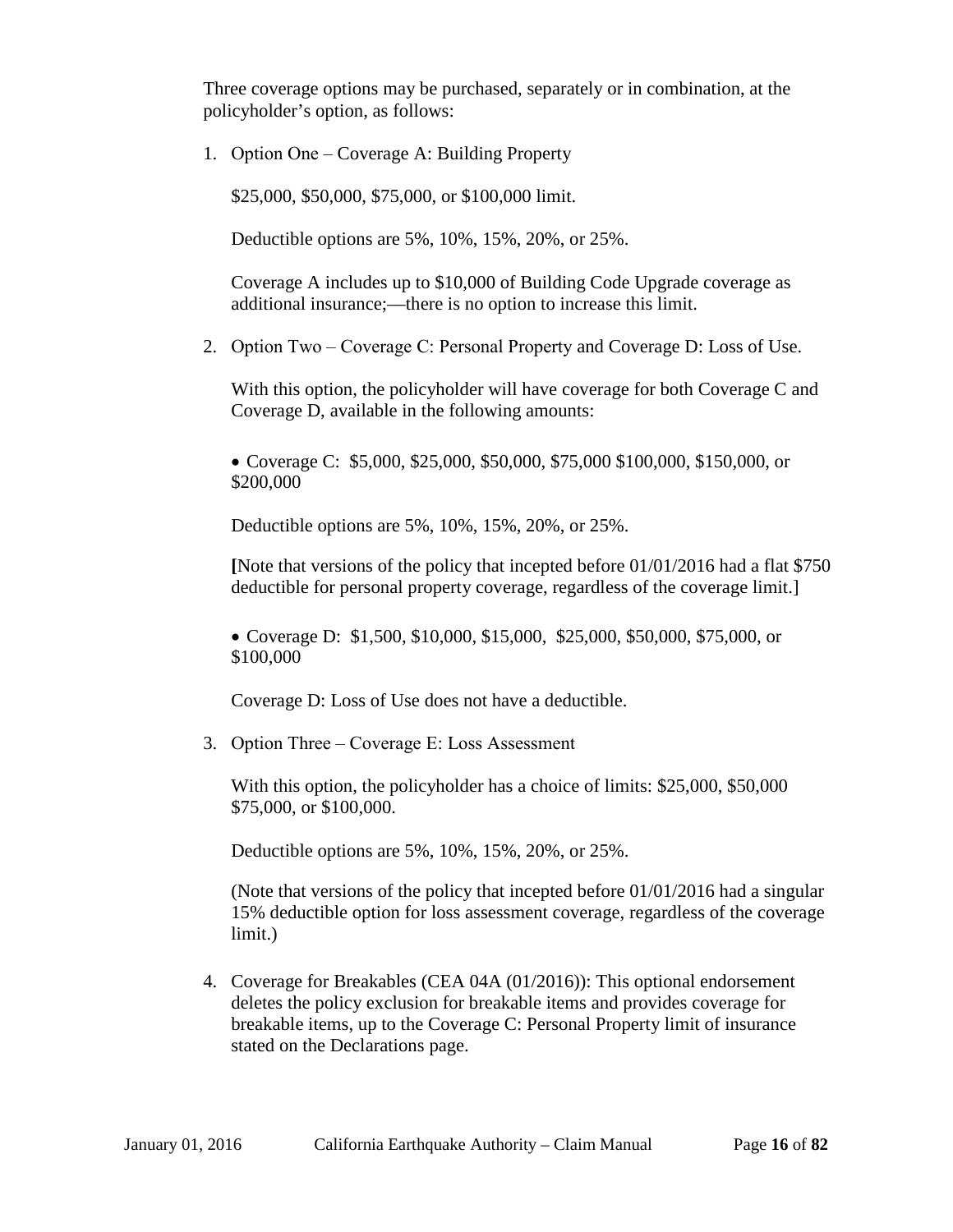# <span id="page-16-0"></span>**5. Reporting Claims to the CEA**

A Participating Insurer must report to the CEA each and every claim from CEA policyholders, whether or not the Participating Insurer expects the claim to exceed the deductible.

The CEA is aware that a policyholder may contact their agent or insurance company after an earthquake solely to make an inquiry,––and then the policyholder may later decide not to file a claim. Many companies call these "record only" claims. The CEA does not require that these "record only" inquiries be reported. But once investigation or adjusting work has begun, the claim must be reported to the CEA, regardless of whether a payment is made.

#### <span id="page-16-1"></span>**6. Claim Representatives and Handling Claims to Conclusion**

#### **The Participating Insurer must make every effort to assure that the original claim representative assigned to a claim will handle the claim to conclusion.**

If reassignment of claims to another claim representative is necessary, the Participating Insurer must have procedures in place to facilitate a proper and complete transfer of the files, including, without limitation, instructions in each file on what remains to be done to complete the handling of that claim.

California Insurance Code section 10082.3 pertains to a related issue:

"Adjusters: If, within a six-month period, the company assigns a third or subsequent adjuster to be primarily responsible for a claim, the insurer, in a timely manner, shall provide the insured with a written status report. For purposes of this section, a written status report shall include a summary of any decisions or actions that are substantially related to the disposition of a claim, including, but not limited to, the amount of losses to structures or contents, the retention or consultation of design or construction professionals, the amount of coverage for losses to structures or contents and all items of dispute."

# <span id="page-16-2"></span>**7. Companion Policy Required**

CEA policies are sold and issued solely through Participating Insurers.

By law (California Insurance Code section 10089.20), a CEA earthquake policy is valid only if a companion insurance policy, written by the same company that issued the CEA policy, is in force covering the same property. The CEA policy is legally void if no companion policy issued by the same Participating Insurer is in force at the time of the loss, regardless of whether a formal notice of cancellation of the CEA policy had been sent or received by the time of loss.

CEA insurance policies reinforce this requirement––and so notify policyholders––in the Important Notices, Agreement, and Definition sections of the CEA policy.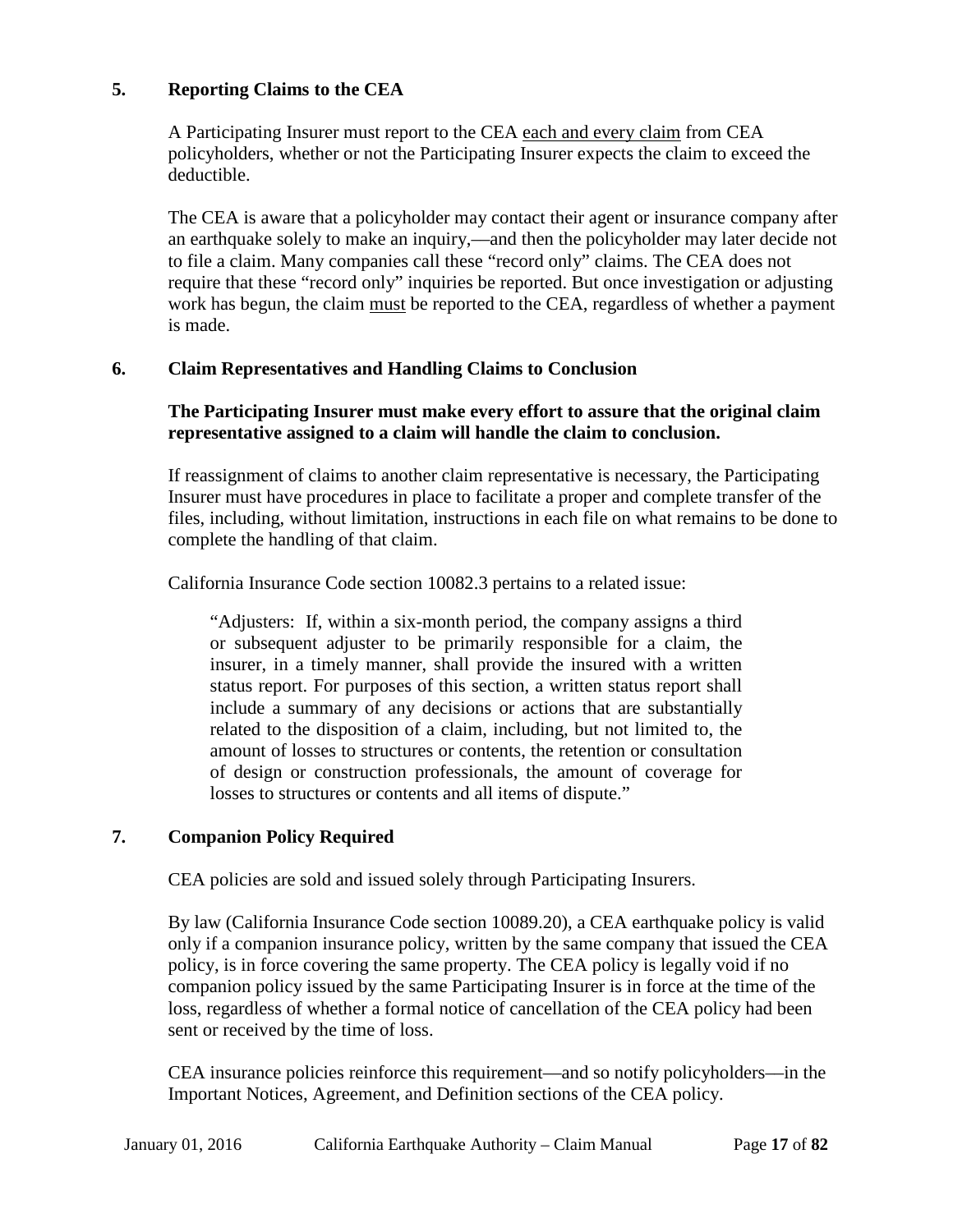#### <span id="page-17-0"></span>**8. Claim Reserving**

The aggregated reserves on reported claims provide the CEA's first estimate of severity of an earthquake and the CEA's ultimate, aggregate insured exposure for the event. A claim representative must quickly and efficiently set a reserve that represents his/her best estimate of a claim's ultimate cost. Reserved amounts should be adjusted as soon as new information is learned that would affect the ultimate claim cost. When there is a legitimate question of coverage, the reserve should be set at the estimated value of damage, minus the deductible amount, until the coverage question is resolved.

If the claim amount is expected to be less than the relevant CEA policy deductible, that claim amount should be reported with a zero reserve, or the lowest reserve amount allowed by the Participating Insurer's claim-processing system.

#### <span id="page-17-1"></span>**9. Calculating Deductibles for CEA Claims**

CEA policy deductibles––their structure and amount––may differ substantially from those provided by standard fire insurance policies. To assist in calculating deductibles, the CEA offers an Excel Deductible Calculator that is accessed via the CEA website at [www.earthquakeauthority.com.](http://www.earthquakeauthority.com/)

CEA Deductible Calculator This is an Excel spreadsheet tool, designed for adjusters, to help apply policy limits and calculate the appropriate deductibles on CEA policies.

#### **A copy of the deductible calculator worksheet must be included in all CEA claim files.**

All new earthquake damage that has an associated repair or replacement estimate or scope must be included on the Excel deductible spreadsheet, even if the claim is not expected to exceed a deductible. This information is important for CEA data analysis and product development, and your cooperation will help the CEA improve coverage choices for consumers in the future. The CEA's claim department or audit department may ask to review the Excel deductible spreadsheets as part of routine or post-event audits.

The Excel spreadsheet has tabs at the bottom of the spreadsheet for each type and year of CEA policy:

| <b>HO 1-2016 standard</b> / HO Choice 1-2016 / Condo 1-2016 / Renter 1-2016 $\Box$ |  |  |  |
|------------------------------------------------------------------------------------|--|--|--|
|                                                                                    |  |  |  |

It is important that the adjuster select the correct tab before entering claim data.

The top section of the spreadsheet is used to enter coverage information and information about the insured. The limit and deductible options are selected using drop-down menus, to help avoid errors.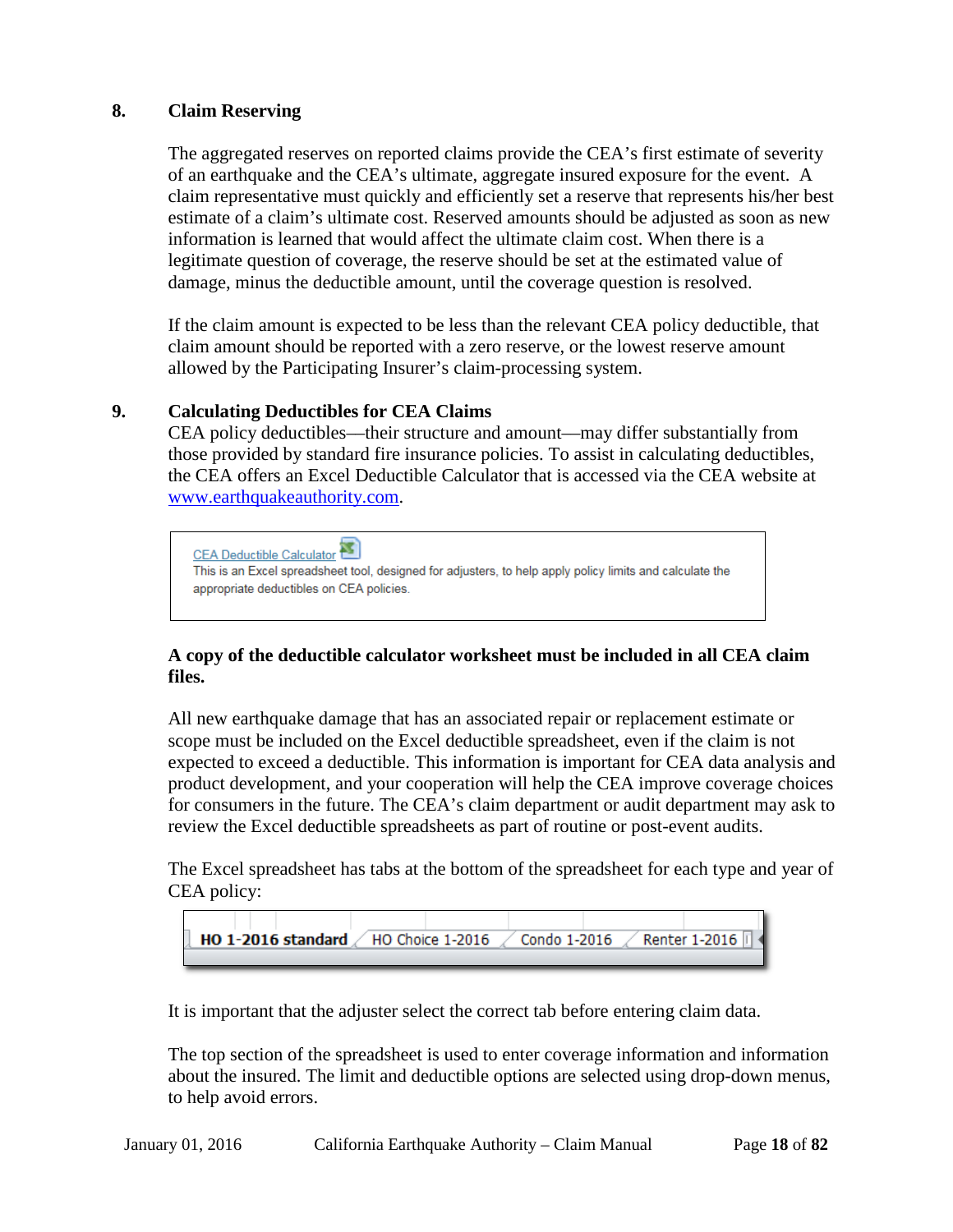|                                          |                                                        | 1-2016 CEA Renters Earthquake Policy                                           |  |  |     |                               |                |
|------------------------------------------|--------------------------------------------------------|--------------------------------------------------------------------------------|--|--|-----|-------------------------------|----------------|
|                                          |                                                        | Step 2: Enter all covered damage to see if damage clears the policy deductible |  |  |     |                               |                |
| Enter the \$\$ amount of covered damage  |                                                        |                                                                                |  |  |     | <b>Policy Sublimit</b>        | <b>Allowed</b> |
| A & B dwelling damage \$\$               |                                                        | \$0.00                                                                         |  |  |     | NA.                           | \$0.00         |
| + Emergency measures \$\$                |                                                        | \$0.00                                                                         |  |  | \$  |                               | \$0.00         |
| + Damage to all chimneys \$\$            |                                                        | \$0.00                                                                         |  |  | \$  | 5,000                         | \$0.00         |
| + Damage to land                         |                                                        | \$0.00                                                                         |  |  | \$  | 10,000                        | \$0.00         |
| Code upgrade costs                       |                                                        | \$0.00                                                                         |  |  |     | Not used in ded. calculation  | Not used       |
| Cov. C pers. prop. damage \$\$<br>\$0.00 |                                                        |                                                                                |  |  |     | Not used in ded. calculation  | Not used       |
| + Emergency measures PP \$\$<br>\$0.00   |                                                        |                                                                                |  |  |     | Not used in ded. calculation  | Not used       |
|                                          | 5% sublimit on personal property emergency measures -> |                                                                                |  |  | \$. | 250                           | Not used       |
| Coverage D loss of use spent             |                                                        | \$0.00                                                                         |  |  |     | Not used in ded. calculation  | Not used       |
|                                          |                                                        | Total damage that can be used in the deductible calculation -                  |  |  |     |                               | \$0.00         |
|                                          |                                                        |                                                                                |  |  |     | Less policy deductible of ->  | \$0.00         |
| Did damage clear deductible?             |                                                        | NΟ                                                                             |  |  |     | Amount over the deductible -> | \$0.00         |

The middle section of the worksheet is used to enter covered damages:

The bottom spreadsheet section displays what the adjuster can authorize as payment:

| Step 3: This section shows what can be paid on this claim                           |        |  |  |
|-------------------------------------------------------------------------------------|--------|--|--|
| S<br>Real property emergency measures paid before deductible ->                     |        |  |  |
| Pers, property emergency measures paid before deductible -><br>S                    |        |  |  |
| Total emergency measures that can be paid before meeting deductible ->              | \$0.00 |  |  |
| After deductible is exceeded, pay this additional amount for Cov A & B ->           | \$0.00 |  |  |
| If additional debris coverage needed, enter amount -><br>\$0.00                     | \$0.00 |  |  |
| Additional payment for code upgrade when claim exceeds deductible -><br>\$0.00<br>υ |        |  |  |
| Coverage C personal property paid when claim exceeds deductible -><br>\$0.00        |        |  |  |
| Coverage D loss of use (ALE) - Pay with no deductible -><br>\$0.00                  |        |  |  |
| ◡<br><b>Adjuster comments</b><br><b>Total claim payment:</b>                        | \$0.00 |  |  |

# <span id="page-18-0"></span>**10. Policy and Coverage Interpretations**

The CEA has established the following process for receiving, answering, and resolving CEA policy coverage questions.

a) The Participating Insurer should first attempt to resolve policy and claim coverage questions by consulting this Claim Manual and by using the expertise of its senior claim professionals and claim management.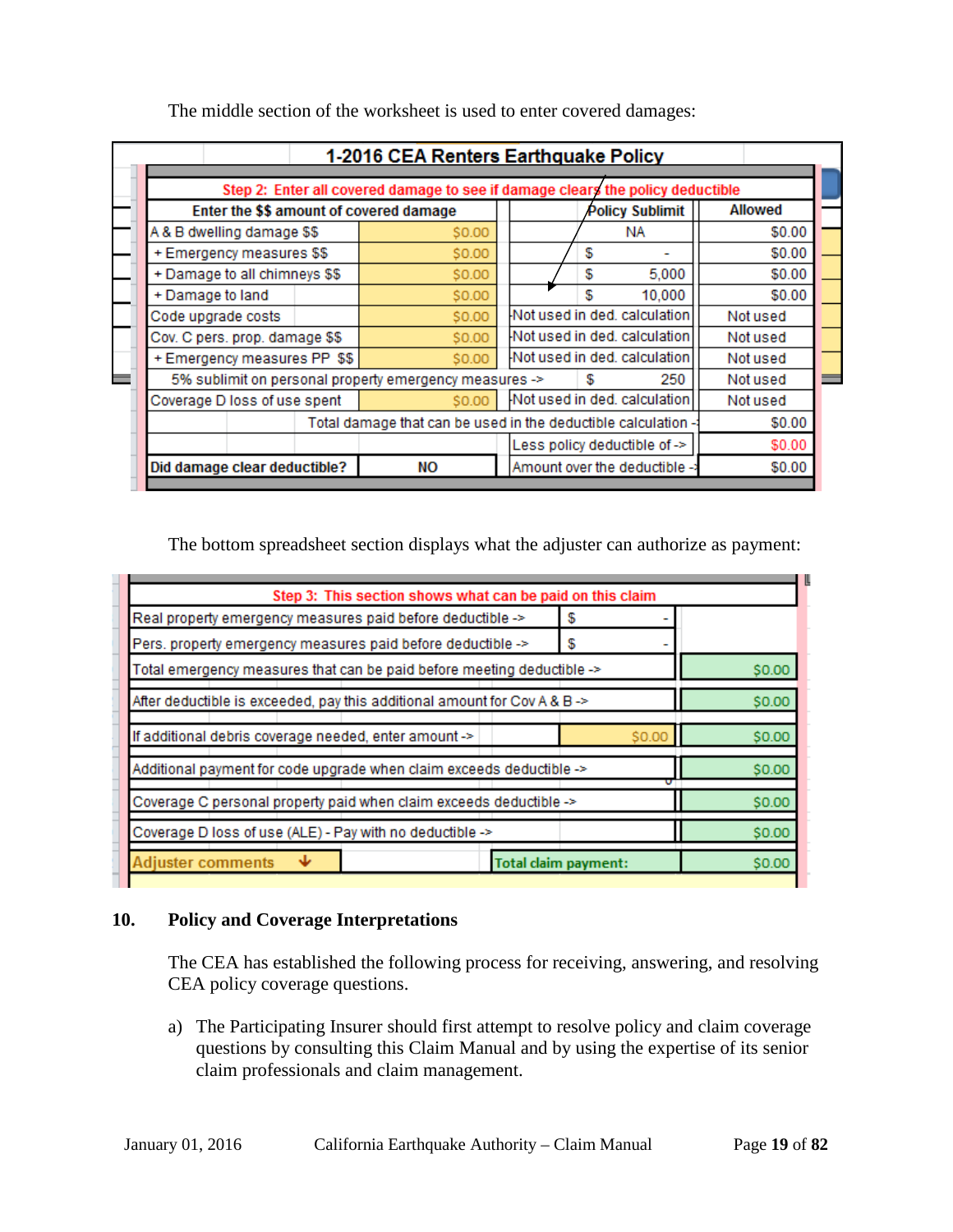- b) Policy coverage questions that remain unresolved should be referred to the CEA on the CEA Coverage Review Form. ––The Participating Insurer must provide a narrative report under each of the applicable headings. Attachment 3 to this Claim Manual comprises an example of a blank Coverage Review Form, as well as a (sample) completed form.
- c) The Coverage Review Form should be submitted to the CEA Claim Manager with a copy of all claim-file materials necessary for a proper review of the coverage issue. Participating Insurers must use overnight courier service or mail, or must email documents as attachments, to send files to the CEA for review.
- d) If important to explain or understand the coverage question, the file must include photographs of damage, documentation of amount of loss, transcribed statements of interested parties, a policy declarations page, policy endorsements, related paper or electronic correspondence, and copies of notes, including electronic notes. Incomplete files can delay claim determinations, and delayed claims can result in regulatory or legal scrutiny.
- e) Upon receiving a coverage question from a Participating Insurer, the CEA Claim Coverage Committee reviews the question, and the CEA Claim Manager then notifies the Participating Insurer of the CEA's coverage decision. Decisions of general interest or general applicability across all CEA claims will be distributed to all Participating Insurers.

It will be the responsibility of the Participating Insurer to communicate the coverage decision to the policyholder and, when appropriate, to other interested parties.

The CEA Claim Manager will endeavor to respond as quickly as possible, given resource constraints following larger earthquake events. The Participating Insurer should notify the CEA Claim Manager if there are circumstances requiring a specific response date (other than the response dates required by the California Fair Claim Settlement Practices Regulations).

If a Participating Insurer has not received a response from the CEA within 15 days of having submitted a coverage question, please follow up with the CEA Claim Manager. During a coverage review, the Participating Insurer's claim representative must communicate with the claimant, in writing, as provided in the Fair Claim Settlement Practices Regulations section 2695.7(c)(1).

In order to help achieve the CEA's crucial goal of claim-handling consistency across all Participating Insurers, no Participating Insurer should submit a question regarding a CEA claim or CEA policy/coverage interpretation to its own counsel for legal review or legal opinion before submitting the question to the CEA in the manner described immediately above; the CEA's express written consent must be obtained before a Participating Insurer is authorized to seek a non-CEA-sourced legal opinion on the question. In some circumstances, the CEA may have already issued a coverage opinion pertaining to the topic in question and may be able to share the conclusions of that opinion with the Participating Insurer.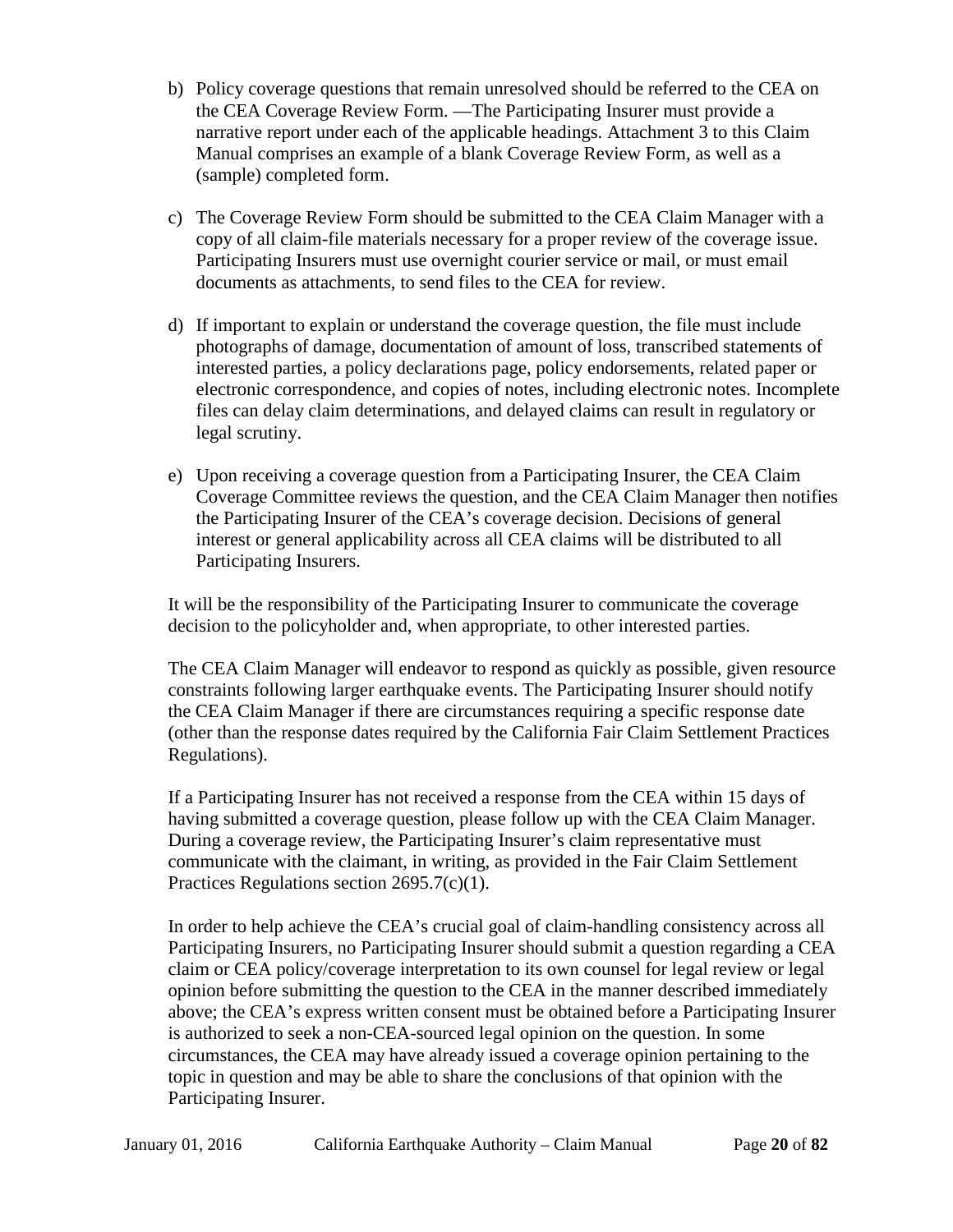#### <span id="page-20-0"></span>**11. Mediation – California Department of Insurance: Earthquake Mediation Program**

The California Department of Insurance ("CDI") website reads, in part:

Why Use Mediation?

One of the responsibilities of the California Department of Insurance (Department) is to help consumers who are having difficulty getting their residential property or earthquake insurance claims resolved. California Insurance Code Chapter 8.9 was enacted in October 1995 as a result of Senate Bill No. 882. This law made it possible to establish a program for the mediation of certain disputes over residential earthquake damage claims arising out of the Northridge earthquake of 1994 and any subsequent earthquakes. In 2004, Senate Bill No. 64 was enacted as an urgency measure to expand the mediation program to include residential property insurance losses other than earthquake. The program will be available for those losses that occurred after September 30, 2003, and for which the Governor declared an emergency. This program uses mediation to bring you and your insurance company together in an informal meeting with a qualified mediator.

(Residential Property and Earthquake Claims Mediation Program: www.insurance.ca.gov)

The CEA realizes that during an earthquake-catastrophe response, the claim representative and the policyholder may disagree on some matters, such as the scope of repairs or the amount of payment for repair costs for the covered loss.

Participating Insurers are encouraged to incorporate the requirements of the CDI Earthquake Mediation program into their CEA claim-handling procedures.

Upon notice of a demand by any party for mediation, the Participating Insurer must provide a detailed report to the CEA Claim Manager, describing the claim made, any settlement demands and settlement offers made, and a full account of the reasoning behind the position taken by the Participating Insurer.

Upon their receipt, the Participating Insurer must communicate all mediation-related dates to the CEA Claim Manager. Participating Insurers must handle all CDI-mediation communication requirements, including those directly with the CDI, and will immediately upon their receipt provide copies of all written mediation-related materials to the CEA Claim Manager.

The Participating Insurer, at its cost, must provide the most knowledgeable member of its staff to help prepare for, and to attend, the mediation. Notice of the mediation must be given to the CEA Claim Manager sufficiently in advance of the mediationcommencement date to enable the CEA to make an informed decision about whether to send a CEA staff member or representative to attend.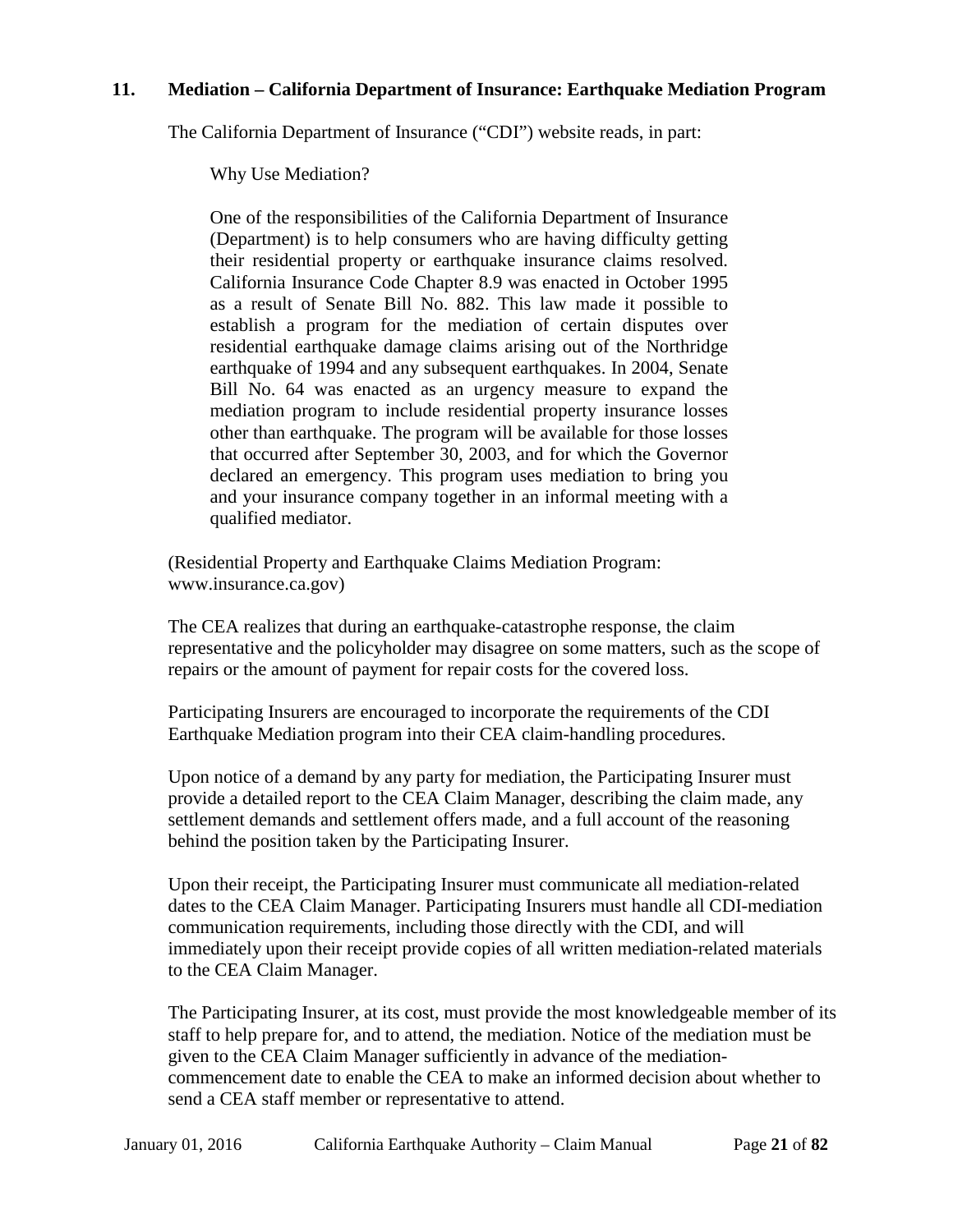#### <span id="page-21-0"></span>**12. Reinspections and Claim File Reviews**

The CEA uses both physical claim reinspections and claim-file reviews to monitor and determine whether CEA claims are being handled by Participating Insurers in a prompt, consistent, and fair manner. A physical claim reinspection includes a visit by a CEA representative to the physical site of the insured risk in order to evaluate the earthquakedamaged structure, while a claim-file review is generally accomplished by examining the claim file and all supporting electronic and paper records.

#### **a) Reinspections and Claim-File Reviews Performed by the Participating Insurer**

- 1. The CEA expects Participating Insurers to have their own claim-related quality assurance programs, including a program for field reinspections of claims and reviews or audits of claim files. These programs should be documented and described in the earthquake-response plan each Participating Insurer submits to the CEA annually. (See section B2, page 26, for information regarding the Earthquake Response Plan.)
- 2. Reinspections: It is often important to reinspect claims early in the claim-handling process to enable the viewing and evaluation of the damage before repairs are completed. A Participating Insurer must always obtain the policyholder's advance permission to conduct an on-premises reinspection.

The reinspection program should provide for an orderly examination of a statistically valid sample of claims arising from an earthquake. The CEA Claim Manager or the Claim Manager's designee may be available to join Participating Insurer inspectors when conducting CEA-earthquake-claim-related reinspections. Requests for CEA participation in a reinspection should be made through the Claim Manager, who will try to accommodate these requests according to available resources. Reinspection reports (including written documentation, photo or video evidence, and conclusions) should be retained, since the CEA may request copies of any review.

3. Claim-file reviews: In addition to physical-site claim reinspections, Participating Insurers must have a regular claim-file quality review/assurance program. The Participating Insurer must apply the same quality of review, including examining the same number and assortment of claim files, as it would for a reinspection of its own property claims. Claim-file-review reports (including written documentation, photo or video evidence, and conclusions) should be retained, since the CEA may request copies of any review.

# **b) Reinspections and Claim-File Reviews Performed by the CEA**

The CEA may conduct field reinspections of claims or claim-file reviews, or both, after an earthquake. Field reinspections are generally performed on open claims, and claim-file reviews may be performed on open or closed claim files.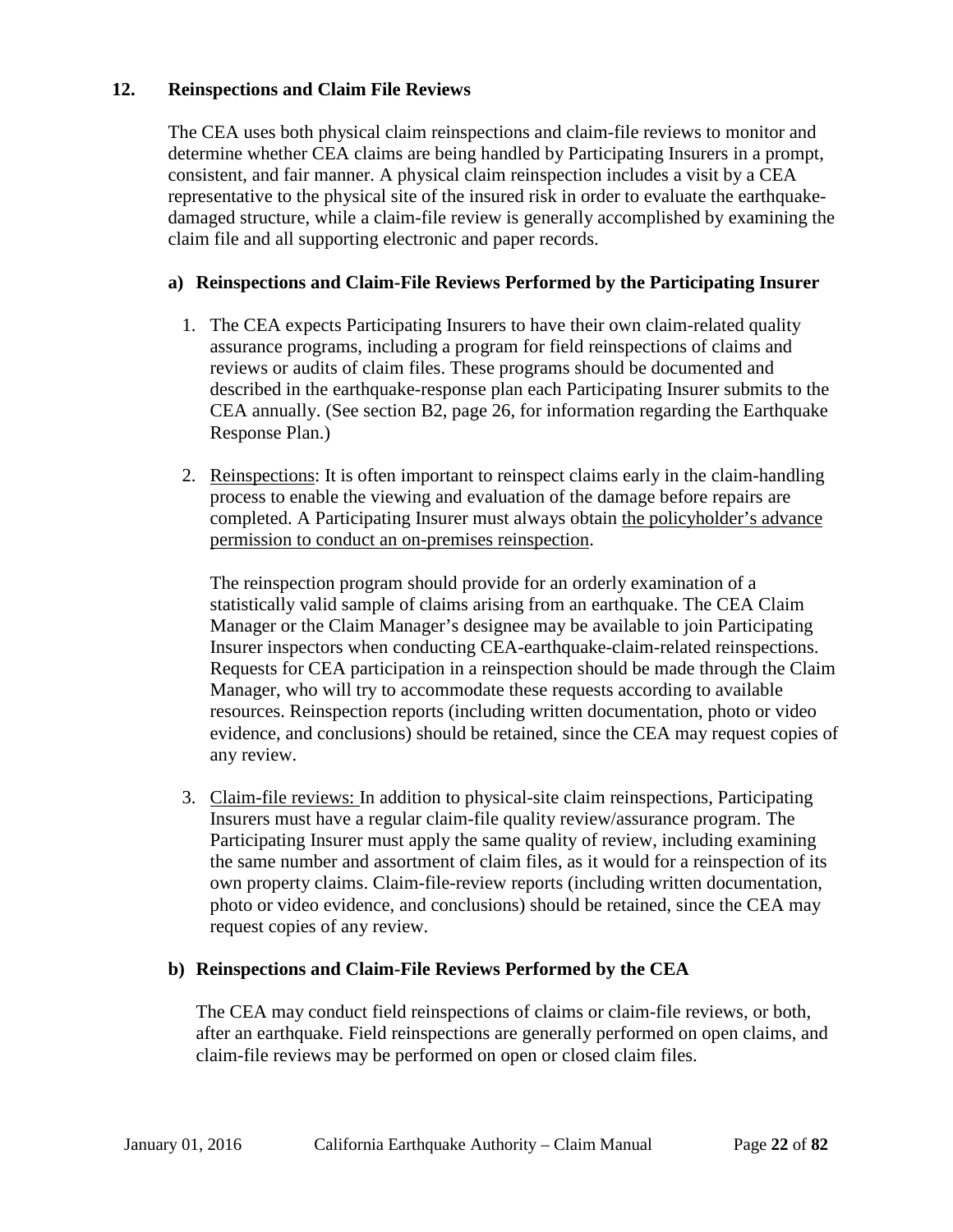The purpose of these reinspections and claim-file reviews is to:

- 1. Monitor and promote adherence to CEA policy coverage;
- 2. Verify the accuracy of claim settlements; and
- 3. Determine whether claims are being handled in accordance with the California Fair Claims Settlement Practices Regulations and other applicable laws, regulations, and rules.

Reinspections: All CEA claim reinspections will be conducted separately from, and in addition to, any Participating Insurer claim reinspections. Before the claim reinspection process begins, the CEA will ask for a complete copy of the claim file for each claim it wishes to reinspect. The CEA re-inspector may be either a CEA employee or an independently contracted individual or company. The CEA will endeavor to reinspect a representative sample from each Participating Insurer and to look at claims under each type of CEA earthquake policy.

Claim-file reviews: The CEA may elect to conduct claim file reviews, which may be done at the Participating Insurer's office. The CEA also may request that copies of the claim files be sent to the CEA office for review.

In either case, the CEA will try to give reasonable notice to the Participating Insurer.

CEA will communicate any issues discovered by the reinspections or claim file reviews to the Participating Insurer.

#### **c) Claim-File Review Elements**

CEA claim-file reviews may include, in addition to other elements, an evaluation of some or all of the following elements, depending on what is appropriate to the facts and circumstances of the claim under review:

- 1. Promptness of first contact;
- 2. Development of initial information;
- 3. Timely and thorough completion of the scope of damage (listing of damage);
- 4. Use of CUREE inspection checklist on claims that were inspected;
- 5. Repair estimate of damages;
- 6. Use of CEA Excel Deductible Calculator that has an associated repair or replacement estimate or scope;
- 7. Statements from the policyholder, if warranted;
- 8. Reserve calculations and reserve adequacy;
- 9. Coverage information and how it applies to the claim;
- 10. Effective use of a diary to permit and support timely claims handling;
- 11. Timeliness of communication with insured regarding claim status;
- 12. Alertness to fraud and prompt notice given to appropriate parties;
- 13. Appropriate use of engineers or other experts;
- 14. Completeness of documentation of the amount of loss [Statement of Loss];
- 15. Timeliness of claim payments;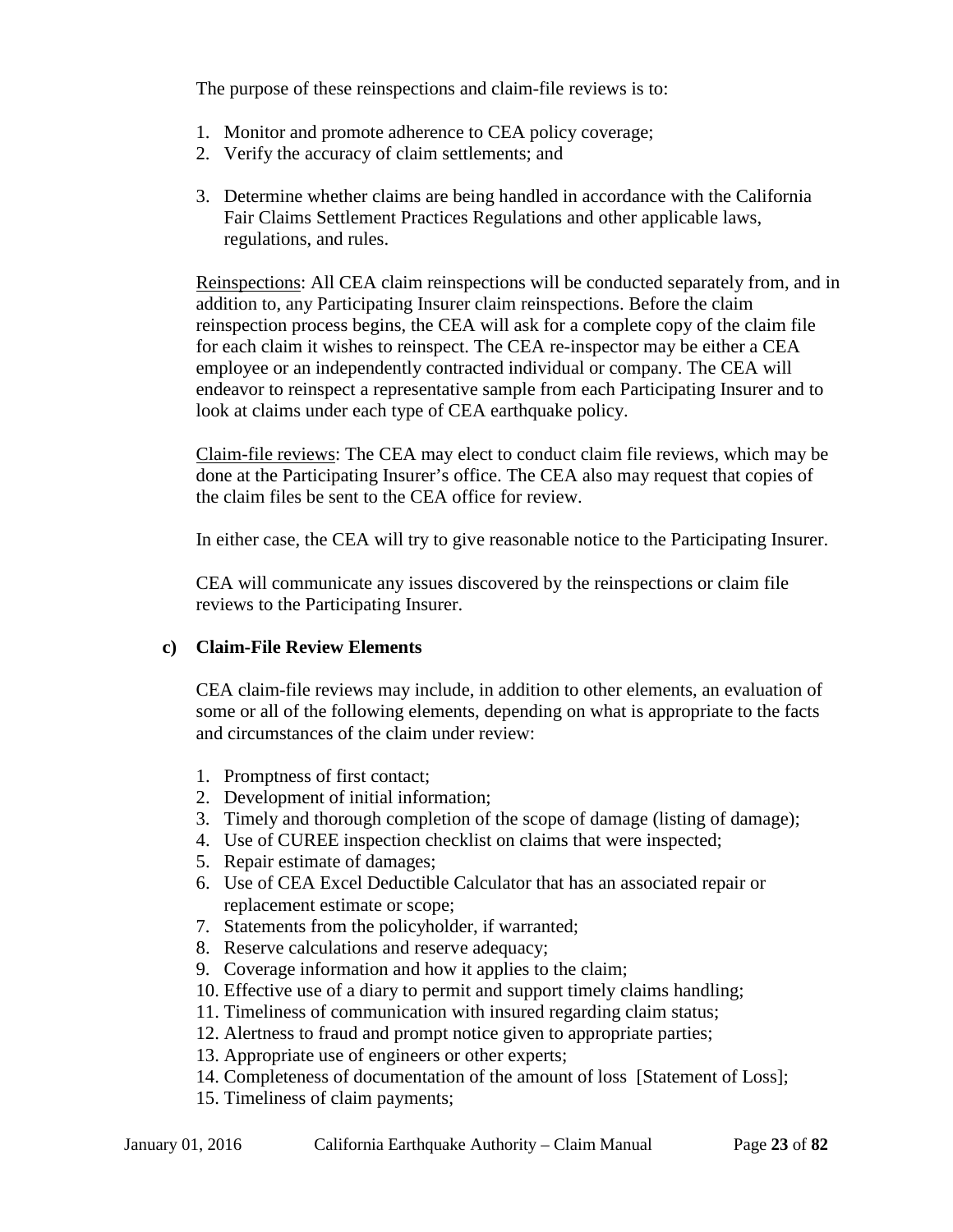- 16. Quality of written adjuster or claim-related communications to the policyholder;
- 17. Proper CEA approval of denial letter (as to form) if claim was denied;
- 18. Compliance with the CEA Claim Manual;
- 19. Compliance with California Fair Claims Practices Regulations;
- 20. Earthquake claim handling accreditation of adjuster(s) (independent or company);
- 21. Periodic guidance on open files by Claim Management;
- 22. Effectiveness of Participating Insurer's reinspection program and claim-file reviews.

#### <span id="page-23-0"></span>**13. Overlapping or Coexistent Insurance Coverage**

To help resolve issues of overlapping or coexistent insurance coverage, the claim representative should follow the Other Insurance provisions in the CEA policy. Further help can be found in Fire, Casualty, & Surety Bulletins (FC&S), which is a coveragerelated information service provided by the National Underwriter Company.

Pay particular attention to the Other Insurance wording in the CEA policy. This is discussed in more detail in the Condominium section D2c (page 52) of this Manual.

#### <span id="page-23-1"></span>**14. ISO ClaimSearch® - Property Insurance Loss Register ("PILR")**

The CEA requires that every CEA earthquake claim be entered into ISO ClaimSearch. The ISO ClaimSearch system is a national repository where claims can be reported. When a newly reported earthquake claim matches up with a previously reported earthquake claim for the same property address, a report is generated.

CEA claims are handled by many different Participating Insurers, and policyholders sometimes move from company to company. Participating Insurers regularly find ground to deny CEA claims received after small earthquakes, because the damage being claimed is determined to have been caused by something other than an earthquake.

By having CEA claims in ISO ClaimsSearch, CEA Participating Insurers will be notified of prior earthquake claims, allowing the claim representative to evaluate whether unrepaired prior damage is being claimed in the new CEA earthquake claim.

# <span id="page-23-2"></span>**B. PRE-EARTHQUAKE DISASTER RESPONSE PREPARATION**

#### <span id="page-23-3"></span>**1. Pre-Earthquake Planning - General**

Response planning before an earthquake occurs is important. The CEA Claim Manager is available to assist the Participating Insurer Claim Liaison with pre-earthquake training and planning.

#### <span id="page-23-4"></span>**2. Participating Insurer Earthquake Response Plan**

Each Participating Insurer is responsible for planning its own CEA-specific earthquake claim handling and catastrophe response methods, based on the PI's thoughtful answers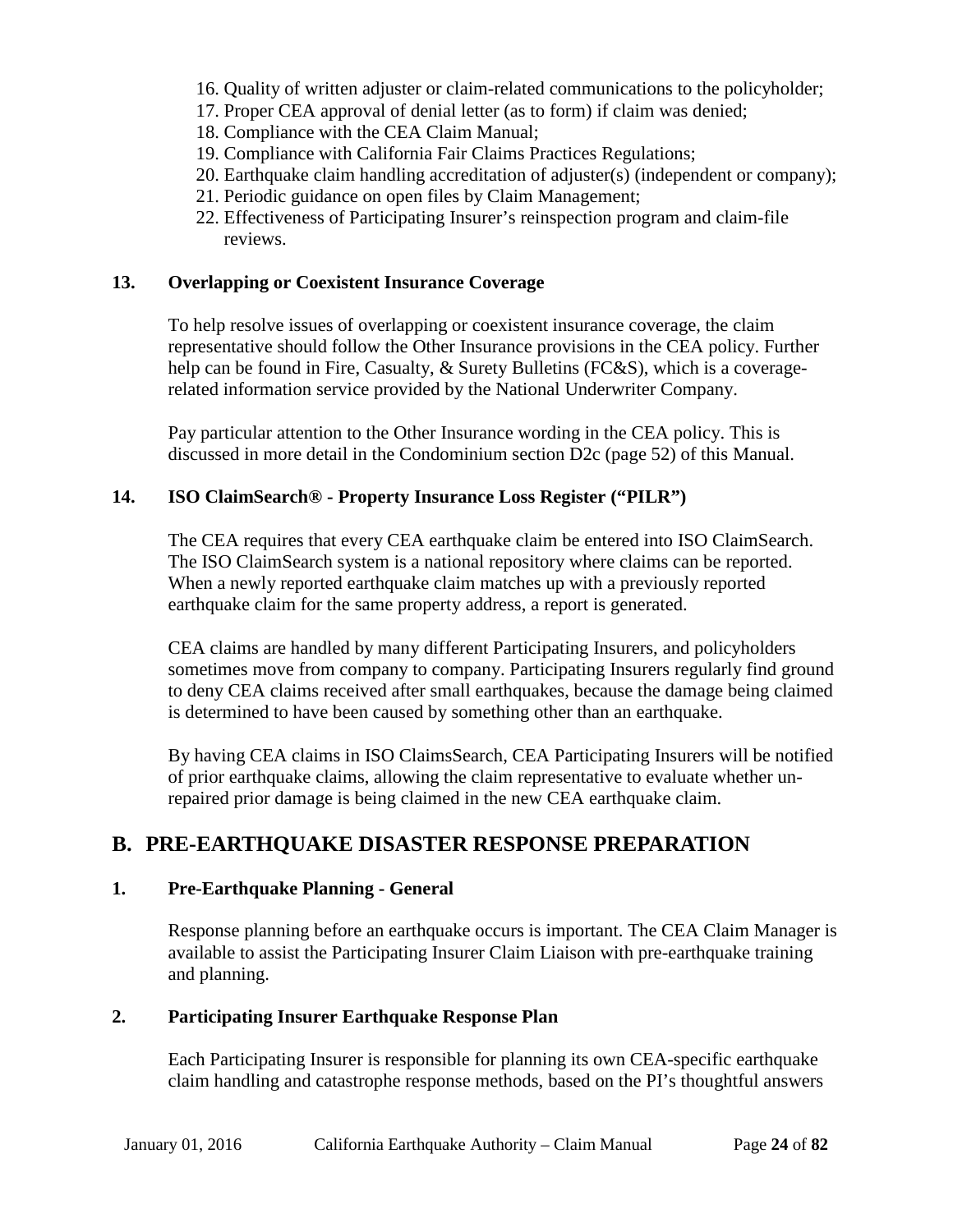to a CEA questionnaire that the CEA Claim Manager sends to CEA Claim Liaisons at each year-end.

The questions are crafted to determine if the Participating Insurer has:

- a) Processes to assure that staff and independent adjusters are trained before they are needed for earthquake catastrophe-claim-handling duty. Participating Insurers are responsible for ensuring that their employed claim representatives, and all independent adjusters hired or contracted, are properly trained to handle residential earthquake claims in California. (See section 1C for adjuster training.)
- b) Procedures for the first 48 hours of earthquake-catastrophe response:
	- 1. Processes for accepting new earthquake claims;
	- 2. Plans for deploying properly trained and accredited initial-response adjusters;
	- 3. Plans for claim management, including the ability to determine affected policiesin-force;
	- 4. Resources available: buildings, cars, computers, and other needed equipment; and
	- 5. Logistical coordination for the response.
- c) Procedures for handling first reports of CEA claims and other phone-related support programs, such as, without limitation, available national catastrophe call centers.
- d) Procedures for long-term earthquake catastrophe response:
	- 1. Plans for a sufficient number of properly trained and accredited earthquake adjusters;
	- 2. Plans for the long–term management of CEA earthquake claims;
	- 3. Resources available: buildings, cars, computers, independent adjusters, and other required resources;
	- 4. Logistics: detailed descriptions of how response activities will be coordinated.
- e) Procedures for how experts (including engineers) will be used and details on preearthquake arrangements for these services.

# <span id="page-24-0"></span>**C. POST-EARTHQUAKE RESPONSE**

#### <span id="page-24-1"></span>**1. CEA Claim Manager**

Following the occurrence of an earthquake that is expected by CEA to give rise to a significant number of CEA claims presented, the CEA Claim Manager or other CEA personnel may travel to the general area of the earthquake and make themselves available to consult with the Participating Insurers' CEA Claim Liaisons.

#### <span id="page-24-2"></span>**2. Participating Insurer Catastrophe Claim Managers**

The Claim Manager will meet with the Participating Insurer Claim Liaisons at a location convenient to the earthquake site on an as-needed basis; the meetings can serve as a forum to resolve issues, such as: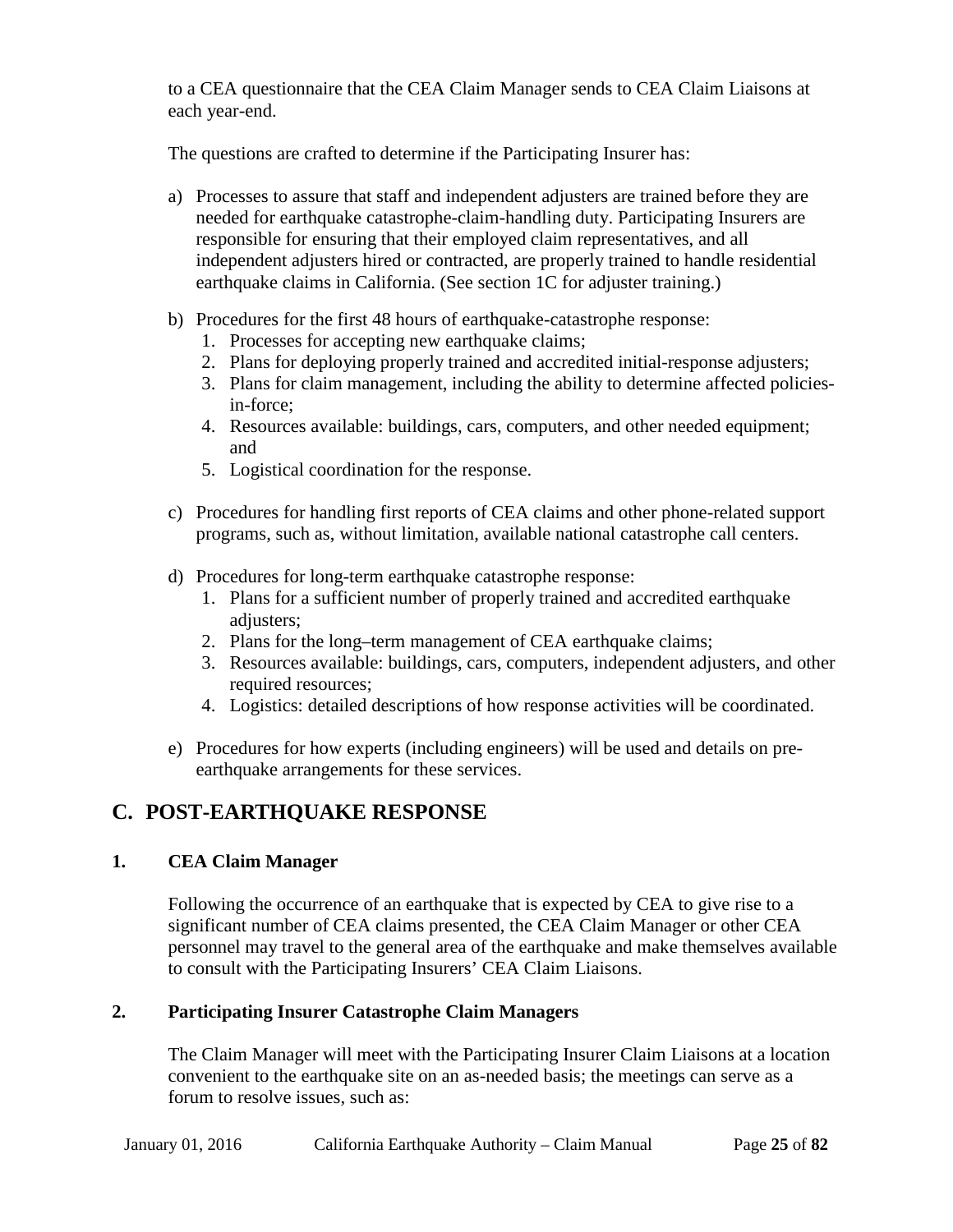- a) Updating the CEA Claim Manager on the progress each Participating Insurer has made in establishing its catastrophe office;
- b) Identifying and sharing information about problems encountered by the Participating Insurers;
- c) Informing the Participating Insurer representatives of the current status of the CEA's coordination with government agencies;
- d) Discussing general CEA-policy coverage issues; and/or
- e) Discussing particular aspects and structural elements being encountered on claims in the area.

#### <span id="page-25-0"></span>**3. Claim Counts**

The CEA does not know about a claim until the Participating Insurer opens a new claim and that claim record is transmitted to the CEA data system.

To accommodate reporting by Participating Insurers either immediately after an earthquake that is expected to generate a significant number of claims, or when notified by the CEA Claim Manager, Participating Insurers must manually report claim counts to the CEA. Daily claim count reporting will continue until the CEA's data systems are synchronized with the actual number of CEA claims. In the ordinary case, manual reporting is generally requested for about three weeks, although exceptions may be declared by CEA.

When notified by the CEA Claim Manager, the following information is to be reported by email to the CEA at ceaclaims@calquake.com, with a copy by email to the Claim Manager, by the end of each and every working day. This reporting practice must be maintained until the CEA Claim Manager notifies Participating Insurers that it may be stopped.

- a) Date of the report;
- b) Name of Participating Insurer;
- c) Name of Participating Insurer's contact person, including email and phone number;
- d) Total number of claims and status (open, closed) received as a result of the earthquake (total claims, not a tally by coverage);
- e) Out of the total number of claims, how many are closed;
- f) The current total dollar amount of all open reserves;
- g) The current total dollar amount of all paid CEA claims, to date.

#### <span id="page-25-1"></span>**4. Catastrophe Offices**

Although Participating Insurers must provide adequate staffing and operations, the establishment, number, and location of Participating Insurer catastrophe-response offices is left to the discretion of the Participating Insurer. Participating Insurers must provide the CEA with the address and telephone number of each catastrophe office as it is established, including the names of supervisorial and other key personnel.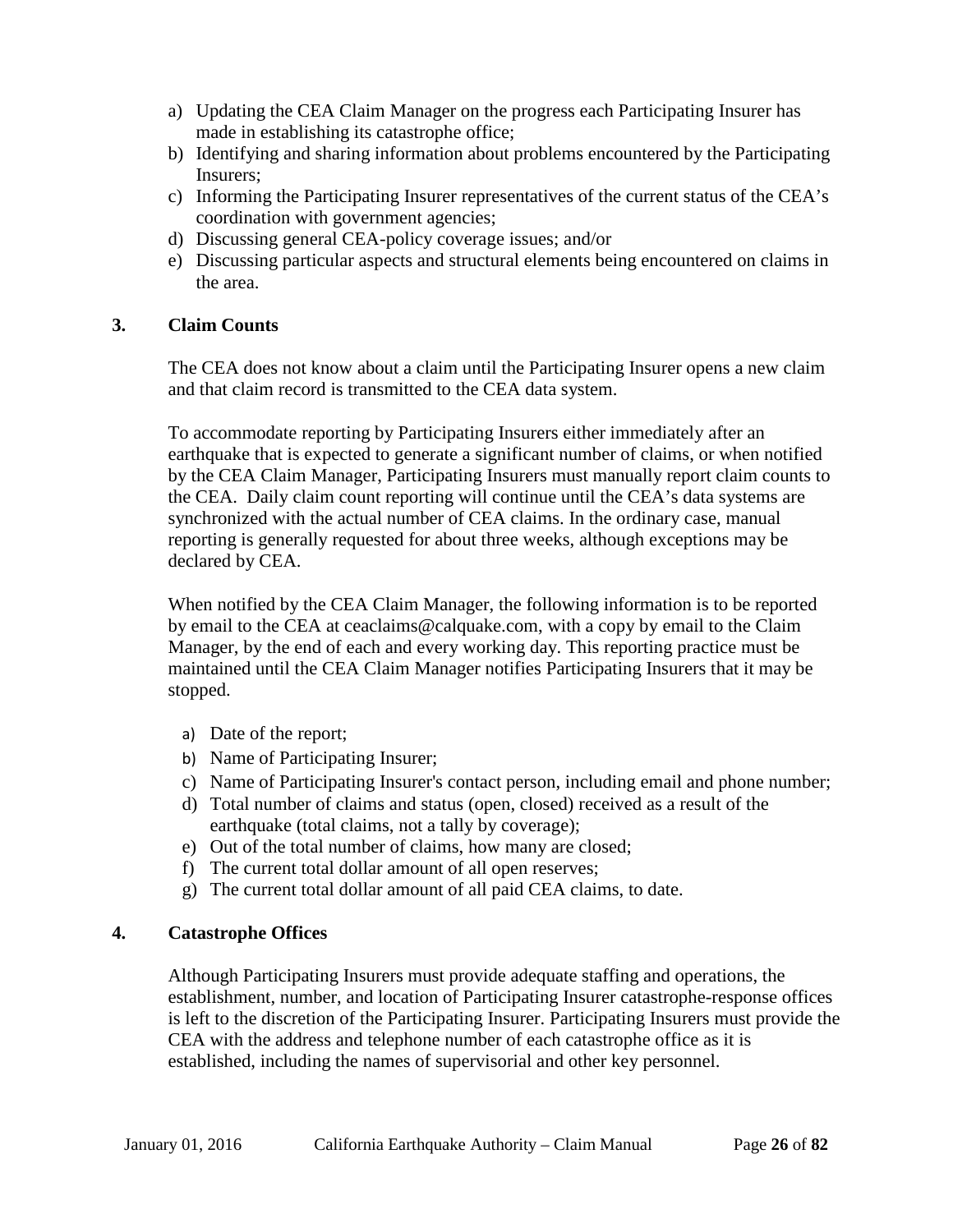Participating Insurers must make the reporting of new claims by CEA policyholders simple and direct. This ease of reporting may include the use of agents, the Internet, prominently publicized toll-free telephone numbers, and any other method reasonably calculated to create the expected result.

# <span id="page-26-0"></span>**5. CEA Event Code and Date of Loss**

Immediately following an earthquake where the CEA expects to receive claims against CEA policies, the CEA will assign an Event Code.

Event Codes have the form YYNNN, where YY is the last two digits of the year in which the earthquake event occurs, and NNN numbers events sequentially in 10-unit increments. The first two digits of the event code change with the new year, but the next three digits are sequential over all years.

• For example, if the last Event Code issued in 2015 was 15510, the first Event Code issued in 2016 would be 16520.

For naming claims where the CEA does not provide an Event Code, use YY999, where YY is the last two digits of the year for the claimed date of loss and 999 designates that this is a miscellaneous earthquake claim for that year.

The CEA will communicate the Event Code to all Participating Insurers as soon as possible following the earthquake's initial seismic activity.

**All claim-related data transmissions to the CEA must include an event code.** Always use the date of loss (DOL) the policyholder gives you, but use judgment to determine if the claim being reported belongs with a specific earthquake Event Code. If the DOL given by the policyholder is for earthquake damage that occurred within a month after the earthquake in question, and the address of the policyholder's insured property is in the vicinity of the earthquake's location, code it to the Event Code for that earthquake.

# <span id="page-26-1"></span>**6. New Claims Reported to the CEA**

Presentation of claims directly to the Participating Insurer will result in the most timely claim service, and most claims will be reported directly to Participating Insurers.

The CEA, however, may receive calls in which the policyholder or another interested party wishes to report a claim under a CEA policy directly to the CEA rather than to the Participating Insurer.

- In such cases, the CEA will encourage the caller to report the claim directly to the appropriate Participating Insurer and will be given the toll-free claimreporting telephone number for the responsible Participating Insurer.
- If the caller cannot or will not report the claim to the responsible Participating Insurer, the CEA representative will complete a property loss notice form and email or fax it to the appropriate Participating Insurer's claim department (see Attachment 7).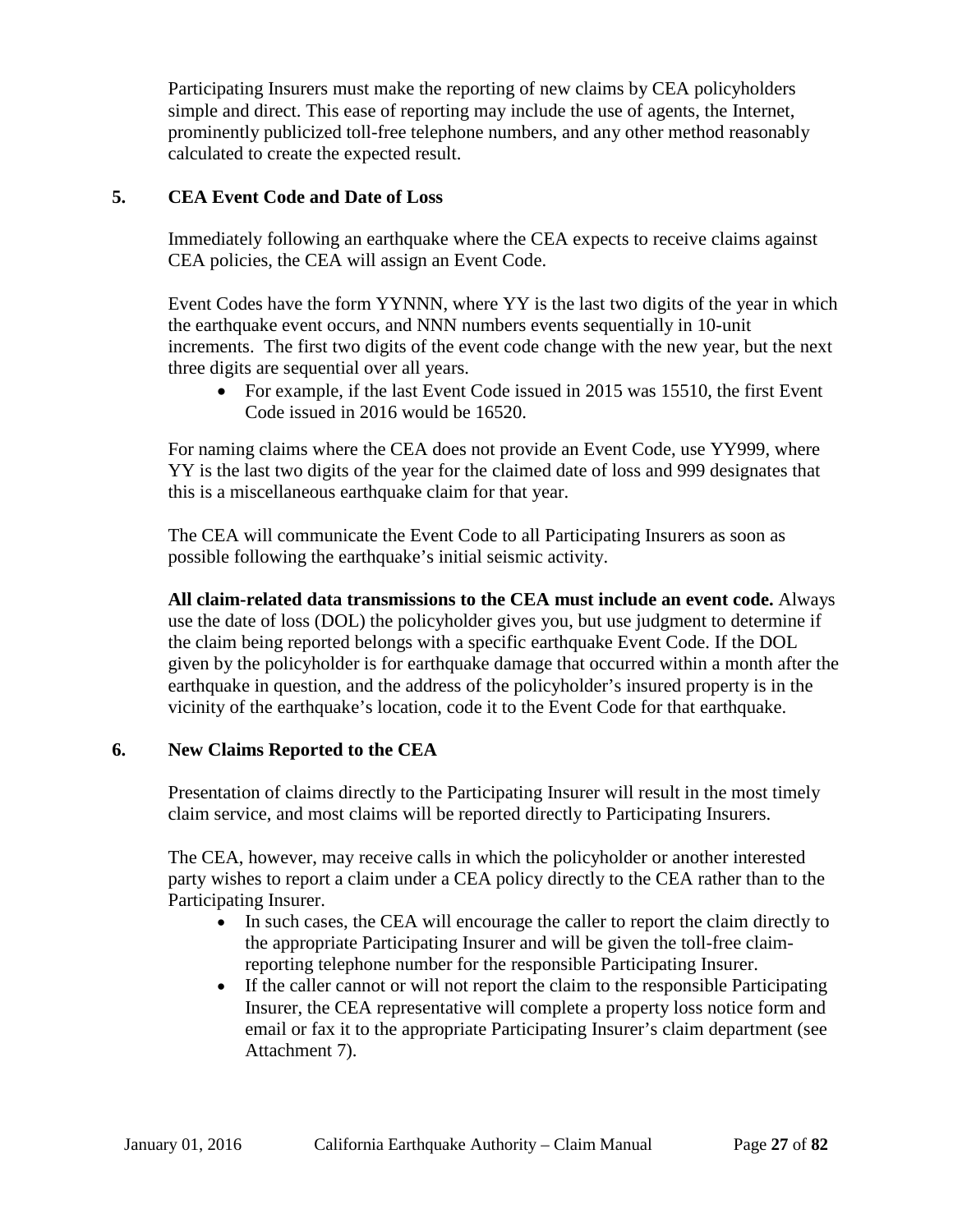# <span id="page-27-0"></span>**7. Pro Rata or Installment Claims Payments**

Once an earthquake occurs, the CEA estimates probable losses based on in-force coverages and licensed or contracted earthquake-loss models. The CEA will then compare its preliminary overall loss-reserve estimate to the CEA's claim-paying capacity. In the ordinary case, when claim-paying capacity is clearly sufficient to handle expected loss, the Claim Payment Ratio ("CPR") will be, or be declared as, 100%, and claims are to be paid in full, without discount or pro rata calculation.

But in the case of a severe earthquake, or the case of several significant earthquakes over a short period, the law provides that under stated conditions, the CEA would be authorized to pay policyholder claims on a pro rata basis or in installments. In such circumstances, it is possible the CEA could declare a CPR of less than 100%.

If and when a CPR is declared by the CEA, the CPR determines what percentage of the claim is to be paid to the insured by the Participating Insurer. Participating Insurers can assume the CPR is 100% unless the CEA announces otherwise.

Note that the CEA may adjust the CPR during the claim-handling period arising after an earthquake, based on actual paid-claim amounts and the resources available to the CEA for claim payment. If the CEA adjusts the CPR upward, it will notify all Participating Insurers, and paid claims must be recalculated and additional payment forwarded to the insured, according to general procedures and information provided by the CEA.

Although the service and adjusting portion of a claim does not change the way Participating Insurers handle and service policyholder claims, payment to the insured and data transmission to the CEA will be adjusted based on the CPR. Upon the declaration of a CPR, the CEA will provide immediate written claim- and transmission-handling instructions to all Participating Insurers.

# <span id="page-27-1"></span>**8. Media Communications**

- a) Following an Earthquake. After an earthquake, the CEA will maintain communications with the Participating Insurers in order to provide the public with helpful, accurate, and timely information. Participating Insurers must work cooperatively with the CEA's Chief Communications Officer and communications and external affairs staff on matters of communication with the news media or outreach to the general public. The telephone numbers to use to establish contact with CEA are 916.661.5586 or 877.797.4300.
- b) No Public Comment on Specific Claims.

**Although the CEA, supported by its Participating Insurers, has policies and procedures in place to support the payment of valid claims, neither the CEA nor any Participating Insurer is authorized or permitted by law to offer public comment on any aspect of a specific claim.**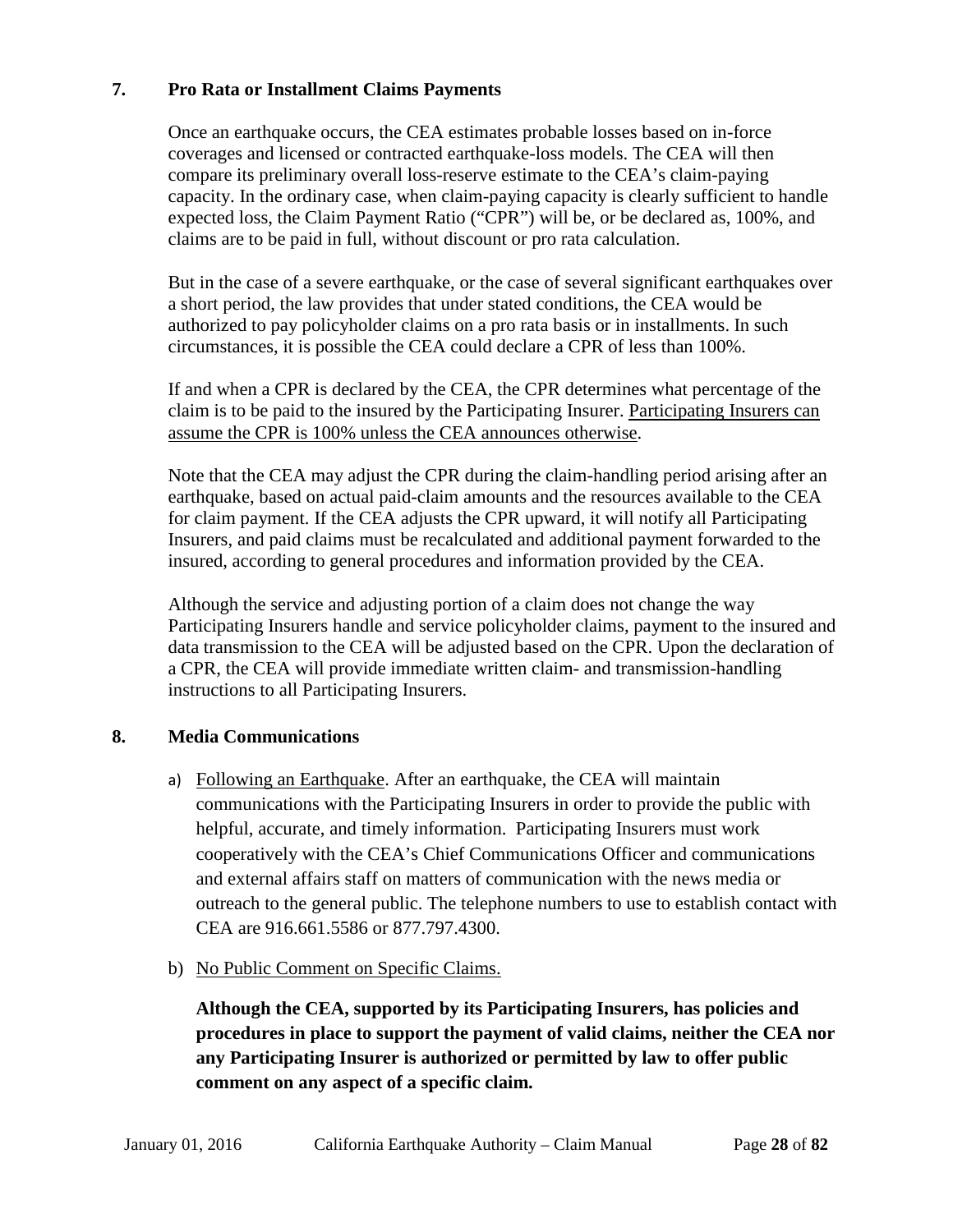**As a general rule, the CEA, and the Participating Insurer, are authorized and permitted to discuss a claim only with the CEA policyholder who is the claimant. Any questions or requests for exceptions to this directive must be transmitted immediately to the CEA Claim Manager.**

This protection of our policyholders from unwarranted release of information is the CEA's practice, not only because the CEA respects and wishes to protect the policyholder's privacy, but also because California's insurance-privacy laws prohibit insurance providers from publicly discussing details about a policyholder or their claim.

c) CEA name, logo, trademarks: rules on usage.

The CEA maintains express and detailed guidelines on how the CEA name,  $log(6)$ , and trademarks must be depicted, if used by a Participating Insurer. All advertising and public outreach a Participating Insurer might engage in must be consistent with CEA guidelines, which have been provided to each Participating Insurer.

Copies of these guidelines are also available from the office of the CEA's Chief Communications Officer.

# <span id="page-28-0"></span>**D. CEA POLICY INFORMATION**

# <span id="page-28-1"></span>**1. BASIC EARTHQUAKE INSURANCE POLICIES: HOMEOWNERS and HOMEOWNERS CHOICE**

A CEA homeowners policy insures one-to-four-unit residential dwelling structures and manufactured homes and mobilehomes.

The CEA has two homeowners forms:

- Homeowners (Form BEO-3B).
- Homeowners Choice (Form BEO-3C).

(Wording appearing in italics in this Claim Manual is quoted directly from the policy. Words appearing in **boldface type** also appear in boldface in the policy––the boldface type means that the word or term is expressly defined in the CEA insurance policy.)

This section applies to both the standard Homeowners and Homeowners Choice policies. The main distinction between the Homeowners and the Homeowners Choice policies is that the Homeowners Choice policy's three coverage options can be purchased separately: that is, Coverage A & B CSL: DWELLING is required on a Homeowners Choice policy, but Coverage C: Personal Property and Coverage D: Loss of Use are optional coverages in a Homeowners Choice policy, and provide coverage only if purchased.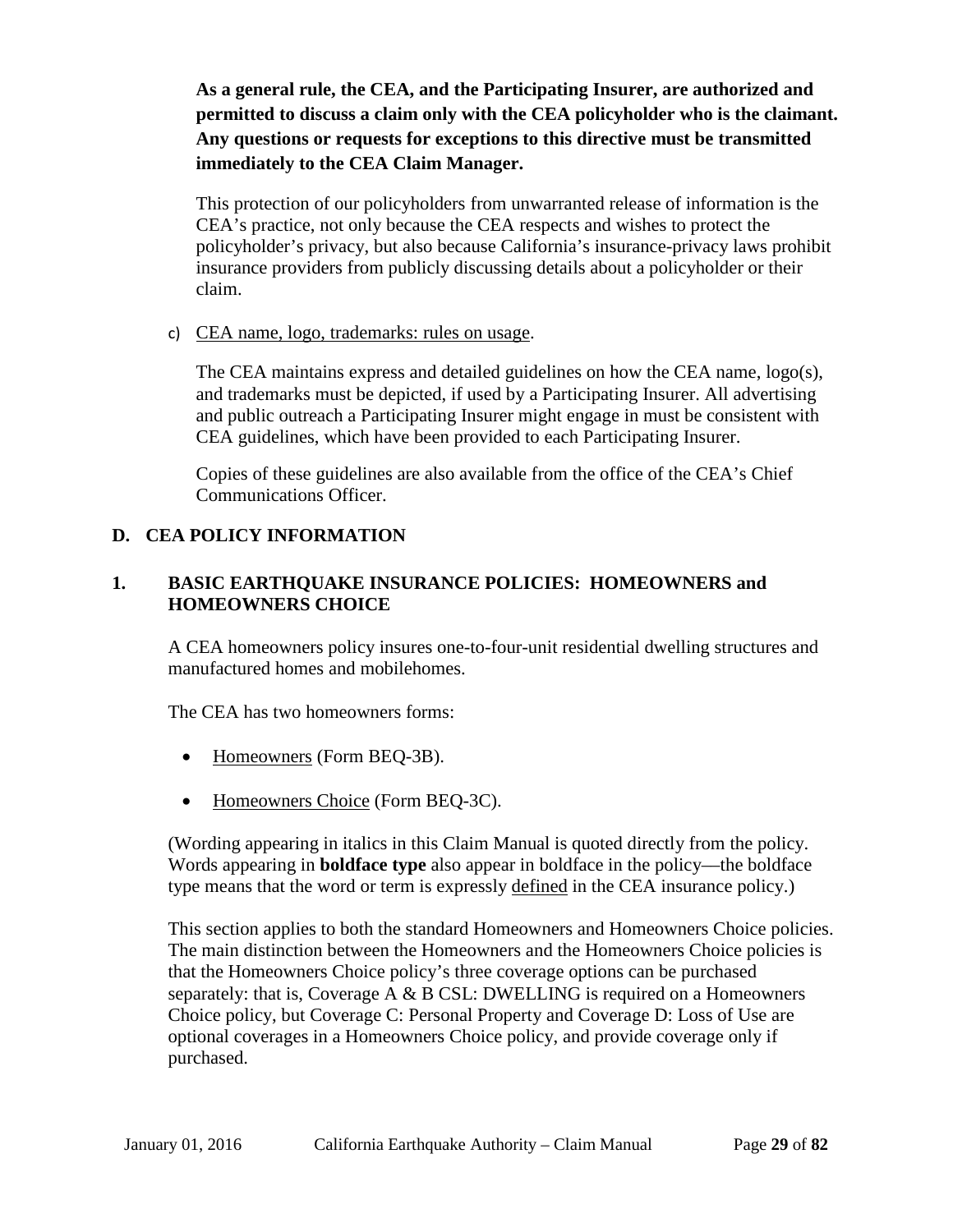The separately purchased coverage feature in a Homeowners Choice policy––and resulting different coverage limits and deductible percents––means that the claim representative must be vigilant when confirming coverage, limits, and deductible amounts.

#### **a) Introduction to the CEA Homeowners Policies**

Both CEA Homeowners earthquake policies have a combined single limit for Coverage A: DWELLING and Coverage B: EXTENSIONS TO DWELLING. That CSL will match the amount of the Coverage A limit in the companion policy. Adjusters may find they need to explain this feature to the insured, because it is different from a typical firepolicy structure.

CEA policies have a helpful table of contents, which makes the policy easier to read and understand.

All claim representatives adjusting CEA claims must thoroughly read the specific policy in force at the time of the loss to determine the appropriate coverages, limits, and exclusions. Reviewing this Claim Manual is not a substitute for reading and understanding the policy itself.

#### **b) Covered Losses**

The CEA policy is a specified-peril policy. It insures against only one peril:

…*accidental, direct physical loss from an earthquake that commences during the policy period as part of a seismic event that commences during the policy period...*

*"Seismic event" means one or more earthquakes that occur within a 360-hour period. The seismic event commences upon the initial earthquake, and all earthquakes or aftershocks that occur within the 360 hours immediately following the initial earthquake are considered for purposes of this policy to be part of the same seismic event.* 

[360 hours equals 15 days.]

Be sure to read the complete policy definitions for "**earthquake**," "**seismic event**," and "**tectonic process**."

In order for a claim to be covered by a CEA policy, the **earthquake** and the **seismic event** both must have commenced during the CEA policy period.

# **c) Deductibles**

There are specific policy requirements and restrictions that relate to CEA deductibles, and there are coverages to which the deductible may not apply. Therefore, it is important to read the Deductible clause in the policy to determine which damage can be applied to the deductible (and in what amount), and which damage cannot be applied.

The deductible will be applied one time for each seismic event.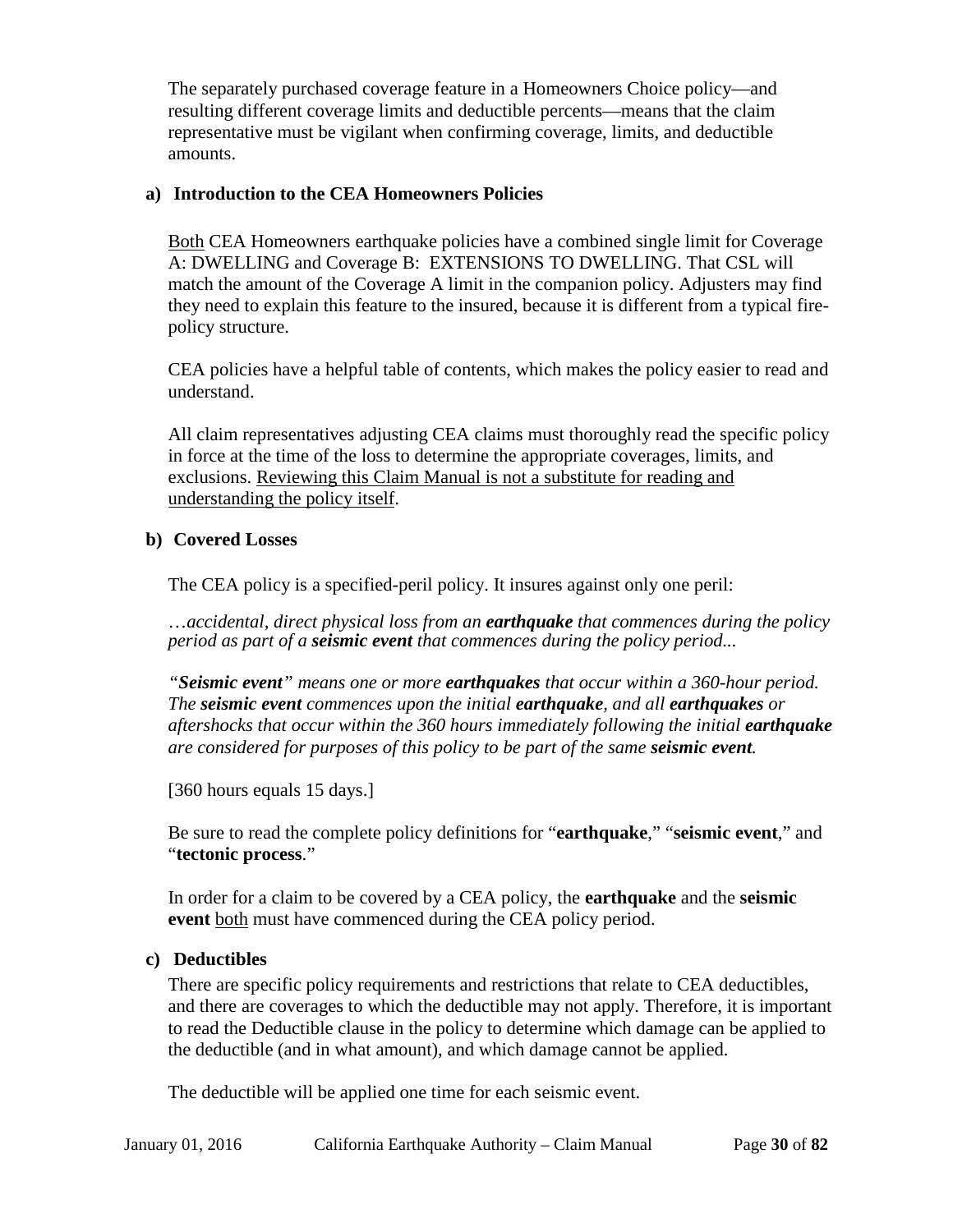The deductible structure varies depending on the type of homeowners policy chosen:

| <b>POLICY TYPE</b>                                                        | <b>DEDUCTIBLE</b>                                                                                                                                                                                        |
|---------------------------------------------------------------------------|----------------------------------------------------------------------------------------------------------------------------------------------------------------------------------------------------------|
| <b>Homeowners</b><br>Homeowner/Manufactured Home<br>(Mobilehome) (BEQ-3B) | Adjuster must first determine if the CEA policy<br>written/purchased is the standard Homeowners form.                                                                                                    |
| Dwelling<br>(Coverage A and Coverage B)                                   | The policyholder selects/purchases deductible level:<br>5% to 25% of the Coverage A&B Combined Single<br>Limit (CSL) of insurance. The first \$1,500 of<br>emergency repairs is paid with no deductible. |
| <b>Personal Property</b><br>(Coverage C)                                  | Nothing is paid for personal property damage until the<br>dwelling deductible is met by covered damage to<br>Coverage A&B property.                                                                      |
| Loss of Use<br>(Coverage D)                                               | No deductible. Loss of Use can be paid if it was<br>caused by a covered cause of loss.                                                                                                                   |
| Coverage D)                                                               |                                                                                                                                                                                                          |

| <b>POLICY TYPE</b>                                                                | <b>DEDUCTIBLE</b>                                                                                                                                                                                                                             |
|-----------------------------------------------------------------------------------|-----------------------------------------------------------------------------------------------------------------------------------------------------------------------------------------------------------------------------------------------|
| <b>Homeowners Choice</b><br>Homeowners/Manufactured Home<br>(Mobilehome) (BEQ-3C) | The adjuster must first determine if the CEA policy<br>written/purchased is the Homeowners Choice form.                                                                                                                                       |
| Dwelling<br>(Coverage A and Coverage B)                                           | The policy holder selects/purchases deductible level:<br>5% to 25% of the Coverage A&B Combined Single<br>Limit (CSL) of insurance. The first $$1,500$ of<br>emergency repairs is paid with no deductible.                                    |
| Personal Property (Coverage C)<br>Optional coverage in a Choice policy            | If coverage purchased, policy holder selects/purchases<br>deductible level for personal property: 5% to 25% of<br>the personal property coverage limit selected.<br>(Coverage C deductible is waived if the Coverage A<br>deductible is met.) |
| Loss of Use (Coverage D)<br>Optional coverage in a Choice policy                  | No deductible. If coverage purchased, Loss of Use can<br>be paid if it was caused by a covered cause of loss.                                                                                                                                 |

In a Homeowners Choice policy, Coverage C and Coverage D can be purchased separately, with different coverage limits of insurance and a separate personal property deductible. This flexibility requires the claim representative to be vigilant in claim handling. **Always check the Declarations page to confirm the coverage, limits, and deductible amounts.**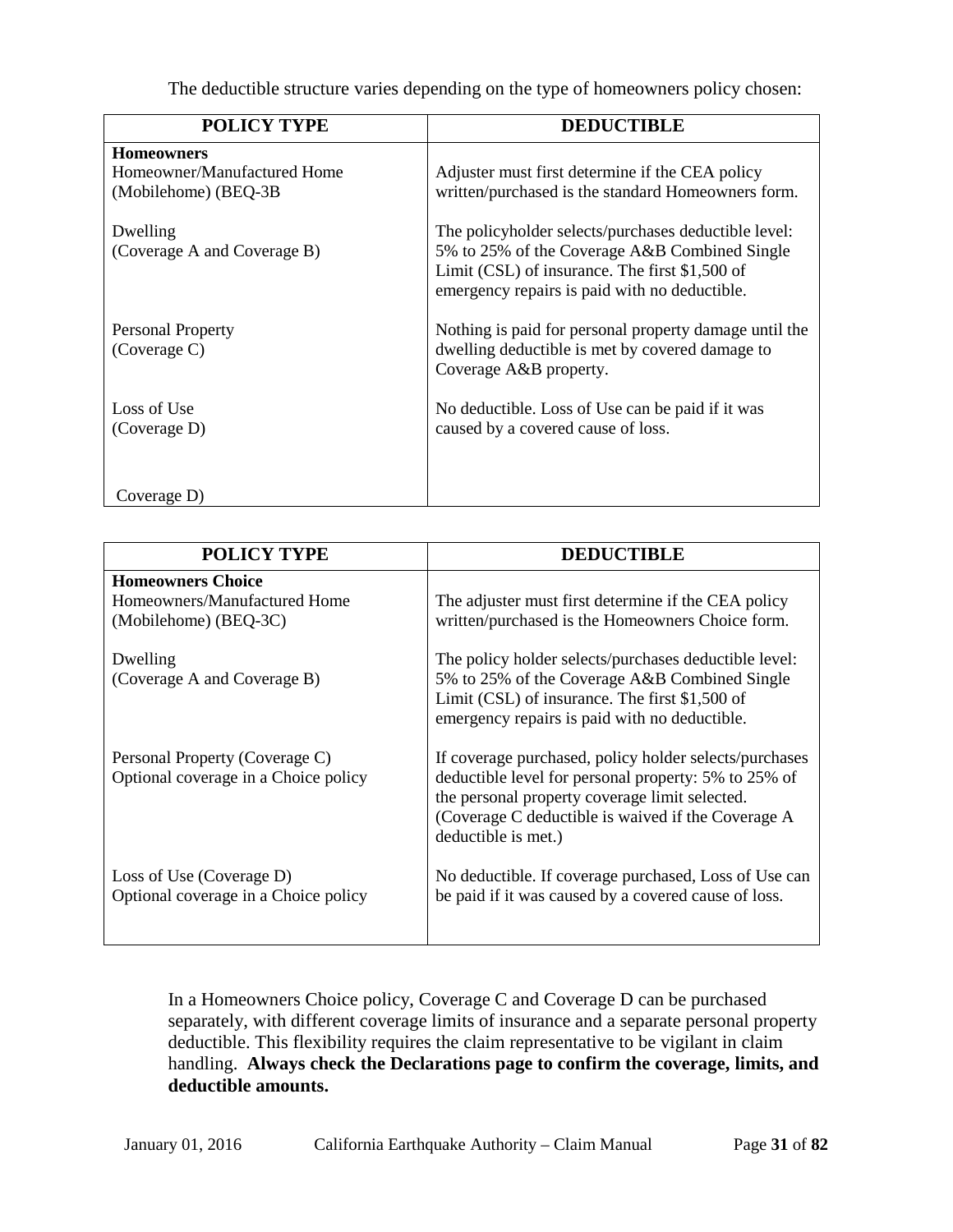#### **d) Loss Settlement is at Replacement Cost**

With limited exceptions, both CEA Homeowners earthquake forms provide a replacement cost policy for real property, as well as most personal property.

The Loss Settlement condition of the policy for Coverages A and B (Condition 5) specifies, once dwelling losses exceed the CSL deductible, settlement

…*will not exceed the smallest of the following:* 

- *(i) the replacement cost at the time of loss;*
- *(ii) if the damaged property has been actually repaired or replaced, the amount actually and necessarily spent to repair or replace the damaged property; or*
- *(iii) the applicable limit of insurance or any applicable sublimit(s).*

Although most personal property is also settled at replacement cost, certain limited categories of personal property are settled at actual cash value, as described in Condition 6 of the policy:

*We will settle losses to covered property described under Coverage C: PERSONAL PROPERTY . . . at replacement cost, except that we will settle losses to property in items (i), (ii), and (iii) of this paragraph, below, at actual cash value only.*

- *(i) Property which by its inherent nature cannot be replaced;*
- *(ii) Property not maintained in good or workable condition; or*
- *(iii) Property that is outdated or obsolete, or property not useful for its intended purpose.*

Unlike some Participating Insurers' companion policies, the CEA Homeowners earthquake policies do not require actual repair or replacement in order for a claimant to collect the replacement cost under Coverage A: Dwelling, Coverage B: Extensions to Dwelling, or Coverage C: Personal Property. (Note, however, if the property has already been repaired or replaced at the time payment is made, the amount payable is limited to the amount actually spent on the repair/replacement.)

There is one exception to this rule: losses covered under "Other Coverages for Building Code Upgrades" are paid only if the covered property is actually repaired and the cost is incurred. The CEA Homeowners policies also permit pre-payment of code upgrade costs if, in the claim representative's professional judgment, it is clear:

- the property is going to be repaired;
- the code upgrade cost is known (or it is known that code upgrade cost will exceed the Building Code Upgrades coverage limit); and
- making pre-payment will complete the claim process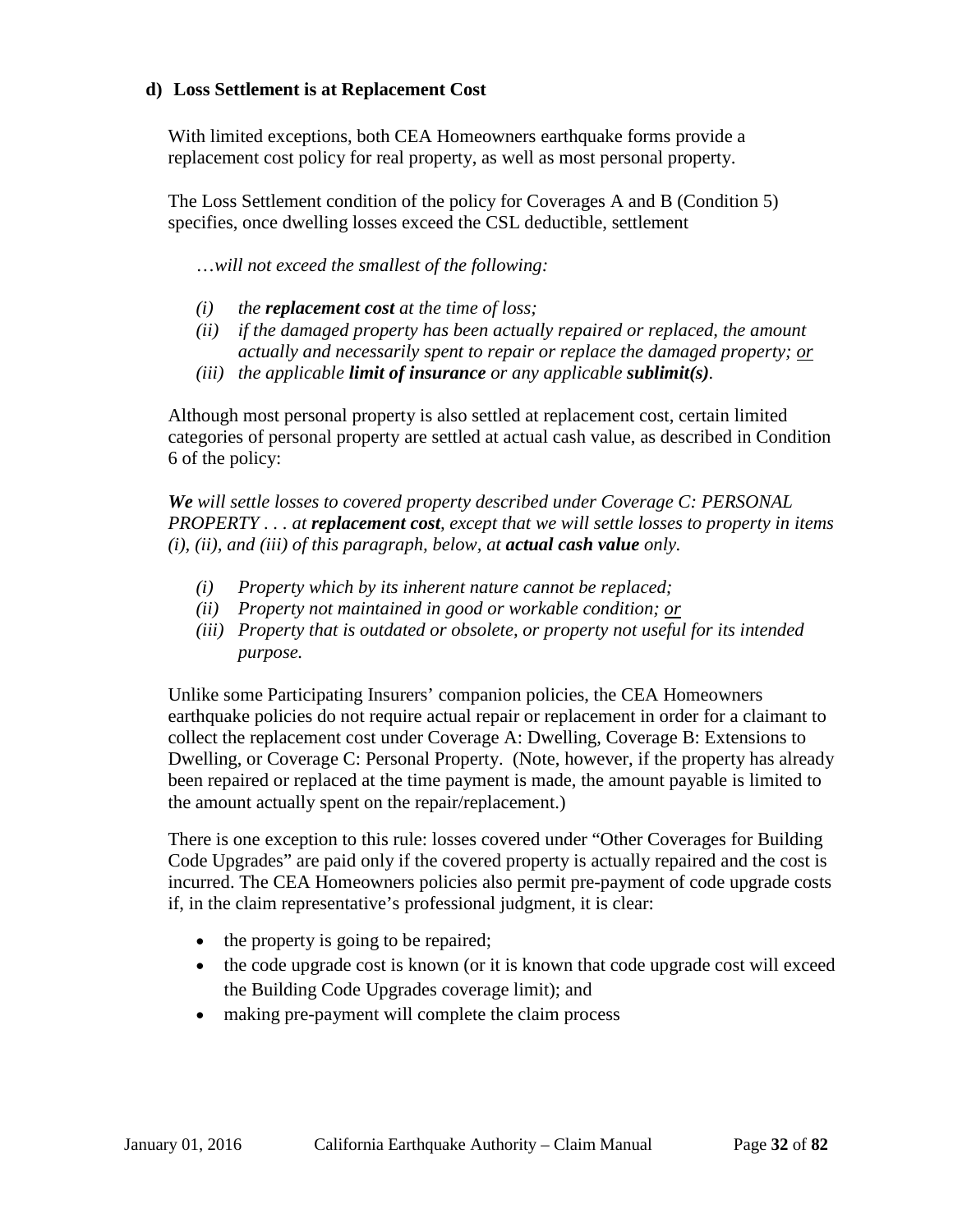# **e) Types of Building Property Insured – Dwelling Defined**

Business and commercial buildings are never insured by the CEA policy.

CEA Homeowners policies cover the residence located at the address shown in the Declarations. The covered residence can be a one-, two-, three-, or four-unit dwelling, or a manufactured home or mobile home. "**Dwelling**" is specifically defined in the DEFINITIONS section of the policy, which provides:

*"Dwelling," means the residential structure or mobile home at the location described in the DECLARATIONS. Dwelling does not include land, whether or not beneath the residential structure or mobile home, even if required for support. Dwelling does not include any structure other than the residential structure or mobile home unless the structure (1) shares a common wall or a continuous roof line with the residential structure or mobile home or (2) is attached to the residential structure or mobile home by a foundation that is continuous with or contiguous to the foundation of the residential structure.*

It is important to understand this definition because it is one factor that must be used to evaluate coverage. The claim representative is responsible for determining if the structure in question meets the requirements of a "Dwelling" as defined above. For example, if policyholder John Doe lives in a residential single-family home with a garage, his CEA policy covers the garage only if the facts show the garage:

- shares a common wall or a continuous roof line with the home; or
- is attached to the home by either a continuous foundation or a contiguous (touching) foundation.

# **f) Property Covered - Coverage A**

CEA policies specifically describe the **dwellings** and related property covered under Coverage A: Dwelling. In addition, Debris Removal coverage as it relates to dwelling repairs is found in item 3 of this section.

The CEA policy provision regarding Debris Removal is similar to that found in most residential fire policies, and is used when a claimant's total covered losses exceed the policy limits. In cases where a claimant can document extra expenses for debris removal over and above the policy limit, an additional 5% of the CSL for Coverages A and B can be paid.

The CEA policy states:

*… we cover:* 

*3. The reasonable expense you incur in removing from the residence premises the debris of that damaged property covered under "COVERAGE A: DWELLING," including but not limited to the reasonable expense you incur for the transportation of such debris to*  landfills or disposal facilities and disposal of the debris at those facilities, or the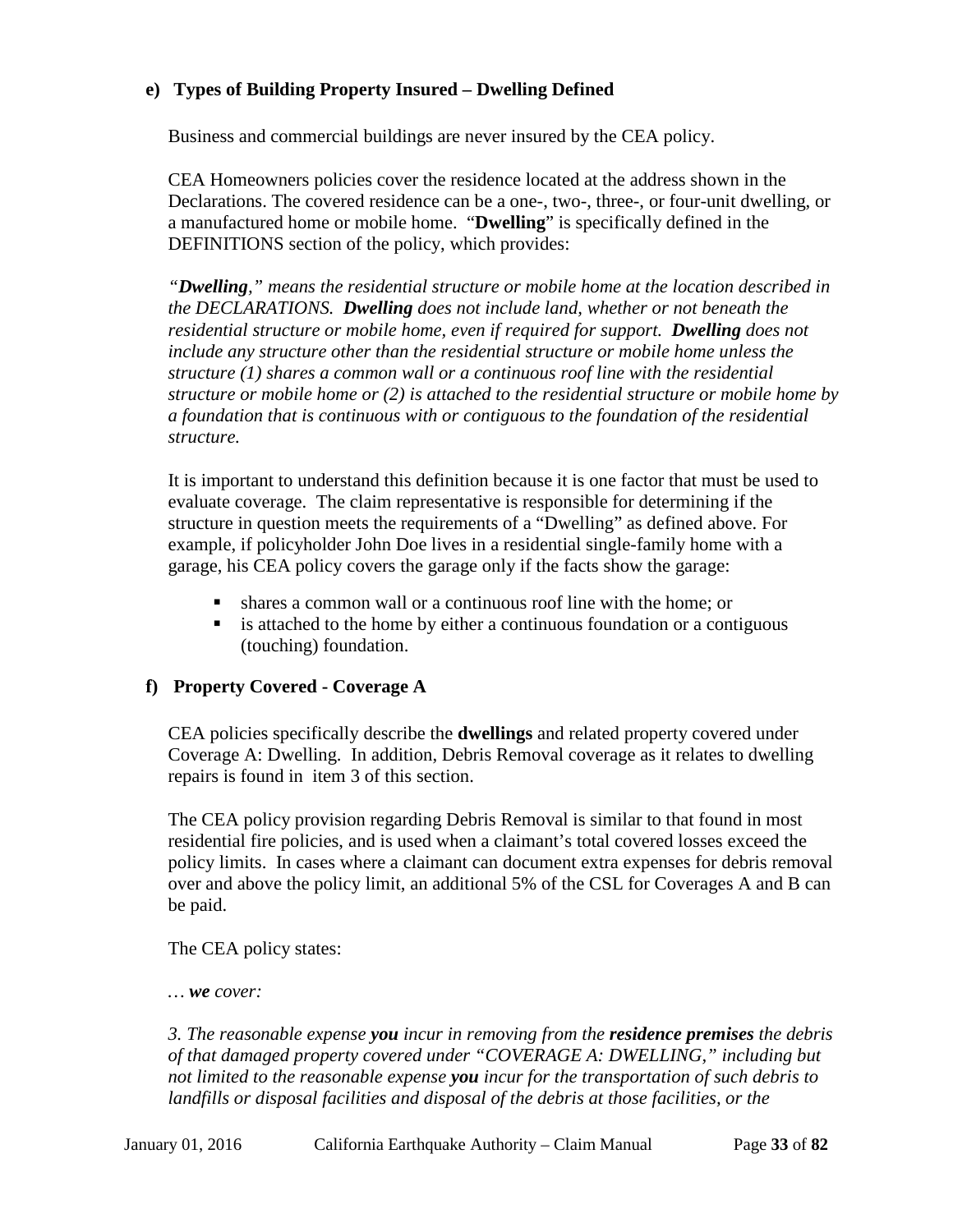*transportation of such debris to suitable recycling facilities rather than landfills and disposal of the debris at those facilities. The combined single limit of insurance for "COVERAGE A: DWELLING" and "COVERAGE B: EXTENSIONS TO DWELLING" will be reduced by any amount we pay under this coverage, but in the event that your covered losses under COVERAGE A: DWELLING" and "COVERAGE B: EXTENSIONS TO DWELLING" exceed the combined single limit of insurance for "COVERAGE A: DWELLING" and "COVERAGE B: EXTENSIONS TO DWELLING" shown on the DECLARATIONS page of this policy, we will provide, as additional insurance, up to 5% of that combined single limit of insurance for the aggregate of the expenses you incur in removing from the residence premises the debris of (a) property covered under "COVERAGE A: DWELLING," as provided for in this paragraph, and (b) property covered under "COVERAGE B: EXTENSIONS TO DWELLING," as provided for under Item 5 of "COVERAGE B: EXTENSIONS TO DWELLING, Property Covered—Coverage B."*

# **g) Chimneys – Coverage A: \$10,000 Special Limit of Insurance**

Beginning with the 01/01/2016 edition(s), CEA Homeowners and Homeowners Choice policies will cover chimney damages up to a \$10,000 sublimit, applicable to all damaged chimneys at the Dwelling, regardless of number. Coverage A: Dwelling, Special limit of Insurance – Coverage A, reads in part:

The **sublimit** of *\$10,000 for loss or damage to any and all chimney(s) attached to or part of the dwelling, regardless of the number of chimneys covered. This sublimit of \$10,000 in coverage for loss or damage to chimneys will be reduced by any amount that we pay under "OTHER COVERAGES," Item 1, "Emergency Repairs," for Emergency Repairs to chimneys.*

Recall that under Coverage A, up to \$1,500 of Emergency Repairs can be paid without applying the Coverage A policy deductible. Emergency Repairs made to a chimney result in an equal reduction of the \$10,000 chimney sublimit.

The CEA policy defines "chimney" as follows:

*"Chimney" means the flue or vent and the building code-required structure that surrounds the flue or vent, including exterior chimney facings, from the firebox to the outside of that structure. Chimney does not include a hearth, a mantel, the firebox where combustion takes place, or the foundation that supports the chimney.*

There are four important things to remember when evaluating chimney damage:

- 1. Because the chimney definition does not include the hearth, mantel, firebox, or the foundation that supports the chimney, claim representatives must not include the cost of these items in the estimate of chimney damage. Damage to these items, if any, should be included in the Dwelling estimate.
- 2. The \$10,000 chimney sublimit covers all chimneys at the Dwelling. In other words, the \$10,000 sublimit is not applied to each chimney, but is the total limit of insurance coverage for all chimney repair costs, no matter how many chimneys are damaged.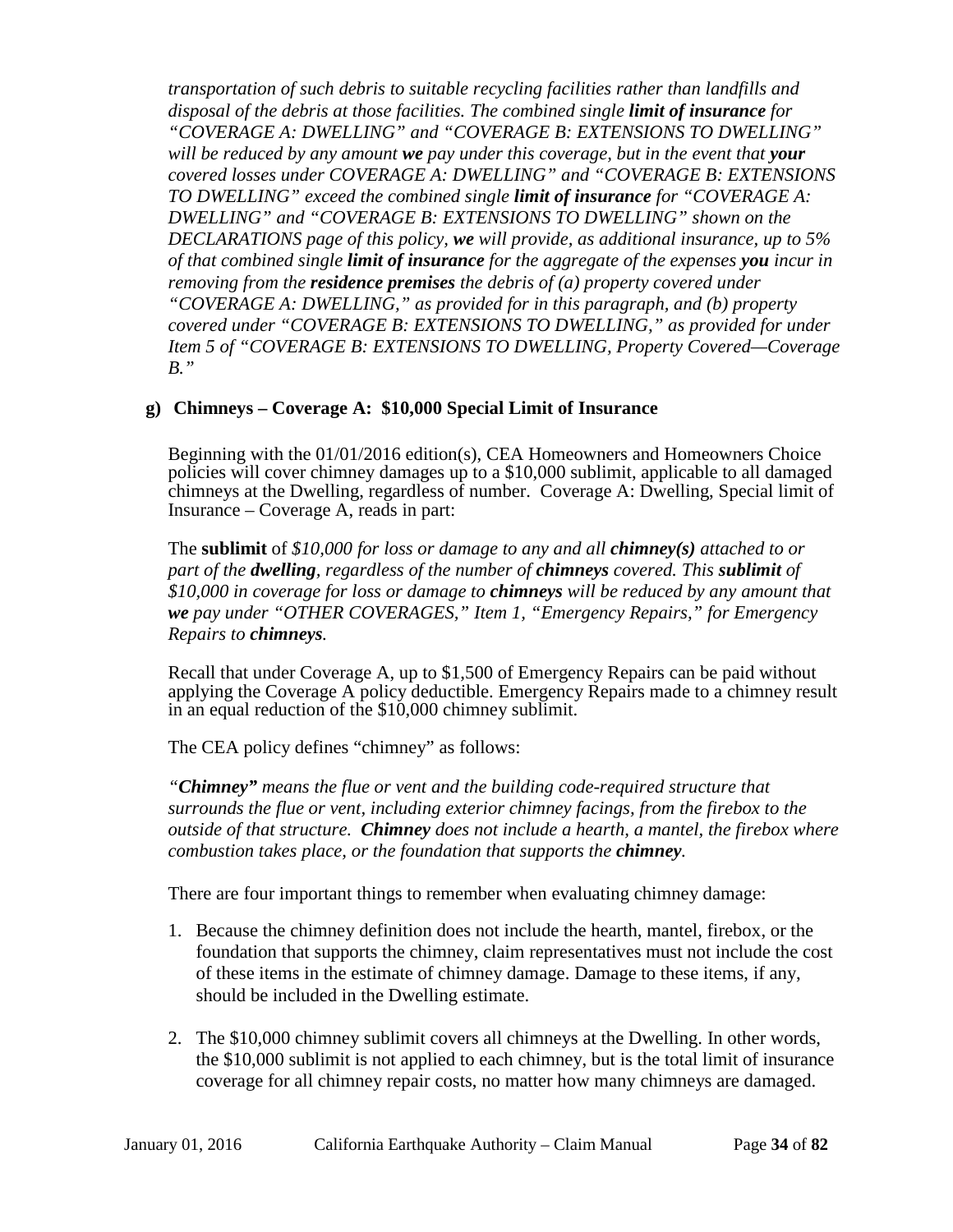3. The chimney settlement provisions include three different payment options, including one option to cover the cost of replacing damaged chimneys with a non-masonry, earthquake resistant chimney. The least costly of the options will be paid for covered losses. Condition 5-G states in part:

*To repair or replace a chimney, we will not pay more than the least of the following amounts:*

- *(i) The sublimit of \$10,000 that applies to chimneys;*
- *(ii) The cost of replacement of a masonry chimney or chimneys with a non-masonry, earthquake-resistant chimney or chimneys; or*
- *(iii)The necessary amount actually spent to repair the damaged chimney or chimneys.*
- 4. A policyholder can also include in a chimney claim the cost to detach and reset a nondamaged satellite dish or antenna during, or to facilitate, earthquake-related chimney repairs (even though these items are not separately covered under the sublimit).

# **h) Fungi – Coverage A: \$5,000 Special Limit of Insurance**

There is a new sublimit for earthquake-related fungi damage in the 01/01/2016 version of CEA policies. The policy defines "**fungi**" as follows:

*14. "Fungi" means all types of fungus, including but not limited to mildew and mold, and all of their resulting spores and by-products, including mycotoxins and allergens, but not including cultivated edible mushrooms or other cultivated fungi intended for human consumption.*

The policy provides:

*2. \$5,000 for all loss or damage to the dwelling or to wall-to-wall carpeting attached to the dwelling caused by fungi the presence of which directly results from an earthquake that commences during the policy period as part of a seismic event that commences during the policy period, including, but not limited to, the cost to repair damage from fungi or to test for, monitor, abate, mitigate, remove, dispose of or remediate fungi.* 

*This sublimit of \$5,000 in coverage for loss or damage caused by fungi will be reduced by any amount that we pay under "OTHER COVERAGES," Item 1, "Emergency Repairs," for Emergency Repairs resulting from fungi. Except for the coverage specifically provided for in this sublimit, this policy does not provide coverage for any loss that is caused directly or indirectly by, or that in any way results from, is contributed to by, or is aggravated by fungi.*

Note: payment to a claimant for Emergency Repairs resulting from fungi will result in an equal reduction to the \$5,000 fungi sublimit.

# **i) Equipment and Utility Service Structures - Coverage B: Extensions to Dwelling**

Both CEA Homeowners policies cover equipment and utility service structures for electric, telephone, natural or bottled gas, heating, oil, water, septic, and sanitary sewage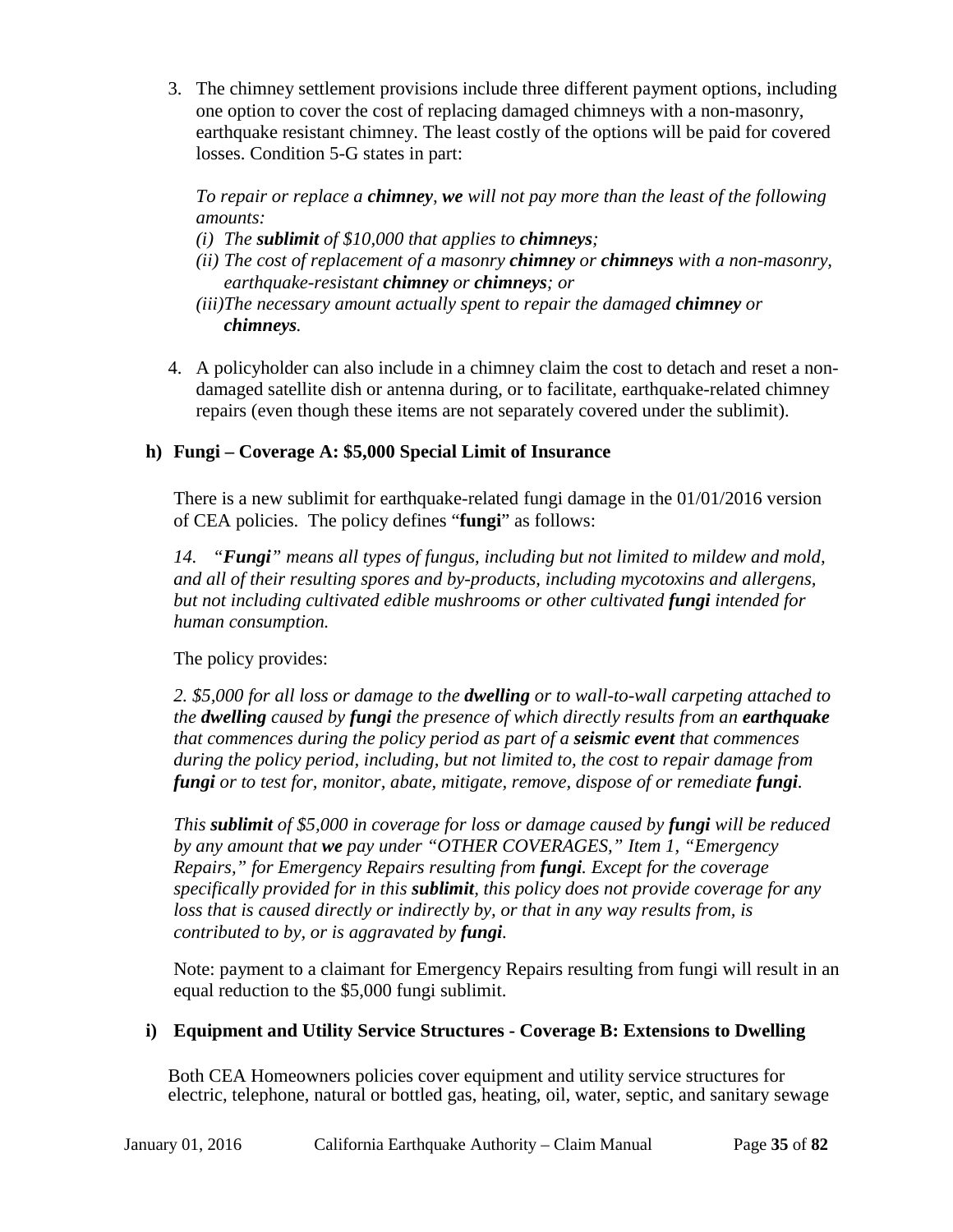systems. To be covered, these items must be owned by the insured, located on the residence premises, and affect the habitability of the dwelling.

To determine coverage, the claim representative must be able to answer "yes" to all of the following four questions:

- 1. Does the insured own the item?
- 2. Is the damaged item one of the types of items listed in the policy?
- 3. Is the item physically located on the insured's premises?
- 4. Does the item affect the habitability of the dwelling?

If the answer to one or more of these questions is "no," then there is no coverage under Coverage B.

#### **j) Walkways, Driveways, Decks, Patio Slabs - Coverage B: Extensions to Dwelling**

The CEA policy allows payment only for damage to the ingress and egress portions of walkways, driveways, decks, and patio slabs. This coverage is found in COVERAGE B: EXTENSIONS TO DWELLING, Property Covered," item 2, walkways, driveways, decks, and patios, which reads in part:

*2. Walkways, driveways, decks, or patios on the residence premises that are necessary for and regularly used for either (1) pedestrian ingress to or egress from the dwelling by any insured or (2) ingress to and egress from the dwelling by any nonambulatory insured, but we cover only that portion of each covered walkway, driveway, deck, or patio that is reasonably necessary for ingress to and egress from dwellings by pedestrian or non-ambulatory insured.*

*Any portion of an otherwise-covered walkway, driveway, deck, or patio that is not reasonably necessary for and regularly used for pedestrian ingress to or egress from the dwelling by any insured or ingress to and egress from the dwelling by any non-ambulatory insured, and any walkway, driveway, deck, or patio not regularly used for any such purposes, is not covered.*

Remember that walkways, driveways, decks, and patio slabs are excluded from coverage under a CEA policy, except for the limited coverage described above.

The policy language excluding walkways, driveways, decks, and patios reads:

#### *PROPERTY NOT COVERED—COVERAGE A AND COVERAGE B*

*We do not cover*:

10. *Except as provided under "COVERAGE B: EXTENSIONS TO DWELLING, Property Covered," item 2, walkways, driveways, decks, and patios.* 

The intent of this coverage is to allow for safe pedestrian passage to and from the dwelling. The scope of coverage is best understood by breaking down the coverage language: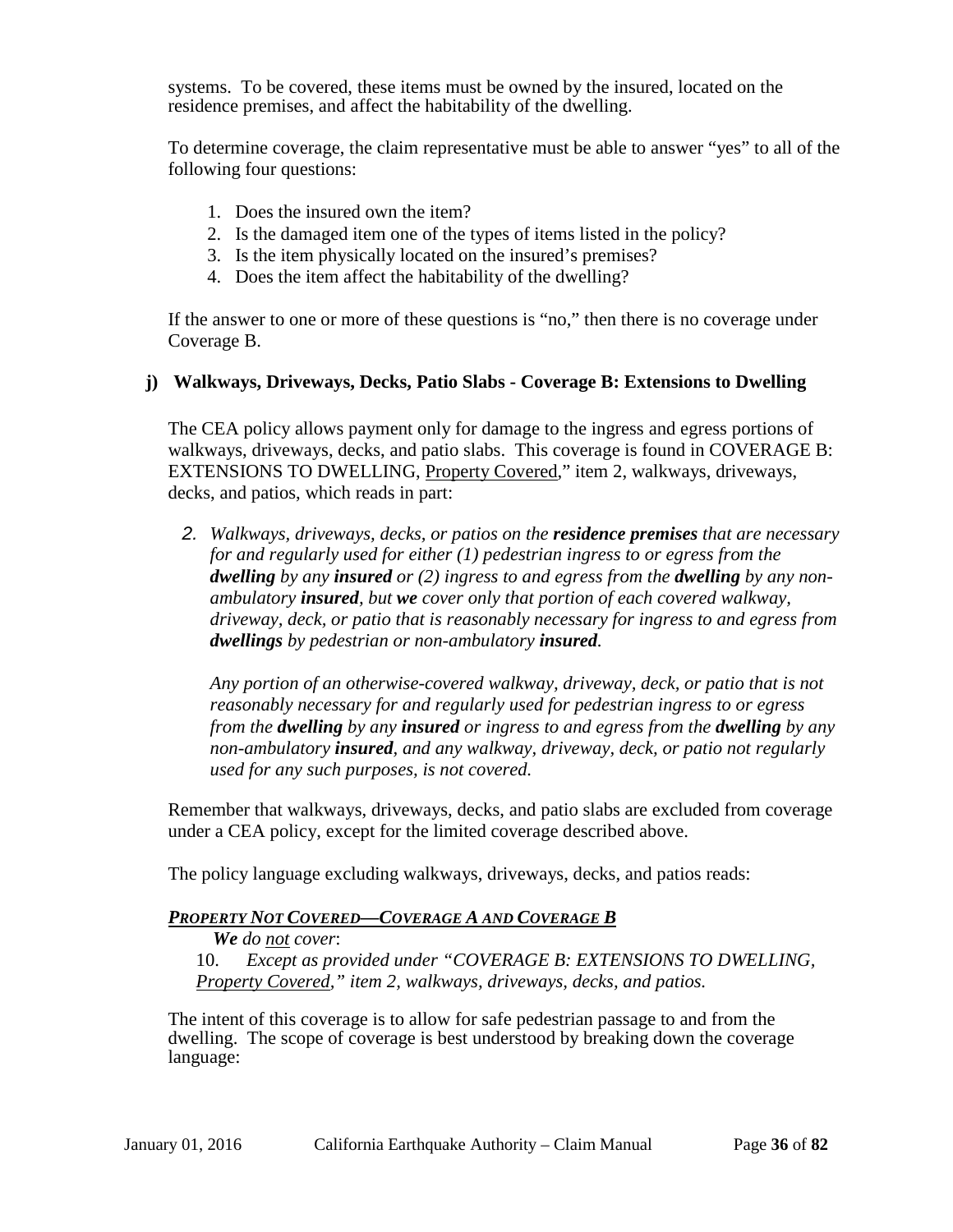- 1. *That portion* only the relevant *portion* of the property is covered. Claim representatives are advised to consult the local city or county building codes for guidance in determining what "portion" of the property is considered necessary for safe ingress and egress.
- 2. *Necessary for and regularly used* –means a) needed to enter or leave the dwelling, and (b) routinely used by pedestrians. The claim representative must decide, after a meaningful discussion with the policyholder, whether a claimed walking surface is "necessary" and "regularly used."
- 3. *Pedestrian* indicates a person walking; coverage also includes ingress and egress from the dwelling by a non-ambulatory insured. Ingress and egress necessary for motor vehicles is not covered.
- 4. *To or from the dwelling* –means the policy covers regular pedestrian entry to and exit from the home to either a public sidewalk or a private or public street next to the home.

Questions about what portion of the walkway, driveway, or patio should be repaired or replaced must be addressed on an individual basis, according to the facts of the loss and the coverage available. The claim file must include a detailed drawing of the ingress and egress allowed, as well as documentation of how the claim representative determined dimensions and amounts paid. Coverage B walkway, driveway, deck, and patio losses are settled at replacement cost, for materials of like kind and quality. (See the definition of "replacement cost" in the policy.)

# **k) Bulkheads, Piers, and Retaining Walls - Coverage B: Extensions to Dwelling**

### The CEA policy covers:

*those bulkheads, piers, and retaining walls on the residence premises that are integral to the stability of the dwelling. Except as provided for in "OTHER COVERAGES," item 4, the cost of repairing, replacing or stabilizing the land under or around these devices is not covered.*

The coverage applies only to property located on the residence premises and in which the named insured holds an insurable interest. If any portion of a bulkhead, pier, or retaining wall is not entirely located on the residence premises, the claim representative must fully investigate, and base coverage on, the extent of the policyholder's insurable interest.

# **l) Loss Assessment – Coverage B: Extensions to Dwelling**

The CEA Homeowners policies include some coverage for loss assessment if the home is part of common interest development which is governed by an association of homeowners. If the home meets these criteria, there is \$10,000 of coverage for assessments made to affect the repair or replacement of property described in:

Property Covered—Coverage B,

Item 2: Walkways, driveways, decks and patios…

Item 3: Bulkheads, piers, retaining walls, and masonry fences.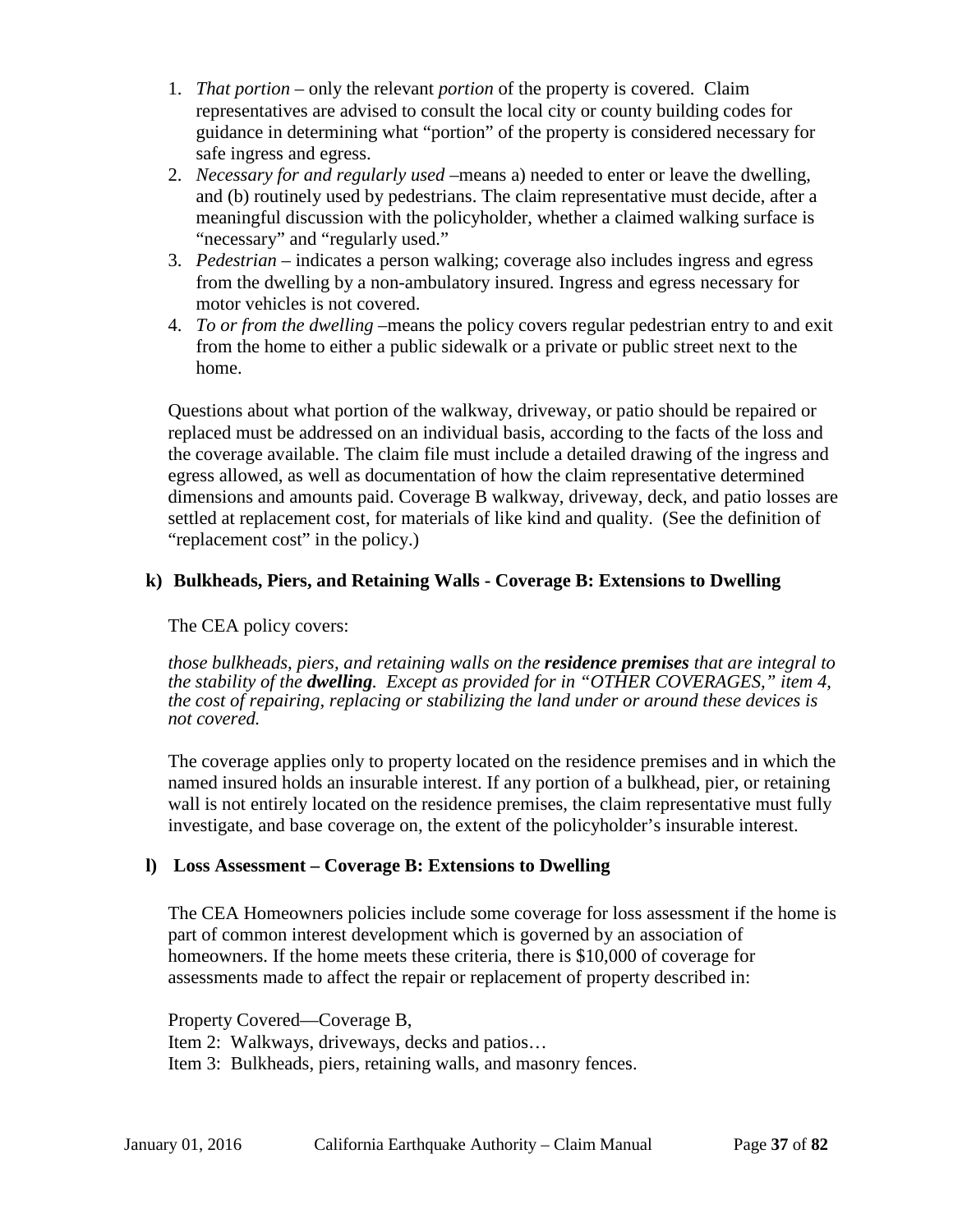The policy provides:

*4. If the residence premises is part of a common interest development and that common interest development is governed by an association of owners, then we cover your share of loss assessments that are legally and properly made against you by the association of owners, but only to the extent the loss assessment is made for the purpose of effecting the repair or replacement of property covered under Items 2 and 3, above, of this "Property Covered—Coverage B" section. This coverage for loss assessments is provided as a \$10,000 sublimit of the combined single limit of insurance for "COVERAGE A: DWELLING" and "COVERAGE B: EXTENSIONS TO DWELLING," and the amount of coverage available under the combined single limit of insurance for "COVERAGE A: DWELLING" and "COVERAGE B: EXTENSIONS TO DWELLING" will be reduced by any amount we pay under this coverage for loss assessments.* 

Note the coverage applies only to that portion of loss assessments made for repair or replacement of the property described in Items 2 and 3, above. If assessments are designated for other purposes, payment will be made on a percentage basis, as described in the policy:

*If a loss assessment is made as a result of a combination of (a) assessments made to effect the repair or replacement of property covered under Items 2 and 3 of this "Property Covered—Coverage B" section and (b) assessments made for effecting other repairs or for other purposes, then we will pay only a pro rata portion of the loss assessment equal to that percentage of the entire assessment that is made to effect the repair or replacement of property covered under Items 2 and 3 of this "Property Covered—Coverage B" section, subject to the \$10,000 sublimit.*

The claim representative must provide in the claim file documentation of his/her coverage evaluation, including a copy of the loss assessment and any specific wording from the homeowners association CC&Rs relevant to a decision to pay the claimed loss.

### **m) Property Not Covered: Coverage A and Coverage B**

The CEA Homeowners policies do not cover certain items of real property. Following are some examples of property not covered, but it is important to read the entire CEA policy for a complete list of exclusions.

### **n) Property Not Covered: Land**

Carefully review Items 1 and 2 of this section of the policy pertaining to land exclusions. Always remember, in a CEA policy, some limited land coverage is provided under the Coverage A \$10,000 sublimit.

### **o) Property Not Covered: Awnings and Patio Coverings**

The policy does not cover: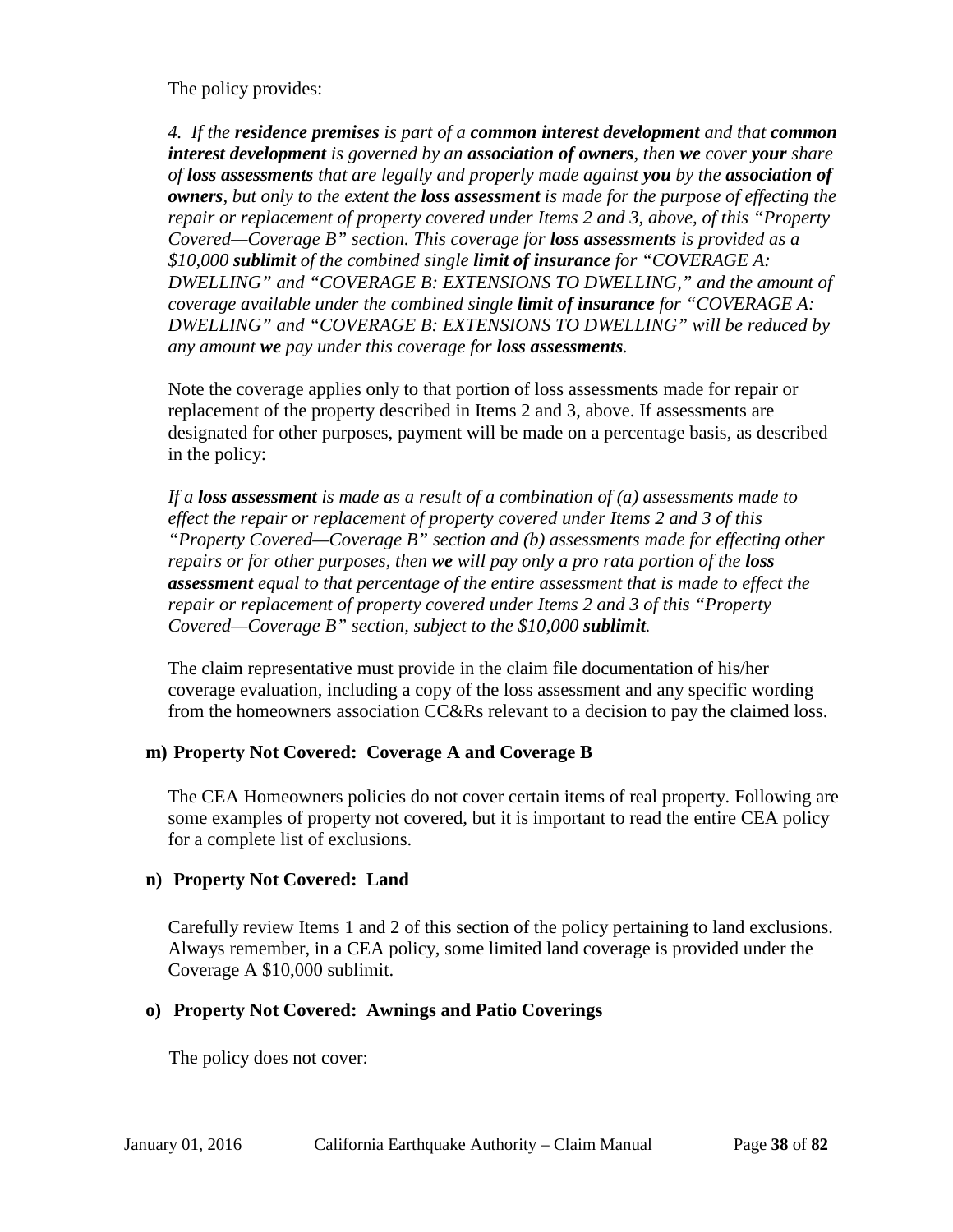*3.* A*wnings and patio coverings, or their support structures*. *For purposes of this exclusion, carports are not awnings or patio coverings.*

All structures comprising the patio covering, including posts supporting the covering, are excluded. Awnings and patio coverings are not covered, even if permanently attached to the dwelling.

But, if an awning is used as a carport, it is covered if it meets the requirements of a "Dwelling" as defined in the Homeowners policy.

A patio slab is not part of a covered loss, except for any portion of it that is necessary for ingress or egress as described in the policy.

# **p) Antennas, Satellite Dishes, Towers, and Brackets**

The policy excludes:

*antennas and satellite dishes and any towers, brackets or attachments that support or secure them* … .

But remember, if it is necessary to detach and reset a non-damaged antenna or satellite dish, and brackets or attachments, during or to facilitate covered earthquake-related chimney or roof repairs, a policyholder can include that cost as part of the chimney or Dwelling claim.

# **q) Property Not Covered: Decorative or Artistic Features of the Dwelling.**

The policy coverage reads in part:

*We do not cover:*

*…*

*5. Any decorative or artistic features of the property, including the items of property specifically listed in this exclusion and any items of property, whether or not specifically listed in this exclusion, that are artisan-crafted or that are unique and cannot be replaced with a commercially-made, identical replacement that would be readily available for purchase in the open market. Such decorative or artistic features include, but are not limited to, works of art, murals, stained or leaded glass, mirrors, chandeliers, mosaics, statuary or sculpture, carvings, inlays, reliefs, fountains, aquariums, and their systems. If at the time of loss any decorative or artistic feature is serving a utilitarian purpose, the cost to repair or replace the decorative or artistic feature is not covered to the extent the cost of repair or replacement exceeds the cost of replacing it with a non-decorative, nonartistic functional replacement.*

The claim representative should identify any artisan-crafted features of the home during the initial assessment of the damage, and discuss any excluded items with the insured. The claim representative should also identify any artisan-crafted items with a utilitarian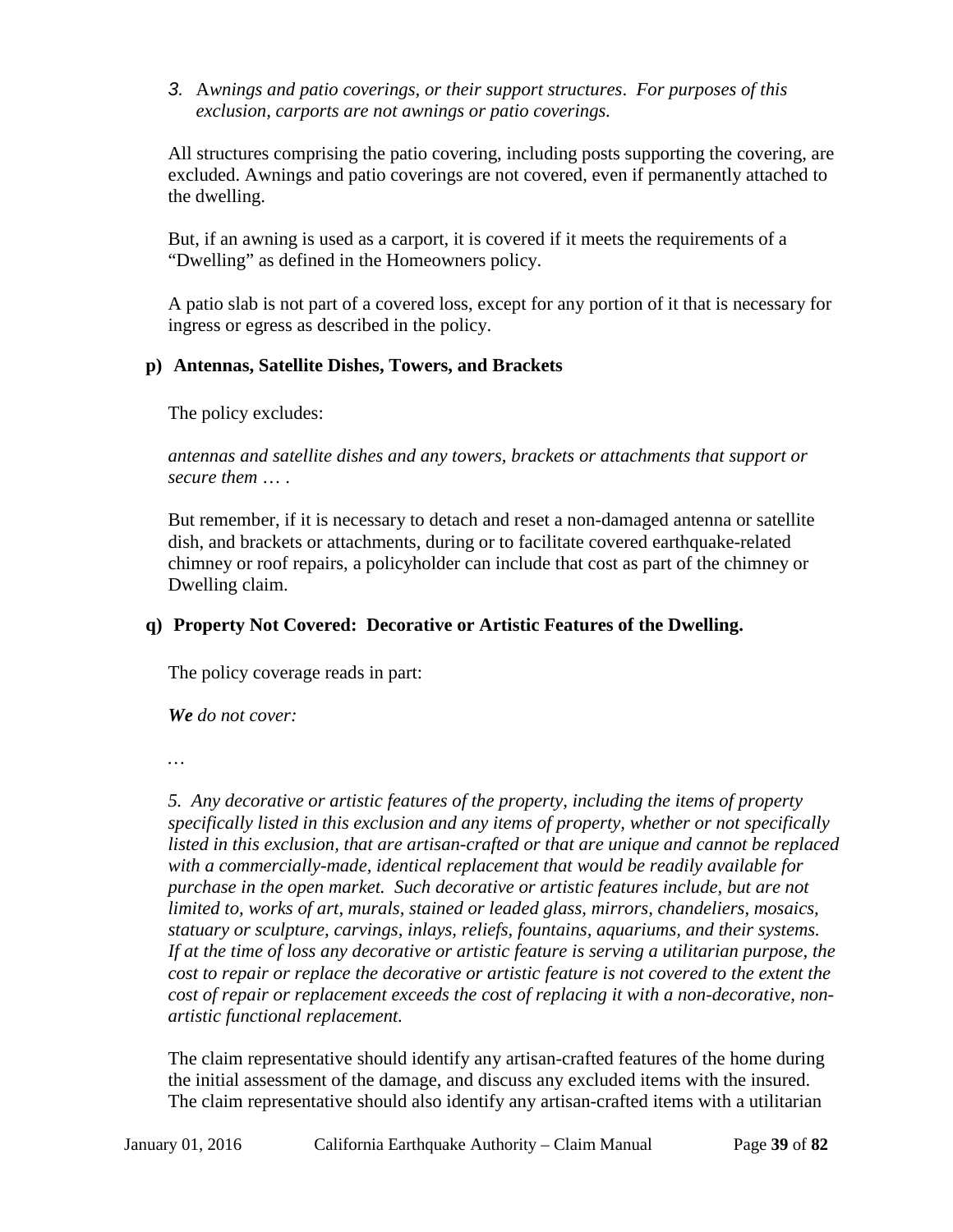purpose, and use the equivalent quality of other non-artistic items in the home to determine an appropriate cost to cover the artisan-crafted item's functional replacement. Since the determination is based on the claim representative's professional judgment, the claim file must include clear documentation reflecting a reasoned justification for the amount allowed.

A claim representative who is unsure if an item rises to the level of being "artisancrafted" should involve his/her company CEA Liaison in the evaluation. The CEA Liaison can consult with CEA, if necessary.

### **r) Property Not Covered: Exterior Masonry Veneer**

The CEA Homeowners policies do not cover:

*Exterior masonry veneer. For purposes of this exclusion, stucco and exterior chimney facings are not exterior masonry veneers.*

The terms "masonry" and "veneer" refer to a nonstructural facing of brick, concrete, stone, tile, or other similar material attached to a backing for the purpose of ornamentation.

It is important to determine if the brick on a home is part of the structure of the dwelling, and not simply masonry veneer. If any structural part of the home is constructed of a masonry material (such as brick) then that part of the home is covered under the CEA policy.

After January 1, 2016, policyholders may purchase optional coverage for masonry veneer through the Coverage for Exterior Masonry Veneer endorsement (CEA 03A 01-2016). Addition of the endorsement will appear on the policy Declarations page. This optional endorsement includes masonry veneer coverage up to the policy limit for Coverage A. The Exterior Masonry Veneer endorsement reads in part:

# *THIS ENDORSEMENT AMENDS YOUR POLICY BY DELETING THE FOLLOWING PROVISION OF YOUR POLICY IN ITS ENTIRETY:*

*Item 6 of "Property Not Covered – Coverage A and Coverage B," which reads as follows, is hereby deleted:*

*6. Exterior masonry veneer. For purposes of this exclusion, stucco and exterior chimney facings are not exterior masonry veneers.*

*Your policy will be deemed to omit the provision quoted above; which means that your policy will provide coverage for exterior masonry veneer in accordance with all other terms and conditions of the policy.* 

Remember, if the policyholder has not purchased the Coverage for Exterior Masonry Veneer (CEA 03A 01-2016) endorsement, and the masonry veneer on the home is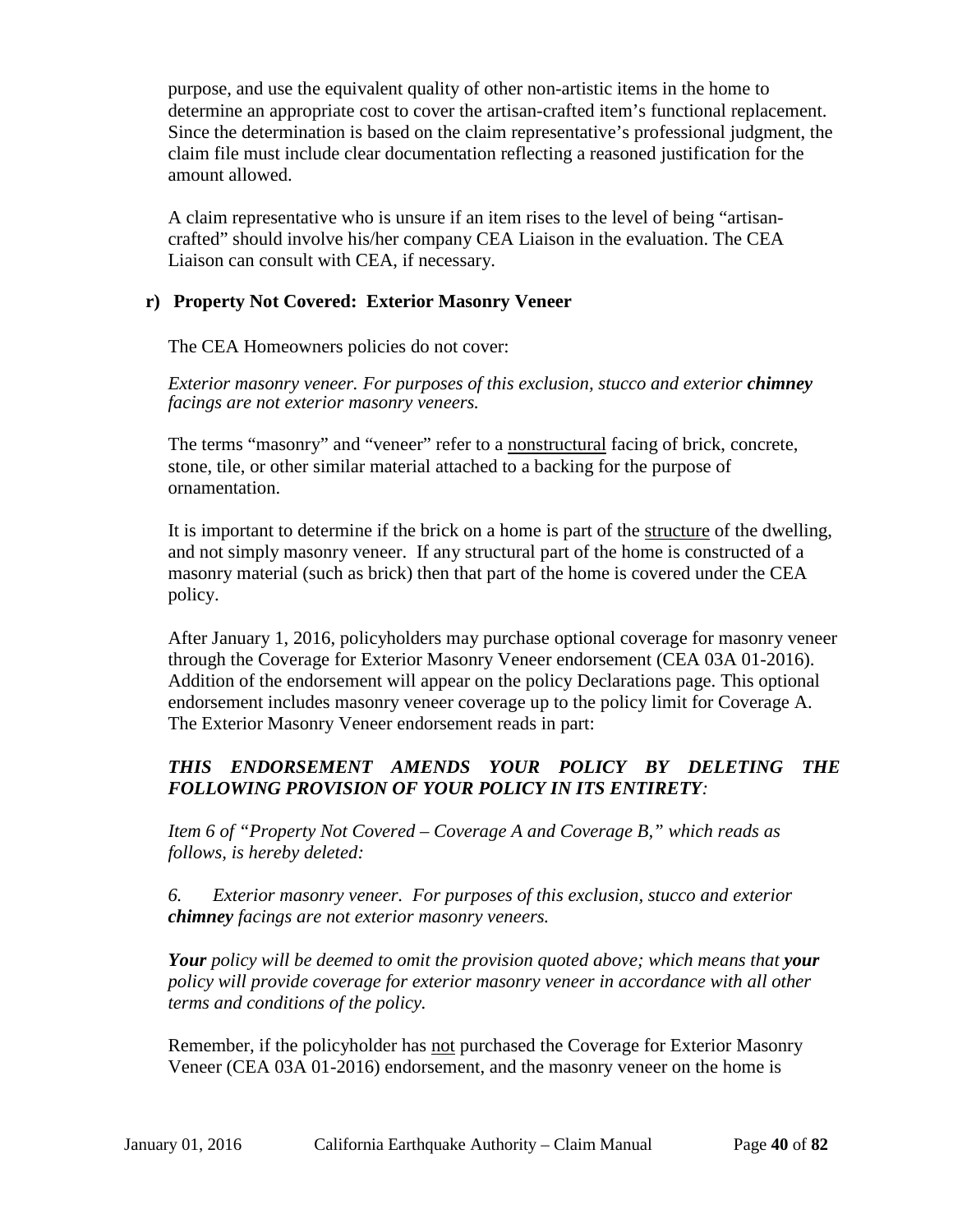damaged or falls off, there is no coverage for that loss, and therefore, no requirement to pay for repair or replacement.

### **s) Plaster - Limited to the Cost of Sheetrock or Drywall**

The policy does not cover plaster, unless the cost to repair or replace it is equal to or less than the value of an equivalent replacement with sheetrock or drywall. The CEA policy will cover plaster repairs only if the cost is less than repair or replacement with sheetrock or drywall.

### **t) Property Not Covered: Garages and Outbuildings**

Detached garages and outbuildings are not covered unless the structure in question meets the requirements of a "Dwelling" as defined in the Homeowners policy. The definition of "Dwelling" includes structures that share a common wall or continuous roof line with the residential structure or mobilehome, or are attached by a foundation that is continuous or contiguous to the foundation of the dwelling. If a garage or outbuilding meets this definition, then it is covered under the Coverage A: Dwelling policy limit.

### **u) Property Not Covered: Landscaping**

The CEA policy does not cover damage to:

*Landscaping, trees, shrubs, lawns, or plants, even if damaged by necessary repairs to covered property*.

If it is necessary to remove a landscape element in order to access a structure for repairs, the cost of the removal can be included in the claim, but the cost to replace the landscaping element is not covered by the CEA policy.

### **v) Property Not Covered: Swimming Pools, Spas, and Hot Tubs**

The policy does not cover swimming pools, spas, or hot tubs, whether they are personal property or part of the dwelling. Tile or other material linking or attaching the pool, spa, or hot tub to a deck or to the dwelling is not covered.

### **w) Dwelling Glass - Loss Settlement**

### *Conditions:*

*5. Loss Settlement: Coverages A and B.*

*f. We will replace covered glass with safety glazing material when required by ordinance or law.*

This applies when paying for broken building window glass, and building codes require that it be replaced with safety glass. The increased cost falls under the policy Building Code Upgrade coverage.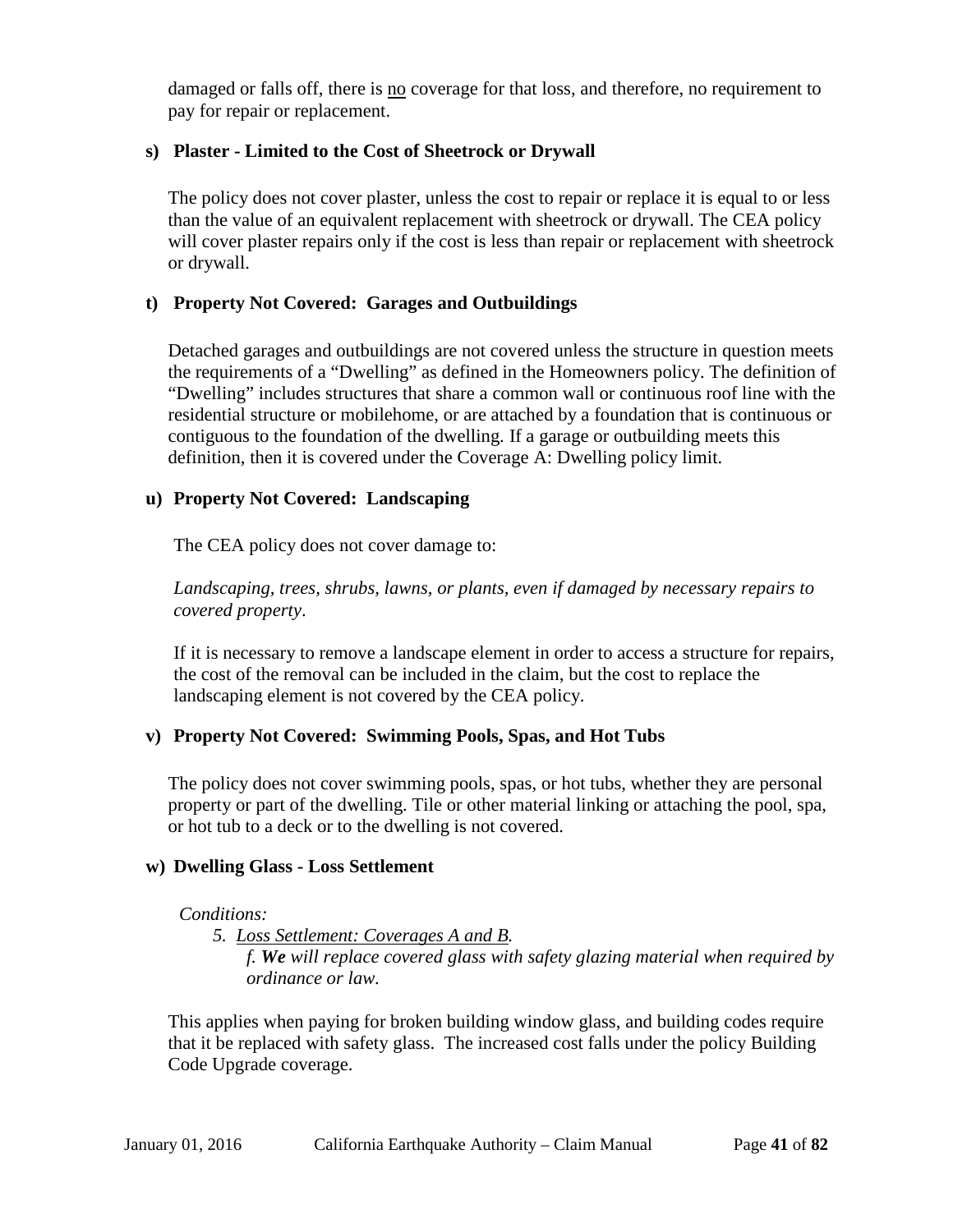Note: the companion homeowner's policy may have coverage for broken dwelling glass. If there is double coverage, see the provisions in the policy regarding Other Insurance.

# **x) Coverage C - Personal Property**

Coverage C: Personal Property is included as part of the standard Homeowners policy, but is an optional coverage offered to Homeowners Choice policyholders. Remember, deductibles apply differently to personal property, depending on the type of policy the insured has chosen (See Section 9 – Calculating Deductibles for CEA Claims). **Always review the Declarations page to confirm the policy type, coverage, limits, and deductible amounts.**

### **y) Coverage C - Personal Property Subject to a Sublimit**

The CEA policy covers certain types of personal property, but only up to the sublimits provided:

- 1. *\$250 in the aggregate on all money, bank notes, coins and medals, including any of these that are part of a collection.*
- 2. *\$250 in the aggregate on all securities, checks, cashier's checks, traveler's checks, money orders, and other negotiable instruments; accounts, deeds, evidences of debt, letters of credit, notes other than bank notes, manuscripts, passports, and tickets.*
- 3. *\$3,000 in the aggregate on all computers and other electronic data processing equipment, including storage media and software used with that equipment, whether or not it is business property. Storage media or software that cannot be replaced with other property of like kind and quality on the current consumer retail market is not covered.*
- 4. *\$1,000 in the aggregate on all business property other than computers and other electronic data processing equipment, storage media and software.*
- 5. *\$3,000 in the aggregate on all jewelry, watches, furs, precious and semi-precious stones, but not more than \$1,000 for any one article.*
- 6. *\$3,000 in the aggregate on all collectibles, including but not limited to sports cards; collectible dolls, model trains, or toys; collectible postage stamps; collectible autographed items; memorabilia; and commemorative or otherwise collectible plates, spoons, or cups; regardless of whether any such item is a single item or part of a collection.*
- 7. *\$3,000 in the aggregate on all beverages contained in bottles or in other glass, ceramic, or pottery containers, including but not limited to wine, port, liquor, beer, and all other alcoholic or non-alcoholic beverages.*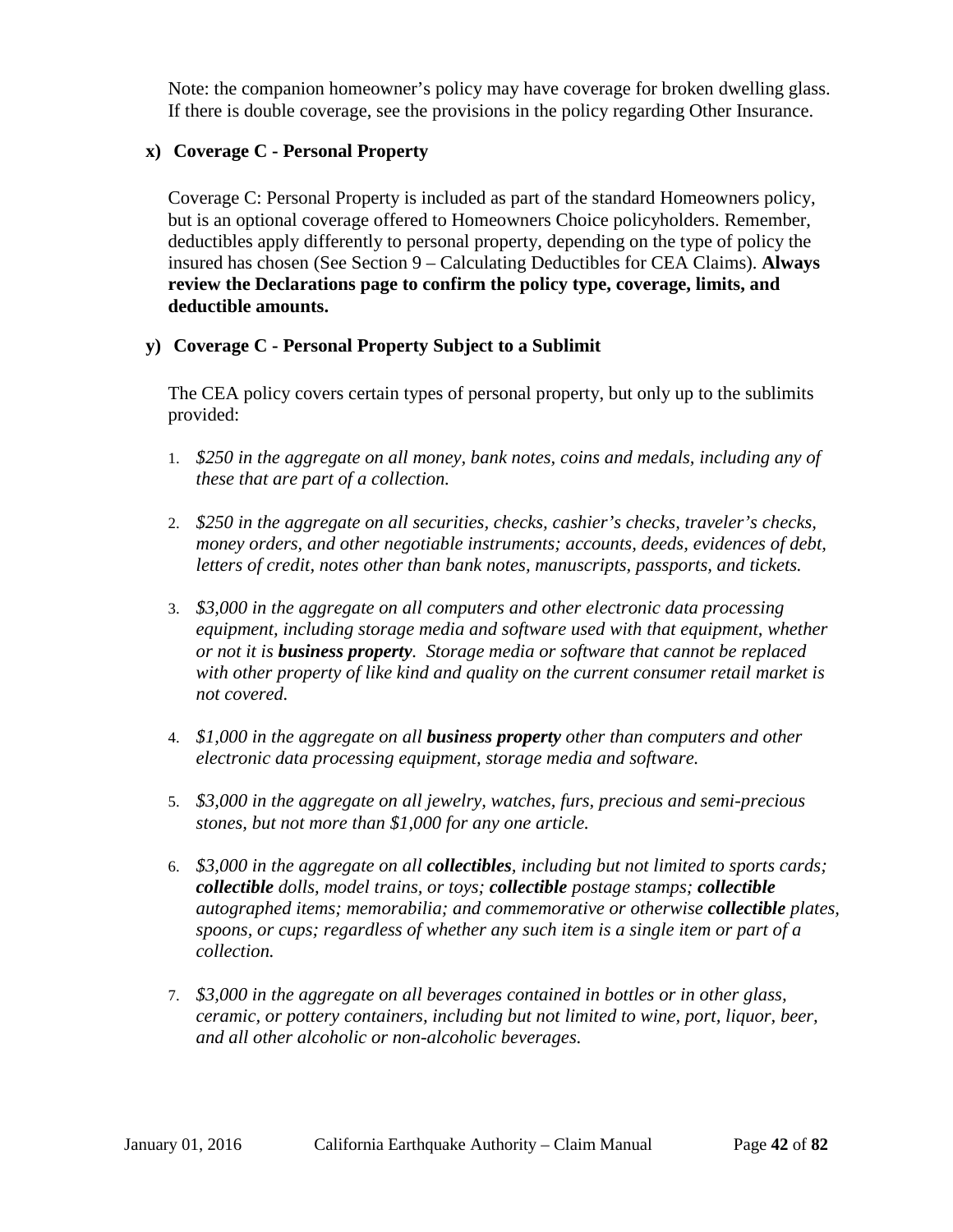# **z) Coverage C - Personal Property Not Covered**

Read the CEA policy for a complete list of personal property that is not covered.

Artwork and breakables are among the more common items damaged in an earthquake. These items are not covered by the CEA policy:

*We do not cover:*

*…*

*7. Artwork, including but not limited to paintings, drawings, or etchings; framing; sculpture or statues, photographs; and handmade, loom-crafted, and other non-machinemade tapestries and rugs.*

8. *Breakable items, consisting of the following:*

- *a. Glassware, crystal, china, ceramic, pottery, and porcelain items created as table settings, serving ware, or otherwise intended for use in serving or consuming food or beverage, whether currently being used for that purpose or not; and,*
- *b. Figurines, vessels, vases, and other ornamental items made of crystal, china, pottery, ceramics, porcelain, glass, or marble.*

Policyholders may purchase optional coverage for breakable items by adding a Coverage for Breakables (CEA 04A 01-2016) endorsement. The endorsement provides coverage for the "Breakable items" listed above, up to the Coverage C limit. Personal Property sub-limits stated in the policy continue to apply. If purchased, the endorsement is listed on the Declarations page.

### **aa) Coverage D - Loss of Use**

Coverage D: Loss of Use coverage is included as part of the standard Homeowners policy, but is optional under the Homeowners Choice policy. Both policies offer the policyholder a choice of coverage limits, up to a maximum of \$100,000. **Always review the Declarations page to confirm the policy type, coverage, limits, and deductible amounts.** Coverage D provides, in part:

*If a civil authority prohibits you from occupying your dwelling because of direct damage to the residence premises or other premises, caused by an earthquake … we cover the resulting Additional Living Expense or Loss of Rent, subject to the "COVERAGE D: LOSS OF USE" limits of insurance.* 

If the insured must vacate the home after an earthquake either because a covered loss makes the home unfit to live in, or due to earthquake damage to other property such as nearby roads or bridges, Loss of Use coverage will cover:

- the increase in the insured's living expenses actually incurred; or
- if any part of the dwelling was rented to others or held for rental, the fair rental value (less any expenses that do not continue).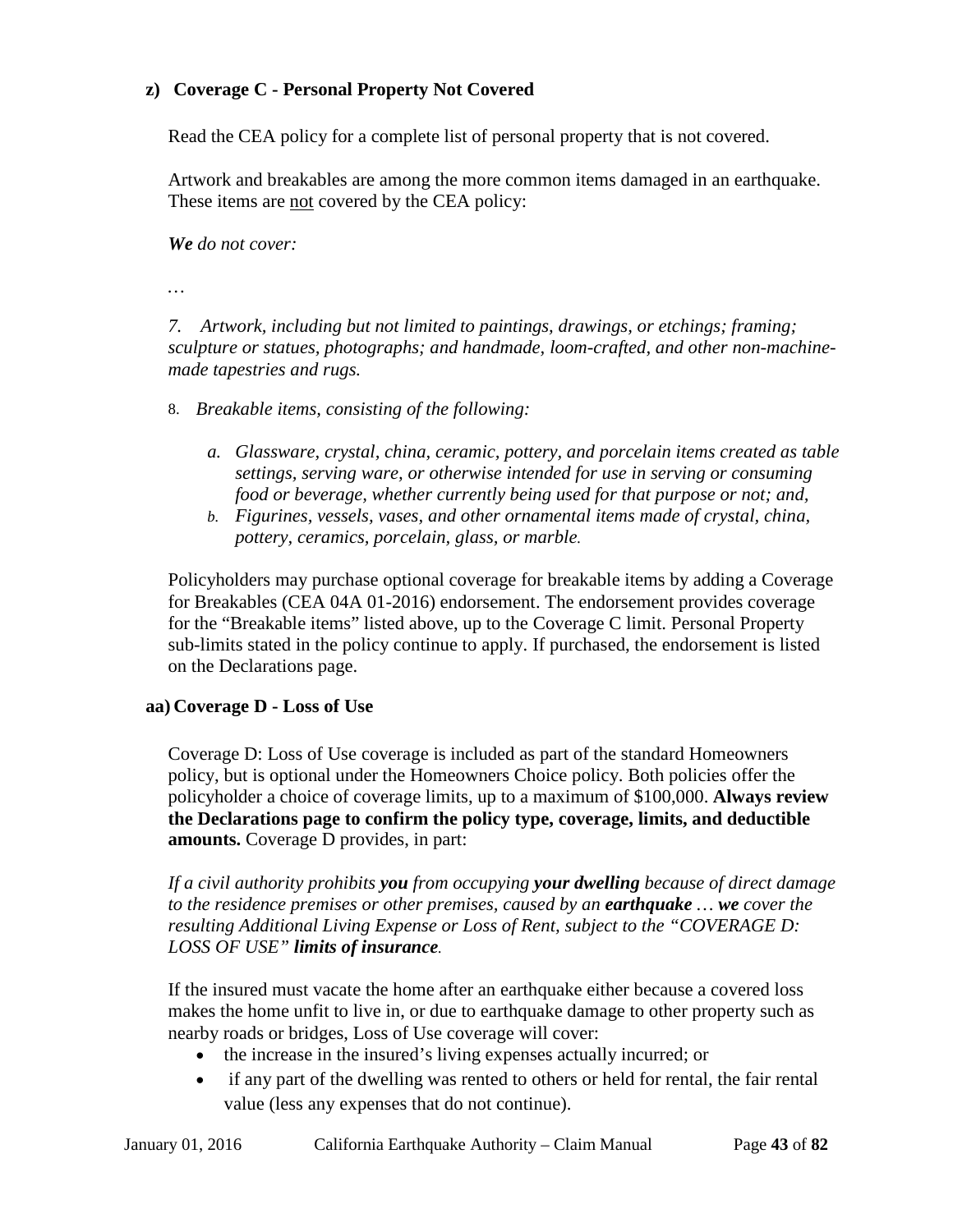The claim file must contain documentation to support all payments for Loss of Use (i.e., expenses and lost rent).

If any part of the dwelling was rented to others or held for rental, and a covered loss makes it unfit to live in, the fair rental value (less any expenses that do not continue) is covered.

Loss of Use coverage is not subject to any deductible. Even if the dwelling losses are less than the policy deductible, Loss of Use coverage is available to policyholders who must vacate their homes because of damage caused by an earthquake.

After the occurrence of an earthquake, there is no maximum period of time during which covered Loss of Use expenses must be incurred. Loss of Use coverage applies even if the insured is not required to vacate the dwelling until months after the earthquake (such as, for example, when repairs to the property cannot be started until a substantial period of time after the earthquake due to a shortage of contractors available to perform the work).

If there is a question of coverage, use Attachment 5 with any advance payment.

# **bb)Other Coverages: Emergency Repairs**

In the standard Homeowners and Homeowners Choice policies, the first \$1,500 of emergency repairs is not subject to a deductible. (Note: this provision is not available in renters or condominium policies.) The Other Coverages portion of the CEA policy states:

*The following other coverages are provided subject to all terms and conditions of this policy. …*

- *1. Emergency Repairs. If covered damage occurs to covered property and such emergency measures are made necessary as the result of an earthquake that commences during the policy period as part of a seismic event that commences during the policy period, we will pay the following portion of the cost you incur for reasonable and necessary emergency measures you take (1) to protect against further damage to covered property, or (2) if a combined single limit of insurance for "COVERAGE A: DWELLING" and "COVERAGE B: EXTENSIONS TO DWELLING" is shown on the DECLARATIONS page of this policy and the dwelling is otherwise habitable, to remove from covered property in the dwelling the residue of broken glass or to repair or replace covered broken windows in the <i>dwelling* or other *covered structural glass that is part of the dwelling. This Emergency Repairs coverage provides coverage up to a sublimit of 5% of the policy limit of insurance for the type of property being protected. The applicable total limit of insurance for the type of property being protected will be reduced by any amount we pay for this coverage, but we will never pay more for emergency repairs than 5% of the policy limit of insurance for the type of property being protected.*
	- *a. The first \$1,500 of covered costs you incur for such reasonable and necessary emergency measures is not subject to the application of any deductible. Costs you*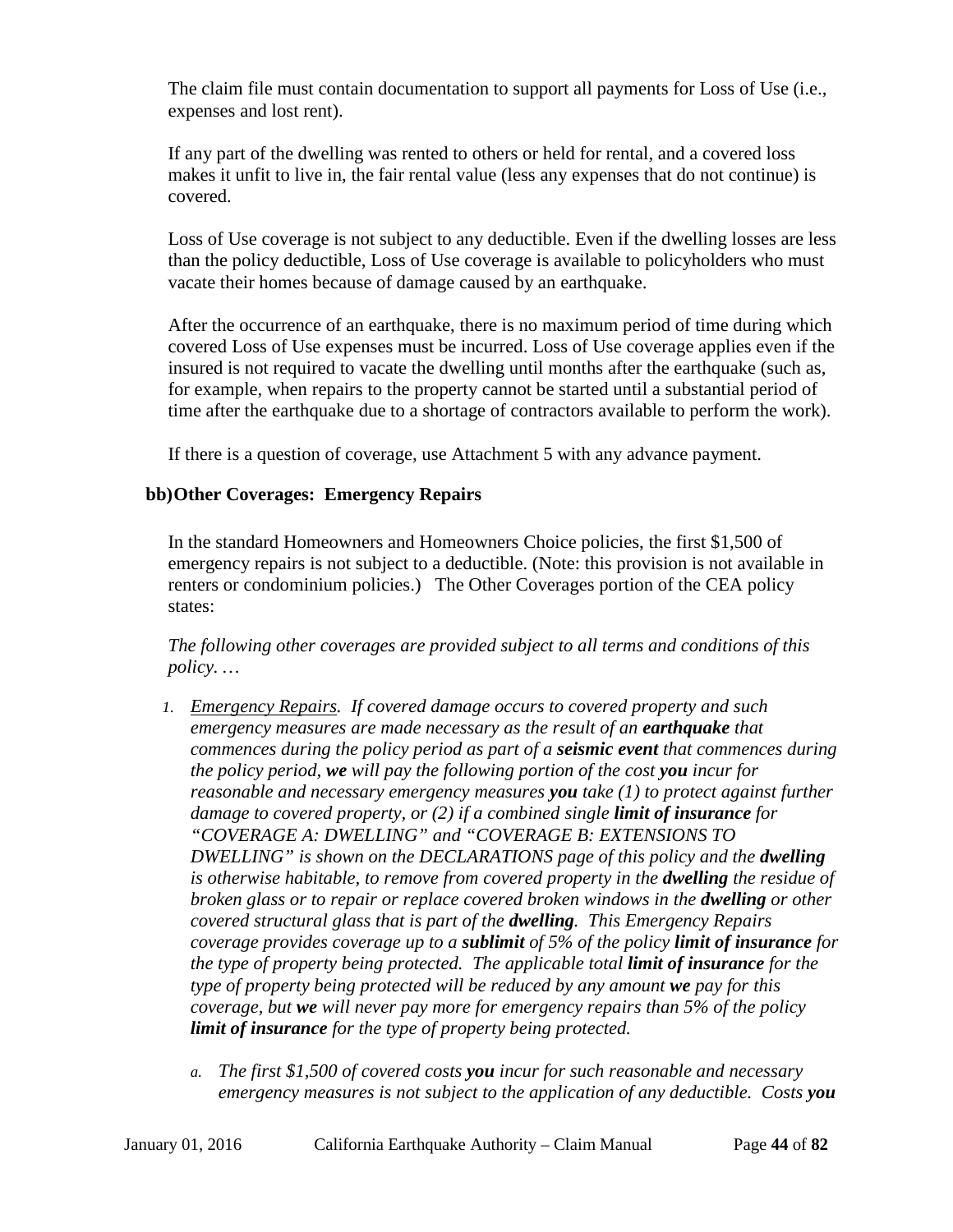*incur for such emergency measures in excess of \$1,500 are subject to the application of the deductible that applies to the type of covered property being protected, which means that until you satisfy the applicable deductible amount, you will not be paid for any such costs you incur above \$1,500.*

*b. Your taking reasonable and necessary emergency measures to protect covered property from further damage does not relieve you of your responsibilities outlined in "Your Duties After Loss (CONDITIONS, Item no. 3).*

This means the claim representative must pay for covered emergency repairs up to \$1,500 without applying a deductible; the remainder of covered emergency repairs is subject to the applicable Coverage A: Dwelling deductible.

Because emergency repairs may not exceed the policy sublimit of 5% of Coverage A & B CSL, the representative must diligently track all emergency repairs loss payments. The CEA Excel Deductible Calculator is the best tool for this purpose.

# **cc) Other Coverages: Building Code Upgrade**

Building Code Upgrade coverage in the amount of \$10,000, \$20,000, or \$30,000, is provided as additional insurance in a CEA Homeowners policy. The coverage from the Homeowners Choice policy reads in part:

# *OTHER COVERAGES*

*The following other coverages are provided subject to all terms and conditions of this policy:*

*1….*

*2. Building Code Upgrades. If a combined single limit of insurance for "COVERAGE A: DWELLING" and "COVERAGE B: EXTENSIONS TO DWELLING" is shown on the DECLARATIONS page of this policy and there is a covered loss to property covered under "COVERAGE A: DWELLING" or "COVERAGE B: EXTENSIONS TO DWELLING" in excess of the applicable deductible and you repair that covered property, then subject to the limit of insurance for "OTHER COVERAGES: BUILDING CODE UPGRADES" shown on the DECLARATIONS page, we cover the cost of reconstruction to bring that property up to local residential building code standards in effect on the date of the earthquake that caused the loss, but only so much of the reconstruction costs attributable to the requirements of securing governmental approval of the reconstruction permit process for repair of that covered property.* 

*Although no payment will be made to you under this coverage unless you repair that covered property, the full amount of loss covered under this coverage, up to the limit of insurance for "OTHER COVERAGES: BUILDING CODE UPGRADES" shown on the DECLARATIONS page, will be applied to meet the deductible, as set forth in*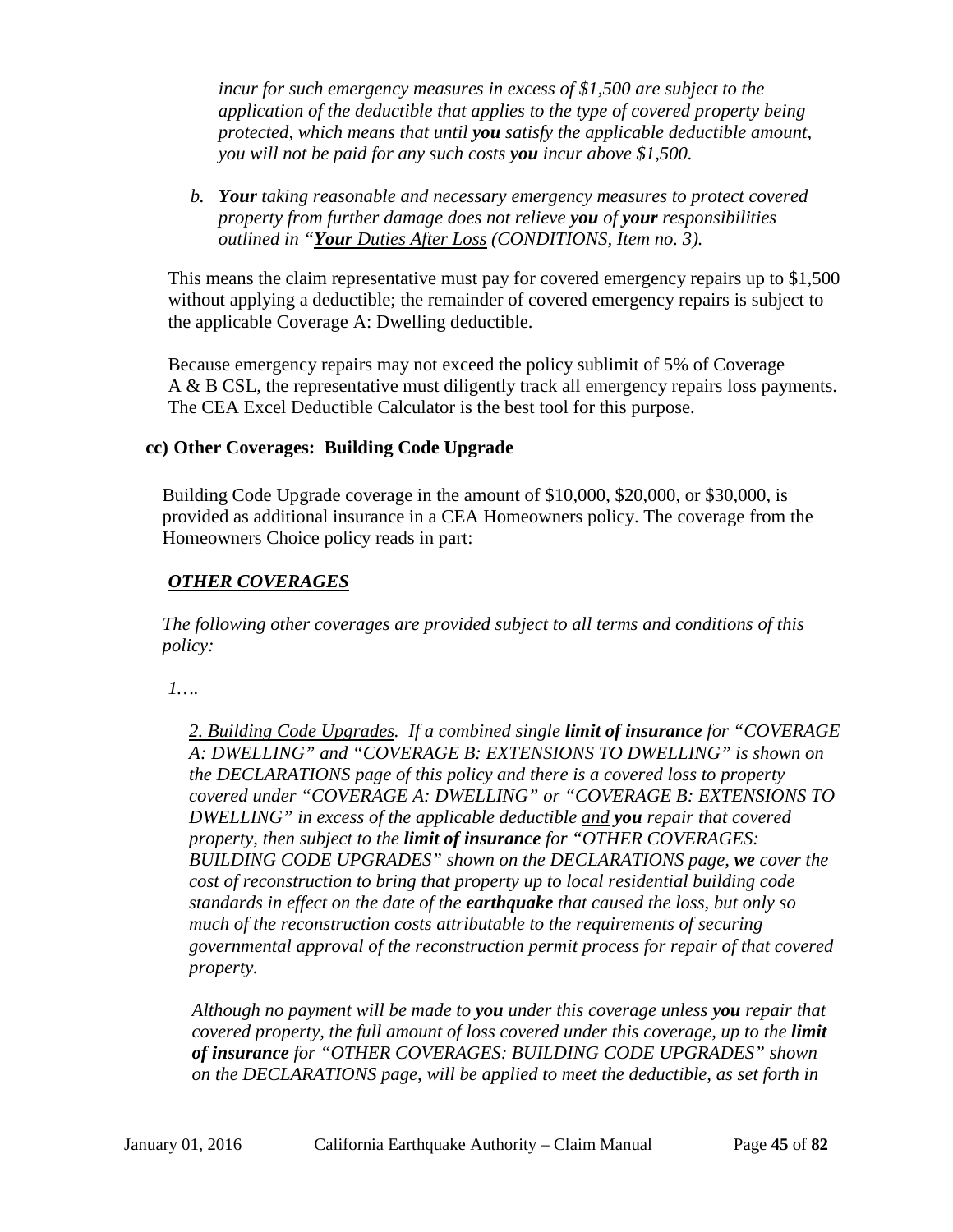When evaluating Building Code Upgrade coverage, remember:

- 1. Use the cost of the building code upgrade in the deductible calculation.
- 2. The covered property must actually be repaired, and the cost incurred, before payment is made for Building Code Upgrade coverage. There is a limited exception to this rule – CEA Homeowners policies permit pre-payment of code upgrade costs only if it is clear, in the claim representative's professional judgment:
	- the property is going to be repaired;
	- the code upgrade cost is known (or it is known that code upgrade costs will exceed the Building Code Upgrades coverage limit); and
	- making pre-payment will complete the claim process.
- 3. Building Code Upgrade coverage is additional insurance to the Coverages A and B CSL.
- 4. Building Code Upgrade coverage covers the cost to bring the covered property up to local residential building code standards in effect on the date of the earthquake that caused the loss.
- 5. The coverage pays only for the Building Code Upgrade costs required to secure a reconstruction permit for repair of the covered property.

# **dd) Other Coverages: Land Stabilization**

The CEA policy covers up to \$10,000 of the cost to replace, rebuild, stabilize, or otherwise restore, land owned by the insured necessary to support the dwelling. The need for stabilization must be:

- a direct result of damage to land by a covered earthquake; and
- necessary for the habitability of the dwelling.

Land Stabilization coverage is provided as a \$10,000 sublimit of the Coverages A and B CSL. There is no other coverage for land in the CEA policy.

Land is excluded from the definition of "Dwelling," but note:

- the cost of engineering work necessary to determine the need for land stabilization is included in Land Stabilization sublimit; and
- movement of land necessary to accommodate a foundation repair is covered under Coverage A: Dwelling, and is not subject to the Land Stabilization sublimit.

# **ee) Other Coverages: Energy Efficiency and Environmental Safety Upgrades**

Energy Efficiency and Environmental Safety Upgrades claims should be scoped and estimated for repair or replacement with "like kind and quality" items, to determine the dollar amount to be used in the deductible calculation.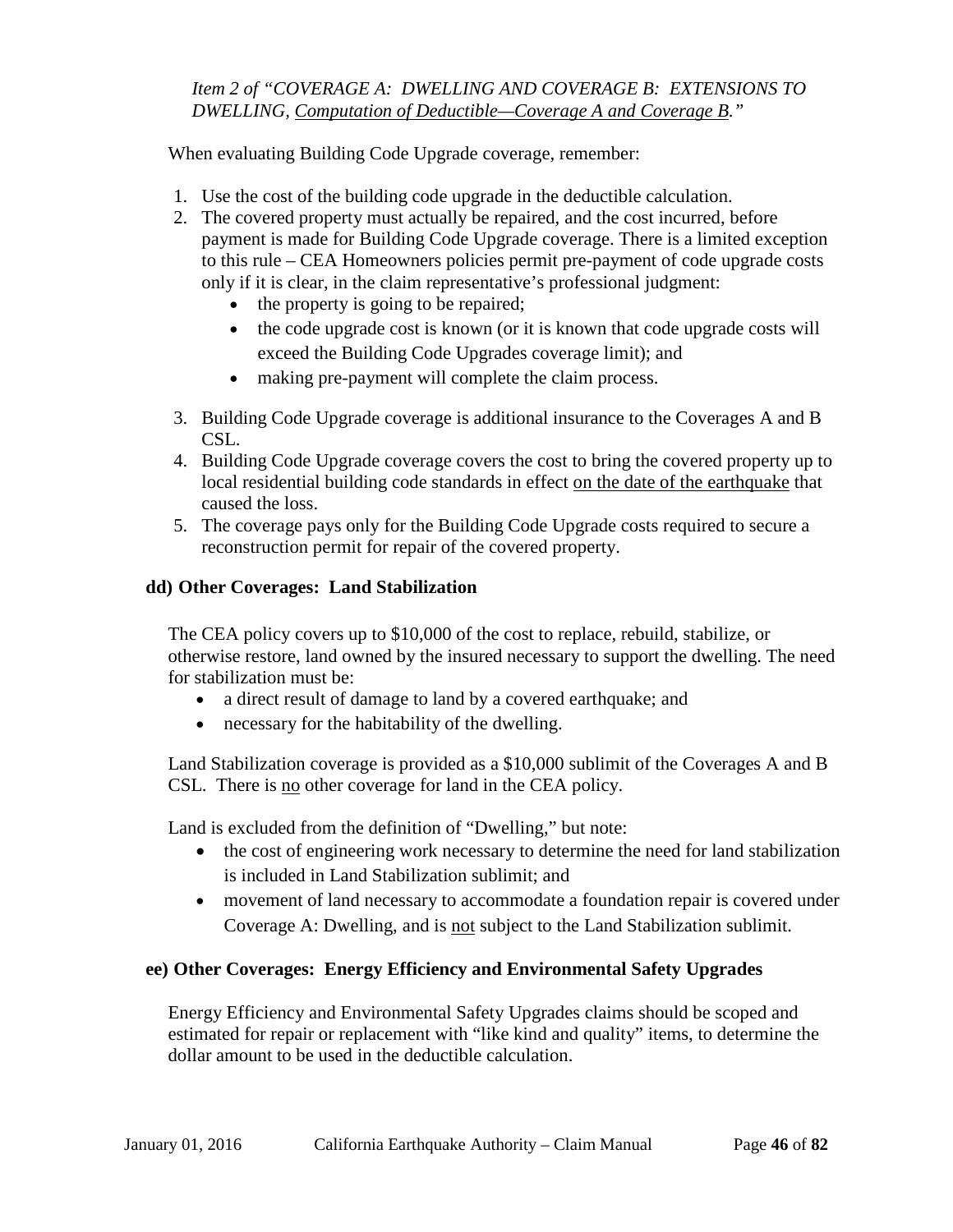If the policyholder elects to use energy efficient and/or environmental safety items during the actual repair/replacement process, the policy provides additional coverage of up to 200% of the cost of any one item being replaced with an energy efficient/environmentally safe equivalent. The total is subject to the \$25,000 policy sublimit for this coverage. Claim representatives should notify the policyholder of this additional coverage as early in the repair/replacement process as possible.

Carefully review the Energy and Environmental Safety Upgrades sections of the CEA policy, and apply the policy language exactly as it reads. Do not expand this coverage beyond what is provided.

*If a combined single limit of insurance for "COVERAGE A: DWELLING" and "COVERAGE B: EXTENSIONS TO DWELLING" is shown on the DECLARATIONS page of this policy and there is a covered loss to property covered under "COVERAGE A: DWELLING" or "COVERAGE B: EXTENSIONS TO DWELLING" in excess of the applicable deductible, we will pay your cost to repair or replace that property with material that meets the following standards regarding environmental safety and energy efficiency.* 

*This coverage will apply to the added costs you incur to repair or replace that property with material that meets those standards as compared to the replacement cost of that property with material that does not meet those standards. This coverage is provided as a \$25,000 sublimit of the combined single limit of insurance for "COVERAGE A: DWELLING" and "COVERAGE B: EXTENSIONS TO DWELLING," and the combined single limit of insurance for "COVERAGE A: DWELLING" and "COVERAGE B: EXTENSIONS TO DWELLING" will be reduced by any amount we pay under this coverage.* 

*The most we will pay for the replacement or upgrade of any item of covered property is 200% of its replacement cost using material that does not meet the following standards regarding environmental safety and energy efficiency.* 

Losses covered under this coverage are not applied to meet the combined deductible for "COVERAGE A: DWELLING" and "COVERAGE B: EXTENSIONS TO DWELLING."

- *a. Energy Efficiency Upgrades: We will pay the reasonable added costs you incur to replace damaged covered property with the following energy-efficient property:*
	- *i. Electronic Equipment – Energy Star Replacement. If there is covered loss to electronic equipment, including but not limited to equipment for heating, ventilation, and air conditioning (HVAC) systems, that is part of the <i>dwelling and that is covered under "COVERAGE A: DWELLING," and that electronic equipment must be replaced rather than repaired, then we will pay the reasonable expenses you incur to replace damaged or destroyed electronic equipment with equipment of otherwise equivalent quality and function that has been identified by the United States Government Department of Energy, Environmental Protection Agency as "Energy Star" qualified.*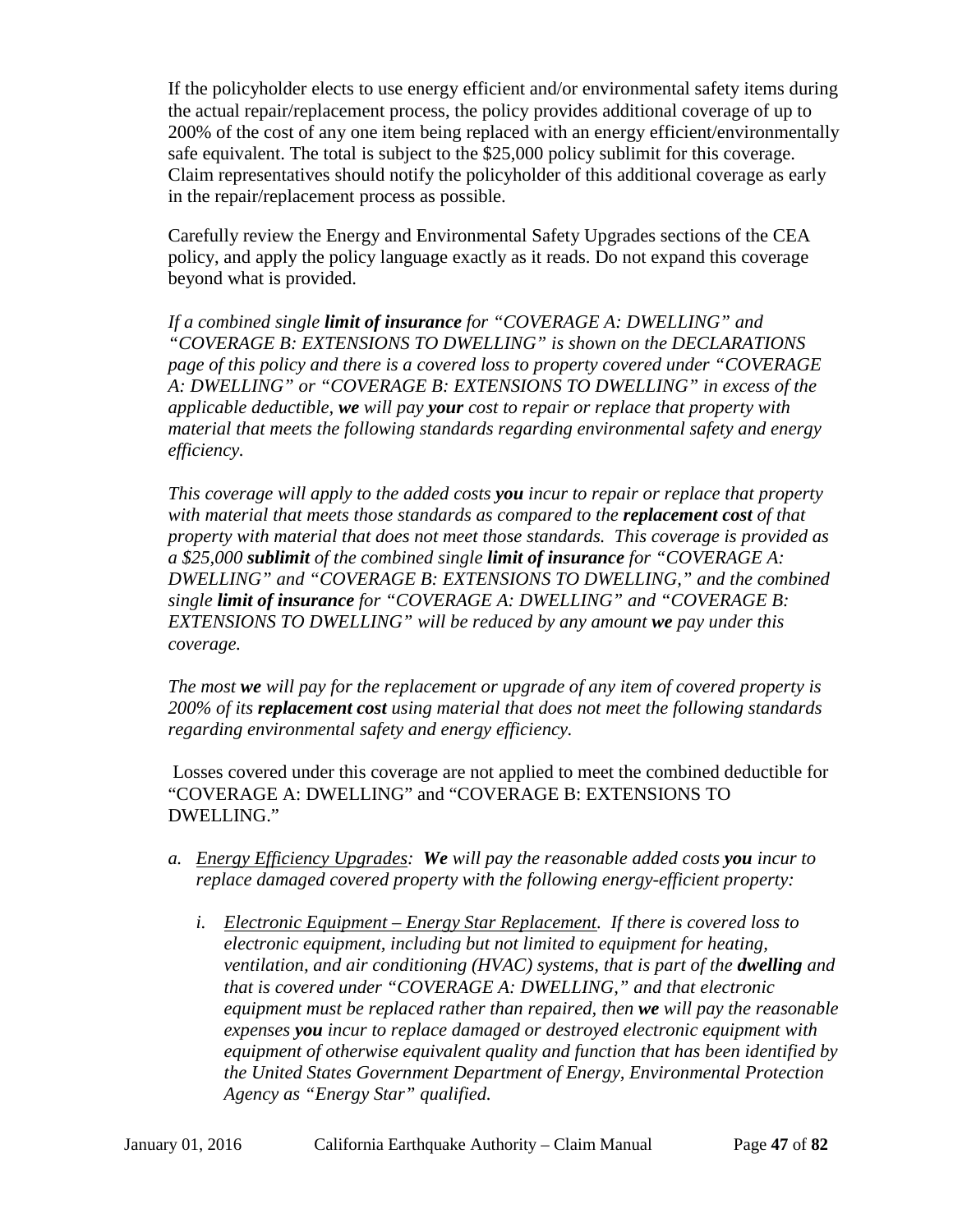- *ii. Window, Door, Roofing, and Insulation Energy Upgrades. If there a loss to the dwelling that requires the repair or replacement of roofing or insulation material, air sealing, windows, doors, or skylights, then we will pay the reasonable expenses you incur to replace those damaged or destroyed materials with materials of otherwise equivalent quality and function that have been identified by the United States Government Department of Energy, Environmental Protection Agency as "Energy Star" qualified.*
- *iii. Plumbing Fixture Upgrades. If there a loss to the dwelling that requires the repair or replacement of plumbing fixtures, then we will pay the reasonable expenses you incur to replace those fixtures with energy and water efficient fixtures, including automatic faucet sensors, faucet and shower head flow restrictors, dual flush toilets, and localized water heaters, using plumbing fixtures of otherwise equivalent quality and function provided that the upgraded property meets the requirements of the Leadership in Energy and Environmental Design (LEED) for Homes Green Building Rating System of the U.S. Green Building Council or meets the requirements of the National Association of Home Builders Green Building Guidelines.*
- *b. Environmental Safety Upgrades. We will pay reasonable added costs you incur to repair or replace the damaged or destroyed property covered under "COVERAGE A: DWELLING" with the following environmentally-upgraded property, provided that the upgraded property meets the requirements of the Leadership in Energy and Environmental Design (LEED) for Homes Green Building Rating System of the U.S. Green Building Council or meets the requirements of the National Association of Home Builders Green Building Guidelines:*
	- *i.* **Interior Finish Materials Upgrades.** If there is a covered loss to the *dwelling* that *requires the repair or replacement of interior finish materials, then we will pay the reasonable expenses you incur to replace those materials with materials of otherwise equivalent quality and function that are low in volatile organic compounds (VOC), sustainably developed, rapidly renewable, or comprised of recycled materials. This coverage applies to interior paints, architectural coatings, primers under coatings, adhesives and sealants, low emissions carpet and floor coverings, including adhesive to affix them to the floor, and permanently installed composite wood fixtures including counters, cabinets and partitions, where available, Forest Stewardship Council certified wood for millwork, ceilings, siding, and framing, and bamboo flooring.*
	- *ii. Elimination of Ozone-Depleting Substances Upgrades. If there is a covered loss to the dwelling that requires the repair or replacement of systems containing such items, then we will pay the reasonable expenses you incur to replace chlorofluorocarbon refrigerants (CFC) or hydro-chlorofluorocarbon (HCFC) or Halon refrigerants or fire extinguishing agents with environmentally-upgraded replacements.*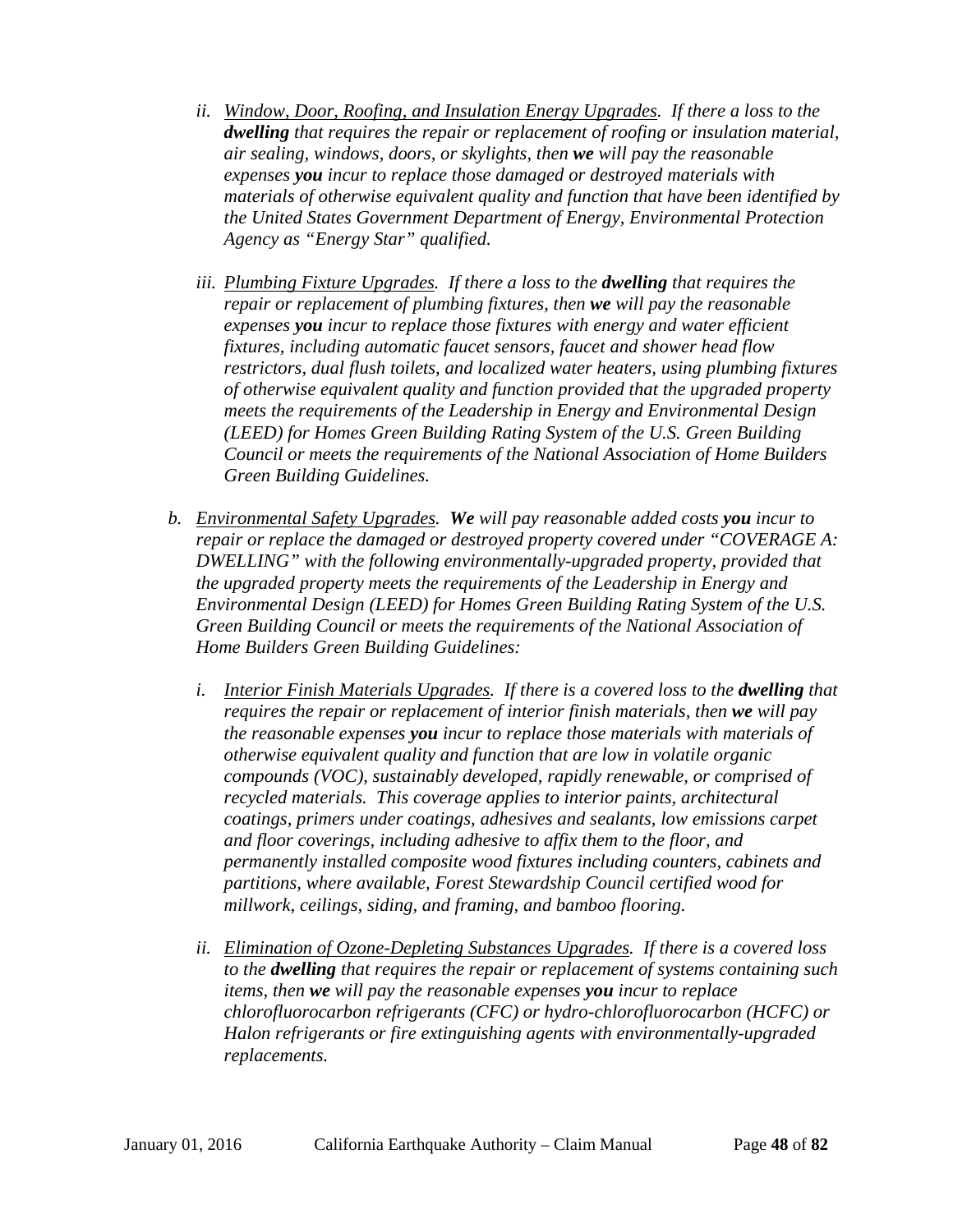*iii. Flush Out of Reconstructed Space. If necessitated by the repair or replacement of covered loss to the dwelling, we will pay the reasonable and necessary costs to flush out the reconstructed space with 100% outside air and new filtration media following completion of the repair or reconstruction process.*

### **ff) Losses Excluded**

The CEA policy only covers the specified peril of earthquake. The LOSSES EXCLUDED section of the policy provides:

*We do not insure for any loss that is not directly caused by an earthquake that commences during the policy period as part of a seismic event that commences during the policy period.*

*Without limiting the above, even if a loss directly or indirectly is caused by, is contributed to by, results from, or is aggravated by an earthquake, we do not insure for any loss that is caused directly or indirectly by, or that in any way results from, is contributed to by, or is aggravated by, any of the following:*

The policy then lists a number of specifically-excluded perils, the most significant of which are discussed below. Claim representatives must read the policy to become familiar with the complete list of exclusions.

### **gg) Losses Excluded: Fire and Explosion**

The policy does not cover losses resulting from fire or explosion, including fires resulting from such things as broken gas lines, exposed wiring, or other factors directly resulting from an earthquake. Any claims for losses resulting from fire must be made under the policyholder's residential fire insurance policy, not under the CEA policy.

If part of the home is damaged by a covered earthquake and part of the home is damaged by a fire, a separate claim representative must be assigned to each claim.

Both claim representatives must, to the extent possible, coordinate their inspections; with the goals of minimizing inconvenience to the policyholder due to multiple inspections from different adjusters, and ensuring the two representatives see the same damage at the same time to better determine the proper allocation of damage to the appropriate policy.

NOTE: Notify the CEA immediately, by e-mail to the CEA Claim Manager, about any CEA claim opened on a fire-damaged home, where the CEA claim has a claim reserve of greater than zero (or whichever other minimum reserve amount the Participating Insurer uses to open up a CEA claim). The CEA may elect to arrange inspections on these claims to review allocation of damages.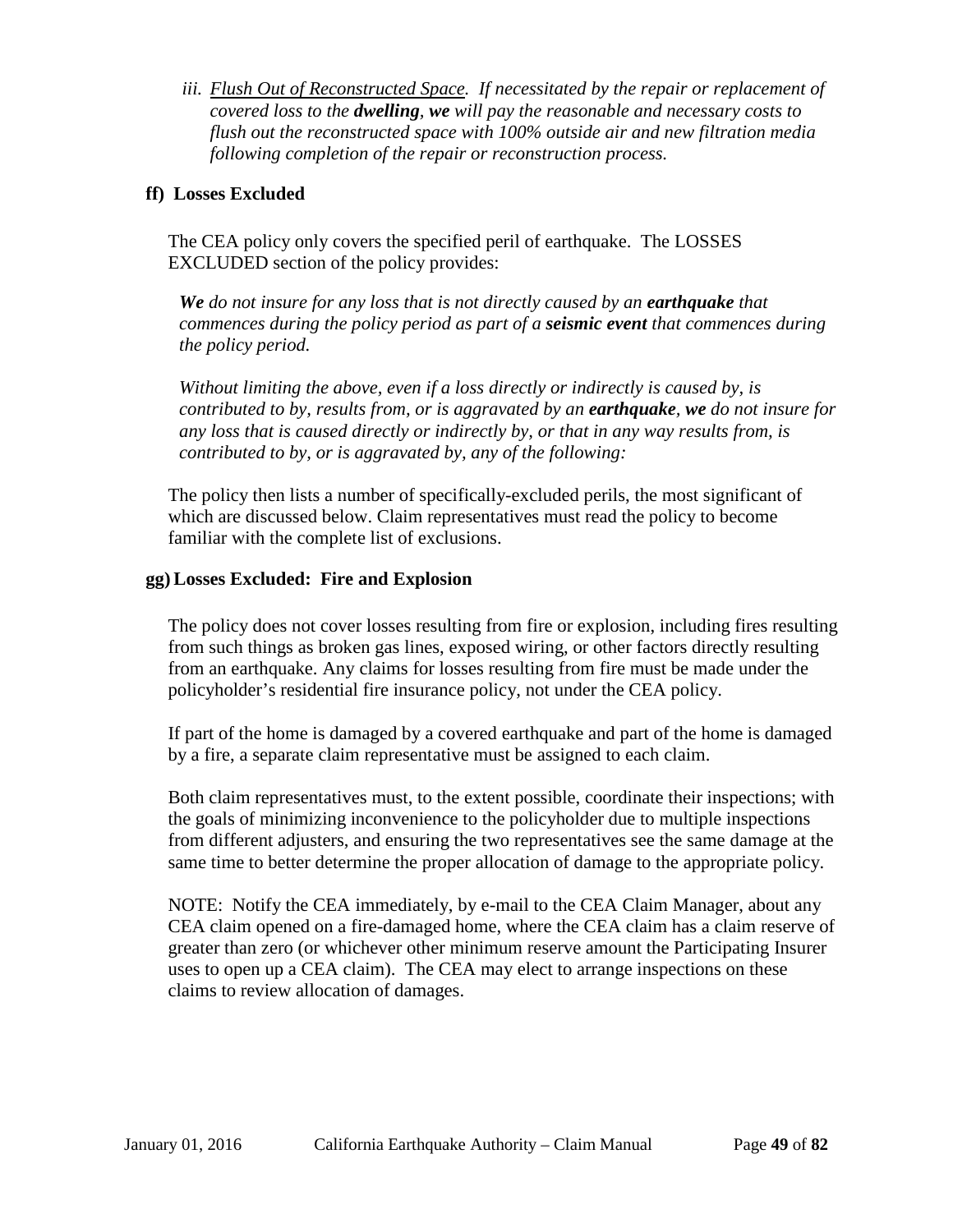### **hh)Losses Excluded: Water Damage**

The policy reads in part:

- *… we do not insure for any loss that is caused directly or indirectly by …*
	- *2. Water damage, including damage resulting from:*
		- *a) Flood, precipitation (including but not limited to rain, snow, hail, or sleet), or surface water; waves, tsunami, or tidal water; rupture of a dam, levee, berm, or sea wall; overflow of a natural or man-made body of water; or spray from any of these; or*
		- *b) Water below the surface of the ground, whether natural or not, including water that exerts pressure on or seeps or leaks through a building, sidewalk, driveway, foundation, or other structure.*

*This water damage exclusion, however, does not exclude loss that results from water damage to covered property that is a result of any of the following directly resulting from an earthquake that commences during the policy period as part of a seismic event that commences during the policy period:*

*The release of water from water heaters, refrigerators, or water supply pipes within the dwelling;*

*The displacement of water from a swimming pool, decorative pool, spa, or hot tub; or*

*The release of water from municipal or other water supply lines on or off the <i>residence premises or the release of water or sewage from sewers or drains on or off the residence premises; or*

*Precipitation (including rain, snow, hail, or sleet) entering a building through an opening in a roof or wall, if the opening is the direct result of damage from an earthquake that commences during the policy period as part of a seismic event that commences during the policy period.*

Although the above exclusions are fairly straight-forward, the claim representative should bear in mind:

- damage resulting from certain specified earthquake-related water factors is covered – review the policy language above;
- earthquake-related flooding is not covered (e.g., if an earthquake breaks an uphill dam);
- damage caused by a tsunami is not covered; and
- the 01/01/2016 version of the policy provides coverage for damage resulting from water entering the home through an opening caused by an earthquake.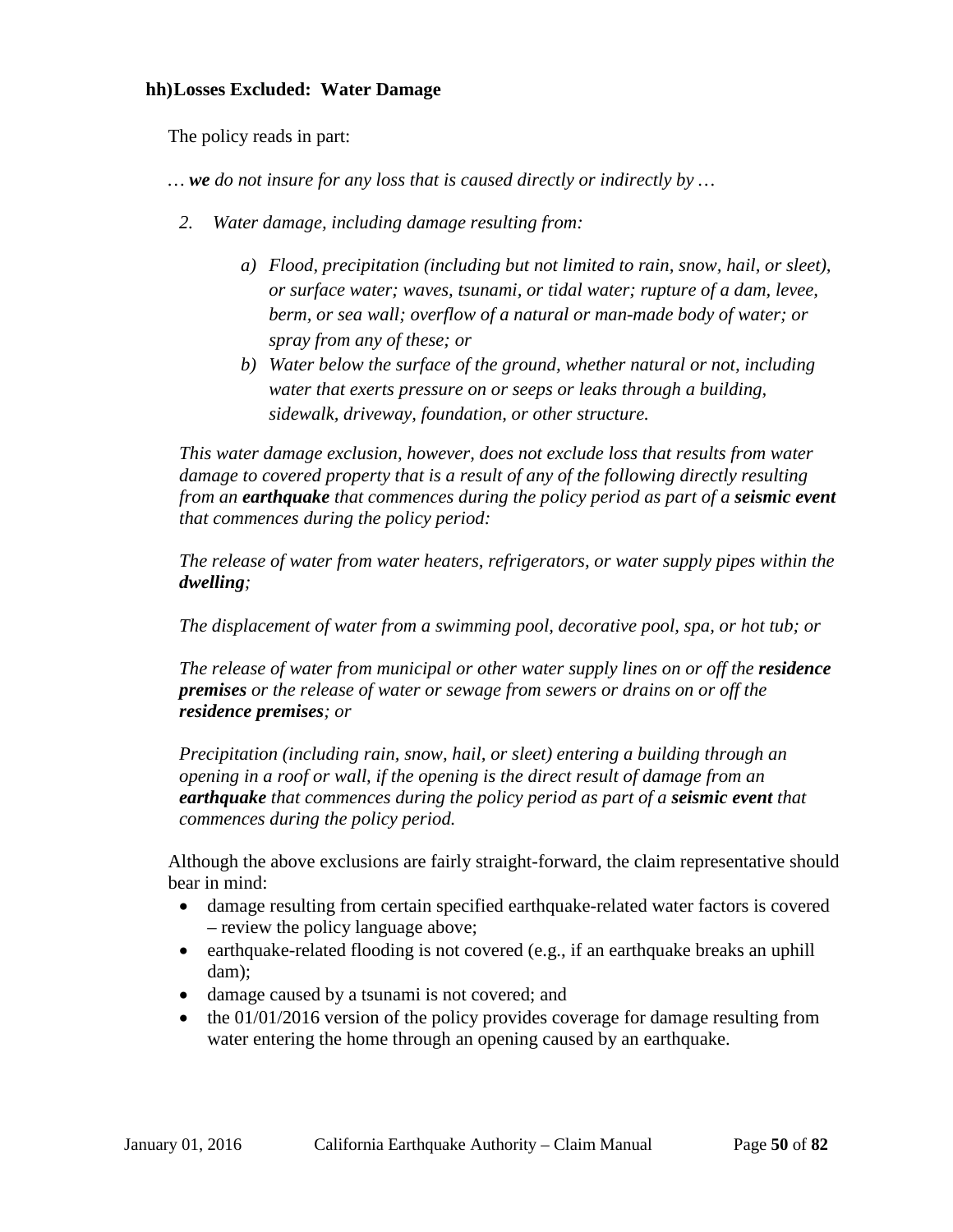### **ii) Losses Excluded: Asbestos and Other Pollutants**

The policy contains a detailed pollution and pollutants exclusion that applies to groundwater, land, and personal property.

Because this exclusion applies to personal property, the policy does not cover asbestos removal, including the cost of testing, if the loss is to items listed under Coverage C. There is not coverage for damage to any personal property contaminated by asbestos, including furniture, furnishings, and clothing.

Asbestos removal (including the cost of testing), and other earthquake-caused pollution damage to the dwelling, is covered when the expense is necessary to repair or replace damaged items of real property covered under Coverages A or B.

### **jj) Losses Excluded: Non-Earthquake Earth Movement and Land Sliding**

The policy does not cover any loss caused directly or indirectly by non-earthquake related earth movement, including: *Earth movement, settling of land, land sliding, subsidence, mudflows, or earth sinking, rising or shifting . . . .* 

There is an exception to this exclusion—the CEA policy does cover the loss if such earth movement, settling of land, land sliding, subsidence, mudflow, or earth sinking, rising, or shifting:

- *a. is induced by, and would not have occurred in the absence of, an earthquake that commences during the policy period as part of a seismic event that commences during the policy period; and*
- *b. causes loss that manifests within one year after the earthquake that caused the loss.*

For example, if an earthquake is determined to have caused a landslide that occurred six months after the earthquake, the damage caused to the dwelling resulting from the landslide might be covered. However, if a landslide occurs or the resulting loss manifests any time after the first anniversary of the earthquake, the damage is not covered under the CEA policy.

# **2. BASIC EARTHQUAKE POLICY - COMMON INTEREST DEVELOPMENT – CONDO POLICY**

In California, a "common interest development" can be a community apartment project, a condominium project, a planned development, or a stock cooperative, all defined in California Civil Code section 1351. Since the term "common interest development" is most typically applied to condominiums, for ease of reference the term "condominium" will be used throughout the remainder of this Manual.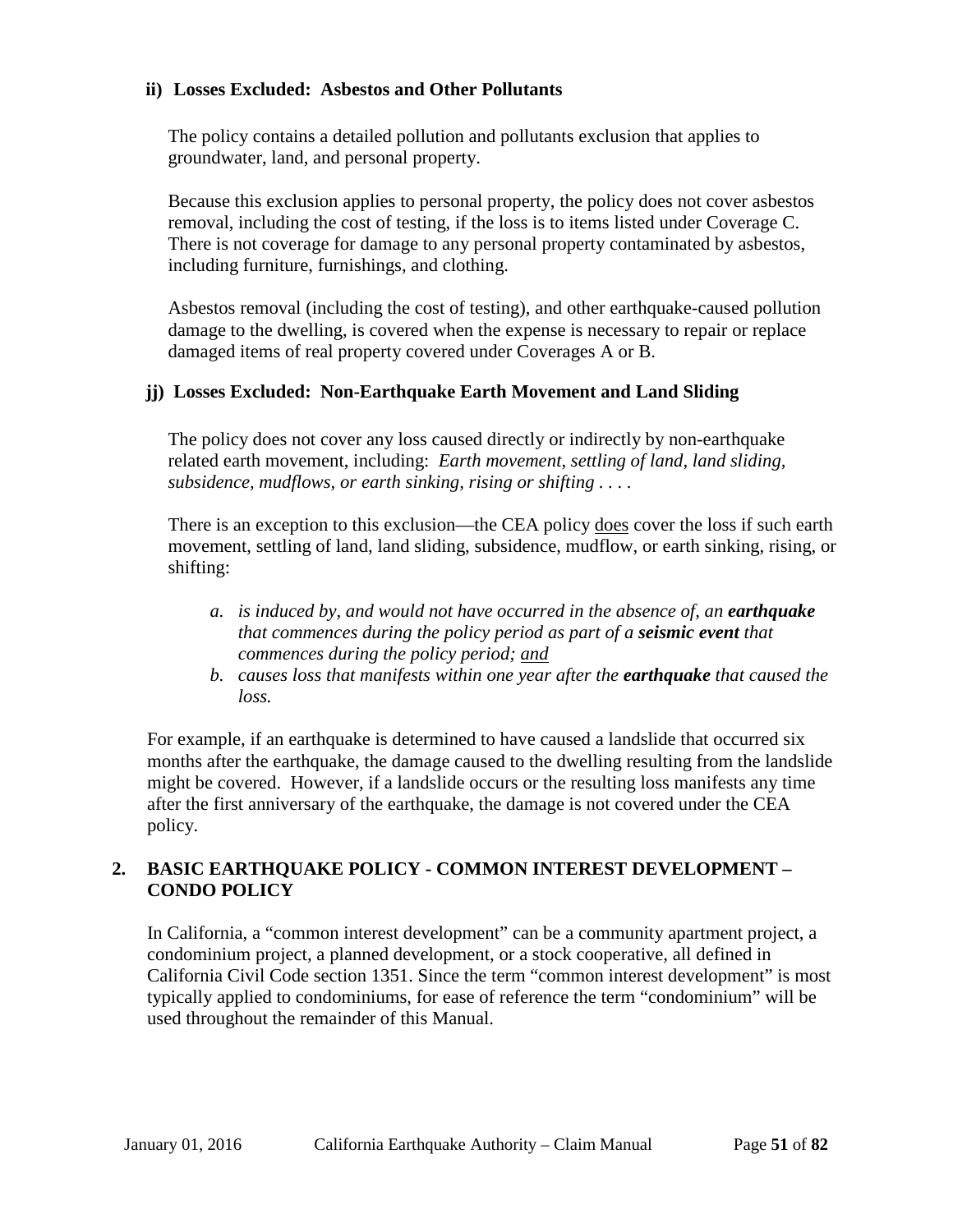Following is a brief summary of the coverages, exclusions, and limitations provided by the CEA condominium policy. This policy has many of the same provisions found in the CEA Homeowners policy, with some unique features.

**Always review the specific policy in force at the time of the claim to confirm the policy type, coverages, limits, deductible amounts, and exclusions.** This Manual is not a substitute for reading the policy. Claim representatives must also review the condominium association master policy, and the association governing documents, when evaluating a condominium loss.

### **a) Policy Definitions**

The vast majority of the key definitions found in the Homeowners policy are also found in the Condominium policy. However, some additional definitions are unique to this policy, including: "association governing documents," "association master policy," "association of owners," "common interest development," and "dwelling unit." Claim representatives should read and become familiar with these definitions.

### **b) Adjusting Condominium Claims – Coordination**

Participating Insurers must identify the number of policies they have issued within a given condominium complex. To the extent possible, claims from policyholders within the same complex should be assigned to the same claim representative and supervised by the same individual.

### **c) Other Earthquake Coverage**

If a loss to property that would otherwise be covered under Coverage A: BUILDING PROPERTY is covered under an association master policy, refer to the "Other Insurance" clause in the CEA policy:

### *8. Other Insurance.*

- *a. If there is other insurance, not including the association master policy, that covers earthquake loss to the dwelling unit or other property covered under this policy, we will pay our share of the covered loss or damage. Our share is the proportion that the applicable limit of insurance under this policy bears to the combined limits of insurance of all policies that cover the same property.*
- *b.* If there is other insurance that does not cover the peril of **earthquake** but that *otherwise provides coverage for the same loss or damage for which you submit a claim under this policy, we will pay only for the amount of covered loss or damage in excess of the amount due from that other insurance, but we will not pay more than the applicable limit of insurance.*

Part b., above, means the associated earthquake coverage is primary.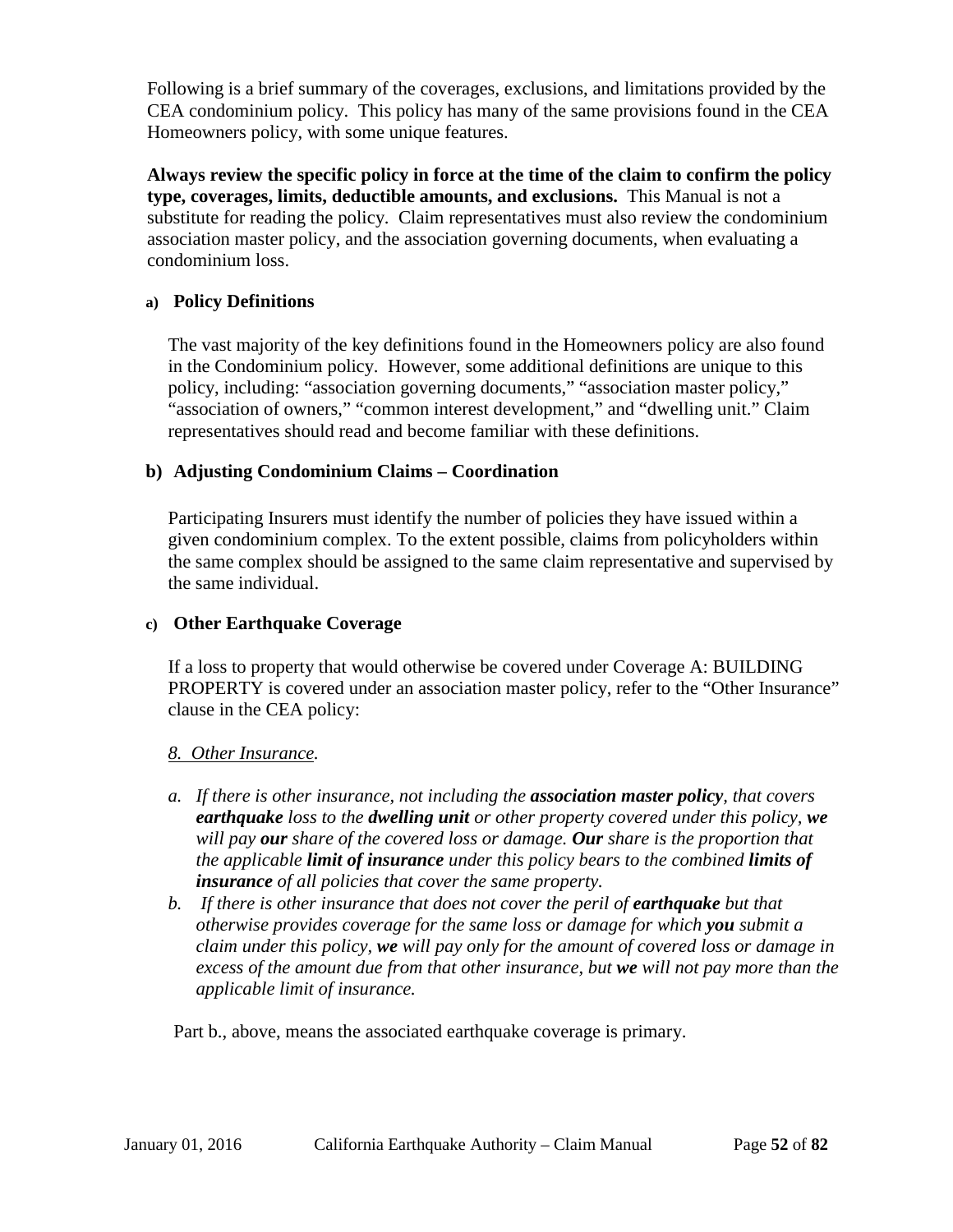### **d) Duties After a Loss**

The insured's duties after a loss are largely the same as those found in the Homeowners policy. In addition, the condominium policyholder must:

*If requested, provide the participating insurer with copies of all association governing documents.*

### **e) Overview of the Declarations Page and Coverage Options**

In contrast to the CEA Homeowners policies, the CEA Condominium policy provides for three coverage groups that can be purchased together or separately, in any combination:

Coverage A: BUILDING PROPERTY Coverage C: PERSONAL PROPERTY together with Coverage D: LOSS OF USE Coverage E: LOSS ASSESSMENT

Coverage A: Building Property can be purchased alone or in combination with other coverages. If Coverage A is selected, the policyholder selects a limit of either \$25,000, \$50,000, \$75,000, or \$100,000. Building Code Upgrade coverage of \$10,000 additional insurance is included with Coverage A.

• In the 01/01/2016 version of the CEA Condominium policy, Coverage A offers deductible options of 5%, 10%, 15%, 20%, and 25%.

Coverage C: Personal Property, and Coverage D: Loss of Use, can be purchased together or in combination with other coverages. Coverages C and D include coverage with limits available in the following amounts:

- Coverage C: \$5,000, \$25,000, \$50,000, \$75,000 \$100,000, \$150,000, or \$200,000;
- Coverage D: \$1,500, \$10,000, \$15,000, \$25,000, \$50,000, \$75,000, or \$100,000;

The 01/01/2016 version of the CEA Condominium policy has personal property deductible options of 5%, 10%, 15%, 20%, and 25%. This is a change from earlier versions of the CEA Condominium policy, which had a \$750 flat deductible for personal property coverage, no matter which limit was selected. Loss of Use does not have a deductible.

Coverage E: Loss Assessment can be purchased alone or in combination with other coverages. The limits available are \$25,000, \$50,000, \$75,000, or \$100,000.

• The 01/01/2016 version of the CEA Condominium policy has loss assessment deductible options of 5%, 10%, 15%, 20%, and 25%.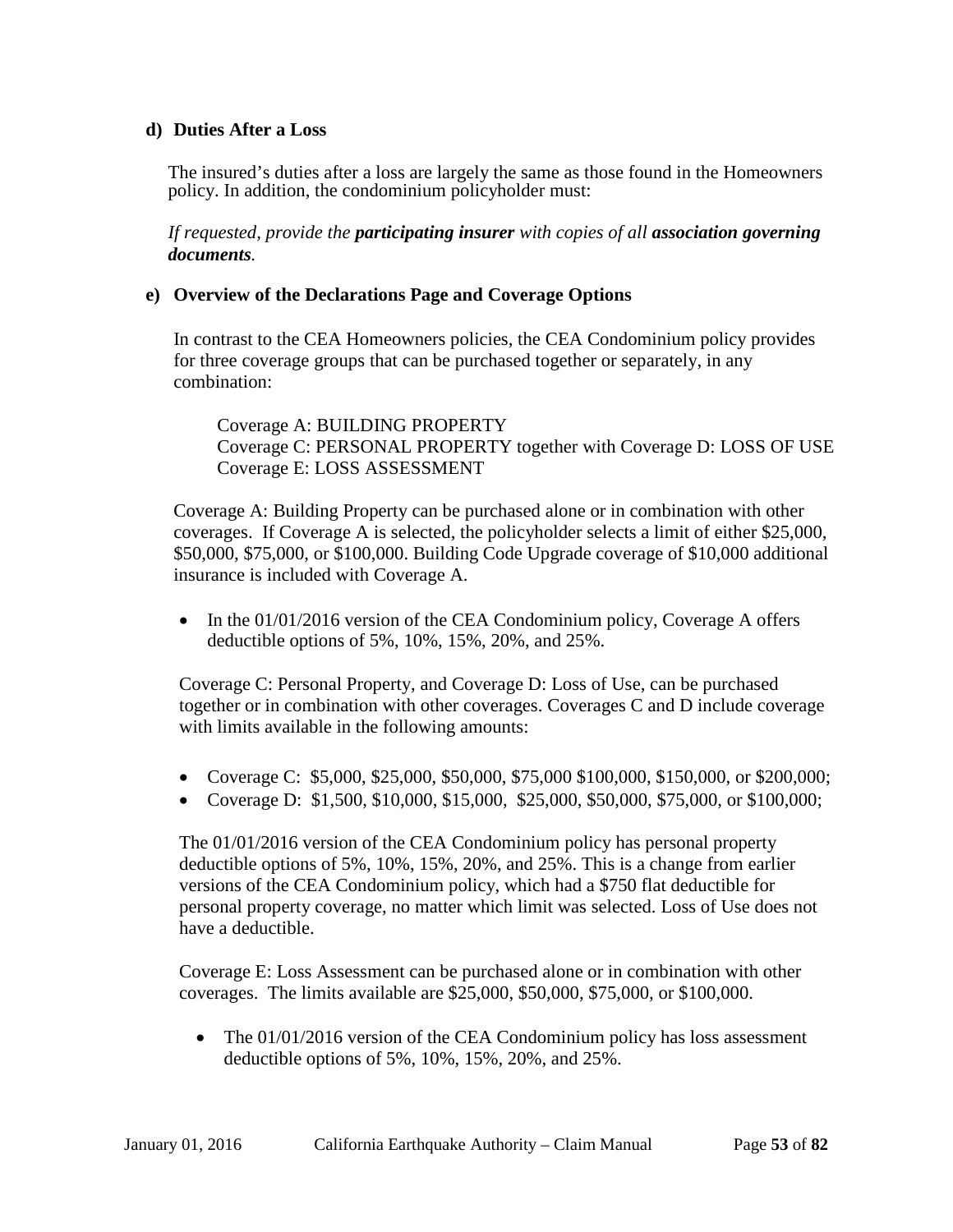Because these coverages can be purchased separately, with different options for coverage limits and deductibles, the claim representative must be vigilant in claim handling. **Always check the Declarations page to confirm the coverage, limits, and deductible amounts.**

### **f) Losses Excluded**

Losses excluded are the same as those found in the – standard CEA Homeowners policy.

### **g) Deductibles**

One difference between the CEA Condominium policy and CEA Homeowners policies is how deductibles are handled. Unlike the Homeowners policies, in the Condominium policy, each of the policy coverages has its own separate deductible (except for Loss of Use, which does not have a deductible). Only loss to property covered under a specific coverage counts against the deductible for that coverage.

Remember: claim representatives must use the CEA Excel Deductible Calculator found on the CEA Web site for all claims where covered damage has been estimated, whether the claim is expected to exceed the deductible or not.

# **h) Building Property - Coverage A**

Coverage A is optional in the Condominium policy, so it is important to carefully review the Declarations page to determine whether the policyholder purchased Coverage A.

A single-family residence usually has one owner and stands separate from other structures. In contrast, a condominium project is a collection of separate dwelling units together with property owned jointly by many owners. Property owned jointly may include the structure in which the individual units are located, common walkways, pools, and other common property. Often, the association of owners has obtained a policy of insurance, referred to as an "association master policy," which may insure against the perils of fire, earthquake, or both.

In order to determine whether the property is covered under Coverage A: Building Property, claim representatives must review:

- a) the association governing documents, to determine whether the insured has the obligation to repair or maintain the property; and
- b) the association master policy, to determine whether it covers the property for the risk of earthquake.

There are two basic categories of property covered under Coverage A: Building Property. The first category of property is covered regardless of the policyholder's individual maintenance obligations under the association governing documents:

*We cover:*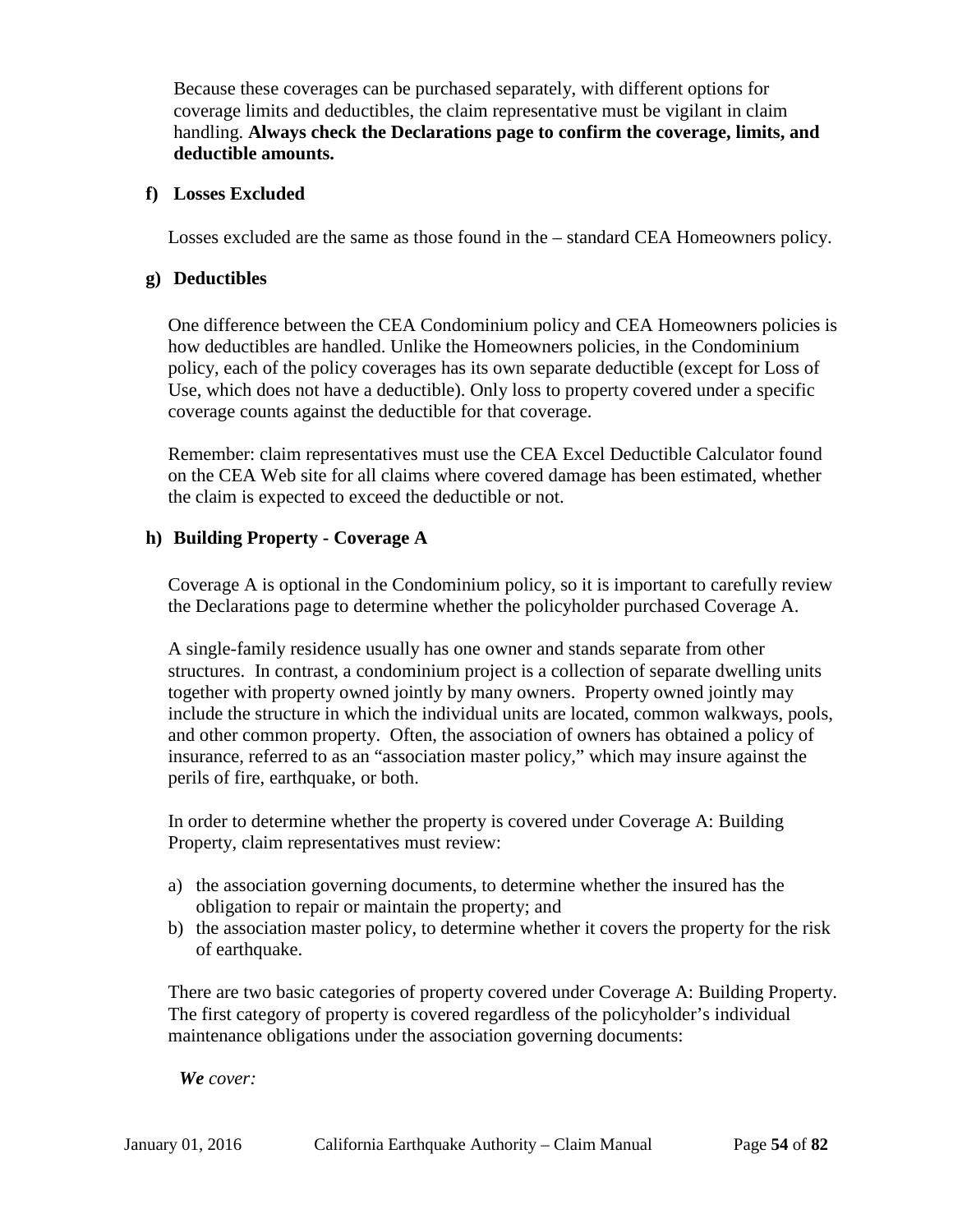- *1. The following property:*
	- *a. Built-in appliances, fixtures, alterations, and improvements that are part of the structure in which the dwelling unit is located and are contained within the dwelling unit;*
	- *b. Wall-to-wall interior carpeting attached to the dwelling unit;*
	- *c. Items of real property, other than chimneys, that pertain exclusively to the dwelling unit.*

The second category of property is only covered if the insured has an obligation to maintain the property under the association governing documents:

- *2. The following property, but only to the extent that you are obligated to repair or maintain the property under the terms of the association governing documents:*
	- *a. Plumbing pipes and utility service structures and equipment that are enclosed within the walls, ceiling, or floor of the dwelling unit, extending to the exterior surface of the perimeter walls of the dwelling unit;*
	- *b. Equipment and utility service structures for electric, telephone, natural or bottled gas, heating, oil, water, septic, and sanitary sewage systems that (1) are located outside of the perimeter walls of the dwelling unit but within the common interest development and (2) directly affect the habitability of the dwelling unit;*
	- *c. Chimneys that are attached to or part of the dwelling unit, up to a sublimit of \$10,000, regardless of the number of chimneys covered.*

### **i) Emergency Repairs – Coverage A**

The cost of Emergency Repairs under Coverage A: Building Property will only be paid if damage exceeds the Coverage A deductible. Emergency Repairs coverage provides coverage up to a sublimit of \$1,500 of the policy limit. (Do not confuse this with the \$1,500 that can be paid on a CEA Homeowners policy before the Coverage A: Dwelling policy deductible is met.)

### **j) Debris Removal – Coverage A**

Coverage A includes coverage for debris removal. The policy also allows for an additional payment for debris removal of up to 5% of the Coverage A limit of insurance, in cases of a total loss (covered losses exceed the policy limit):

*Debris Removal. We will pay the reasonable expense you incur in removing from the common interest development the debris of damaged property covered under "COVERAGE A: BUILDING PROPERTY," including but not limited to the reasonable expense you incur for the transportation of such debris to landfills or disposal facilities and disposal of the debris at those facilities, or the transportation of such debris to suitable recycling facilities rather than landfills and disposal of the debris at those facilities.* 

*The limit of insurance for "COVERAGE A: BUILDING PROPERTY" will be reduced by any amount we pay under this coverage, but in the event that your covered losses under*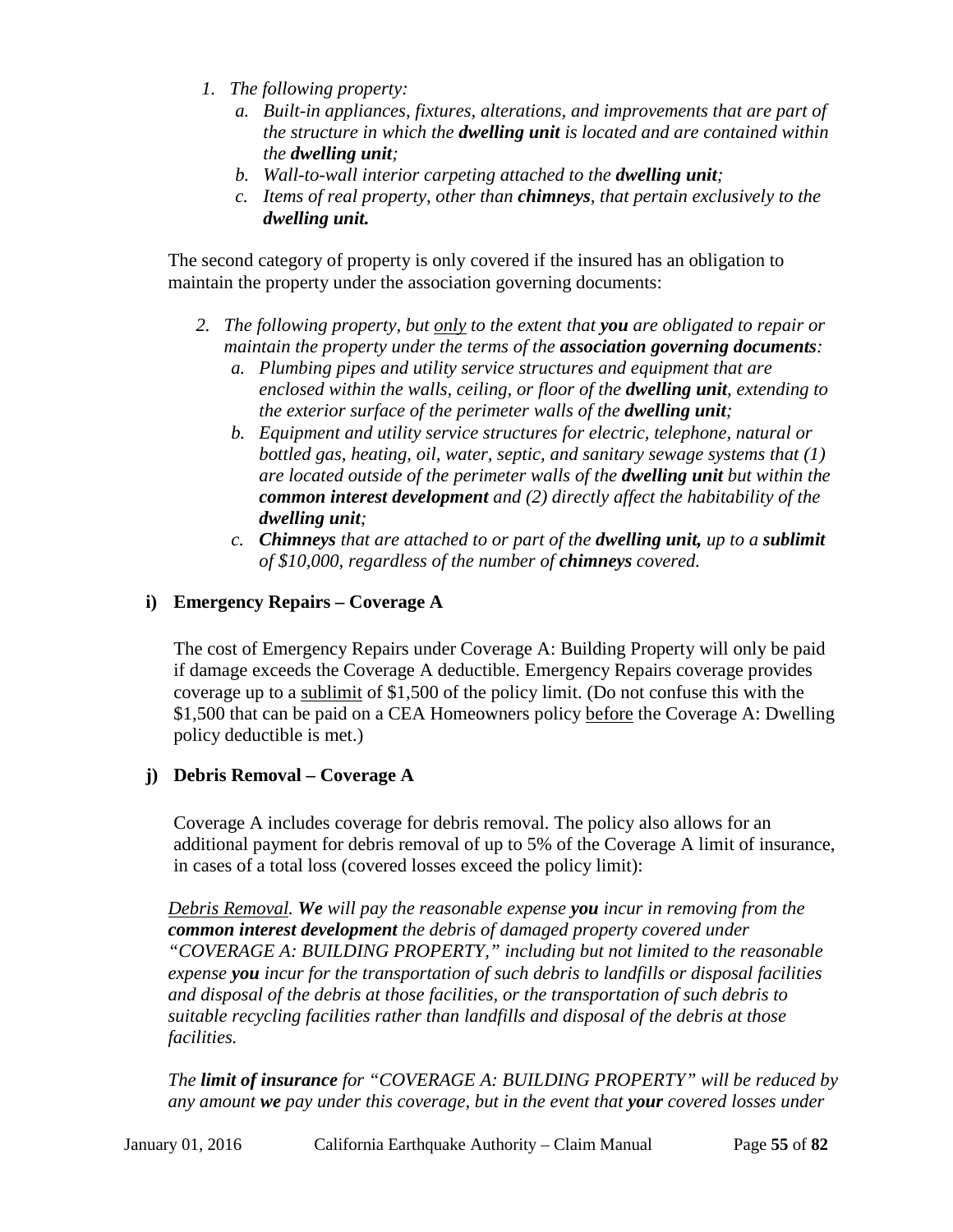*"COVERAGE A: BUILDING PROPERTY" exceed the combined limit of insurance for "COVERAGE A: BUILDING PROPERTY" shown on the DECLARATIONS page of this policy, we will provide, as additional insurance, up to 5% of that limit of insurance for "COVERAGE A: BUILDING PROPERTY" for this debris removal coverage.*

# **k) Loss Settlement – Coverage A**

Loss settlement under Coverage A: Building Property of a CEA Condominium policy is substantially similar to loss settlement under Coverages A and B of the –CEA Homeowners policies.

Remember: due to the unique nature of both common and individual property ownership found in common interest developments, the claim representative must determine:

- the extent of the insured's insurable interest and responsibility to insure the property; and
- whether the CEA policyholder's loss is covered or collectible under an association master policy (in which case, refer to the "Other Insurance" provision of the CEA policy).

# **l) Personal Property – Coverage C**

The adjusting process is substantially the same under the Homeowners, Renters, and Condominium policies, except for the application of the deductible. Coverage C is an optional coverage in the Condominium policy, so it is important to carefully review the Declarations page to determine whether the policyholder has purchased Coverage C, and if so, the coverage and deductible amounts.

Condominium owner policyholders may purchase optional coverage for breakable items by adding a Coverage for Breakables (CEA 04A 01-2016) endorsement to the Personal Property coverage. The endorsement provides coverage for the "Breakable items" listed in the policy, up to the Coverage C limit. Personal Property sub-limits stated in the policy continue to apply. If purchased, the endorsement is listed on the Declarations page.

# **m) Emergency Repairs – Coverage C**

The cost of emergency measures undertaken to protect damaged personal property from further damage is included as a Coverage C sublimit, and are paid only if damage to personal property exceeds the Coverage C deductible. The policy provides, in part:

# *Other Coverage—Coverage C*

*We provide the following other coverage:*

*Emergency Repairs. If covered damage occurs to property covered under "COVERAGE C: PERSONAL PROPERTY," we will pay the cost you incur for reasonable and*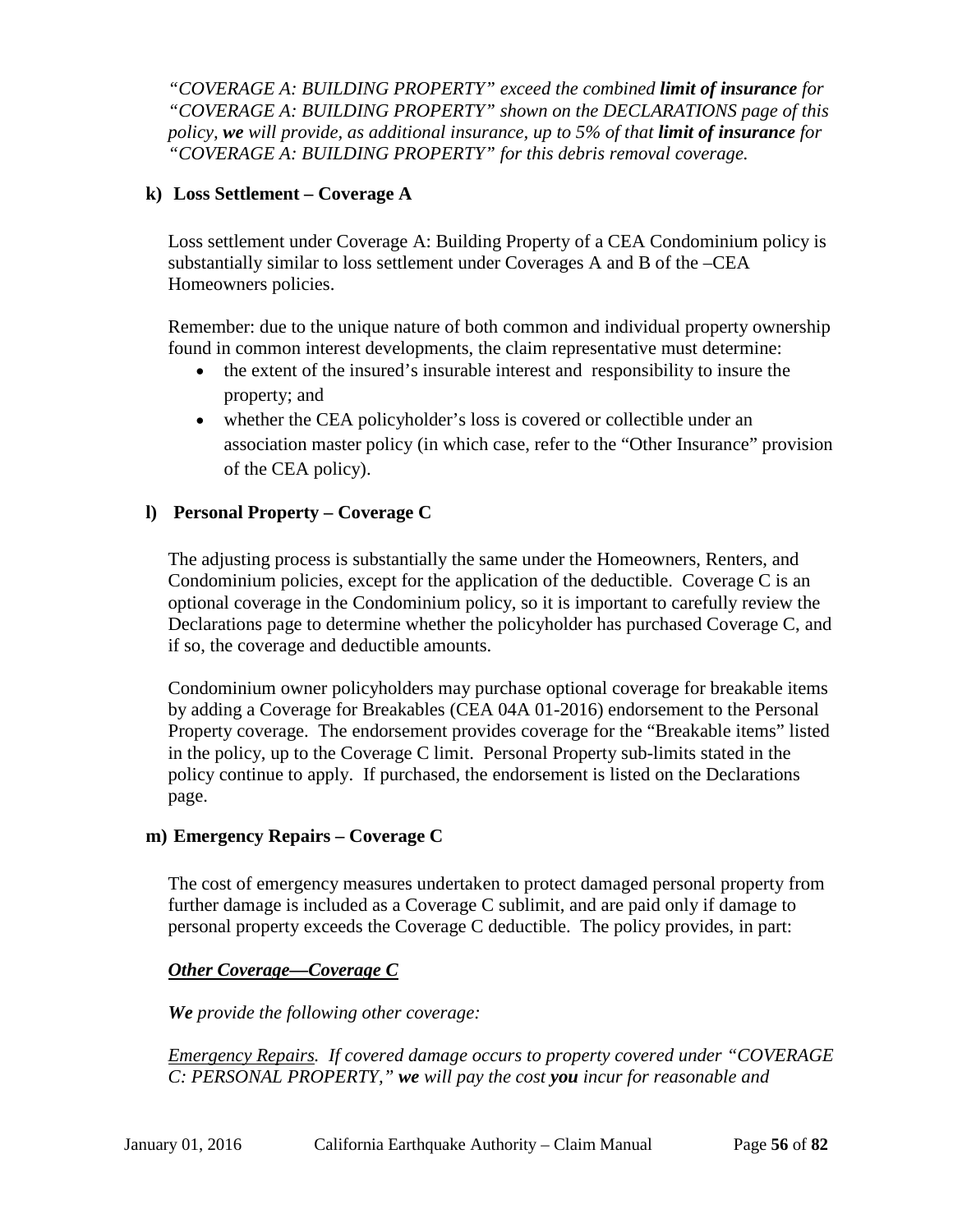*necessary emergency measures you take to protect against further damage to that property.*

- *1. This Emergency Repairs coverage provides coverage up to a sublimit of the lesser of (i) 5% of the policy limit of insurance for "COVERAGE C: PERSONAL PROPERTY" or (ii) \$1,000. The applicable total limit of insurance for the "COVERAGE C: PERSONAL PROPERTY" will be reduced by any amount we pay for this coverage.*
- *2. Your taking reasonable and necessary emergency measures to protect covered property from further damage does not relieve you of your responsibilities outlined in "Your Duties After Loss" (CONDITIONS, Item no. 3).*

### **n) Loss of Use – Coverage D**

Coverage D: Loss of Use is an optional coverage in the Condominium policy. Always review the Declarations page to determine whether the policyholder has purchased Coverage D, and if so, the coverage amount. Loss of Use is calculated functionally the same as under the Homeowners policies.

In order to collect Loss of Use or Loss of Rents under the –Homeowners policies, the dwelling must be unfit to live in. Under the Condominium policy, if the insured is forced to vacate because of earthquake-related repairs to other units in the same development, Loss of Use can be paid – even if the dwelling unit is undamaged or fit to live in. Review the policy provision for the exact terms and conditions of Loss of Use coverage.

### **o) Loss Assessment – Coverage E**

A loss assessment is a demand by an association of owners, requiring the dwelling unit owner to pay for damage to commonly-owned property. A loss assessment may be covered, but only to the extent that the assessment relates to the repair or replacement of covered earthquake-damaged association property (covered under Coverage E). For example, damage to swimming pools is included in the list of "Losses Not Covered" under Coverage E, so if the association assesses a CEA policyholder for a share of the damaged pool repair costs, the CEA policy does not pay for any part of that loss assessment.

Because Coverage E: Loss Assessment is an optional coverage in the CEA Condominium policy, it is important to carefully review the Declarations page to determine whether the policyholder has purchased Coverage E, and if so, the coverage amount.

If the policyholder purchased Coverage E, the policy covers the insured's share of an assessment charged by the association against all property owners in the common interest development, if all of the following three requirements are satisfied:

*a. Requirement One: You have a legal obligation to pay the amounts assessed against you by the association of owners, and the assessment is properly and legally made as*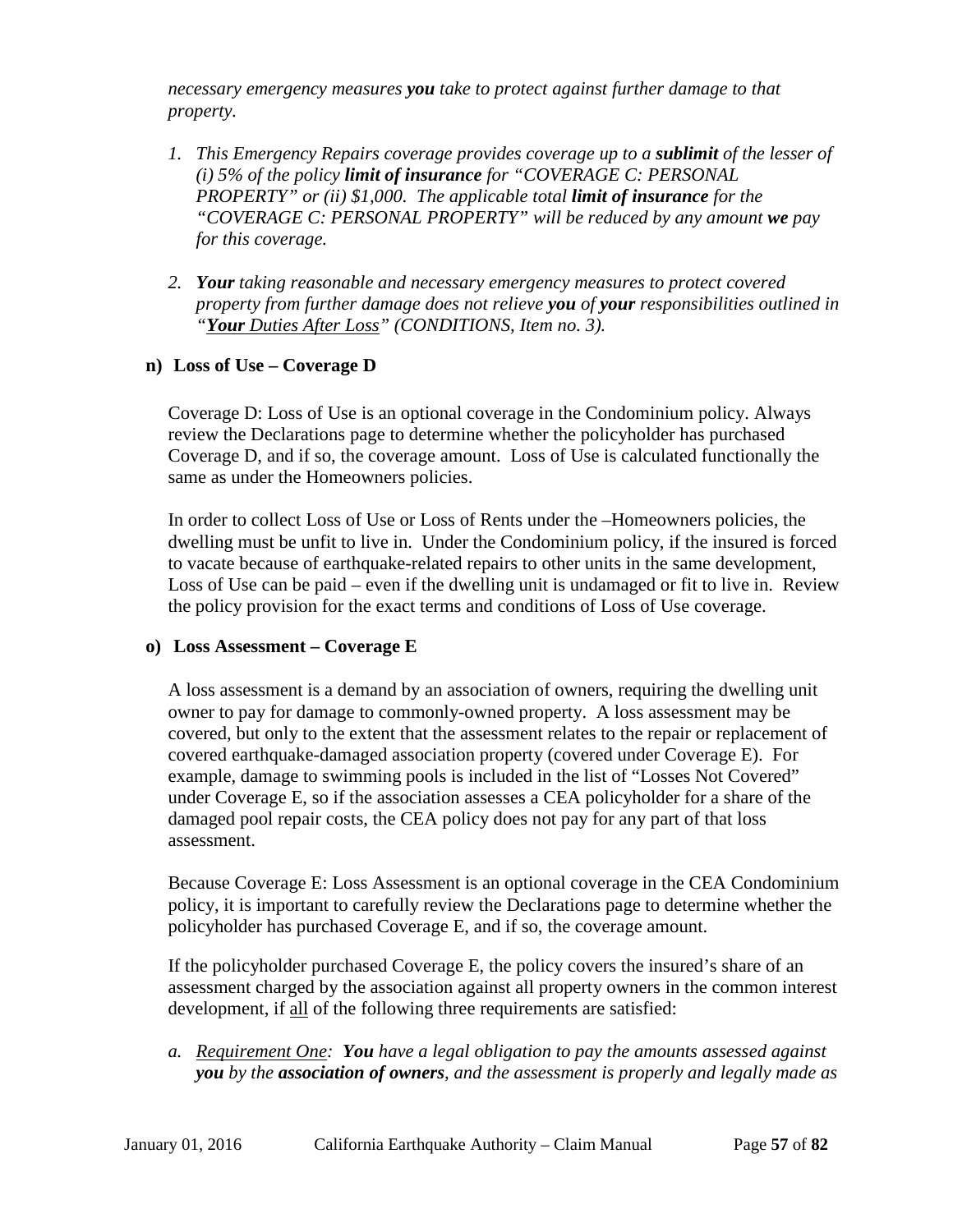*a result of a loss that is directly caused by an earthquake that commences during the policy period as part of a seismic event that commences during the policy period;*

- *b. Requirement Two: The assessment is not made as a result of a loss specified in "Losses Not Covered—Coverage E"; and*
- *c. Requirement Three: The assessment is made as a result of a loss that is to property owned by one or any combination of the following three categories: (i) all members of the association of owners collectively, (ii) the association of owners, or (iii) you.*

An assessment against the insured must be fully investigated, since portions of the assessment may not be covered. The claim representative must obtain sufficient documentation and records to understand the basis for the assessment.

Examples:

- There is no association master policy to cover earthquake damage, and each condominium owner is assessed \$10,000 to fix the roof of the complex. If the CEA condominium loss assessment deductible is met, the assessments for earthquake-damaged roof repairs could be a covered loss under the insured's CEA policy.
- Same facts as above, but the loss assessment for \$10,000 is for landscaping repairs. Even if the CEA condominium loss assessment deductible is met, this assessment would not be covered under the insured's CEA policy.

To determine the covered portion of a claim, reduce the loss assessment sought by the association of owners by that portion of the loss assessment attributable to:

- any of the categories of property not covered under Coverage E: Loss Assessment; or
- causes excluded in any of the CEA policy exclusions.

Also, Coverage E provides a sublimit of \$10,000 for that portion of any loss assessment relating to building code upgrades. Unlike the Coverage A losses for building code upgrades, this is not additional insurance, but rather a sublimit of the Coverage E limit of insurance.

Check the Declarations page for the applicable deductible for Coverage E: Loss Assessment.

# **p) Reduction of Value - Property not Repaired or Replaced - Coverage E**

In rare situations, the association of owners may elect not to repair or replace damaged property, or they may be permanently prevented from repairing or replacing the property. The resulting reduction in the fair market value of the insured's ownership interest is covered if both of the following requirements are satisfied:

*i. As a result of the unrepaired damage, the dwelling unit either is unfit to live in or cannot legally be occupied; and*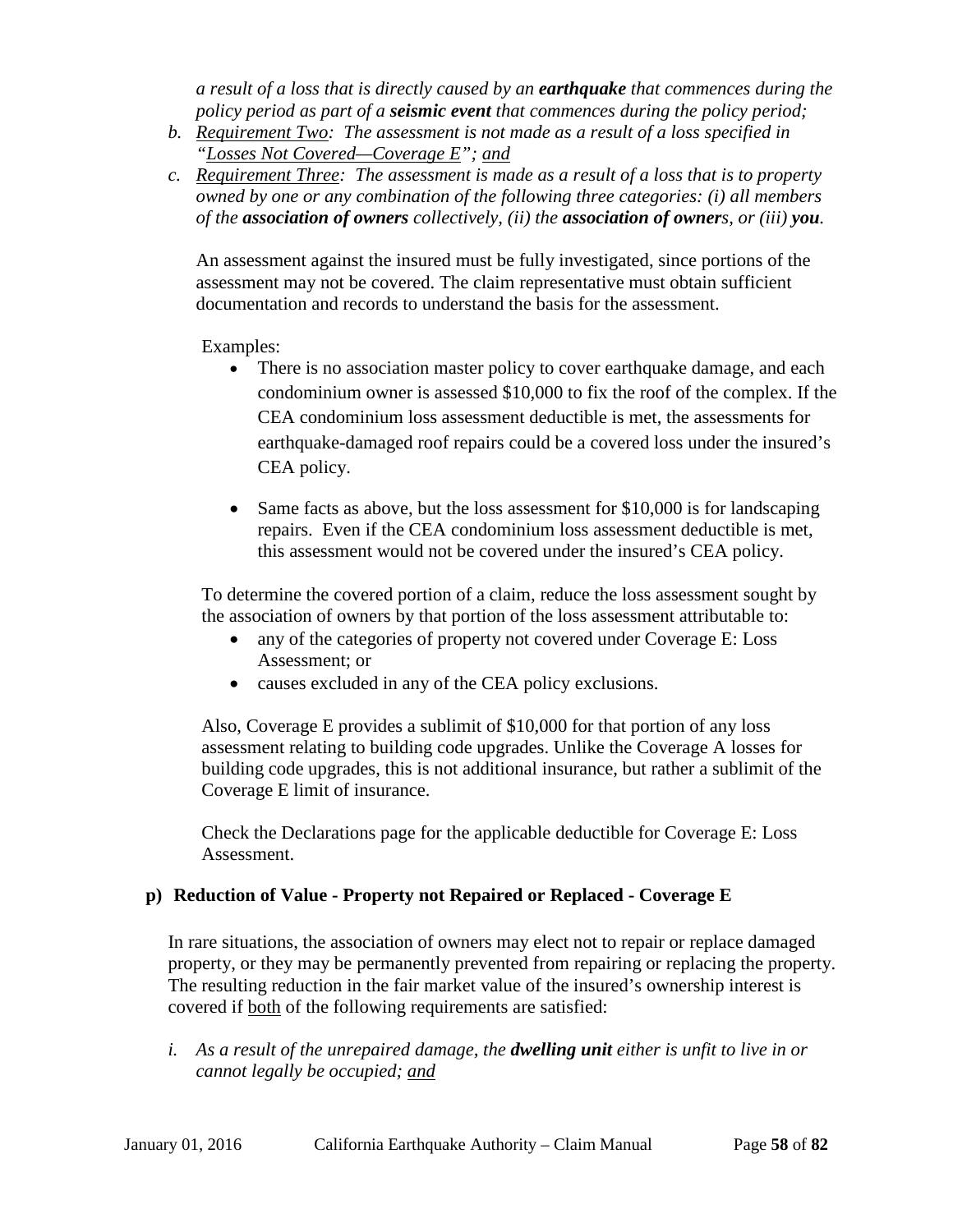*ii. The reduction in the value of your ownership interest in the dwelling unit is not the result of a loss to property specified in "Losses Not Covered—Coverage E."*

Calculation of the proper amount to be paid for this type of claim is specified in detail in the policy language. Carefully review the policy language if this type of claim is presented.

# **q) Building Code Upgrades – Coverage A and Coverage E**

Under LOSSES EXCLUDED, the policy provides the following:

- *8. Required compliance with any ordinance, law, or residential building code that regulates the use, construction, repair, or demolition of a building or other structure, except as specifically provided under this policy, under the following provisions:*
	- *a. "Other Coverages—Coverage A," Item 3, "Building Code Upgrades," subject to the applicable \$10,000 limit of insurance, or*
	- *b. "Losses Covered—Coverage E," Item 1, "Assessment By Association of Owners," subject to the applicable* [Building Code Upgrade] *\$10,000 sublimit.*

### **r) Ingress and Egress**

The condominium policy specifies, under:

*Property Not Covered—Coverage A*

*We do not cover:*

*11. Walkways, driveways, decks, and patios that are not necessary for and regularly used for pedestrian ingress to and or egress from the dwelling unit.* 

And under Coverage E, Loss Assessment, it reads:

### *LOSSES NOT COVERED—COVERAGE E*

*We do not cover any losses under "COVERAGE E: LOSS ASSESSMENT" that arise out*  of any of the following:

*10. Loss or damage to walkways, driveways, decks, or patios, except that portion of those walkways, driveways, decks, or patios that are necessary for and regularly used for ingress to and or egress from the residential structure containing the <i>dwelling unit* by *pedestrian or non-ambulatory occupants of that residential structure.* 

The ingress and egress exceptions to Losses Not Covered under Coverages A and E both apply only to ingress to and egress "*from the dwelling unit*". Dwelling unit is defined as "*your individual unit.*" Thus, payments under these exceptions are limited to damage to ingress to and egress from the insured's **dwelling unit**.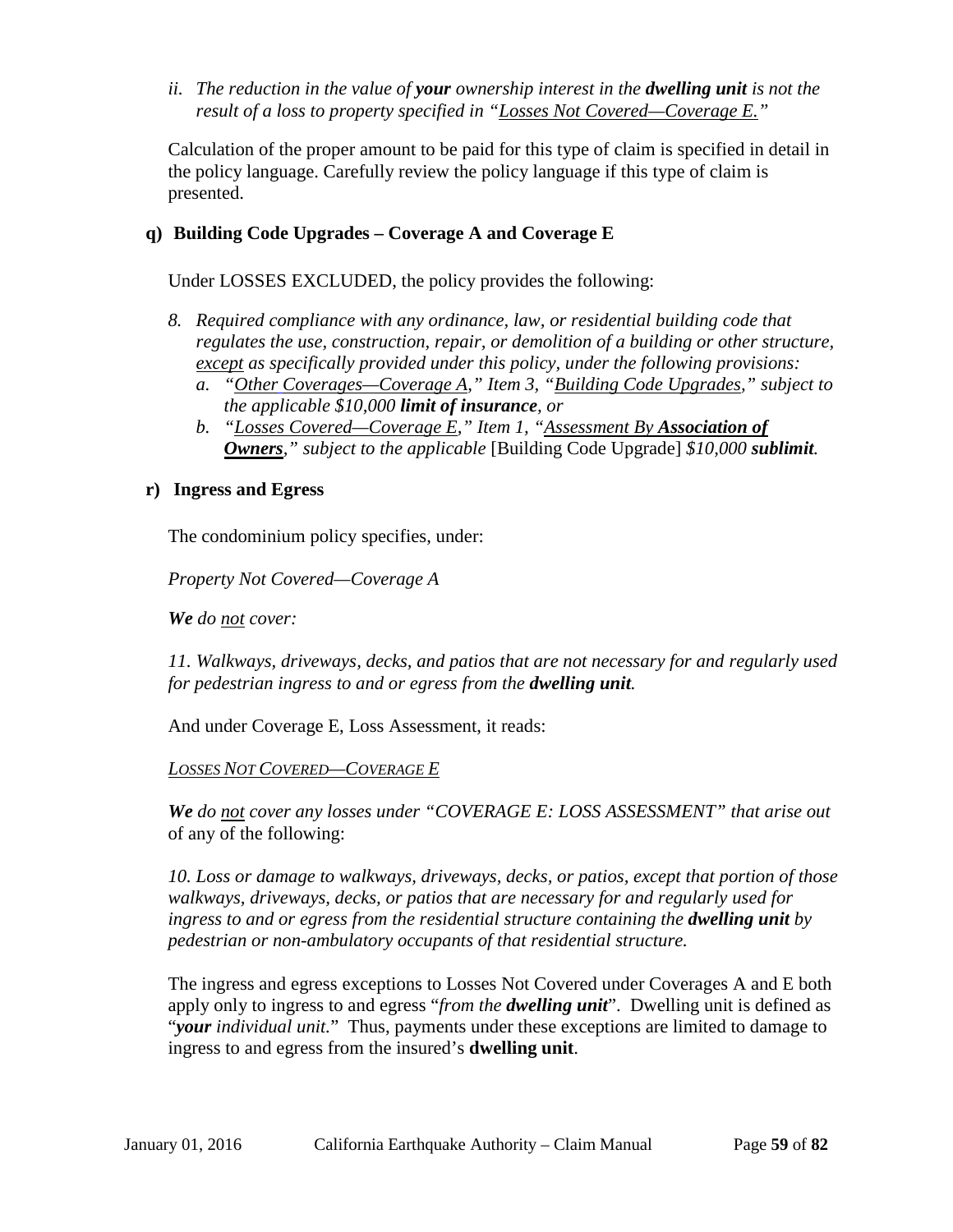In cases of loss to ingress and egress that might potentially be covered under the CEA Condominium policy, claim representatives must pay particular attention to the possibility that such losses are covered under an association master policy or other insurance, and apply the "Other Insurance" clause of the CEA policy.

# **3. BASIC EARTHQUAKE POLICY – RENTERS**

The CEA Renters policy does not provide coverage for loss to dwellings or real property; it provides only Coverage C: Personal Property and Coverage D: Loss of Use. The policy limit options are:

- Coverage C: \$5,000, \$25,000, \$50,000, \$75,000, \$100,000, \$150,000, or \$200,000
- Coverage D: \$1,500, \$10,000, \$15,000, \$25,000, \$50,000, \$75,000, or \$100,000

Renters may also purchase coverage for breakable items by adding a Coverage for Breakables (CEA 04A 01-2016) endorsement. If purchased, this endorsement provides coverage for the items listed under "Breakable items," up to the Coverage C limit. Personal Property sub-limits stated in the policy continue to apply. The endorsement is listed on the Declarations page, when purchased.

# **a) Personal Property – Deductible – Renters Policy**

Note: versions of the CEA Renters policy that incepted before 01/01/2016 had a \$750 flat deductible for personal property coverage, no matter which limit the policyholder selected. In the 01/01/2016 version of the CEA Renters policy:

- personal property has deductible options of 5%, 10%, 15%, 20%, and 25%; and
- Loss of Use has no deductible.

# **b) Loss of Use – Renters Policy**

As with the other CEA policies, there is no deductible for Coverage D: Loss of Use. The adjustment of a Loss of Use claim is the same as it is under the Homeowners policies. The policy reads in part:

*If the part of the rental unit that you occupy becomes unfit to live in and you are forced to vacate the rental unit as a result of either (1) damage to the rental unit caused by an earthquake that commences during the policy period as part of a seismic event that commences during the policy period or (2) the process of repairing damage to the rental unit caused by an earthquake that commences during the policy period as part of a seismic event that commences during the policy period, then we cover the necessary increase in living expenses you actually incur to maintain your normal standard of living. We will pay Additional Living Expenses for the shortest time reasonably needed (a) to repair or replace the parts of the rental unit you occupy that are unfit to live in, or (b) for you to permanently relocate elsewhere if the owner of the rental unit does not elect to repair or replace the rental unit.*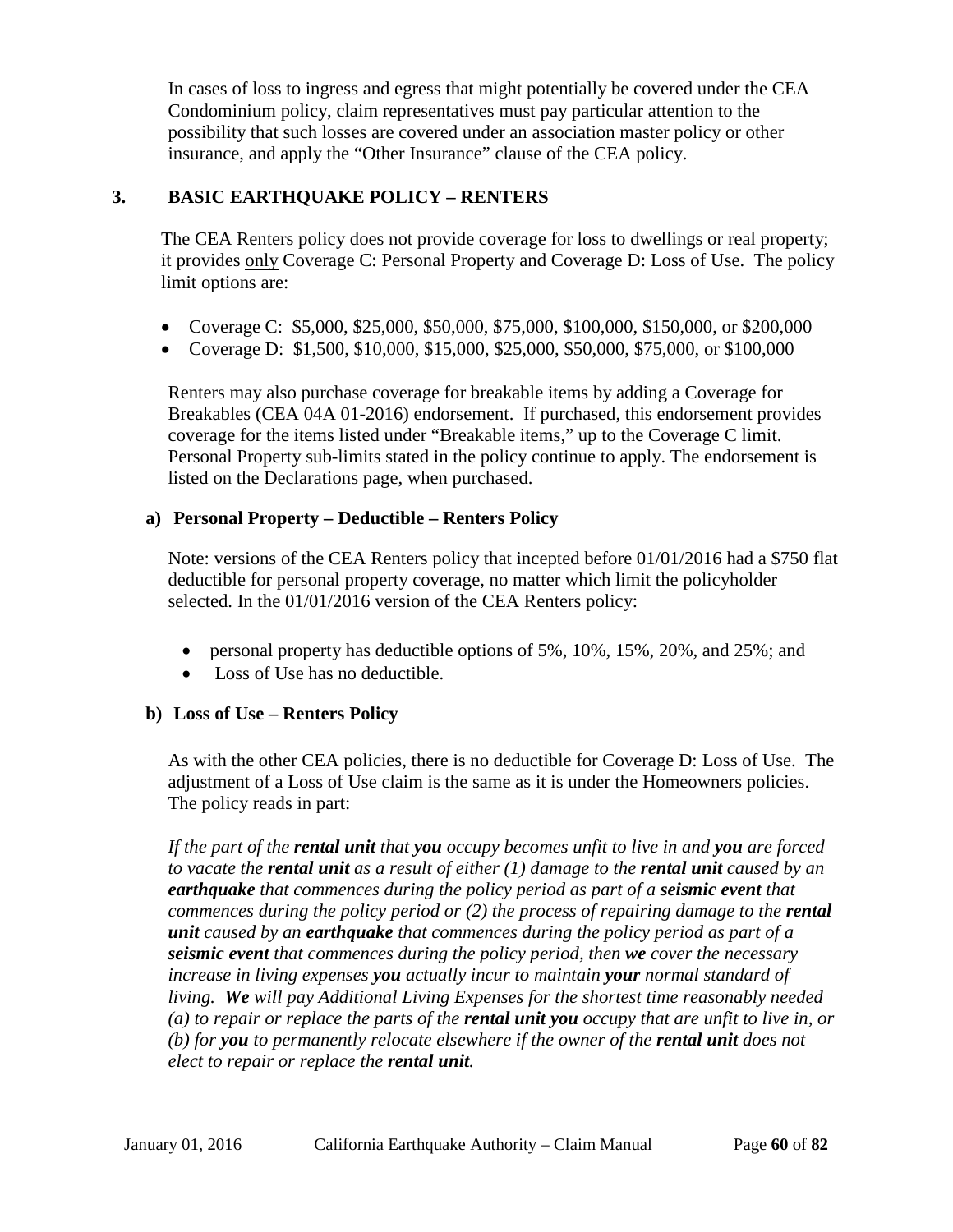If the insured sublets a portion of the rental unit to a subtenant, and loses rental income due to earthquake damage, the insured may also collect actual rental income losses under Coverage D.

### **c) Policy Exclusions – Renters Policy**

In a CEA Renters policy, items not covered and exclusions are the same as those found in the personal property coverage of CEA Homeowners policies.

# **E. CLAIMS INVESTIGATION PROCEDURES**

These investigation procedures are designed to provide basic claim-handling information. They are intended to augment what an experienced property claim representative already knows about properly handling property claims, and to highlight certain unique aspects of CEA policies. The procedures have been developed to promote consistency among claim representatives and fairness to policyholders in the handling of CEA claims. They will not cover all situations.

# **1. A Companion Policy Must Be in Force**

If no companion policy is in effect at the time of loss, the CEA policy is void, and no payment can be made. At the outset of the investigation, always confirm the companion policy is in force.

### **2. California Fair Claims Settlement Practices Regulations and Other Laws**

All claim representatives handling claims in California must abide by the California Fair Claims Settlement Practices Regulations, and other applicable codes or regulations.

Claim representatives must be familiar with the unfair claim-handling practices set forth in California Insurance Code section 790.03(h), as well as the California Fair Claims Settlement Practices found in the California Code of Regulation, Title 10, Chapter 5, Subchapter 7.5.

Insurers and their representatives must not knowingly engage in any of the unfair claims handling practices listed in these statutes.

### **3. Claim File Documentation**

Participating Insurers are expected to handle CEA claims in a manner consistent with this Manual, their company claim lines, and the California Fair Claims Settlement Practices Regulations. Although specific requirements (for example, the number of photographs required) will not be dictated by the CEA, all claim files must be clearly documented, with sufficient detail in the file, to allow a person reading the file to understand how and why all decisions were made on the claim.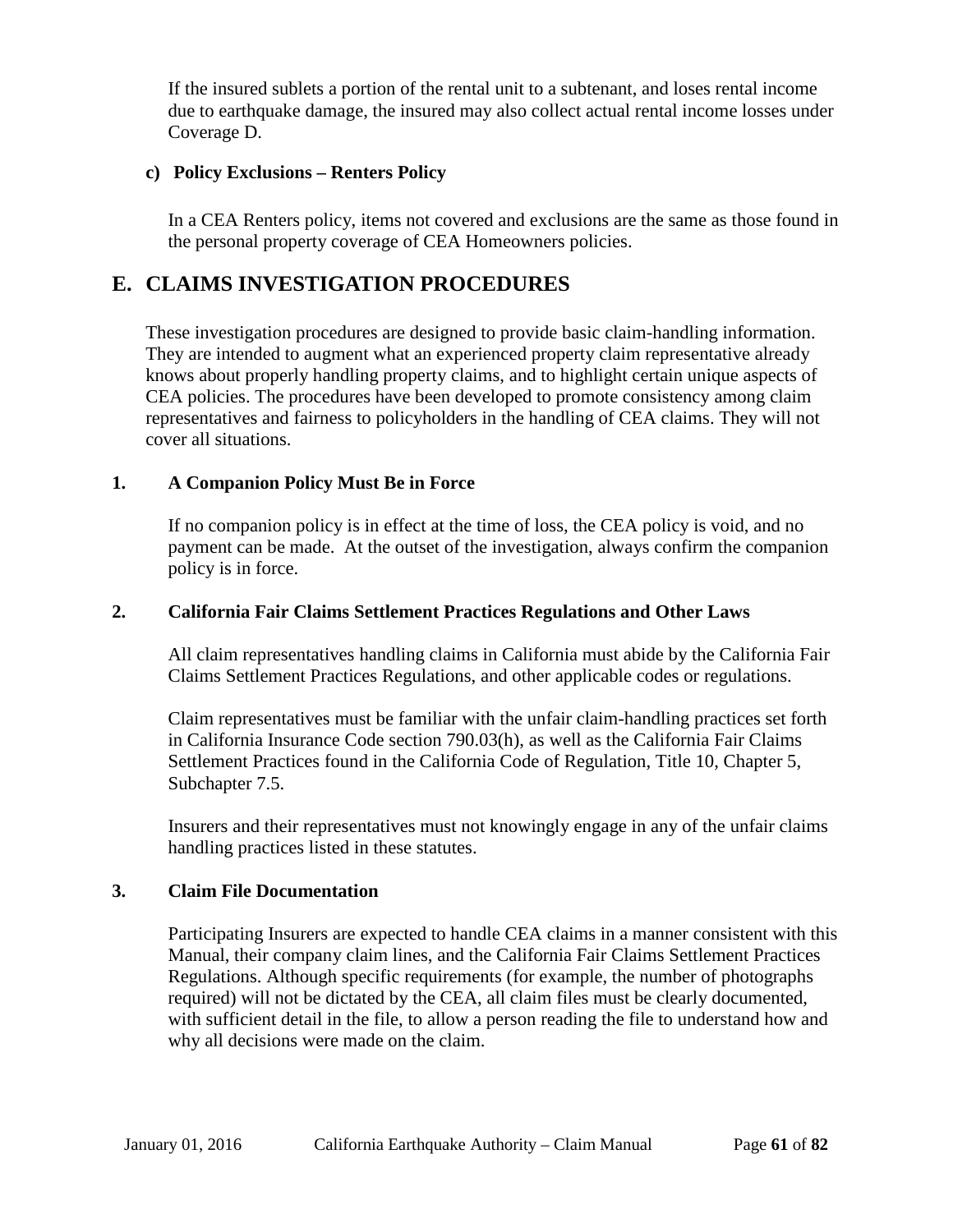The documentation to support claim decisions must be kept in the Participating Insurer claim file. Files are subject to review and audit by the CEA.

### **4. Complete Investigation**

In addition to documenting new earthquake damage in a home, it is important to take pictures of rooms without damage, and to document in the claim file those undamaged rooms. If and when the claim file reopens at a later date, thorough documentation can be used to help refute any allegations the claim representative missed finding some earthquake damage, or did not conduct a complete investigation.

All CEA claim files must include the CUREE Guidelines General Damage Earthquake Inspection Checklist found in the CUREE EDA2 (Earthquake Damage Assessment) document, available on the CUREE Web site at www.curee.org. This checklist is used by a claim representative during the initial inspection of the home. Use of the CUREE inspection checklist ensures consistent and complete inspections by all the CEA participating insurance companies. The checklist must be used by both company and independent adjusters.

When a claim representative is investigating a claim and there is evidence of earthquake damage in the attic or crawlspace, or the home has suffered structural earthquake damage, the claim representative must inspect the home's attic and crawlspace (if they are safely accessible). In these cases, use the attic and/or crawlspace inspection checklists contained within document EDA2 of the CUREE Guidelines, available at www.curee.org. The CUREE inspection checklists can also be requested from the CEA Claim Manager.

While most inspections will be done by a claim representative, CEA understands the claim representative may have an engineer, contractor, etc., conduct an inspection of the home. Include in the claim file the results of these inspections. Always use appropriate personal safety measures during inspections.

### **5. Keep the Policyholder Informed**

Good claim-handling practices, as well as applicable regulations, require that policyholders be kept informed during the claim process. Keep the insured up-to-date about the claim and the progress of the investigation as decisions and information become available, and in every case, provide an update no less than every 30 days. Estimates and expert reports should be promptly shared with the insured. Keep the insured informed of key decisions made on the claim. When a report from an expert is relied on to form an opinion regarding damage, provide a copy of the report to the insured. Give the insured a copy of the claim representative's scope and estimate as soon as possible.

Claim representatives must be trained on the current law regarding the obligation of the insurer to fully investigate earthquake damage discovered or reported after the initial earthquake damage claim is submitted to, or closed by, the Participating Insurer. The Participating Insurer must investigate reports of hidden or later-discovered damages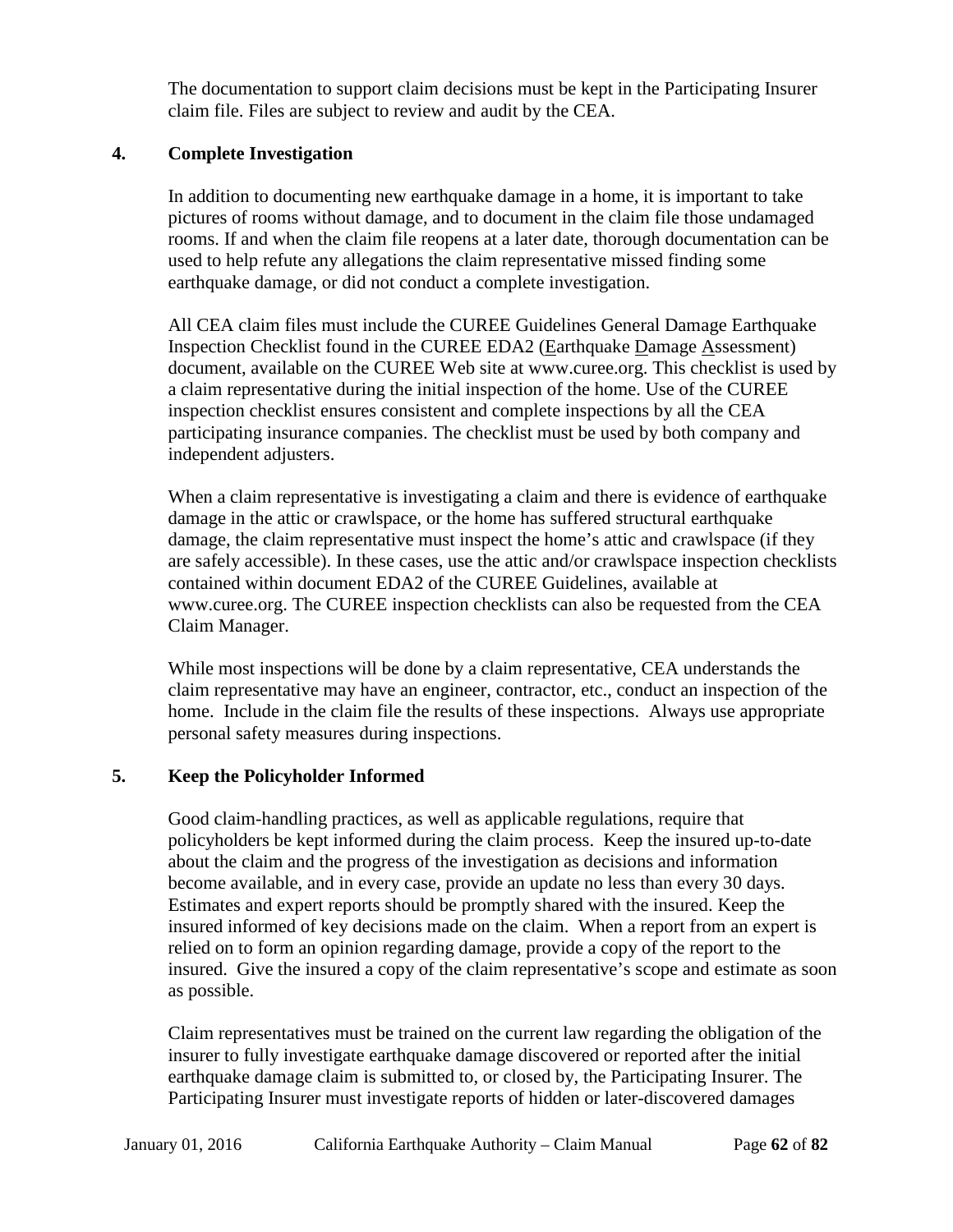before invoking any policy provisions regarding the time limit for submitting claims. Even if a new claim is received more than one year after the date of loss, the Participating Insurer should open a new claim, and investigate the facts of the claim, before invoking any policy provisions. All such investigations should be made subject to a written reservation of rights.

All claims must be concluded with a final closing letter, even if payment is being made. This letter should: (1) explain in writing any previous decision not explained in writing, and (2) quote the "Legal Action" condition of the policy.

### **6. Timely Adjusting - SBA and FEMA Requirements**

In light of the policy deductible, policyholders generally do not receive payment for the total amount of the damage they incur, and are required to bear themselves some portion of the financial costs of the earthquake. To help pay for the part of their claim that is not covered by the insurance policy, they may look to the Small Business Administration (SBA) for low-interest loans, or to the Federal Emergency Management Agency (FEMA) for grants.

In order to receive SBA or FEMA assistance, the insured will need documentation from the claim representative. Usually these agencies require a statement of loss or a denial letter. Because the SBA and FEMA have strict submission deadlines, the claim representative must provide the insureds the needed documentation as quickly as possible. For this and many other reasons, it is important to handle all claims and final paperwork in a timely manner.

More information about FEMA and the SBA can be found on their Web sites at: http://www.fema.gov and http://www.sba.gov.

### **7. Proof of Loss**

The policy provides that, if requested by the Participating Insurer, a Proof of Loss must be provided by the policyholder, within 60 days. The CEA does not require a Proof of Loss on every claim. However, the CEA has a right to a Proof of Loss when it is deemed necessary.

In cases where the insured and the Participating Insurer do not agree on the amount of loss, it is valuable to obtain the insured's input by requesting a Proof of Loss. This decision should be made on a case-by-case basis.

### **8. Emergency Repairs**

The policyholder is always responsible for taking the necessary steps to protect property from further damage, as outlined in the "Your Duties After Loss" Condition found in every CEA policy.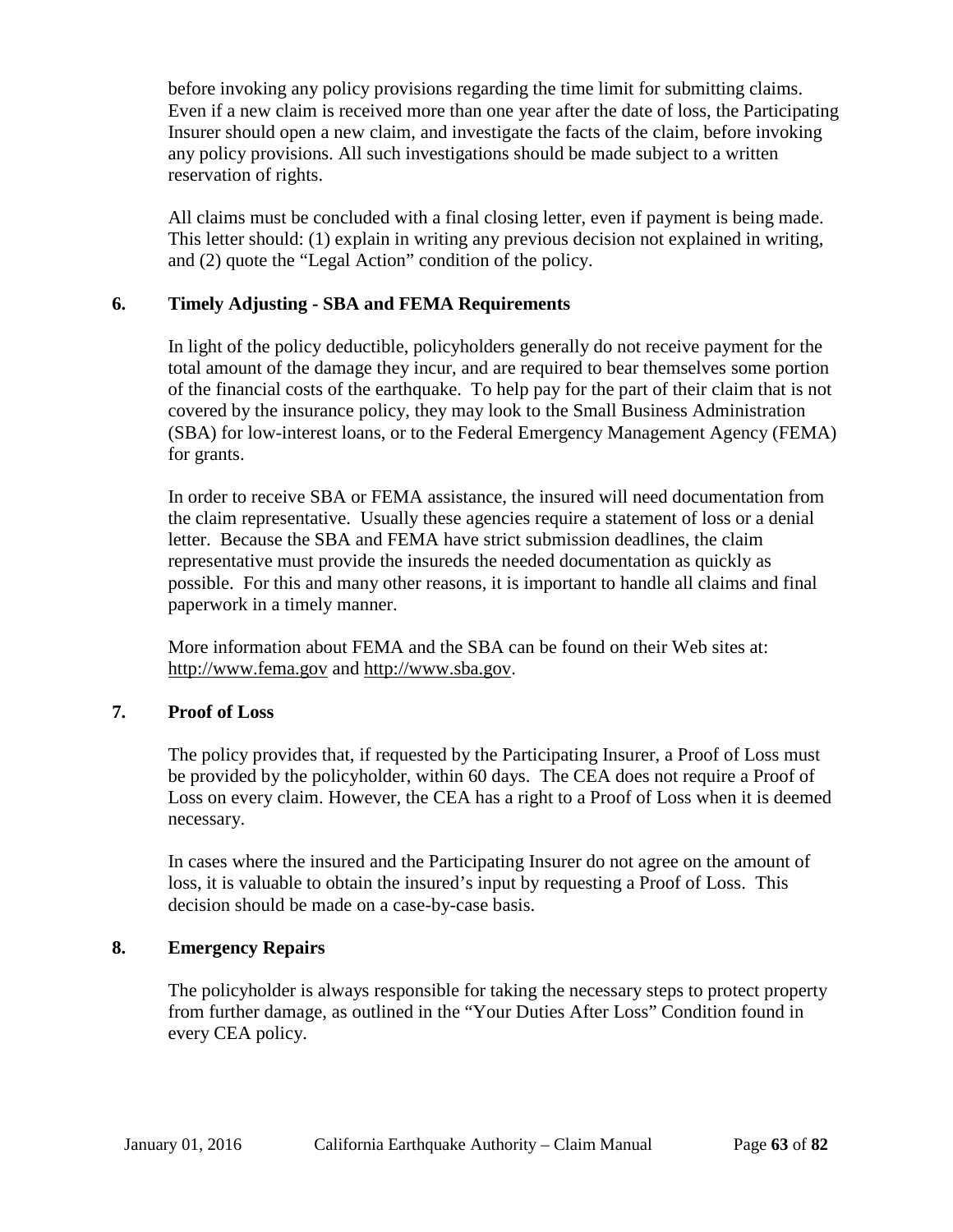Because the different CEA policies pay for Emergency Repairs in different ways, always read the policy language carefully. Below is a summary of how the various CEA policies provide for handling emergency repairs.

Homeowners and Homeowners Choice – Emergency Repairs to Coverages A and B, and Coverage C:

- a) The first \$1,500 of Emergency Repairs is paid without a deductible;
- b) Covered Emergency Repairs must not exceed the policy sublimit of 5% of the applicable limit of insurance for the covered property (Coverages  $A \& B$  or Coverage  $C$ :
- c) Emergency Repairs in excess of \$1,500 but only up to the 5% Emergency Repairs sublimit — are subject to the deductible and used in its calculation. Use the CEA Excel Deductible Calculator to help keep track of this sublimit.

Condominium – Emergency Repairs

- a) Covered up to \$1,500, as sublimit of Coverage A;
- b) Covered for the lesser of 5% or \$1,000 sublimit of Coverage C, if purchased;
- c) Subject to the applicable policy deductible.

Renters – Emergency Repairs

- a) Covered for the lesser of 5% or \$1,000 sublimit of Coverage C;
- b) Subject to the policy deductible.

# **9. Scope of Loss and Estimates**

In most cases, the claim representative must complete a sufficiently thorough examination of the home to enable him or her to list all recent earthquake damage, complete a diagram of areas to be repaired, and obtain needed measurements. The claim representative must then complete an itemized scope of loss.

Claim representatives should create or obtain an accurate estimate of the cost to repair all covered earthquake damage. Participating Insurers may use any software generally accepted by the insurance industry in the preparation of building and structure repair estimates. The file must contain the documentation necessary to support the estimate. The measurement of areas, room sizes, and other dimensions on which quantities of material and labor are based, must be shown in the estimate. A diagram should be prepared and attached to the estimate. Document the damages with photographs, as appropriate.

Claim representatives may need to reevaluate an estimate, if notified that the actual costs of repairs differ from the costs listed on the original estimate. Any additional earthquake damage found after repairs have begun must also be evaluated for coverage.

Engineers or experts should be used when appropriate. (See section E10, below.)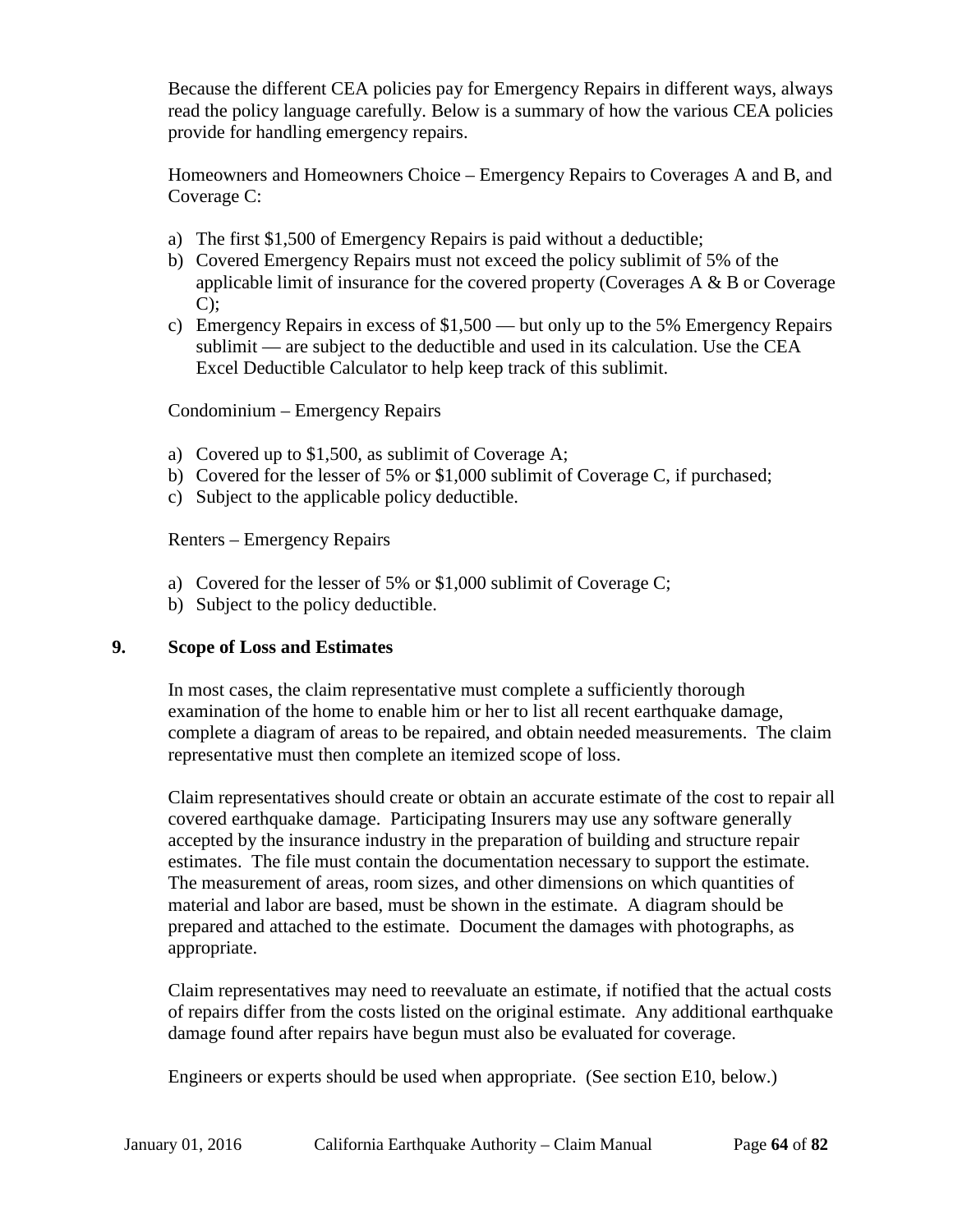The insured should be given a copy of the scope and estimate as soon as possible. If the policyholder wants to get his own estimate, make sure he understands the importance of using the claim representative's scope of covered damage.

### **10. Use of Engineers or Experts**

Where the causation is obvious and damage is non-structural, a claim representative can assess the damage.

However, earthquake damage can manifest itself in a variety of forms, from minor cracking of interior sheetrock, to major failure of the foundation system. An engineer should be used when the damage appears to be structural in nature. The services of an expert will assist in the analysis of the cause, extent of loss, and the proper way to repair the damage. The claim representative must understand the distinctions between the various expert fields, and how they can be best used during the claim investigation. One source of earthquake engineering information is the CUREE "General Guidelines for the Assessment and Repair of Earthquake Damage in Residential Woodframe Buildings." (www.curee.org) Look for the EDA2 document.

### **a) When to Retain an Engineer or Expert**

Participating Insurers must determine the need for engineers or other experts as soon as possible in the claim adjustment process. It is not necessary to request approval from CEA.

Some of the conditions to consider when retaining an engineer to inspect a property:

- 1. building has collapsed or partially collapsed;
- 2. building superstructure has shifted relative to or off its foundation;
- 3. building as a whole, any story, any walls, any cripple walls, or columns, are visibly out of plumb;
- 4. shifting or movement of interior walls and partitions relative to the floor;
- 5. a pattern of broken windows, or a pattern of sticking or inoperable hinged doors;
- 6. for hillside houses, at the downhill edge: damage to vertical supports; posts visibly out of plumb; broken, slack, or buckled diagonal bracing; or damage to connection between foundation and superstructure;
- 7. visible distortion of the roofline or significant fresh damage to attic framing;
- 8. damage to the structure in the vicinity of the chimney;
- 9. a pattern of splitting of framing members (sill plate, hold down locations, floor joists, etc.); and
- 10. evidence of fresh settlement of floors.

# **b) What Kind of Engineer to Select**

Generally, a claim representative should start with a structural specialist (a civil engineer specializing in structural engineering, or a structural engineer). A structural specialist can evaluate all components of a building, including the foundation, for structural damage.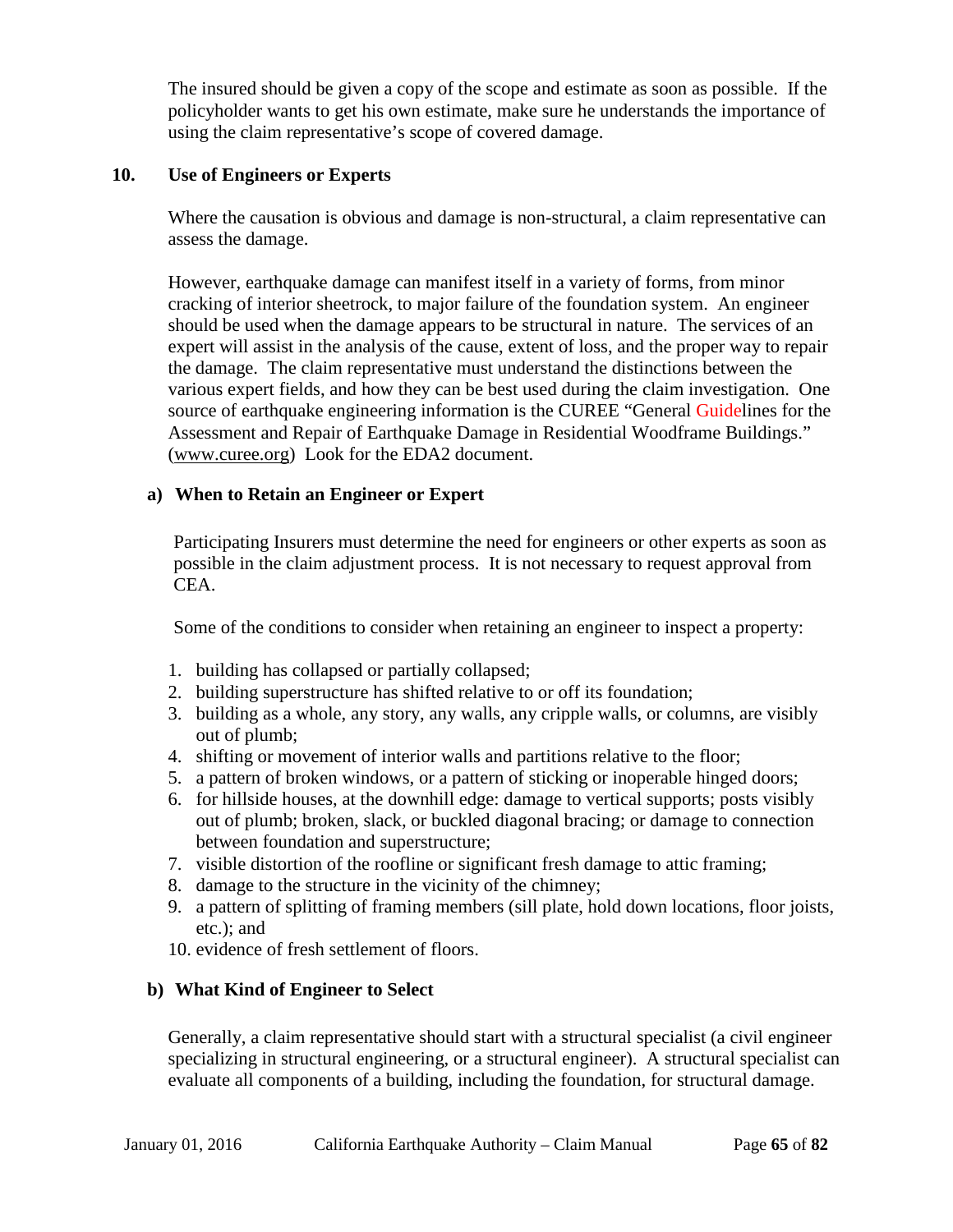Consult the structural specialist regarding the need for a soils specialist or other technical consultants.

For purposes of claims adjusting, the primary technical issues for the engineer to address are:

- 1. identification of all structurally significant earthquake damage, especially those damage patterns that might not be obvious to owners and adjusters;
- 2. causation (i.e. distinguishing between damage caused by the earthquake and conditions/damage attributable to other causes);
- 3. scope of work necessary to repair the damage caused by the earthquake in accordance with the terms of the policy; and
- 4. any building code upgrades that may be required as a part of the repair of the earthquake damages.

# **c) Locating Qualified Engineers**

Ideally, Participating Insurers should maintain a list of pre-qualified engineers who can be called upon in the immediate aftermath of an earthquake. When that is not the case, one source of contact information for potentially qualified engineers is the regional Structural Engineers Association of California (see www.seaoc.org for links to regional association), or the local chapter of the American Society of Civil Engineers (see www.asce.org/inside/sec\_brnch.cfm for links to local chapters).

Prior to retaining an engineer, check credentials by obtaining a copy of the engineer's résumé or statement of qualifications, including information on the engineer's education, work experience, technical expertise, and professional registration or engineering license number.

The status of an engineer licensed in California can be verified at the California Department of Consumer Affairs Web site: www.dca.ca.gov Look for the link titled: "License Search for Professional Engineers…"

# **d) Written Contract Specifying the Scope of Services**

If the engineer's credentials are acceptable, the next step is to execute a written contract with the engineer. California Business and Professions Code section 6749 requires, with some exceptions, engineers to provide their clients with a written contract specifying, at a minimum:

- 1. a description of the services to be provided to the client by the professional engineer;
- 2. a description of any basis of compensation applicable to the contract, and the method of payment agreed to by the parties;
- 3. the name, address, and license or certificate number of the professional engineer, and the name and address of the client;
- 4. a description of the procedure the professional engineer and the client will use to accommodate additional services; and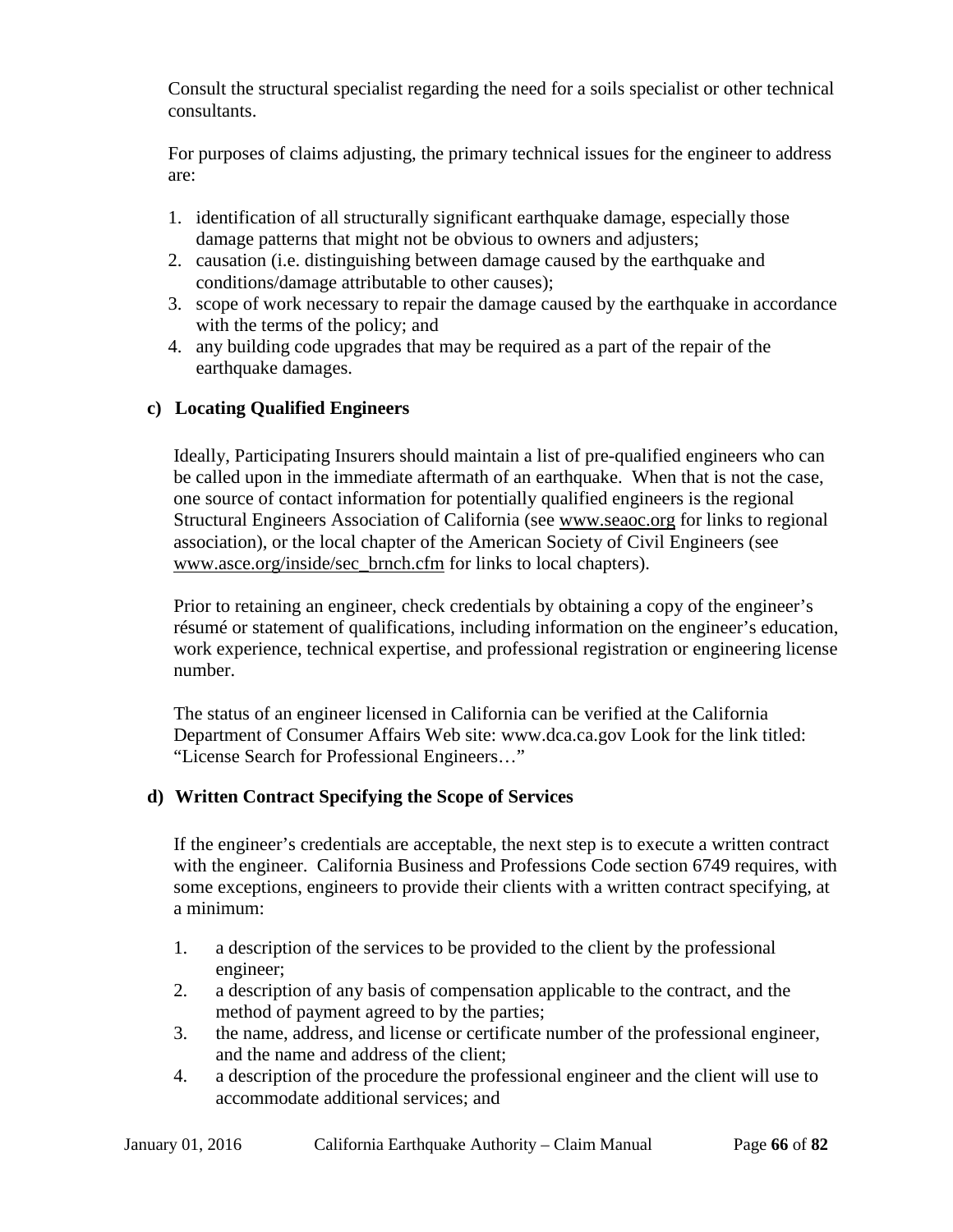5. a description of the procedure to be used by any party to terminate the contract.

Following a major earthquake, qualified engineers in an area may be overwhelmed or in short supply. Before authorizing any engineering work, request, and agree to, the delivery time for any written reports to be generated by the engineer.

### **e) Payment of Expert Fees**

Always request and agree to a budget before authorizing the work.

Expert fees necessary to investigate a claim or determine the cause of loss are paid for by Participating Insurers. The Participating Insurers receive a loss-adjusting fee on all paid claims, which when averaged out over all claims handled, is designed to reimburse the PI for these fees.

Expenses that are part of the repair process (i.e. permits, architectural, etc.) are part of the indemnity payment made under the policy coverage limits, after the deductible and any other policy provisions are met.

### **11. Destructive and Other Tests to Determine Extent or Cause of Loss**

In some situations, the insured may be solely responsible for the cost of performing certain tests. The CEA policy provides:

*At our option, we may select and retain adjusters, consultants, contractors, engineers, or other experts to inspect your property or to perform tests, including destructive tests, to determine the extent or cause of loss with respect to any claim you make under this policy. We will bear the cost of performing any tests (including the cost of repair of damage necessitated by any destructive tests) that we elect to perform to determine the extent or cause of loss.* 

*If, however, it is the opinion of the CEA that your property (or some particular part of your property) has not sustained covered earthquake damage over the deductible amount of this policy, and despite our opinion you request additional testing of your property or that part of your property, then if additional testing is performed, you are solely responsible for the costs of performing the additional testing and of repairing the damage to your property that was caused by any additional destructive testing, unless the additional testing establishes the existence of covered earthquake damage that, either alone or combined with other covered earthquake damage, exceeds the deductible amount of this policy.*

When necessary, complete a "testing agreement," a copy of which is included in this Manual as Attachment 4.

### **12. Cracks in Concrete Surfaces, Such as Garage Floors and Foundations**

Most concrete work, especially house and garage floor slabs, develop small cracks over time. This is considered normal, and generally does not impair the structural function of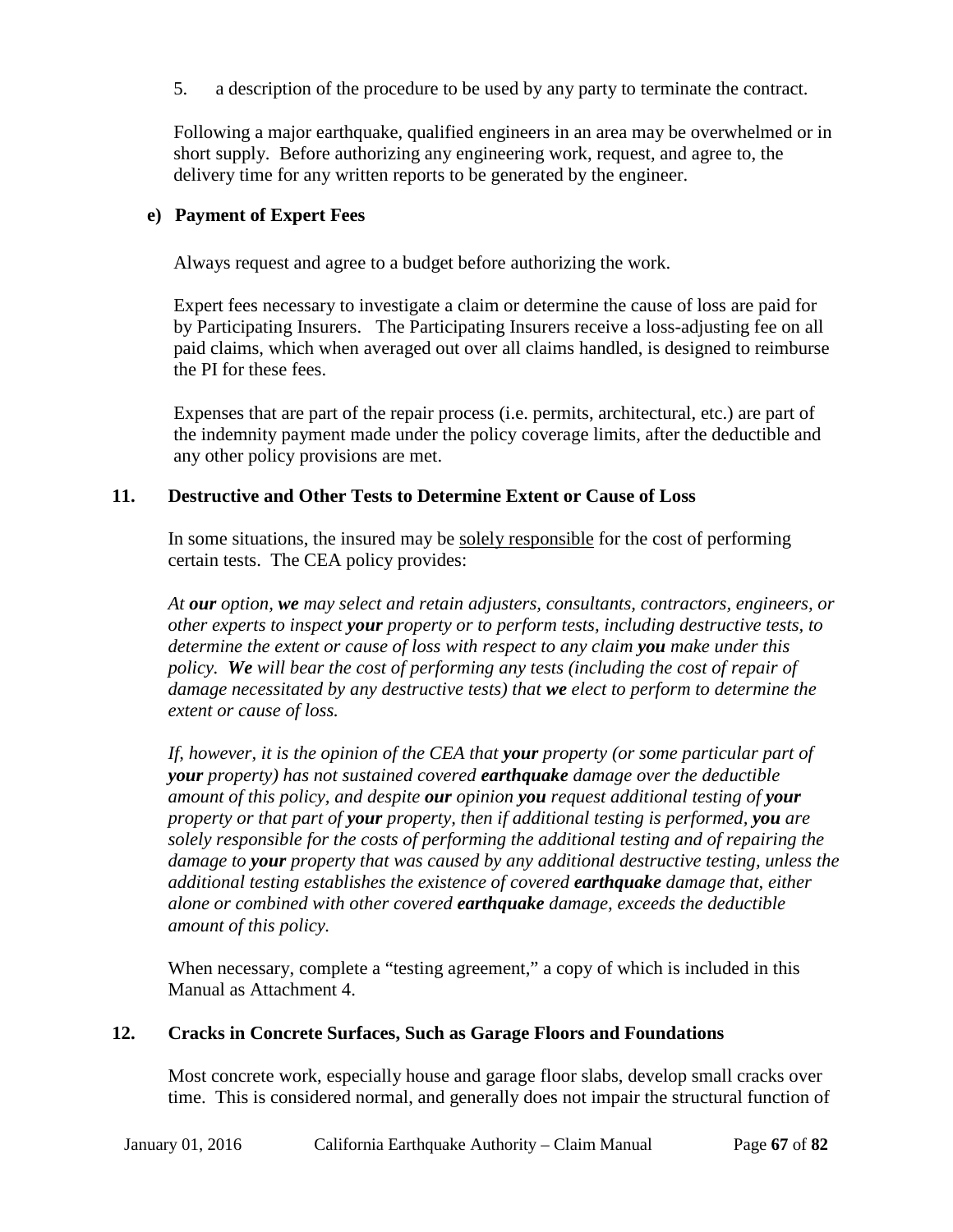the concrete. The cost to repair old cracks in the concrete that existed prior to the earthquake is not covered; new damage due to the earthquake, which might include expansions of old cracks, is covered.

The claim representative, with the advice of an appropriate expert, must determine whether concrete needs to be replaced, or whether it can be repaired with injected epoxy or other methods. In cases where the cracks do not cause structural impairment, strong consideration should be given to a repair with properly injected epoxy. This will be decided on a case-by-case basis. The CEA policy generally allows for repair or replacement, whichever is most appropriate.

In claims where exacerbation of cracks is being claimed, one approach to valuing the damage is to establish what it would have cost to repair the crack before the earthquake, then value the cost to repair the crack after the earthquake. The difference in those two numbers is the value of the damage caused by the earthquake exacerbation.

### **13. Reasonably Uniform Appearance of Repairs**

The California Fair Claim Settlement Practices Regulations, section 2695.9(a) (2), reads in part: "When a loss requires replacement of items and the replaced items do not match in quality, color or size, the insurer shall replace all items in the damaged area so as to conform to a reasonably uniform appearance."

**Carpet and floor coverings**: When dealing with replacement of carpet and other floor coverings, good judgment must prevail. If a match cannot be found, doorways with doors that close (swinging or pocket) can be used as the dividing line between rooms where there is replacement of floor covering damaged by the loss, and adjoining rooms where the floor covering was not damaged and need not be replaced. (This concept does not apply to closets with doors. For purposes of floor covering replacement, closets are considered part of the room.)

**Roofs**: The regulations do not require an exact color match, but rather, that all items in the damaged area "conform to a reasonably uniform appearance." The claim representative must use reasonable judgment to determine how much of the damaged area needs to be repaired or replaced to comply with the "reasonably uniform appearance" standard.

It is generally not be necessary to replace the whole slope, unless materials of the same size and quality cannot be found, or the condition of the roof makes a repair impossible. New materials of like kind and quality generally fade to match the existing materials.

When a claim representative recommends a repair rather than a replacement, CEA requires the representative to explain the "reasonably uniform appearance" concept to the insured, and advise how the claim representative determined the area to be repaired.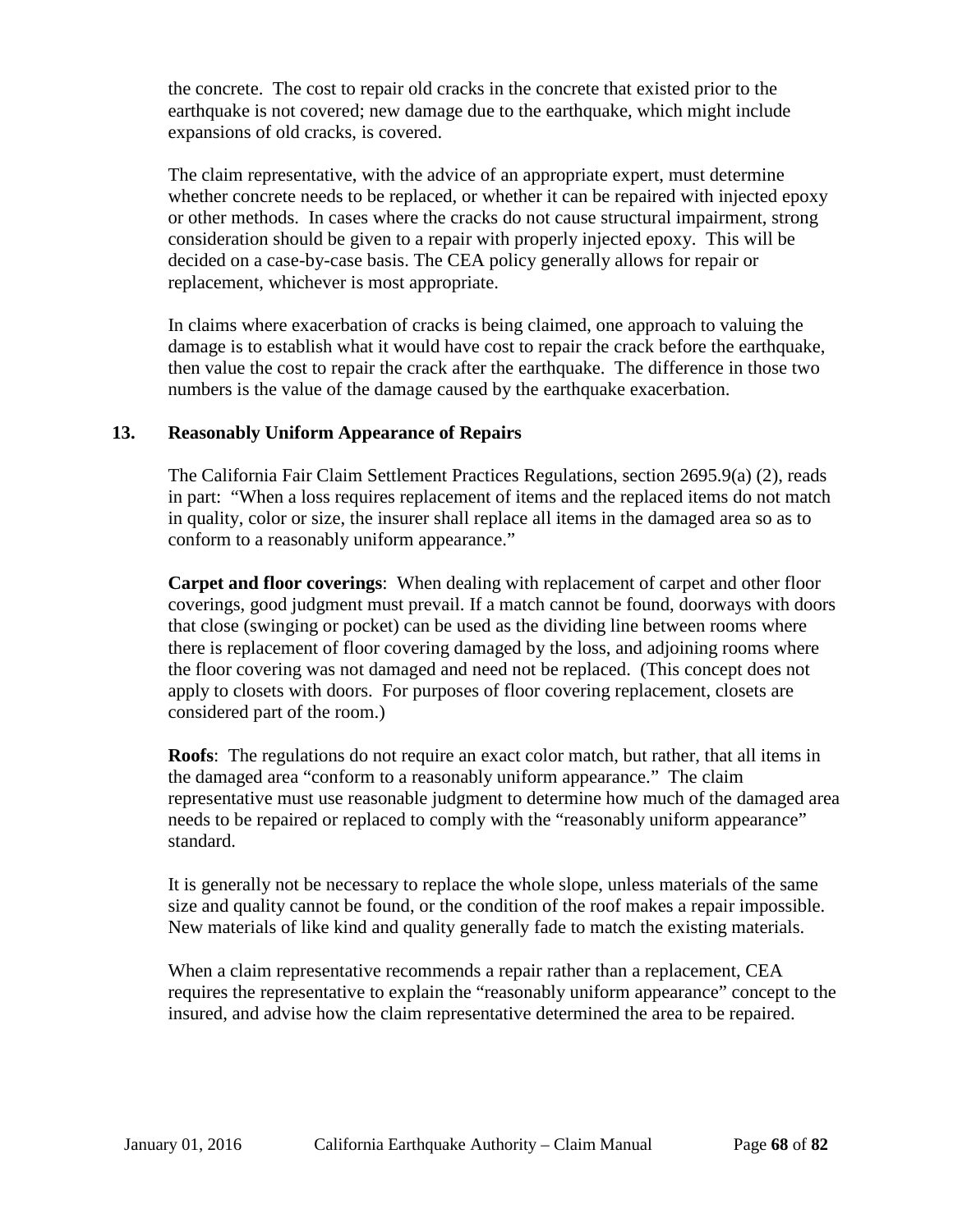# **14. Costs to Rebuild or Repair – Prices of Building Materials**

The CEA is committed to providing fair and reasonable local cost reimbursements for covered earthquake damage. Claim representatives may use automated damage estimating programs or qualified contractors to estimate the dollar value of damage. **The CEA does not provide cost of labor and or cost of materials information after an earthquake.** Determining appropriate labor and materials costs is part of the Participating Insurers' loss adjustment duties. Participating Insurers should ensure their estimating programs are updated with appropriate local post-disaster labor and material costs.

California law regulates price increases for goods and services after a state of emergency has been declared. Section 396 of the California Penal Code is intended to prevent postdisaster "price gouging," and provides that persons selling specified goods and services at a price more than 10% above the price charged prior to an emergency are guilty of a misdemeanor, and are subject to criminal prosecution.

# **15. Overhead and Profit**

It is appropriate to allow for overhead and profit (O&P) in cases where the repair involves multiple trades requiring the use of a general contractor to oversee the job. It is not appropriate to allow for O&P when dealing with individual trades, and individual tradesmen are doing the work. On a one-trade repair, do not allow for O&P, even if a general contractor is doing the work.

If it is appropriate to allow for O&P in an estimate, add the overhead percentage and the profit percent together, then apply the total percentage to the estimate. Do not apply the percentages individually, since this approach results in a higher cumulative O&P amount. The CEA allows O&P amounts that follow the customary practice of contractors in a given area. Any exceptions to these O&P guidelines must be documented in the claim file.

### **16. Double Coverage**

To help resolve issues of overlapping insurance or coexistent insurance coverage, follow the Other Insurance provisions in the CEA policy. Further help can be found in Fire, Casualty, and Surety (FC&S) Bulletins – coverage information, provided by the National Underwriter Company.

### **17. Suspected Fraudulent Claims**

Often discrepancies in claims handling can be resolved by open communication with the insured. It is important that claim representatives keep an open mind, and treat the policyholder with respect at all times.

Refer suspected fraudulent claims to the Participating Insurer's Special Investigation Unit (SIU). Request a Proof of Loss, as stated in the policy conditions. Claim representatives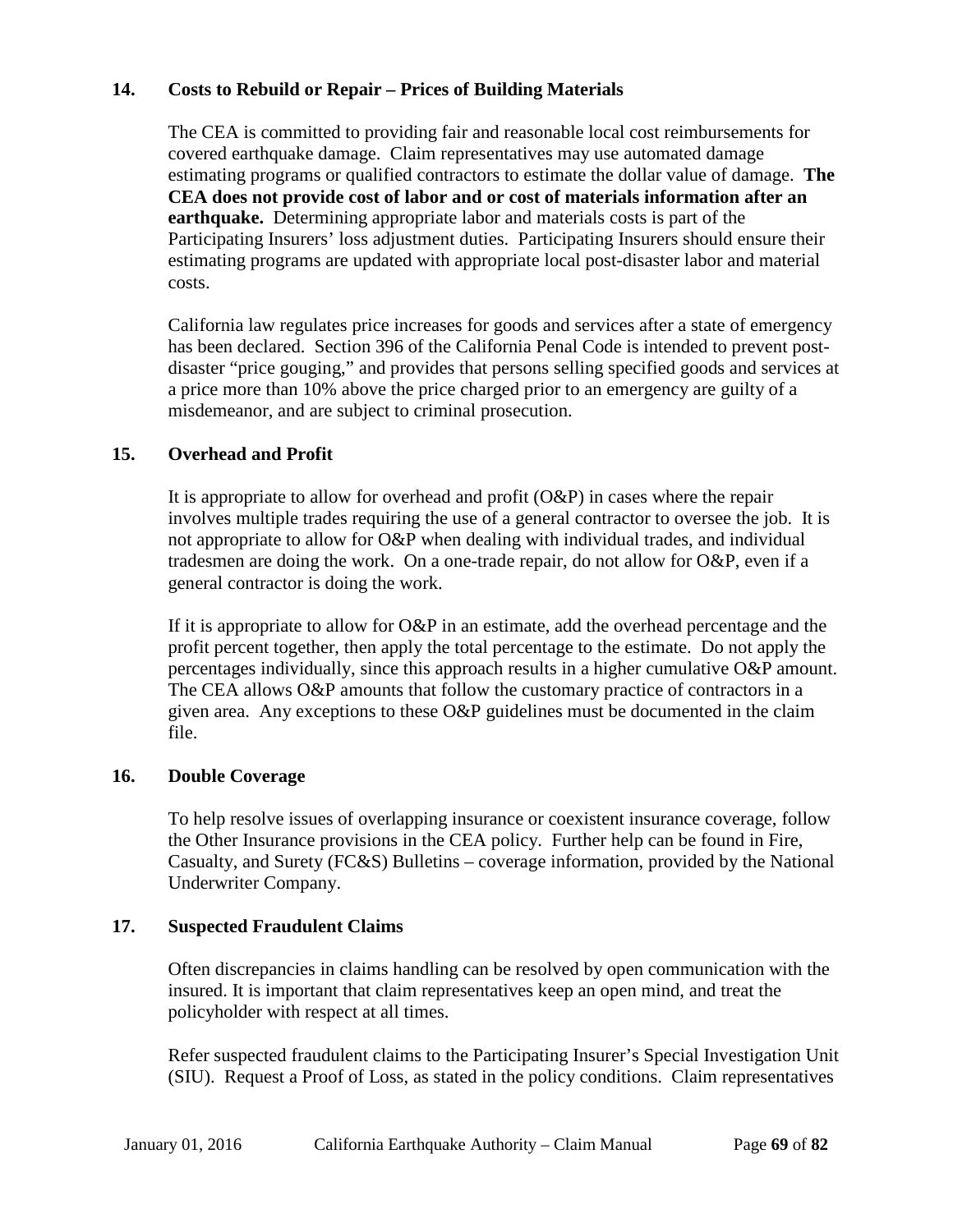must be trained to recognize insurance fraud. Document in the claim file evidence of teamwork between SIU and the claims handler in resolving the issues in question.

Unless the true amount of covered loss and damage has been determined before the referral to SIU, determination of the actual covered loss and damage, if any, should be continued by the claim representative during the SIU investigation. A general reservation of rights letter should be sent to the insured indicating investigation is not a commitment to payment.

### **18. When to Name a Mortgagee as a Joint Payee on a Claims Settlement Check**

It is important to protect both the interest of the policyholder and any mortgagee or lender that may have a legal right of recovery to an earthquake claim payment. In some cases, it is not appropriate to name the mortgagee on a CEA earthquake policy claim payment, because the mortgagee may not have the legal right to share control of CEA insurance policy proceeds. Therefore, the relevant loan documents must be examined to determine whether the lender has any right to recovery of earthquake insurance proceeds.

It is the claim representative's responsibility to determine whether a mortgagee must be named on a claim payment check. This is accomplished by reviewing the applicable mortgage documents to determine if the mortgagee required earthquake insurance as an express condition for making the loan, or if the loan documents contain wording requiring that the mortgagee be named on proceeds from an earthquake claim. In these cases, the claim representative must name the mortgagee as an additional payee on the claims indemnity payment. The claim file must be documented to support the decision made by the claim representative.

Under longstanding informal guidelines, when the total indemnity payment will be \$10,000 or less, the payment may be made to the policyholder(s) only, subject to any specific requirements found in the mortgage contract.

The lender is not entitled to any control over payments for Personal Property or Loss of Use.

### **19. Subrogation**

Compared to most other perils, there is less likelihood of third-party liability for earthquake damages suffered by an insured, but the claim representative should still be aware of subrogation potential. For example, defects in construction can cause additional damage during an earthquake, or the earthquake damage may be increased by recent work in the surrounding area by a public entity or contractor. It is the claim representative's responsibility to thoroughly investigate any subrogation potential.

The Participating Insurer is responsible for the subrogation process.

If the claim representative discovers the loss may have occurred as a result of a third party's negligence, proper documentation must be gathered so a successful subrogation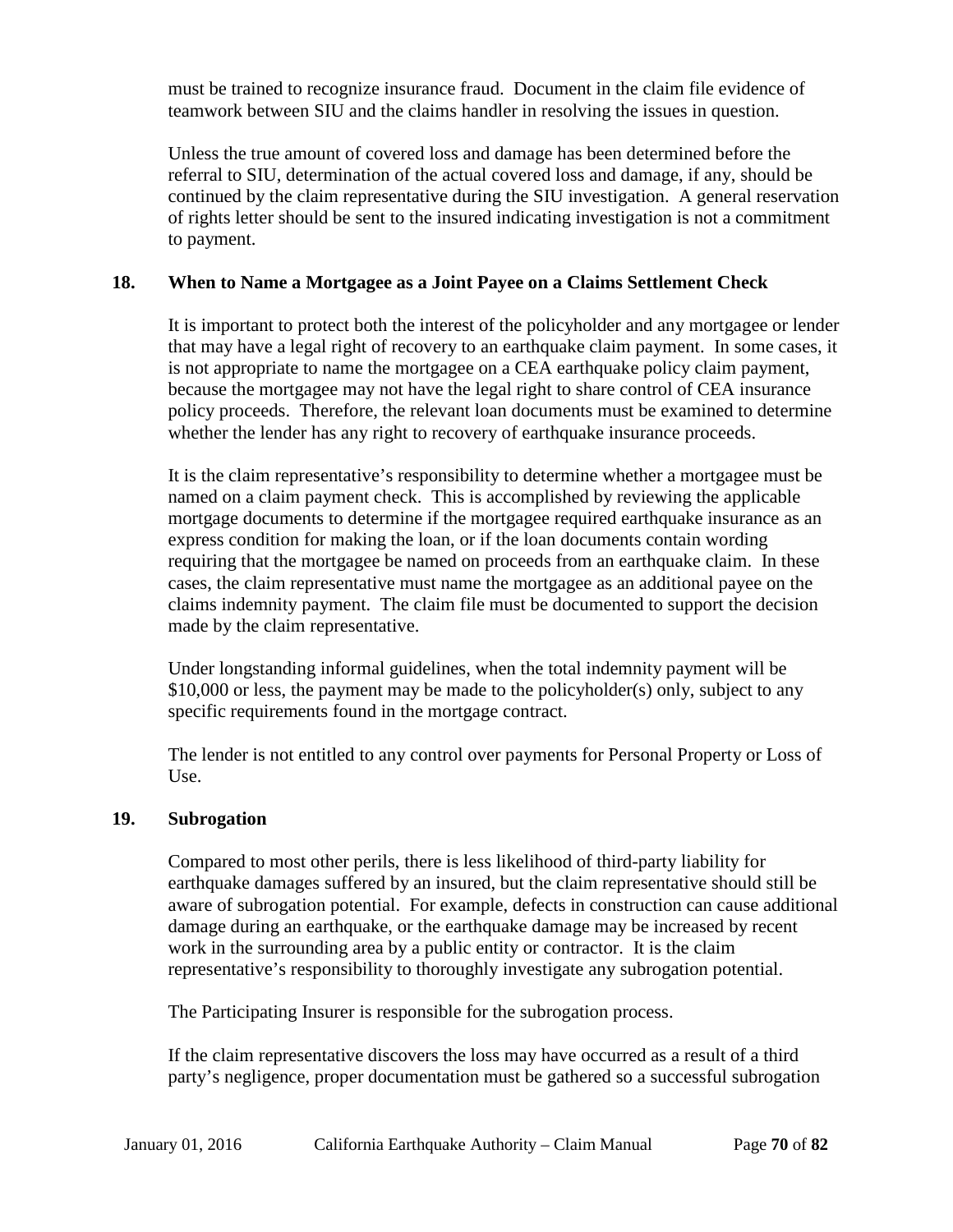claim can be pursued. Proper investigation of a claim with subrogation potential should include at least the following:

- a) take a recorded statement of persons likely to have information about the contributing cause of damage, if possible;
- b) obtain and preserve any evidence;
- c) notify the insured of the intention to pursue subrogation rights, and of the "Subrogation" provision of the CEA policy, requiring an assignment of rights and cooperation in the pursuit of subrogation;
- d) take photographs of the damage and other items material to the case; and
- e) notify the responsible party and their insurance carrier as soon as it appears a subrogation claim might be presented.

### **20. Salvage**

As in any other claim, consideration should be given as to whether any damaged items have salvage value. The policyholder should be made whole, including the deductible, before any salvage is taken. If there are salvageable items, follow the Participating Insurer's company procedures for dealing with salvage in the claim handling process.

#### **21. Loss Settlement Disputes**

Generally, loss settlement disputes involve questions concerning scope of damage, the proper repair method, and the actual cost of the repairs. Keep an open mind, and solicit input from the insured's contractor or representative, to resolve discrepancies in scope, repair method, and pricing. Face-to-face meetings can be helpful.

Disputes can often be efficiently resolved though the California Earthquake Claims Mediation Program with the California Department of Insurance (CDI) at (800) 927- 4357. The CEA supports using the CDI mediation program to resolve issues of scope of loss, mandated building code upgrades, pre-existing damage, additional living expense, asbestos abatement, earthquake vs. aftershocks, hidden damages, and personal property valuation issues. (CDI form 526, EQMED 12/99)

Another dispute resolution option is the appraisal provision in the policy. If CDI mediation does not resolve the dispute, the appraisal process is still available. Please note that in the event of a government-declared disaster, appraisal may be requested, but may not be compelled. (Insurance Code Section 2071)

### **22. Coverage Disputes**

Unlike loss settlement disputes, coverage disputes concerning the interpretations of policy coverage or policy language cannot be handled through the CDI mediation program, nor resolved in appraisal. When investigating a claim where coverage is an issue, consider a reservation-of-rights letter. Procedures to resolve policy and coverage interpretations are explained in section A10.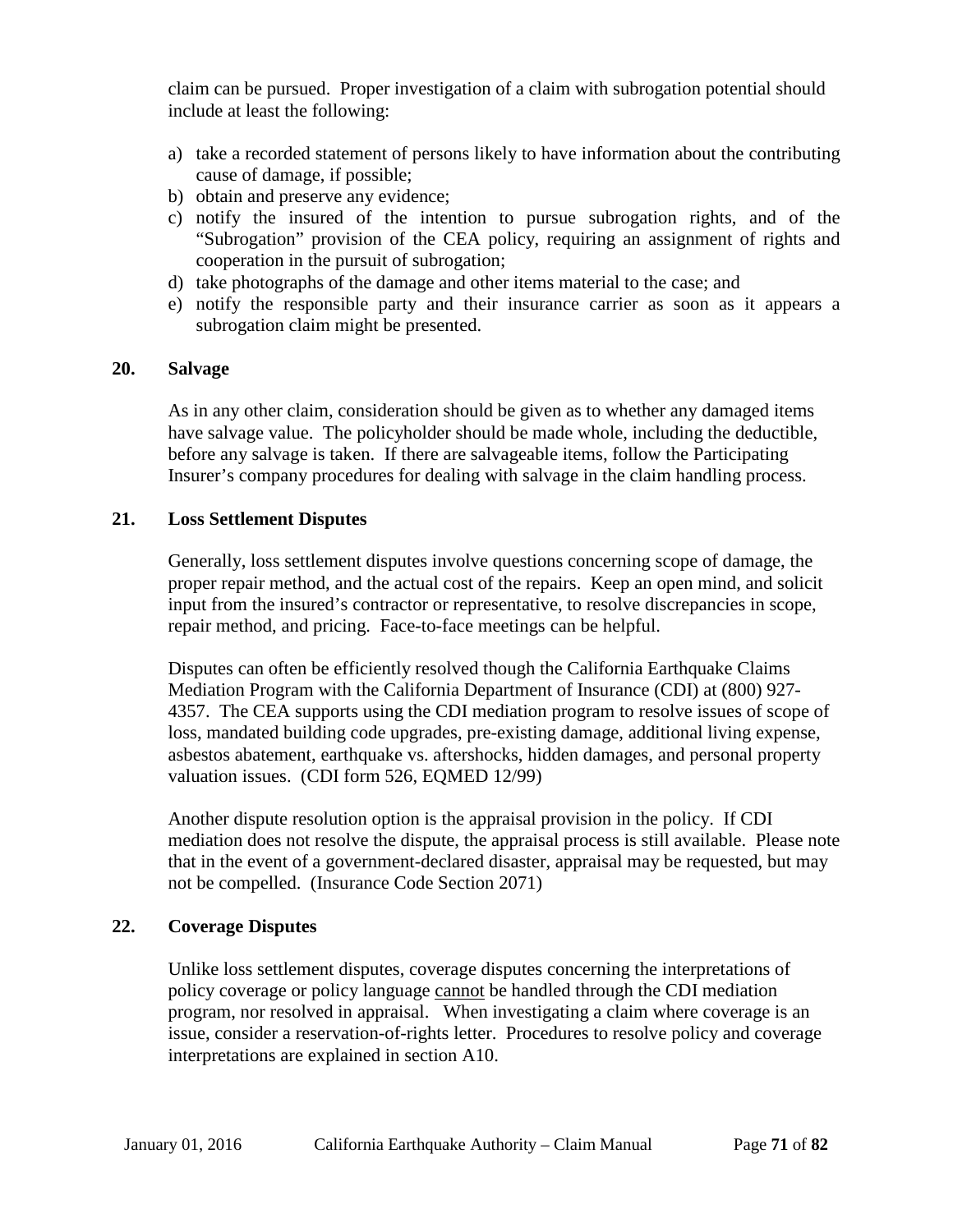# **23. Denying Damages Not Covered, and Claims Under the Deductible**

There are three main types of denial letters that might need to be sent to a policyholder.

### **a) Claims under the deductible:**

If an insured makes a claim and a Participating Insurer makes no payment because the damage is below the deductible, the Participating Insurer must inform the policyholder in writing that the claim is being denied. Section 2695.7(b) (1) of title 10 of the California Code of Regulations requires, "when an Insurer denies or rejects a first party claim, in whole or in part, it shall do so in writing...." Attachment 6 is a sample under-deductible denial letter. The CEA does not need to approve these letters before they are sent.

### **b) Claims where the damages are not covered by the earthquake policy in force**

If an insured makes a claim and a Participating Insurer makes no payment because the damage is not covered by the policy in force, the Participating Insurer must inform the policyholder in writing that the claim is being denied, **and the letter must quote the policy provisions on which the decision is based**. The CEA has not provided a sample letter for this situation, but some of the wording found in Attachment 6 may be useful. Participating Insurers must email a copy of the denial letter to the CEA Claim Manager for review and approval as to form, before mailing it to the insured. (See Section A29 i).)

### **c) Claims with a combination of both of the above situations**

If an insured makes a claim and a portion of it is subject to denial, but other parts are paid, the Participating Insurers must inform the policyholder in writing regarding the specifics of what is being paid, what is not being paid, and why. The CEA does not need to approve these letters before they are sent.

### **With regard to homeowner claims, a denial letter must:**

- Deny payment for damage for Coverage A and Coverage B if it is under the deductible.
- Deny any claim made under Coverage C: (a) under a standard Homeowners policy, on the ground that damage to property covered under Coverage A and Coverage B is insufficient to meet the policy deductible, or (b) under a Homeowners Choice policy, on the ground that the damage to property covered under Coverage C is insufficient to meet the policy deductible.

### **Denial letters under all policies should:**

- inform the insured of his or her right to obtain further inspections and to obtain new estimates, if necessary;
- explain to the insured that Loss of Use coverage has no deductible, and the insured may apply for Loss of Use payments later if a covered loss makes the dwelling unfit to live in and it needs to be vacated during repairs (this is true even if the Coverage A and B damages are under the deductible);
- invite the insured to submit any documents showing the loss exceeds the deductible;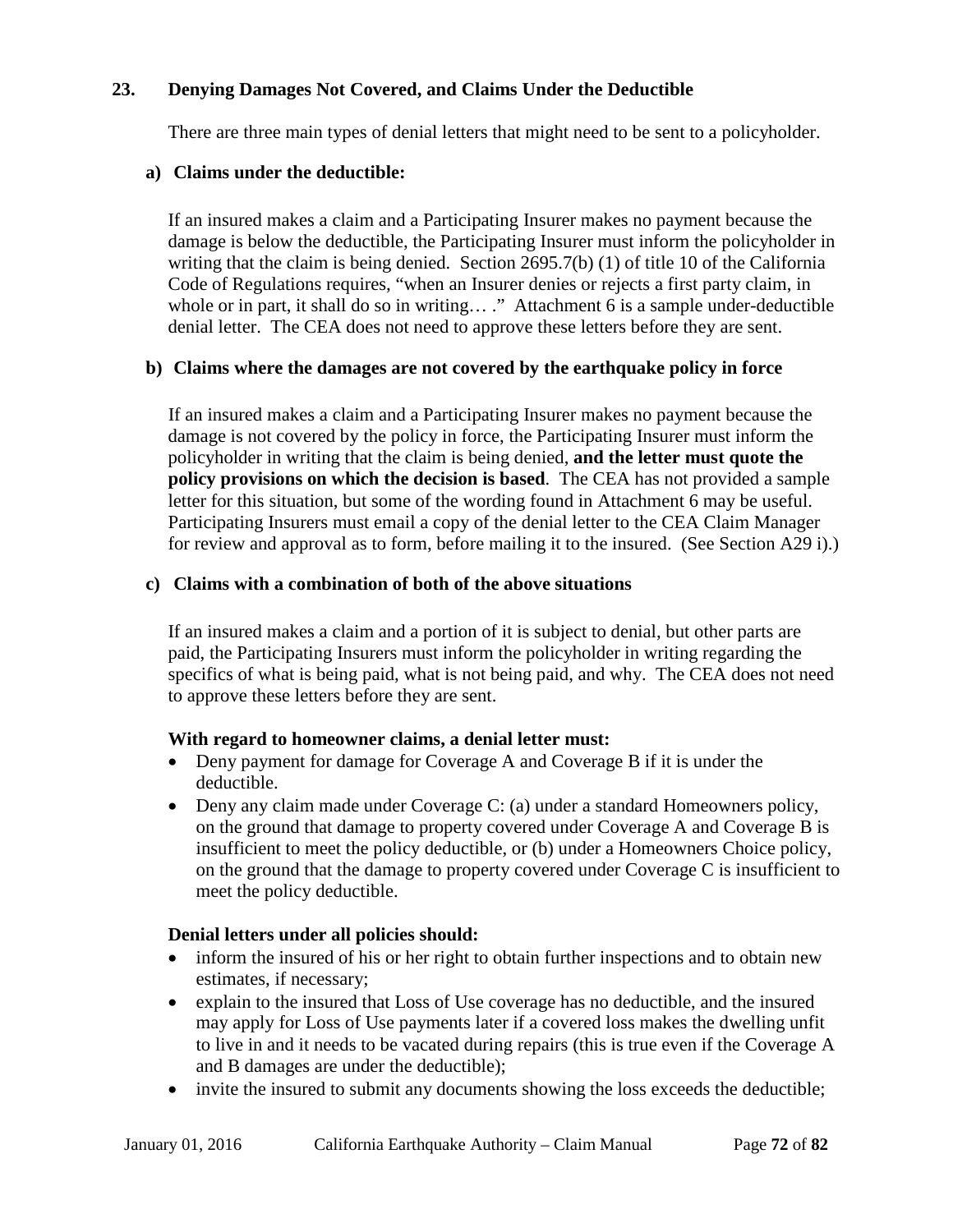- advise the insured of the one-year requirement to bring legal action, and quote the language from the policy; and
- include the required wording regarding how to contact the California Department of Insurance.

Always include with the denial letter any expert's reports used to make the decision.

All denial letters should be completed as soon as practical, since policyholders may need these letters to apply for FEMA or SBA assistance.

#### **24. Usage of the Name "California Earthquake Authority" in Letters**

It is important to properly use the name "California Earthquake Authority" or the acronym "CEA" in claims correspondence when adjusting a claim for the CEA. (Guidance regarding the approval process to use the CEA mark (logo) are found in the CEA Communications Circular COMMS #2013-01.)

Whenever the words "California Earthquake Authority" are used, they must be in title case (first letter of each word capitalized), or in all capital letters. Do not use these words in all lower case. The acronym "CEA" is always used in upper case, with no periods.

**Letterhead**: Use the Participating Insurer company letterhead or name, and include the phrase, "A Participating Insurer of the California Earthquake Authority."

**The salutation:** It is best to personalize claims correspondence whenever possible. It is generally not appropriate to use the words "California Earthquake Authority" or "CEA" in the salutation. If the name of the policyholder is unknown, simply use "Dear CEA Policyholder."

The body of a letter: It is acceptable to use the name "California Earthquake Authority" or the abbreviation "CEA" when referring to the CEA as an entity, or to CEA policy language.

For example:

"Please refer to your BASIC EARTHQUAKE POLICY – HOMEOWNERS, issued by the California Earthquake Authority, where it reads in part …"; or

"The XXX insurance company, a Participating Insurer of the California Earthquake Authority (CEA), wishes to inform you …".

**Signature block:** Use the PI company's normal signature block, and while not required, consider adding "A Participating Insurer of the California Earthquake Authority."

For example:

Sincerely,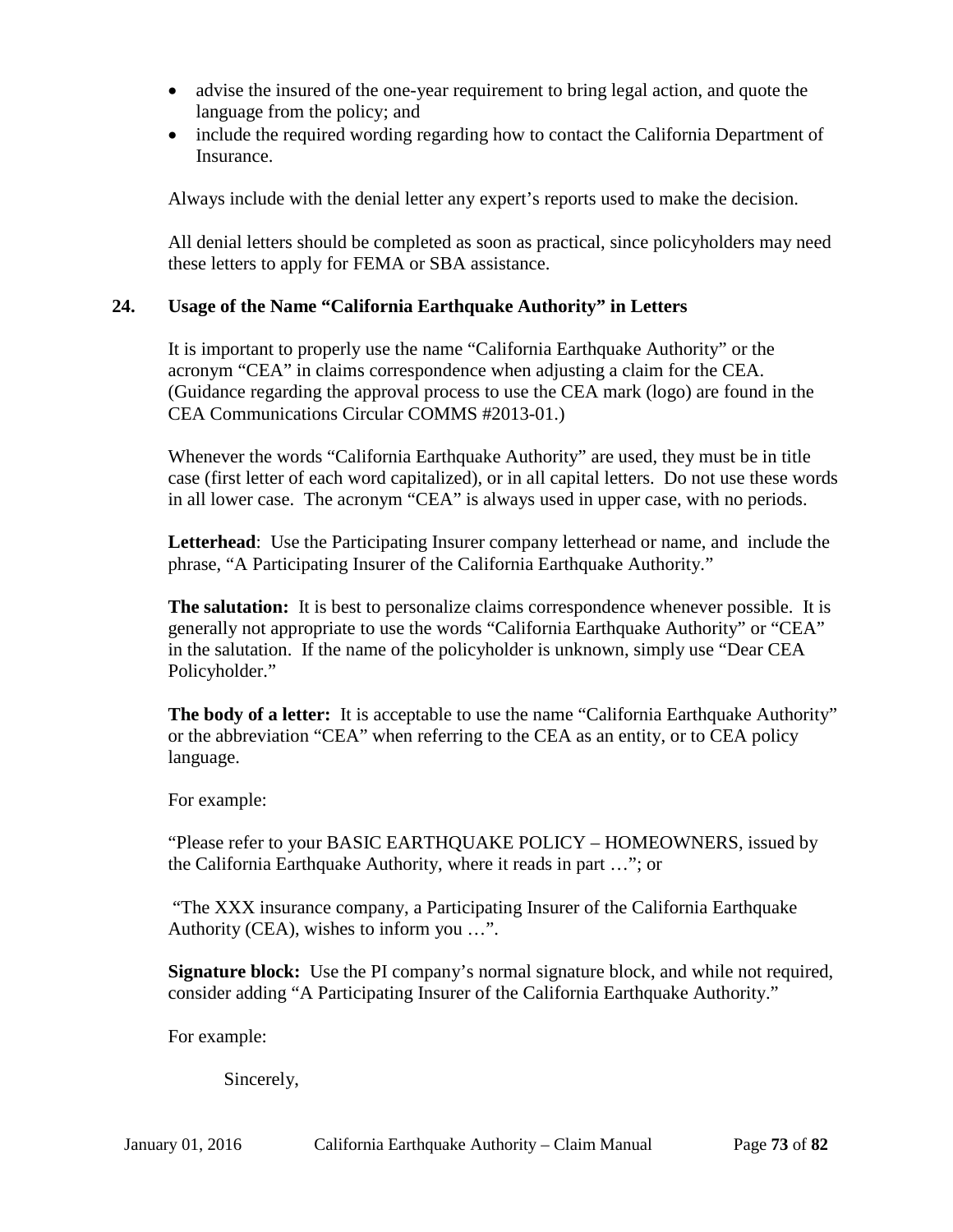John Q. Adams Senior Claim Representative XXX Insurance Company, A Participating Insurer of the California Earthquake Authority

**The return address in a letter:** It is acceptable to use "A Participating Insurer of the California Earthquake Authority" as part of the return address shown in a letter.

**Claims settlement checks:** If the payment check includes a field to name the company on whose behalf the payment is being issued, use "California Earthquake Authority."

**CEA return address:** Do not use the CEA home office address or phone number in any correspondence. Do not use the CEA name or address as the return address on an outgoing or return envelope. In other words, the return address should never be shown as: "California Earthquake Authority, [Participating Insurer's Address]."

### **25. Claim Payment Ratio**

If there is a very large earthquake or a series of earthquakes, such that the CEA's claims paying ability might be exceeded, there is a provision in the CEA policy that provides for the payment of claims on a pro-rata bases. In that case, the CEA would declare a "claim payment ratio," and the claim representative would first determine the total amount payable on a claim, and then pay the insured a percentage of that total based on the CEA's declared claim payment ratio.

If a ratio other than 100% is to be used, the percentage will be communicated to the Participating Insurers as soon as possible, and will apply to all loss settlements from the date of notification onward. If a payment has already been made on a claim at 100%, any future payments on that claim must be rebalanced, so the total of all payments is made at the declared prorata percentage allowable. Do not ask for money back, but do made adjustments to rebalance total payments on a claim.

#### **26. Media Inquiries**

Although the CEA has clear policies and procedures in place to support payment of valid claims, neither CEA nor its Participating Insurers can offer public comment on any details of a specific claim.

Discuss a claim only with the CEA policyholder.

This is good practice, not only because out of respect for, and a desire to protect, our policyholders' privacy, but also because California's insurance-privacy laws prohibit insurance providers from publicly discussing details about policyholders or their claims. Refer all media inquiries to the Participating Insurer's company media spokesperson, team leader, or to the CEA at (916) 325-3800.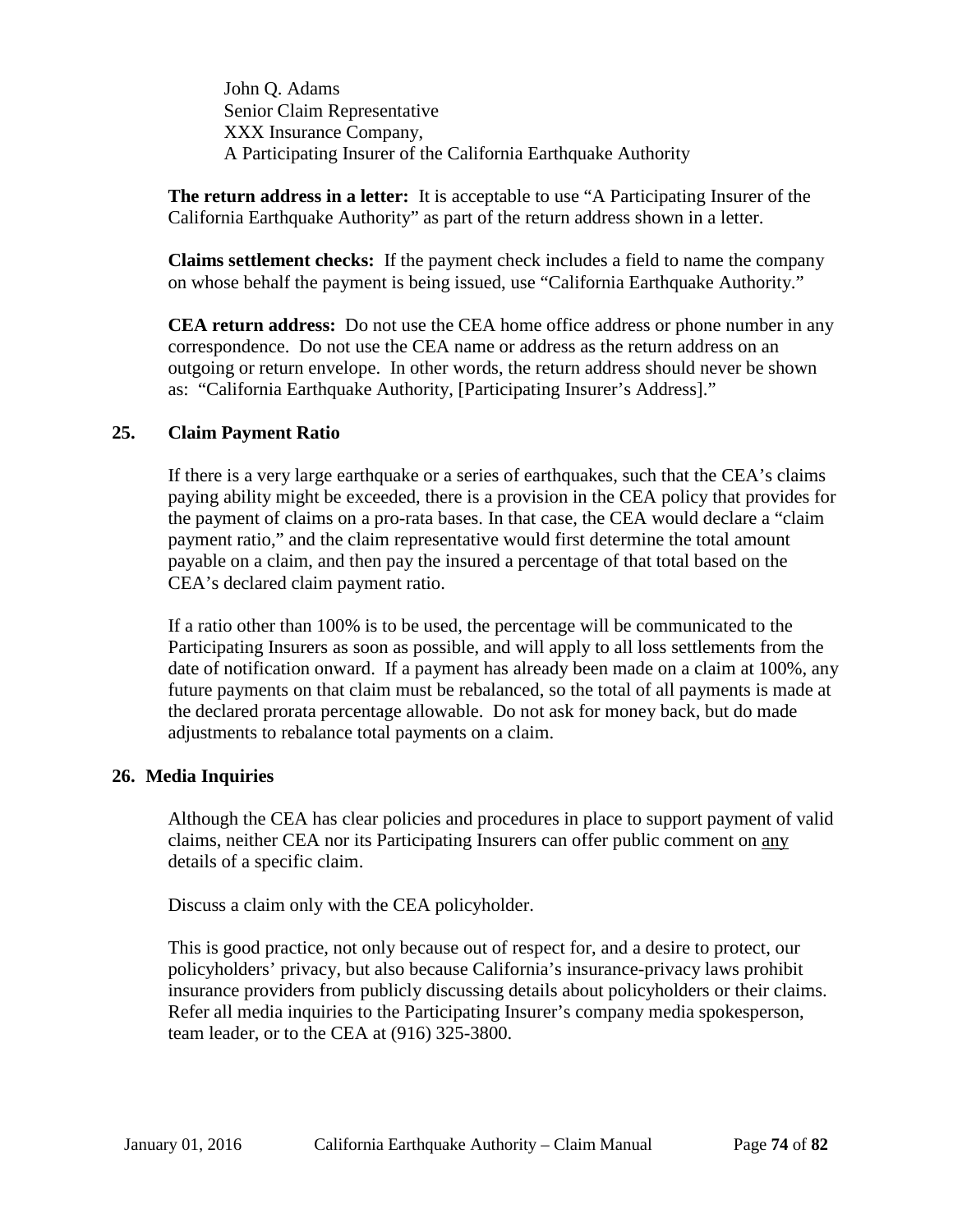# **Attachment 1. Coverage Chart – Homeowners vs. Homeowners Choice**

|                              | <b>HOMEOWNERS</b>                       | <b>HOMEOWNERS CHOICE</b>                |
|------------------------------|-----------------------------------------|-----------------------------------------|
|                              |                                         |                                         |
|                              | Includes Mfg. homes and Mobilehomes     | Includes Mfg. homes and Mobilehomes     |
| <b>COVERAGE A</b>            |                                         |                                         |
| <b>Dwelling</b>              | Companion policy limit                  | Companion policy limit                  |
| <b>Deductible</b>            | 5%, 10%, 15%, 20%, or 25% of A & B      | 5%, 10%, 15%, 20%, or 25% of A & B      |
|                              | Combined Single Limit                   | Combined Single Limit                   |
| <b>COVERAGE B</b>            | Limited coverage included in CSL        | Limited coverage included in CSL        |
| <b>Other Structures</b>      | Limit for Coverages A & B.              | Limit for Coverages A & B.              |
| <b>Coverage C: Personal</b>  | Included coverage. Available limits:    | Optional coverage that insured can buy  |
| Property coverage            | \$25,000                                | or decline. Available limits:           |
| amounts selected by          | \$50,000                                | \$5,000                                 |
| <b>Insured</b>               | \$75,000                                | \$25,000                                |
|                              | \$100,000                               | \$50,000                                |
|                              | \$150,000                               | \$75,000                                |
|                              | \$200,000                               | \$100,000                               |
|                              |                                         | \$150,000                               |
|                              |                                         | \$200,000                               |
| <b>Deductible</b>            | Deductible on Coverage A must be met    | Separate 5%, 10%, 15%, 20%, or 25%      |
|                              | before C can be paid.                   | deductible for Coverage C that is       |
|                              |                                         |                                         |
|                              |                                         | waived if Coverage A deductible is      |
|                              |                                         | met.                                    |
| <b>Coverage D: Loss of</b>   | Included coverage. Available limits:    | Optional coverage that insured can buy  |
| Use-Coverage                 | \$1,500                                 | or decline. Available limits:           |
| <b>Amounts selected by</b>   | \$10,000                                | \$1,500                                 |
| <b>Insured</b>               | \$15,000                                | \$10,000                                |
| (No deductible)              | \$25,000                                | \$15,000                                |
|                              | \$50,000                                | \$25,000                                |
|                              | \$75,000                                | \$50,000                                |
|                              | \$100,000                               | \$75,000                                |
|                              |                                         | \$100,000                               |
| <b>OTHER COVERAGES</b>       | Included                                | Included                                |
| <b>Debris Removal</b>        | 5% of A & B CSL as additional           | 5% of A & B CSL as additional           |
|                              | insurance on total losses               | insurance on total losses               |
|                              |                                         |                                         |
| <b>Emergency</b>             | No deductible on first \$1,500;         | No deductible on first \$1,500;         |
| <b>Repairs</b>               | balance subject to 5% policy sublimit   | balance subject to 5% policy sublimit   |
|                              | and included in deductible calculation. | and included in deductible calculation. |
|                              |                                         |                                         |
| <b>Land Stabilization</b>    | \$10,000 Sublimit of A & B CSL          | \$10,000 Sublimit of A & B CSL          |
|                              |                                         |                                         |
| <b>Building Code Upgrade</b> | This is additional insurance of         | This is additional insurance of         |
|                              | \$10,000, \$20,000, or \$30,000.        | \$10,000, \$20,000, or \$30,000.        |
|                              |                                         |                                         |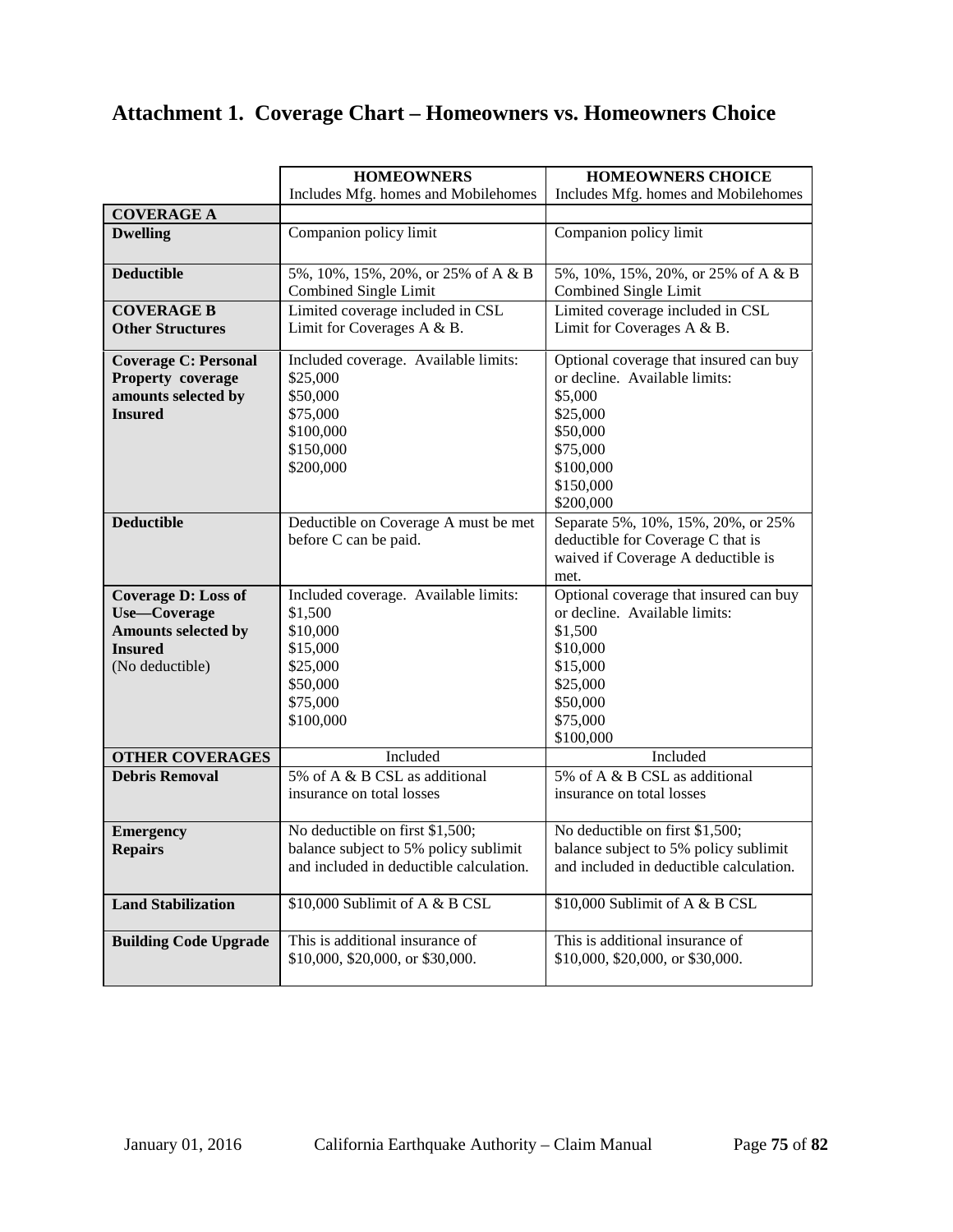#### **Attachment 2. Coverage Chart – Common Interest Development, Renters COMMON INTEREST DEVELOPMENT (Condo) RENTERS COVERAGE A** Optional coverage in Condo policy No coverage **Building Property (Dwelling)** Available limits: \$25,000, \$50,000, \$75,000. or \$100,000 for Building Items (Dwelling Unit) No coverage **Policy Deductibles** 5%, 10%, 15%, 20%, or 25% 5%, 10%, 15%, 20%, or 25% **Emergency Repairs** | Cov. A: sublimit of \$1,500 Cov. C: Sublimit of the lesser of 5%

| <b>COVERAGE A</b>         | Optional coverage in Condo policy                                        | No coverage                                                |
|---------------------------|--------------------------------------------------------------------------|------------------------------------------------------------|
| <b>Building Property</b>  | Available limits:                                                        | No coverage                                                |
| (Dwelling)                | \$25,000, \$50,000, \$75,000. or                                         |                                                            |
|                           | \$100,000 for Building Items                                             |                                                            |
|                           | (Dwelling Unit)                                                          |                                                            |
| <b>Policy Deductibles</b> | 5%, 10%, 15%, 20%, or 25%                                                | 5%, 10%, 15%, 20%, or 25%                                  |
| <b>Emergency Repairs</b>  | Cov. A: sublimit of \$1,500                                              | Cov. C: Sublimit of the lesser of 5%                       |
|                           | Cov. C: Sublimit of the lesser of 5%                                     | or \$1,000                                                 |
|                           | or \$1,000                                                               |                                                            |
|                           |                                                                          |                                                            |
| <b>COVERAGE B</b>         | No coverage                                                              | No coverage                                                |
| <b>Other Structures</b>   |                                                                          |                                                            |
|                           |                                                                          |                                                            |
| <b>COVERAGE C</b>         | Optional coverage in Condo policy,                                       | Always included in Renters policy,                         |
| <b>Personal Property</b>  | with a 5%, 10%, 15%, 20%, or 25%                                         | with a 5%, 10%, 15%, 20%, or 25%                           |
|                           | deductible.                                                              | deductible.                                                |
|                           |                                                                          |                                                            |
| <b>Personal Property</b>  | Available limits:                                                        | Available limits:                                          |
| coverage amounts are      | \$5,000                                                                  | \$5,000                                                    |
| selected by Insured       | \$25,000                                                                 | \$25,000                                                   |
|                           | \$50,000                                                                 | \$50,000                                                   |
|                           | \$75,000                                                                 | \$75,000                                                   |
|                           | \$100,000                                                                | \$100,000                                                  |
|                           | \$150,000                                                                | \$150,000<br>\$200,000                                     |
| <b>COVERAGE D</b>         | \$200,000<br>Optional coverage in Condo policy.                          |                                                            |
|                           |                                                                          | Always included in Renters policy.                         |
| Loss of Use-              | Available limits:                                                        | Available limits:                                          |
| <b>Coverage Amounts</b>   | \$1,500                                                                  | \$1,500                                                    |
| selected by Insured       | \$10,000                                                                 | \$10,000                                                   |
| (No deductible)           | \$15,000                                                                 | \$15,000                                                   |
|                           | \$25,000                                                                 | \$25,000                                                   |
|                           | \$50,000                                                                 | \$50,000                                                   |
|                           | \$75,000                                                                 | \$75,000                                                   |
|                           | \$100,000                                                                | \$100,000                                                  |
| <b>COVERAGE E</b>         | Optional coverage in Condo policy                                        | No coverage                                                |
| <b>Loss Assessments</b>   | Available limits: \$25,000, \$50,000,                                    | No coverage                                                |
|                           | \$75,000, or \$100,000.                                                  |                                                            |
| <b>OTHER</b>              |                                                                          |                                                            |
| <b>COVERAGES</b>          |                                                                          |                                                            |
| <b>Debris Removal</b>     | Additional insurance:                                                    | Additional insurance:                                      |
|                           | Cov. A: 5% of A, if A is purchased;                                      | Cov. C: Lesser of 5% of C or \$1,000.                      |
|                           | Cov. C: Lesser of 5% of C                                                |                                                            |
|                           | or \$1,000 if C is purchased.                                            |                                                            |
| <b>Emergency</b>          | Cov. A: \$1,500 as sublimit of Cov A;<br>Cov. C: Lesser of 5% or \$1,000 | Cov. C: Lesser of 5% or \$1,000<br>sublimit of Coverage C. |
| <b>Repairs</b>            | sublimit of Coverage C, if Coverage                                      |                                                            |
|                           | C purchased.                                                             |                                                            |
| <b>Land Stabilization</b> | No coverage                                                              | No coverage                                                |
|                           |                                                                          |                                                            |
| <b>Building Code</b>      | Additional insurance, \$10,000 (if                                       | No coverage                                                |
| <b>Upgrade</b>            | Coverage A is purchased).                                                |                                                            |
|                           |                                                                          |                                                            |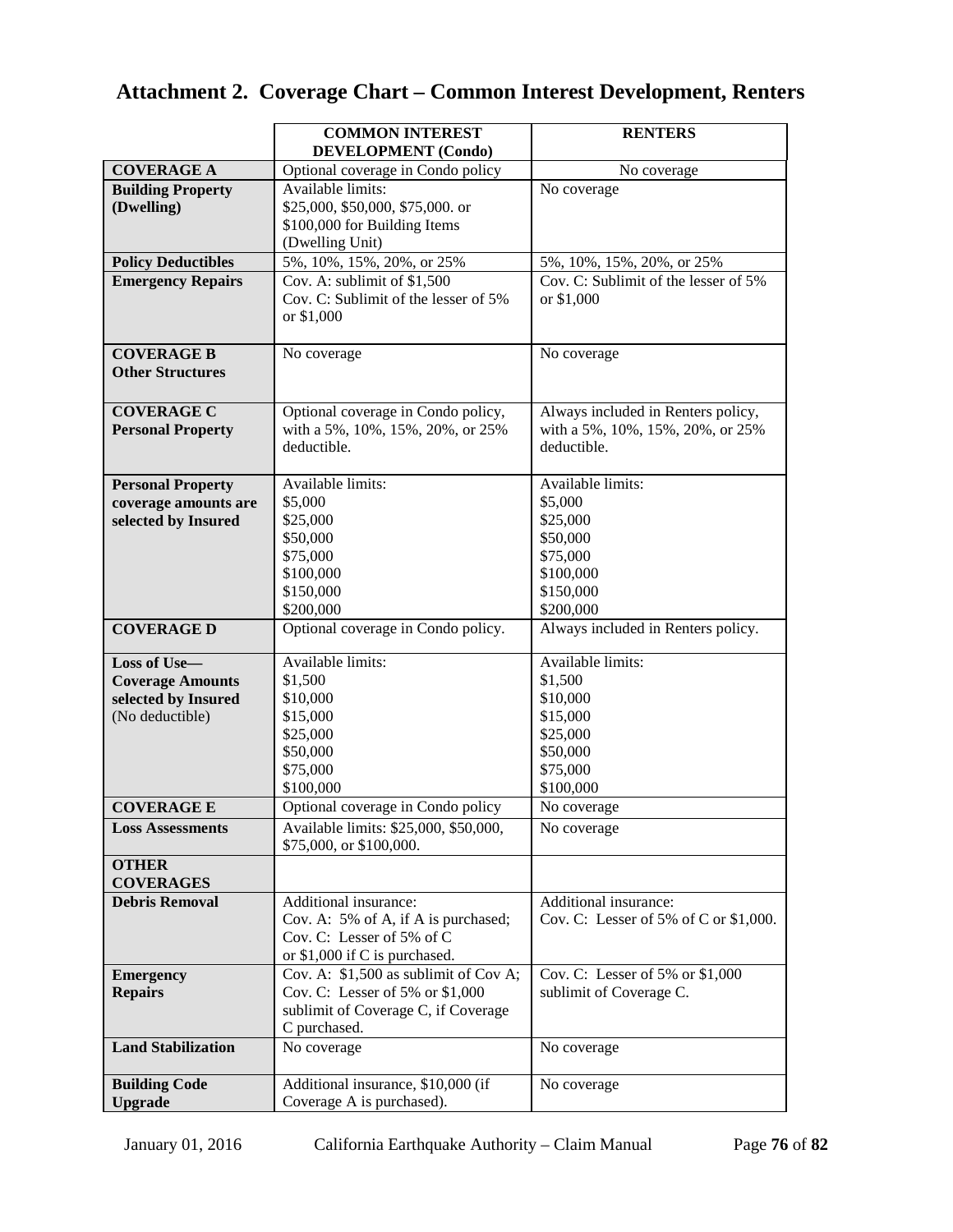| Your Name:: Jane Claims Manager                                                                                                                                                                                                                                                                                                                                                                                                                                                                                                                                                                                                                                                                                                                                                                                                                                                                                                                                                                                                                                                                                                                                                                                                                                                                                                                                                                                                                                                                                                                                                                                                                                                                                                                                                                                                                                                                                                                                                                                                                                                                                                                                                                                                                                                                                                                                                                                                                                           | Contact phone number: 123-456-7890 |                 |               |
|---------------------------------------------------------------------------------------------------------------------------------------------------------------------------------------------------------------------------------------------------------------------------------------------------------------------------------------------------------------------------------------------------------------------------------------------------------------------------------------------------------------------------------------------------------------------------------------------------------------------------------------------------------------------------------------------------------------------------------------------------------------------------------------------------------------------------------------------------------------------------------------------------------------------------------------------------------------------------------------------------------------------------------------------------------------------------------------------------------------------------------------------------------------------------------------------------------------------------------------------------------------------------------------------------------------------------------------------------------------------------------------------------------------------------------------------------------------------------------------------------------------------------------------------------------------------------------------------------------------------------------------------------------------------------------------------------------------------------------------------------------------------------------------------------------------------------------------------------------------------------------------------------------------------------------------------------------------------------------------------------------------------------------------------------------------------------------------------------------------------------------------------------------------------------------------------------------------------------------------------------------------------------------------------------------------------------------------------------------------------------------------------------------------------------------------------------------------------------|------------------------------------|-----------------|---------------|
| XXX Insurance Company                                                                                                                                                                                                                                                                                                                                                                                                                                                                                                                                                                                                                                                                                                                                                                                                                                                                                                                                                                                                                                                                                                                                                                                                                                                                                                                                                                                                                                                                                                                                                                                                                                                                                                                                                                                                                                                                                                                                                                                                                                                                                                                                                                                                                                                                                                                                                                                                                                                     |                                    |                 |               |
| Your claim representatives Name:                                                                                                                                                                                                                                                                                                                                                                                                                                                                                                                                                                                                                                                                                                                                                                                                                                                                                                                                                                                                                                                                                                                                                                                                                                                                                                                                                                                                                                                                                                                                                                                                                                                                                                                                                                                                                                                                                                                                                                                                                                                                                                                                                                                                                                                                                                                                                                                                                                          | Date of Loss:                      | Coverage        | Coverage      |
| John Q. Adjuster                                                                                                                                                                                                                                                                                                                                                                                                                                                                                                                                                                                                                                                                                                                                                                                                                                                                                                                                                                                                                                                                                                                                                                                                                                                                                                                                                                                                                                                                                                                                                                                                                                                                                                                                                                                                                                                                                                                                                                                                                                                                                                                                                                                                                                                                                                                                                                                                                                                          | 9/03/16                            | Limit:          | Deductibles:  |
| Policy #:                                                                                                                                                                                                                                                                                                                                                                                                                                                                                                                                                                                                                                                                                                                                                                                                                                                                                                                                                                                                                                                                                                                                                                                                                                                                                                                                                                                                                                                                                                                                                                                                                                                                                                                                                                                                                                                                                                                                                                                                                                                                                                                                                                                                                                                                                                                                                                                                                                                                 | Policy Period:                     | A               | A             |
| 123-456-789                                                                                                                                                                                                                                                                                                                                                                                                                                                                                                                                                                                                                                                                                                                                                                                                                                                                                                                                                                                                                                                                                                                                                                                                                                                                                                                                                                                                                                                                                                                                                                                                                                                                                                                                                                                                                                                                                                                                                                                                                                                                                                                                                                                                                                                                                                                                                                                                                                                               | $02/07/16 - 02/07/17$              | 200,000         | 15%<br>30,000 |
| Insured:                                                                                                                                                                                                                                                                                                                                                                                                                                                                                                                                                                                                                                                                                                                                                                                                                                                                                                                                                                                                                                                                                                                                                                                                                                                                                                                                                                                                                                                                                                                                                                                                                                                                                                                                                                                                                                                                                                                                                                                                                                                                                                                                                                                                                                                                                                                                                                                                                                                                  |                                    | $\overline{c}$  | $\mathsf{C}$  |
| David and Liz Insured                                                                                                                                                                                                                                                                                                                                                                                                                                                                                                                                                                                                                                                                                                                                                                                                                                                                                                                                                                                                                                                                                                                                                                                                                                                                                                                                                                                                                                                                                                                                                                                                                                                                                                                                                                                                                                                                                                                                                                                                                                                                                                                                                                                                                                                                                                                                                                                                                                                     |                                    | 5000            | N/A           |
| Property Address:                                                                                                                                                                                                                                                                                                                                                                                                                                                                                                                                                                                                                                                                                                                                                                                                                                                                                                                                                                                                                                                                                                                                                                                                                                                                                                                                                                                                                                                                                                                                                                                                                                                                                                                                                                                                                                                                                                                                                                                                                                                                                                                                                                                                                                                                                                                                                                                                                                                         |                                    | D               |               |
| 123 Main Street                                                                                                                                                                                                                                                                                                                                                                                                                                                                                                                                                                                                                                                                                                                                                                                                                                                                                                                                                                                                                                                                                                                                                                                                                                                                                                                                                                                                                                                                                                                                                                                                                                                                                                                                                                                                                                                                                                                                                                                                                                                                                                                                                                                                                                                                                                                                                                                                                                                           |                                    | 1500            | N/A           |
| City, St, Zip                                                                                                                                                                                                                                                                                                                                                                                                                                                                                                                                                                                                                                                                                                                                                                                                                                                                                                                                                                                                                                                                                                                                                                                                                                                                                                                                                                                                                                                                                                                                                                                                                                                                                                                                                                                                                                                                                                                                                                                                                                                                                                                                                                                                                                                                                                                                                                                                                                                             |                                    | Code:           |               |
| Any town, CA 12345                                                                                                                                                                                                                                                                                                                                                                                                                                                                                                                                                                                                                                                                                                                                                                                                                                                                                                                                                                                                                                                                                                                                                                                                                                                                                                                                                                                                                                                                                                                                                                                                                                                                                                                                                                                                                                                                                                                                                                                                                                                                                                                                                                                                                                                                                                                                                                                                                                                        |                                    | 10,000          |               |
| Coverages Reserves and Paid                                                                                                                                                                                                                                                                                                                                                                                                                                                                                                                                                                                                                                                                                                                                                                                                                                                                                                                                                                                                                                                                                                                                                                                                                                                                                                                                                                                                                                                                                                                                                                                                                                                                                                                                                                                                                                                                                                                                                                                                                                                                                                                                                                                                                                                                                                                                                                                                                                               | Reserves                           | \$ Paid to Date |               |
| A-Dwelling                                                                                                                                                                                                                                                                                                                                                                                                                                                                                                                                                                                                                                                                                                                                                                                                                                                                                                                                                                                                                                                                                                                                                                                                                                                                                                                                                                                                                                                                                                                                                                                                                                                                                                                                                                                                                                                                                                                                                                                                                                                                                                                                                                                                                                                                                                                                                                                                                                                                | 10,000                             | 0               |               |
| C-Contents                                                                                                                                                                                                                                                                                                                                                                                                                                                                                                                                                                                                                                                                                                                                                                                                                                                                                                                                                                                                                                                                                                                                                                                                                                                                                                                                                                                                                                                                                                                                                                                                                                                                                                                                                                                                                                                                                                                                                                                                                                                                                                                                                                                                                                                                                                                                                                                                                                                                | 0                                  | 0               |               |
| D-Loss of Use                                                                                                                                                                                                                                                                                                                                                                                                                                                                                                                                                                                                                                                                                                                                                                                                                                                                                                                                                                                                                                                                                                                                                                                                                                                                                                                                                                                                                                                                                                                                                                                                                                                                                                                                                                                                                                                                                                                                                                                                                                                                                                                                                                                                                                                                                                                                                                                                                                                             |                                    |                 |               |
| Code Upgrade                                                                                                                                                                                                                                                                                                                                                                                                                                                                                                                                                                                                                                                                                                                                                                                                                                                                                                                                                                                                                                                                                                                                                                                                                                                                                                                                                                                                                                                                                                                                                                                                                                                                                                                                                                                                                                                                                                                                                                                                                                                                                                                                                                                                                                                                                                                                                                                                                                                              | 0                                  | 0               |               |
|                                                                                                                                                                                                                                                                                                                                                                                                                                                                                                                                                                                                                                                                                                                                                                                                                                                                                                                                                                                                                                                                                                                                                                                                                                                                                                                                                                                                                                                                                                                                                                                                                                                                                                                                                                                                                                                                                                                                                                                                                                                                                                                                                                                                                                                                                                                                                                                                                                                                           | 0                                  | 0               |               |
| Land Stabilization                                                                                                                                                                                                                                                                                                                                                                                                                                                                                                                                                                                                                                                                                                                                                                                                                                                                                                                                                                                                                                                                                                                                                                                                                                                                                                                                                                                                                                                                                                                                                                                                                                                                                                                                                                                                                                                                                                                                                                                                                                                                                                                                                                                                                                                                                                                                                                                                                                                        | 0                                  | 0               |               |
| Loss Assessment                                                                                                                                                                                                                                                                                                                                                                                                                                                                                                                                                                                                                                                                                                                                                                                                                                                                                                                                                                                                                                                                                                                                                                                                                                                                                                                                                                                                                                                                                                                                                                                                                                                                                                                                                                                                                                                                                                                                                                                                                                                                                                                                                                                                                                                                                                                                                                                                                                                           | 0                                  | 0               |               |
|                                                                                                                                                                                                                                                                                                                                                                                                                                                                                                                                                                                                                                                                                                                                                                                                                                                                                                                                                                                                                                                                                                                                                                                                                                                                                                                                                                                                                                                                                                                                                                                                                                                                                                                                                                                                                                                                                                                                                                                                                                                                                                                                                                                                                                                                                                                                                                                                                                                                           | 0                                  | 0               |               |
| Description of loss: The Insured's home was damaged by an earthquake on 9/03/2016. The house is of two-story woodframe construction with a<br>perimeter concrete foundation. There is also a guesthouse (one story) of similar construction that includes a bedroom, bath, kitchen, and a two-car<br>garage. The two structures are built end-to-end, north to south, with a breezeway connecting the north-end of the house and the south end of the<br>guesthouse. The breezeway shares a roofline with the guesthouse. The roof is connected to the north-end wall of the house. A wall on the west<br>side of the breezeway connects to both the house and guesthouse, enclosing the west side of the breezeway. The breezeway is of woodframe<br>construction on its own perimeter foundation. The foundation abuts the foundations of the house on the south side and the guesthouse on the north.<br>Coverage question: Is the guesthouse a dwelling as defined by the policy and if so can it be considered under COVERAGE A: 'DWELLING'?<br>The guesthouse is a residential structure of not more than four units and is at the location described in the DECLARATIONS. The<br>DECLARATIONS page makes no mention of, or distinction between, the two structures.<br><b>Our research:</b> Webster's defines "contiguous" as "1. in physical contact; touching along all or most of one side. 2. near, next, adjacent". By this<br>definition the breezeway's foundation is contiguous with both of the other structures' foundations. However, the breezeway must be considered part<br>of the guesthouse in any case because of the roofline they share. It would appear that the guesthouse meets the definition of a dwelling on all<br>criteria except the roofline. The definition only requires one criterion to be met.<br><b>Our recommendation:</b> As such, the guesthouse would appear to fall under "COVERAGE A: 'DWELLING' since it requires that the building be<br>defined as a dwelling and be identified on the DECLARATIONS page. The page gives only the address, and doesn't identify or exclude any<br>specific structures. Based upon the above points it is our recommendation that coverage be extended to the guesthouse. For your reference we have<br>attached diagrams and photos as well as a copy of the Earthquake Declarations Page. Please contact Team Leader John Q. Manager at (800) 555-<br>1234 if you have any questions. |                                    |                 |               |
| Submitted by: Jane Q. Manager                                                                                                                                                                                                                                                                                                                                                                                                                                                                                                                                                                                                                                                                                                                                                                                                                                                                                                                                                                                                                                                                                                                                                                                                                                                                                                                                                                                                                                                                                                                                                                                                                                                                                                                                                                                                                                                                                                                                                                                                                                                                                                                                                                                                                                                                                                                                                                                                                                             | Date: 10/03/16                     |                 |               |

# **Attachment 3. Example of CEA Coverage Review Form**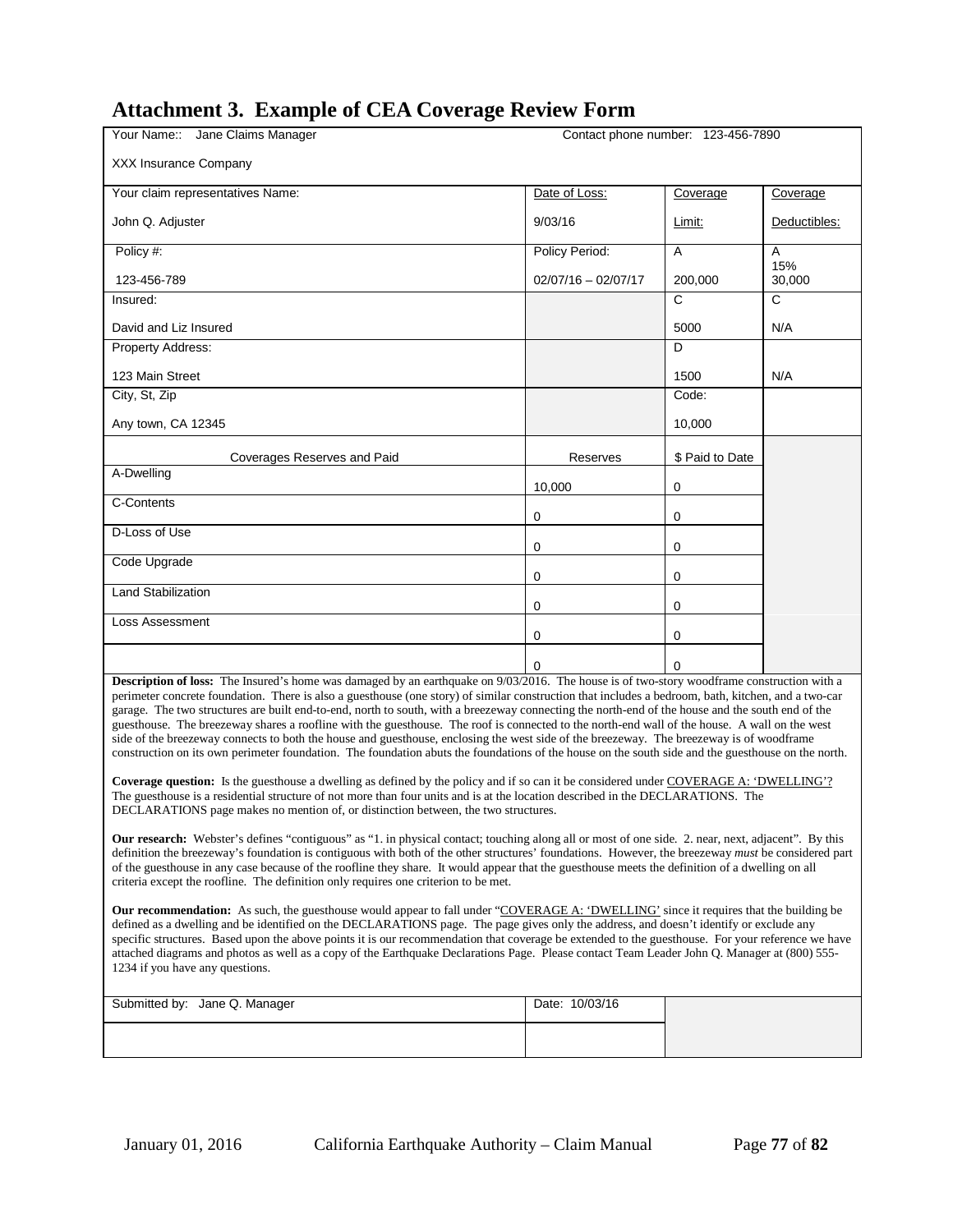| Your Name:                       | Contact phone number: |                 |                |
|----------------------------------|-----------------------|-----------------|----------------|
| Insurance Company:               |                       |                 |                |
| Your claim representatives Name: | Date of Loss:         | Coverage        | Coverage       |
|                                  |                       | Limit:          | Deductibles:   |
| Policy #:                        | Policy Period:        | $\overline{A}$  | $\overline{A}$ |
| Insured:                         |                       | $\overline{c}$  | $\overline{c}$ |
| <b>Property Address:</b>         |                       | $\overline{D}$  |                |
| City, St, Zip                    |                       | Code:           |                |
| Coverages Reserves and Paid      | Reserves              | \$ Paid to Date |                |
| A-Dwelling                       |                       |                 |                |
| C-Contents                       |                       |                 |                |
| D-Loss of Use                    |                       |                 |                |
| Code Upgrade                     |                       |                 |                |
| <b>Land Stabilization</b>        |                       |                 |                |
| Loss Assessment                  |                       |                 |                |
|                                  |                       |                 |                |
| <b>Description of loss:</b>      |                       |                 |                |
|                                  |                       |                 |                |
| <b>Coverage question:</b>        |                       |                 |                |
| Our research:                    |                       |                 |                |
| Our recommendation:              |                       |                 |                |
| Submitted by:                    | Date: MM/DD/YYYY      |                 |                |
|                                  |                       |                 |                |
|                                  |                       |                 |                |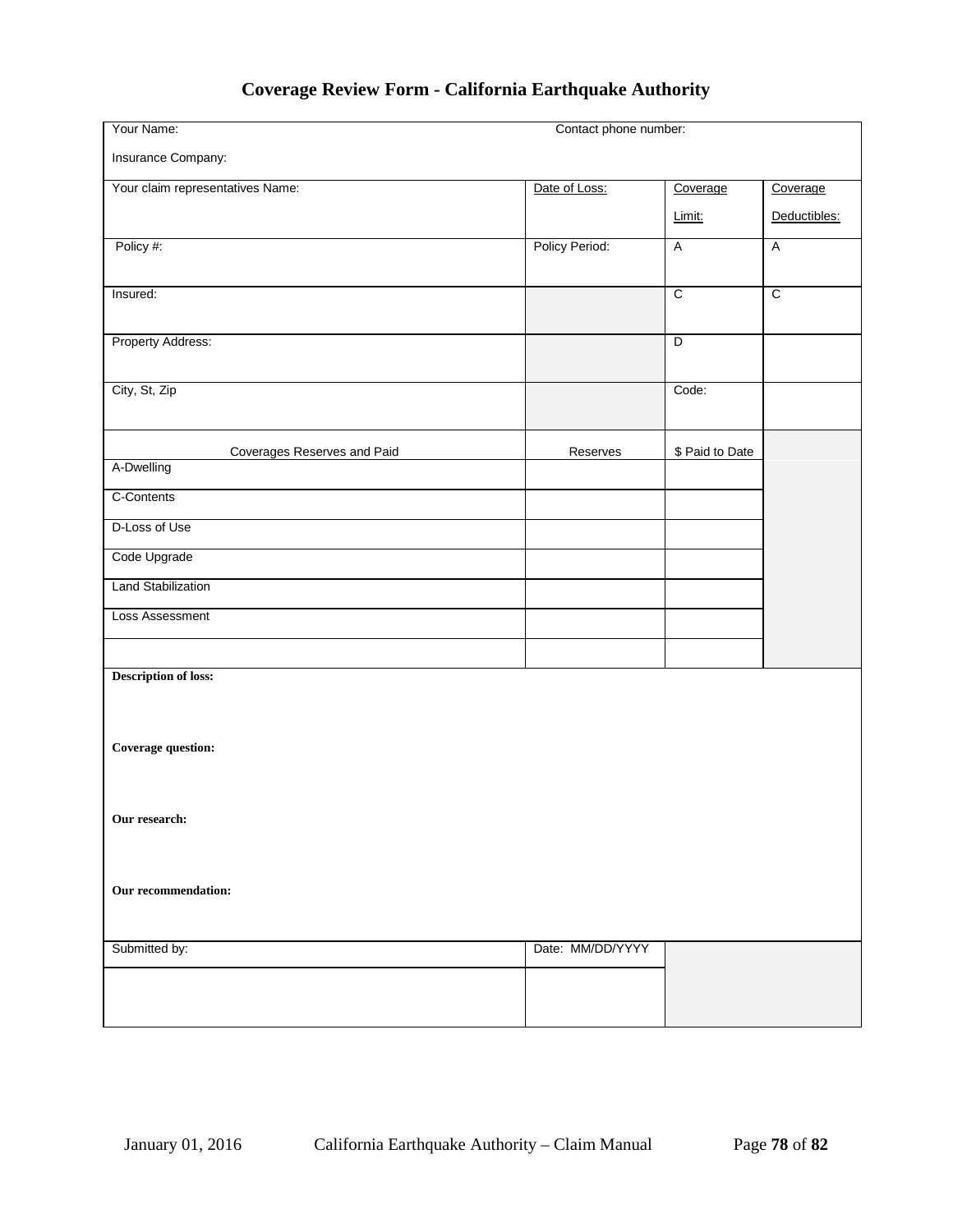### **Attachment 4. Testing Authorization Agreement**

#### Testing Authorization Agreement

|                                                                                                                                                                                                                                                                                                                                                                                                                                                                                                 | Date of Loss: $\frac{1}{\sqrt{1-\frac{1}{2}}\cdot\sqrt{1-\frac{1}{2}}\cdot\sqrt{1-\frac{1}{2}}\cdot\sqrt{1-\frac{1}{2}}\cdot\sqrt{1-\frac{1}{2}}\cdot\sqrt{1-\frac{1}{2}}\cdot\sqrt{1-\frac{1}{2}}\cdot\sqrt{1-\frac{1}{2}}\cdot\sqrt{1-\frac{1}{2}}\cdot\sqrt{1-\frac{1}{2}}\cdot\sqrt{1-\frac{1}{2}}\cdot\sqrt{1-\frac{1}{2}}\cdot\sqrt{1-\frac{1}{2}}\cdot\sqrt{1-\frac{1}{2}}\cdot\sqrt{1-\frac{1}{2}}\cdot\sqrt{1-\frac$ |  |
|-------------------------------------------------------------------------------------------------------------------------------------------------------------------------------------------------------------------------------------------------------------------------------------------------------------------------------------------------------------------------------------------------------------------------------------------------------------------------------------------------|-------------------------------------------------------------------------------------------------------------------------------------------------------------------------------------------------------------------------------------------------------------------------------------------------------------------------------------------------------------------------------------------------------------------------------|--|
| (Policyholder)<br>Address:                                                                                                                                                                                                                                                                                                                                                                                                                                                                      | Date of Agreement:                                                                                                                                                                                                                                                                                                                                                                                                            |  |
|                                                                                                                                                                                                                                                                                                                                                                                                                                                                                                 |                                                                                                                                                                                                                                                                                                                                                                                                                               |  |
|                                                                                                                                                                                                                                                                                                                                                                                                                                                                                                 | $I[we],$ ________________[Name(s) of policyholder(s)] _________, acknowledge and agree to the following:                                                                                                                                                                                                                                                                                                                      |  |
| 1. [Name of Participating Insurer] ("the Insurer"), a Participating Insurer of the<br>California Earthquake Authority ("the CEA"), and I [we] disagree (i) as to whether my [our] home<br>has sustained covered earthquake damage over the deductible amount of my [our] insurance policy<br>issued by the CEA, and (ii) as to the need for further testing to determine the extent or cause of<br>damage to my [our] home. The Insurer contends that additional testing will not establish the |                                                                                                                                                                                                                                                                                                                                                                                                                               |  |

existence of covered earthquake damage over the amount of the deductible, and I [we] believe that additional testing will establish that my [our] home sustained covered earthquake damage over the amount of the deductible.

- 2. The Insurer has advised me [us] that, pursuant to the terms of my [our] insurance policy, the Insurer will not authorize any additional testing as part of the claims adjusting process unless I [we] agree that, in the event additional testing is performed and that testing fails to establish the existence of covered earthquake damage over the amount of the deductible of the insurance policy issued by the CEA, I [we] will pay for the cost of conducting that testing, including the cost of repairing any damage to my [our] property caused by any destructive testing that is conducted.
- 3. I [we] therefore request the Insurer to authorize the following testing:

#### [DESCRIPTION OF TESTING REQUESTED BY POLICYHOLDER]\_\_\_\_\_\_\_\_\_\_\_\_\_\_\_

I [we] agree that, in the event the testing described above fails to establish the existence of earthquake damage that is covered under my [our] CEA policy and that it is over the deductible amount of that policy, I [we] will pay for all costs associated with conducting that testing, including, but not limited to, the cost of repairing any damage to my [our] property caused by any destructive testing. I [we] understand that, in the event the testing described above establishes that my [our] property has sustained covered earthquake damage over the amount of the deductible of the CEA policy, I [we] will not be required to pay for any of the costs of that testing.

\_\_\_\_\_\_\_\_\_\_\_\_\_\_\_\_\_\_\_\_\_\_\_\_\_\_\_\_\_\_\_\_\_\_\_\_\_\_\_\_\_\_\_\_\_\_\_\_\_\_\_\_\_\_\_\_\_\_\_\_\_\_\_\_\_\_\_\_\_\_\_\_\_\_\_\_\_\_\_\_\_ \_\_\_\_\_\_\_\_\_\_\_\_\_\_\_\_\_\_\_\_\_\_\_\_\_\_\_\_\_\_\_\_\_\_\_\_\_\_\_\_\_\_\_\_\_\_\_\_\_\_\_\_\_\_\_\_\_\_\_\_\_\_\_\_\_\_\_\_\_\_\_\_\_\_\_\_\_\_\_\_\_

| Policyholder(s):                  | Date: |
|-----------------------------------|-------|
| (Signature of policyholder)       |       |
| Claim Representative              | Date: |
|                                   |       |
| <b>CEA</b> Participating Insurer: |       |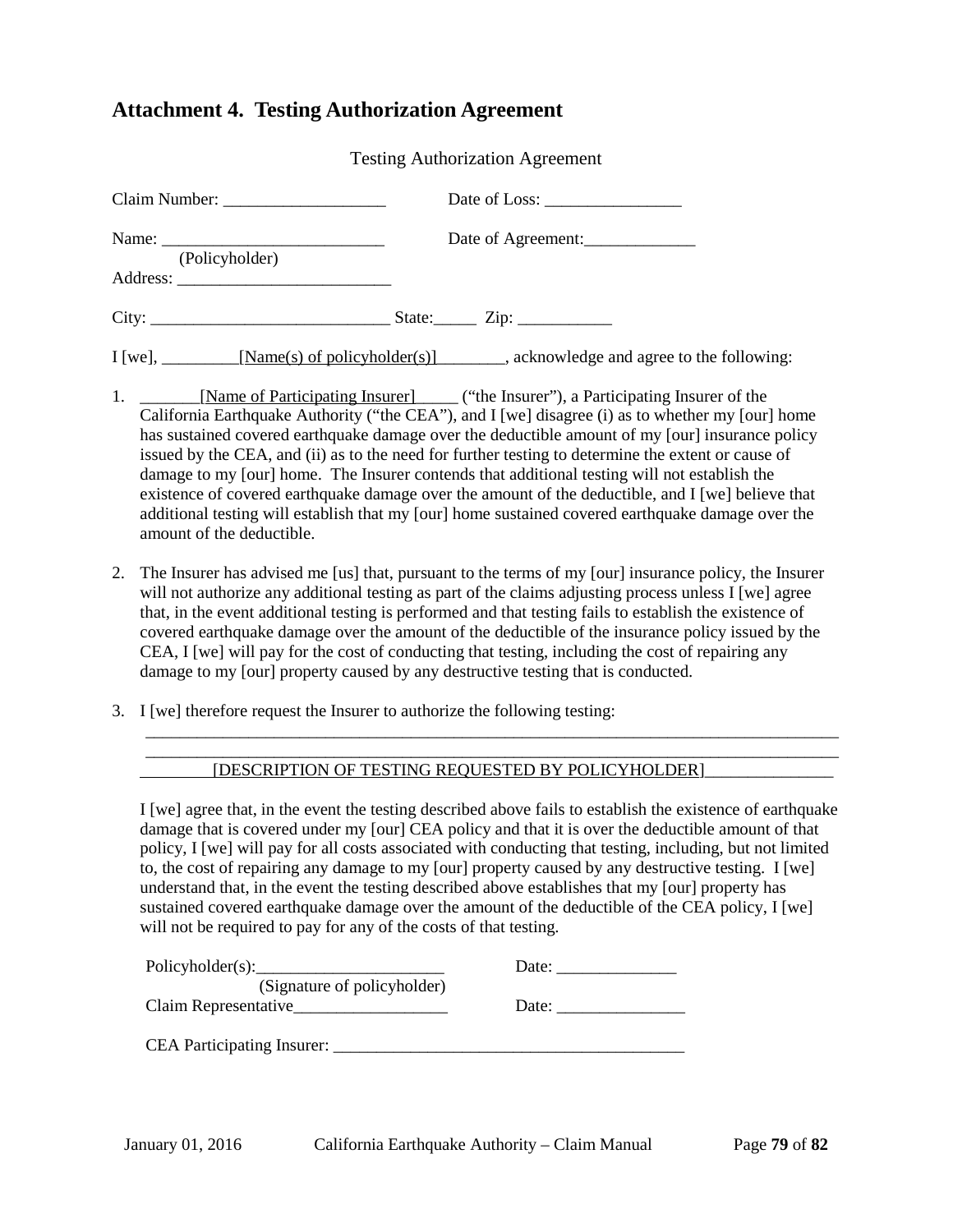### **Attachment 5. Advanced Payment Agreement**

Advanced Payment Agreement

Name Address City, State

> Re: Claim No.: Policy No.: Policyholder(s): Address of Insured Property: Date of Damage:

 $Dear \_\_\_\_\_\$ 

There is a question as to whether there is coverage under the policy for the damages, which have occurred. We are investigating the claim. We are under no legal obligation to make any payments until the coverage investigation is complete.

However, to prevent any undue hardship which this loss may cause, we advance the sum of \$\_\_\_\_\_\_\_\_\_\_\_\_ under the following terms and conditions:

- 1) This advance shall not be considered as any admission that payment is due under any portion of the policy;
- 2) If we determine that payment is not required under the terms and conditions of the policy, you will repay the advance;
- 3) In making this advance, we reserve all rights and do not waive any terms, conditions or requirements under the policy, nor any rights we have; and
- 4) Other than as agreed in this letter, you reserve your rights as well.

You will cooperate in the coverage investigation, and comply with the policy conditions regarding the presentation of any claim. We may need a Proof of Loss or an examination under oath.

If we determine that your claim is payable, we will apply the advance against any benefit due under the policy. If you have any questions, please let us know.

Sincerely,

XXXXXXXXXXX

I have read this letter, and agree to its terms:

\_\_\_\_\_\_\_\_\_\_\_\_\_\_\_\_\_\_\_\_\_\_\_\_\_\_\_\_\_\_\_\_\_\_\_

[Insured]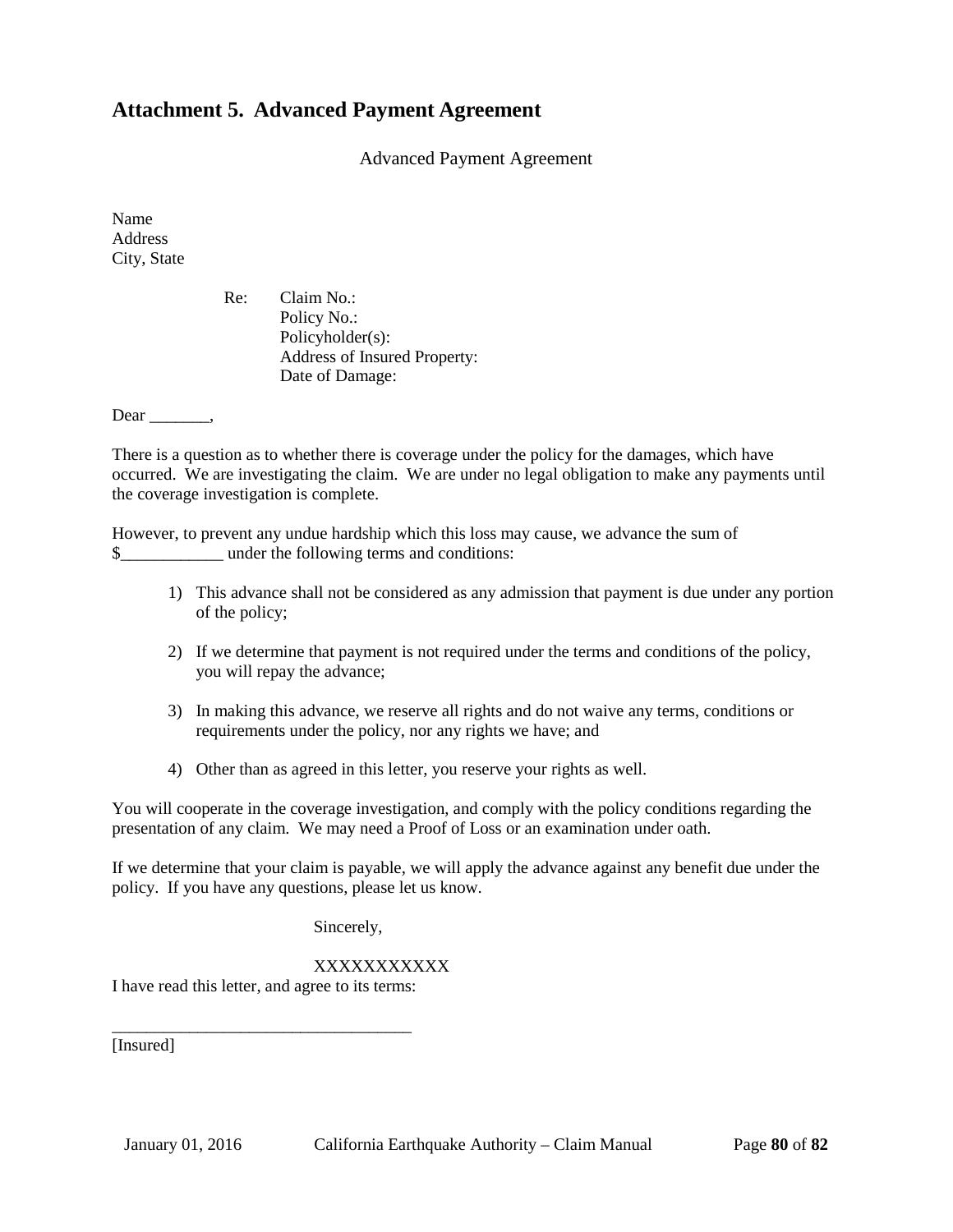## **Attachment 6. CEA Under-Deductible Letter**

#### Sample Wording for Under Deductible Denial Letter on a Homeowners Policy

Dear XXXXXX.

Thank you for your courtesy and cooperation during the investigation of your claim [or other opening greeting].

As we discussed, your California Earthquake Authority policy provides coverage for earthquake damage, subject to a deductible of \$\_\_\_\_\_\_\_\_. Our investigation and estimate of damage has determined that the cost to repair any covered damage to your [dwelling, extensions to dwelling– as appropriate] is less than your deductible. For this reason, we will be unable to make any payment under the terms and conditions of your policy, and your claim is therefore denied. [Optional when there is a personal property loss also: Please note that no payment can be made for loss to any personal property until the deductible for the dwelling or extensions to dwelling is met.]

The attached estimate represents our evaluation of your covered damages. If you believe we have missed any damage, please let us know. Also, you may wish to obtain your own estimate of the cost of repairs. If you obtain your own repair estimate (or if you have already obtained one), and the amount is above your policy deductible, please contact us immediately and send us a detailed estimate.

While the covered damage to your property did not exceed the deductible, expenses incurred for Loss of Use while the home is uninhabitable could be considered for payment under Coverage  $D - Loss$  of Use. This coverage is subject to the applicable limit of insurance. Please let us know if your home becomes uninhabitable during the repair process and you incur Loss of Use expenses.

California law requires us to notify you of a time limit that applies to your claim. The time limit pertains to Condition 10, which is found on page \_\_\_ of your policy. This condition is required by law and is contained in all residential property insurance policies issued in the State of California. The condition states the following:

#### **CONDITIONS**

10. Legal Action. No action can be brought under this policy by any person unless the policy provisions have been fully complied with and the action is started within one year after the date of inception of the loss.

This condition limits your time to commence legal action for recovery of damages sustained in your loss. Please note that we do not mean to suggest that you file a legal action. We only seek to advise you of the time limitation set forth within this condition of your policy.

We are also required to let you know that, if you believe that this claim has been wrongfully denied or rejected or that there is a dispute as to damages, you have the right to have the matter reviewed by the California Department of Insurance at 300 South Spring Street, 11th Floor, Los Angeles, CA 90013 (213) 897-8921, (800) 927-4357.

Please contact me if you have any questions regarding your damages, your coverage, or the contents of this letter. I can be reached at  $1.800.xxx.xxxx$ .

Sincerely, John/Jane Q. Adjuster Senior Claim Representative XXX Insurance Company A Participating Insurer of the California Earthquake Authority